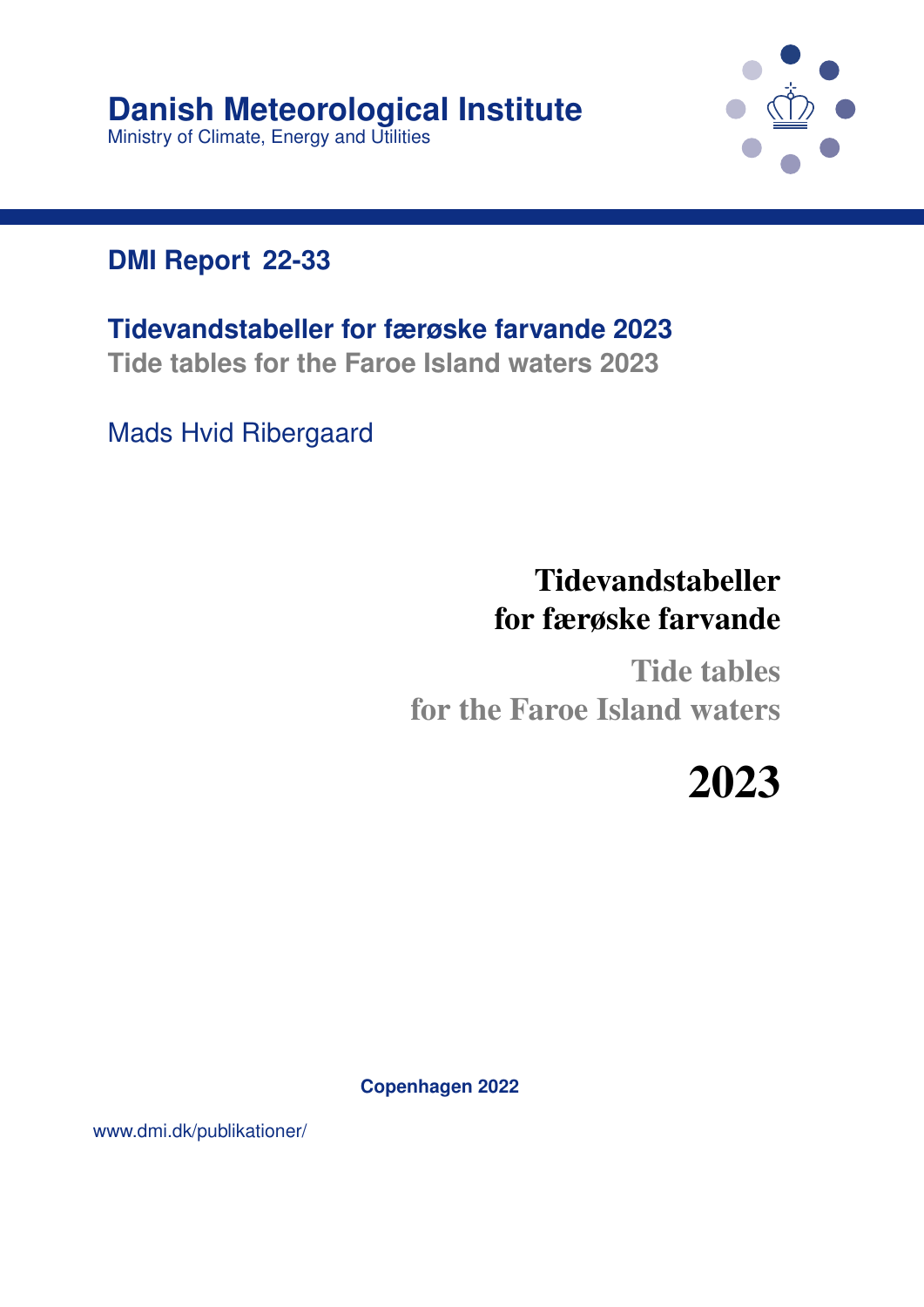

#### **Colophone**

Serial title: DMI Report 22-33

Title: Tidevandstabeller for færøske farvande 2023 Tide tables for the Faroe Island waters 2023

Subtitle:

Authors: Mads Hvid Ribergaard

Other Contributors:

Responsible Institution: Danish Meteorological Institute

Language: Dansk / English

Keywords: tide tables, tides, sea level, Faroe Island waters

Url: www.dmi.dk/publikationer/

ISSN: 2445-9127 (online)

ISBN:

Version: 1.0

Website: www.dmi.dk

Copyright: Danish Meteorological Institute

www.dmi.dk/publikationer/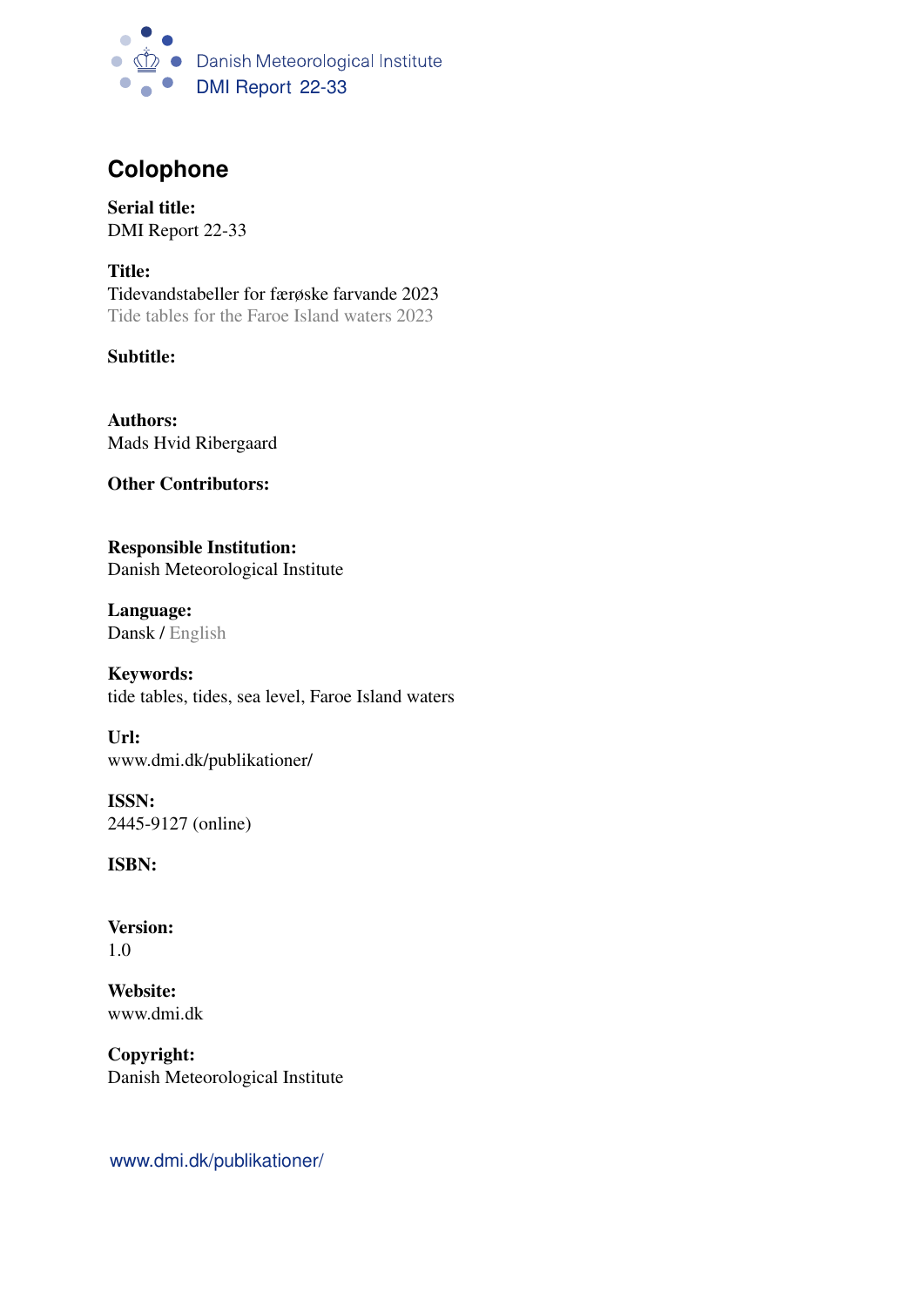

#### Tidevandstabeller for færøske farvande

Tide tables for the Faroe Island waters

# 2023



Danmarks Meteorologiske Institut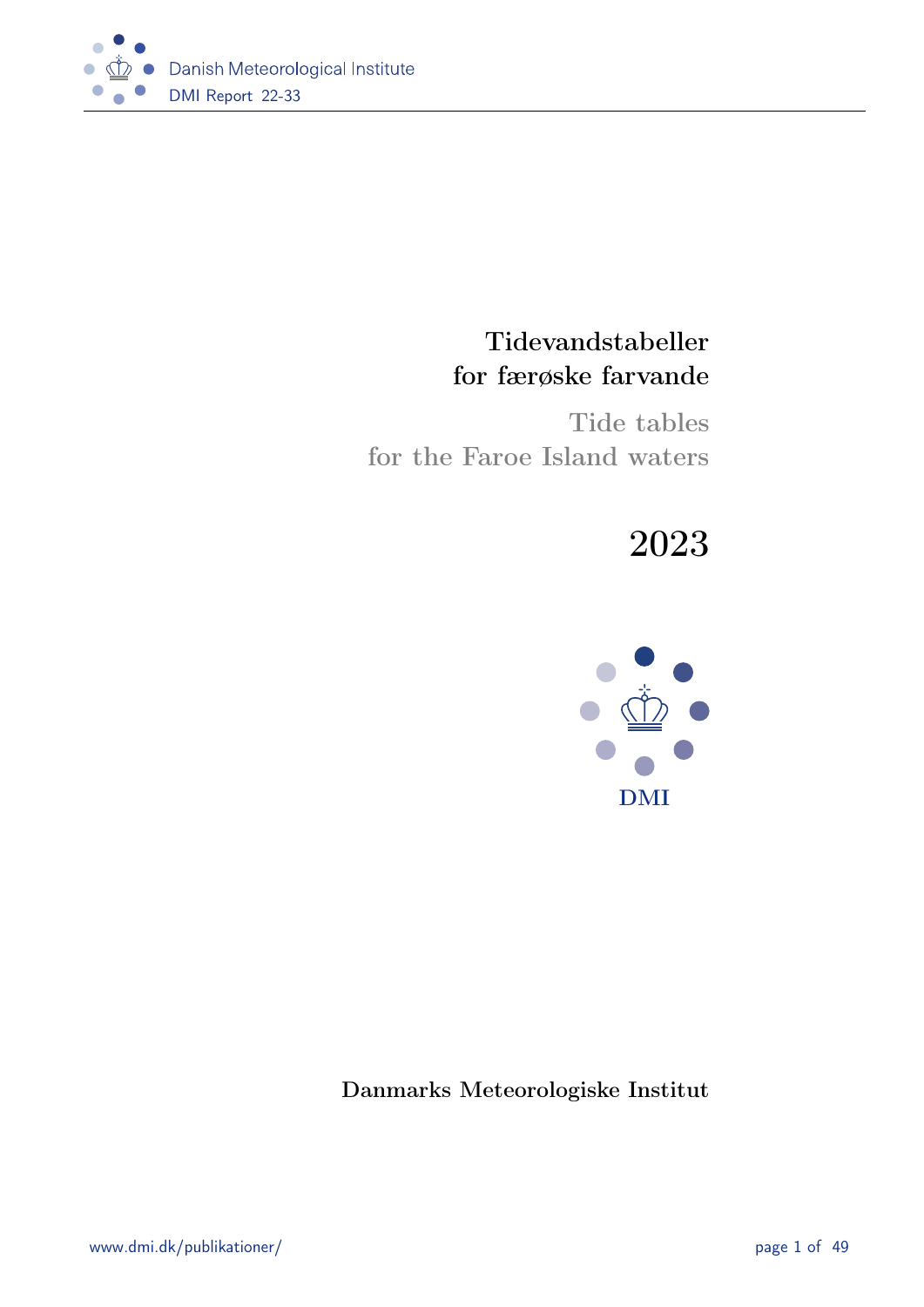



#### Forklaringer til tabeller

Explanation of tables 3

#### Oversigtsfigur

Station map  $5$ 

#### Tidevandstabeller

Tide tables  $\qquad \qquad \textbf{6}$ 

| Færøerne<br>6 |
|---------------|
|               |
|               |
|               |
|               |
|               |
|               |
|               |
|               |
|               |
|               |
|               |

Danmarks Meteorologiske Instituts publikationer er beskyttet i henhold til lovgivningen, hvorfor reproduktion er forbudt uden skriftlig tilladelse.

Publications edited by the Danish Meteorological Institute (DMI) are protected by law. Reproduction is therefore prohibited without prior written permission by the DMI.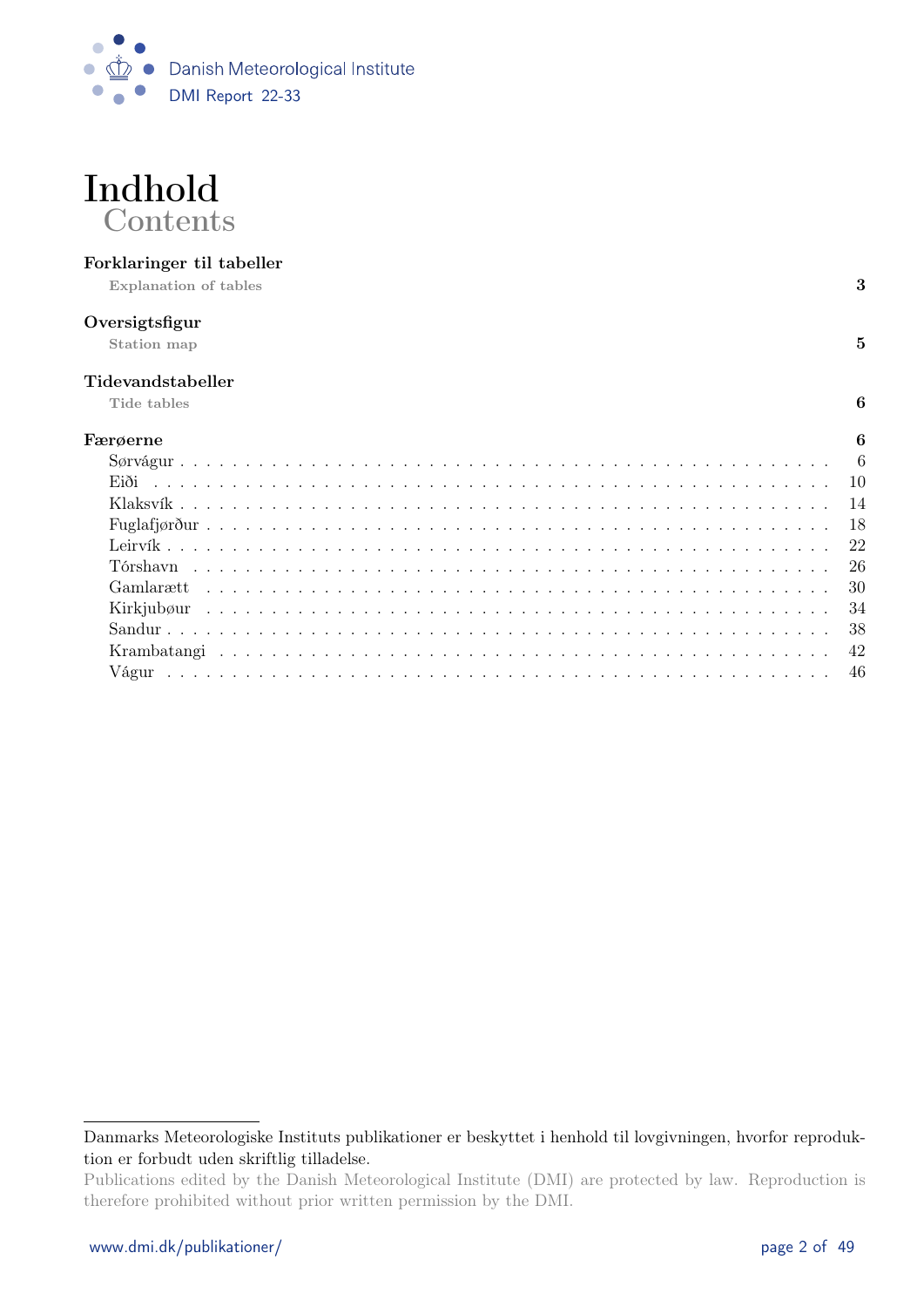

# Forklaringer til tabeller

"Tidevandstabeller for færøske farvande 2023" er udarbejdet af Danmarks Meteorologiske Institut (DMI) med brug af harmoniske tidevandskonstituenter beregnet af DMI og/eller Farvandsvæsenet.

Tidevandstabellerne viser tidspunkter for høj- og lavvande samt de tilhørende tidevandshøjder, for havnene anført i indholdsfortegnelsen på side 2. Tidspunkter og højder er beregnet ved hjælp af harmoniske konstituenter. Konstituenterne er beregnet udfra lange kvalitetssikrede vandstandstidsserier. Rækkefølgen af tabellerne er geografisk sorteret med uret rundt om Færøerne.

Tidspunkterne for høj- og lavvande er angivet i færøsk normaltid, som er UTC (Coordinated Uni**versal Time**). Når sommertid gælder, skal de angivne tidspunkter øges med 1 time (UTC + 1 time). Tidevandshøjderne er angivet i meter i forhold til kortnul, som er laveste astronomiske tidevand (LAT). Tidevandshøjderne skal således lægges til dybden i søkortet for at give dybderne ved høj- og lavvande.

Ønskes tidevandshøjderne angivet i forhold til middelvandstand, adderes den negative LAT-værdi. Herved bliver højvande generelt positive og lavvande tilsvarende negative. Den lokale LAT-værdi er angivet som en negativ konstant i toppen af hver tidevandstabel.

LAT er beregnet som den laveste tidevandsprediktion beregnet over perioden 1997-2016 (begge år inklusive). Høj- og lavvande er bestemt som lokale ekstrema, hvor forskellen mellem høj- og lavvande har minimum samme størrelse, som amplityden af solens primære halvdaglige konstituent S2. For meget komplekst tidevand kan det betyde, at tidevandets primære periode skifter fra halvdagligt til dagligt omkring nip-tide, hvor udsvinget af tidevandet er mindst.

Det understreges, at tabellerne kun beskriver de vandstandsændringer, som skyldes solens og månens tiltrækningskraft (astronomisk tidevand). De betydelige, og ofte dominerende ændringer, i vandstanden, som skyldes meteorologiske og oceanografiske forhold (vind, barometerstand, strøm o.l.), indgår således ikke i tabellernes opgivne vandstand.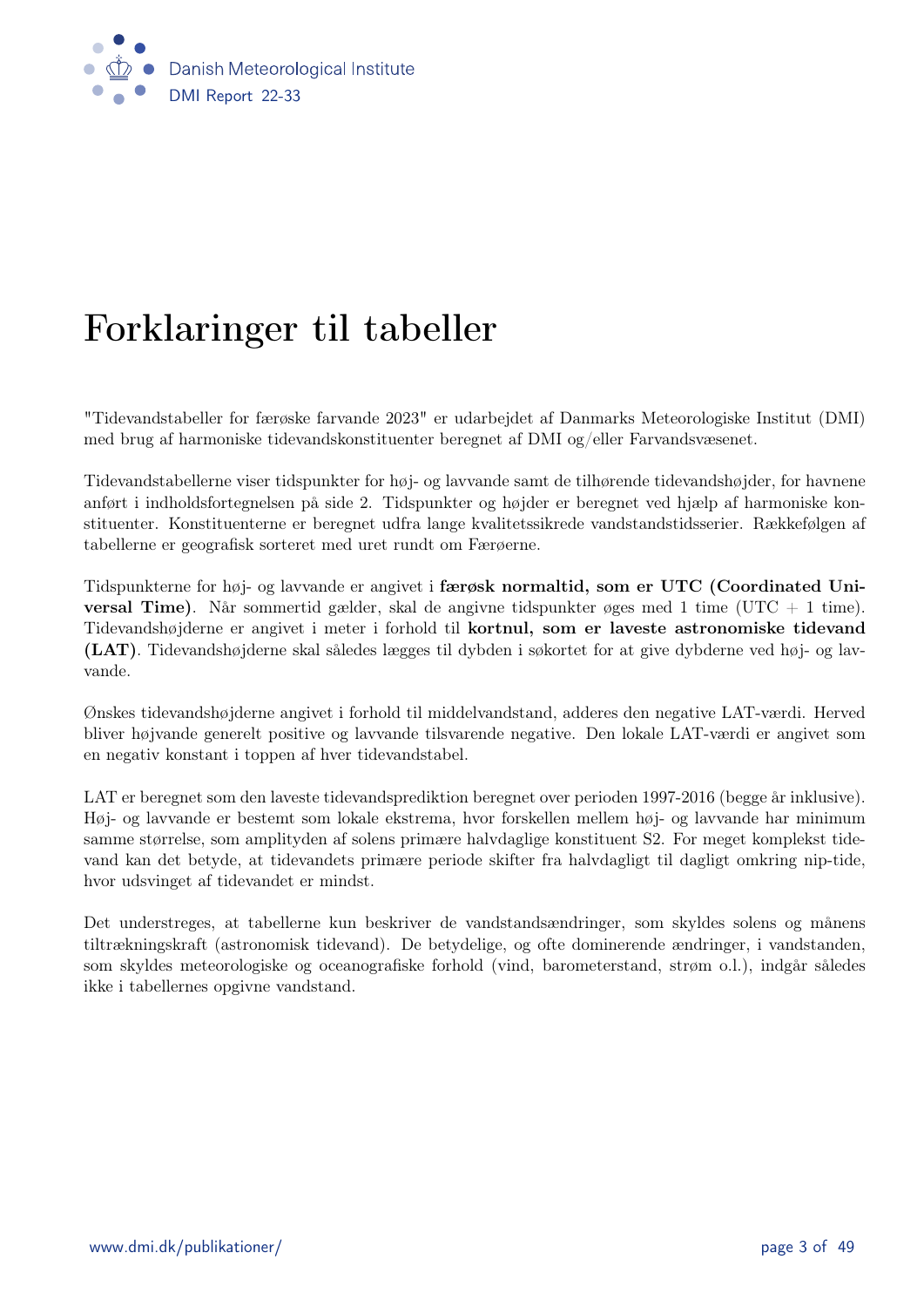

# Explanation of tables

"Tide tables for the Faroe Island waters 2023" is prepared by the Danish Meteorological Institute (DMI) using harmonic tidal constituents calculated by DMI and/or the Danish Maritime Safety Administration.

The tide tables list the times for high and low water and the corresponding high and low tidal water heights, for the ports listed in the table of content on page 2. The times and heights are calculated using harmonic constituents. The constituents are calculated using long time quality checked time series of water level. The order of the tide tables are geographical sorted clockwise around the Faroe Island.

The times for high and low water are given in Faroe standard time, which is UTC (Coordinated Uni**versal Time**). When summer time applies, one hour should be added ( $UTC + 1$  hours). Tidal heights are in meters relative to chart datum which is lowest astronomical tide (LAT). Tidal heights should be added to the depth shown in the chart to obtain the water depths at high and low tide.

Tidal height refeered to mean water level is obtained by adding the negative LAT value. Hereby high tidal water is generally positive and low tidal water is correspondingly negative. The local LAT value is given as a negative constant at the top of each tide table.

LAT is calculated as the lowest tide water prediction calculated over the time period 1997-2016 (both years included). High and low water is given as local extrema, where the range between high and low water is at least the same size as the amplitude of the primary solar semidiurnal tidal constituent S2. For very complex tides, the primary period can change from semidiurnal to diurnal tides around neap tide, corresponding to the lowest tidal range.

Notice that the tables reflect only the changes in water level caused by the gravitational forces from the sun and the moon (astronomic tide). The considerable, and often dominating, changes in water level caused by meteorological and oceanographic conditions (wind, barometric pressure, currents, etc.) are not included in the tables of the actural water levels.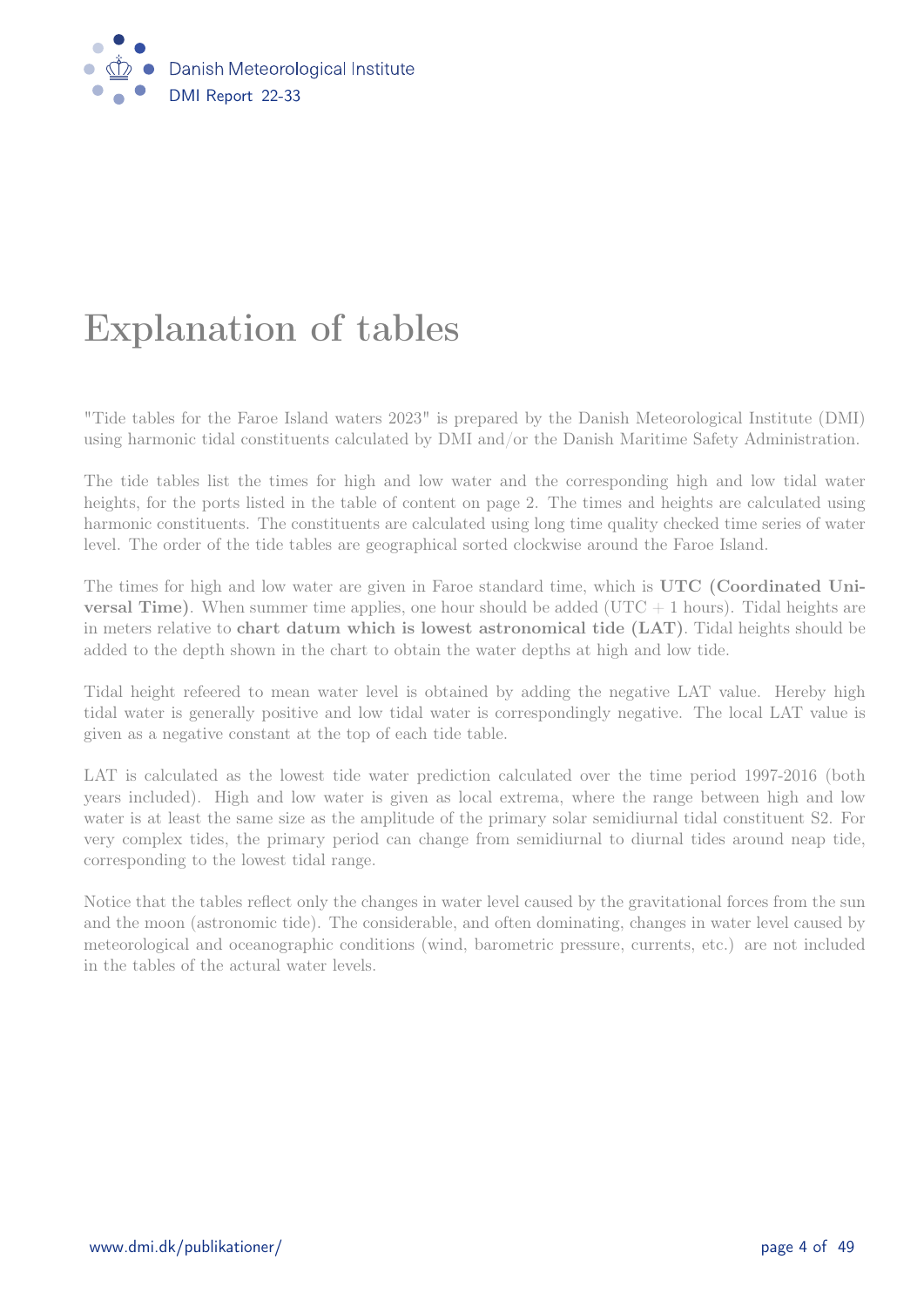

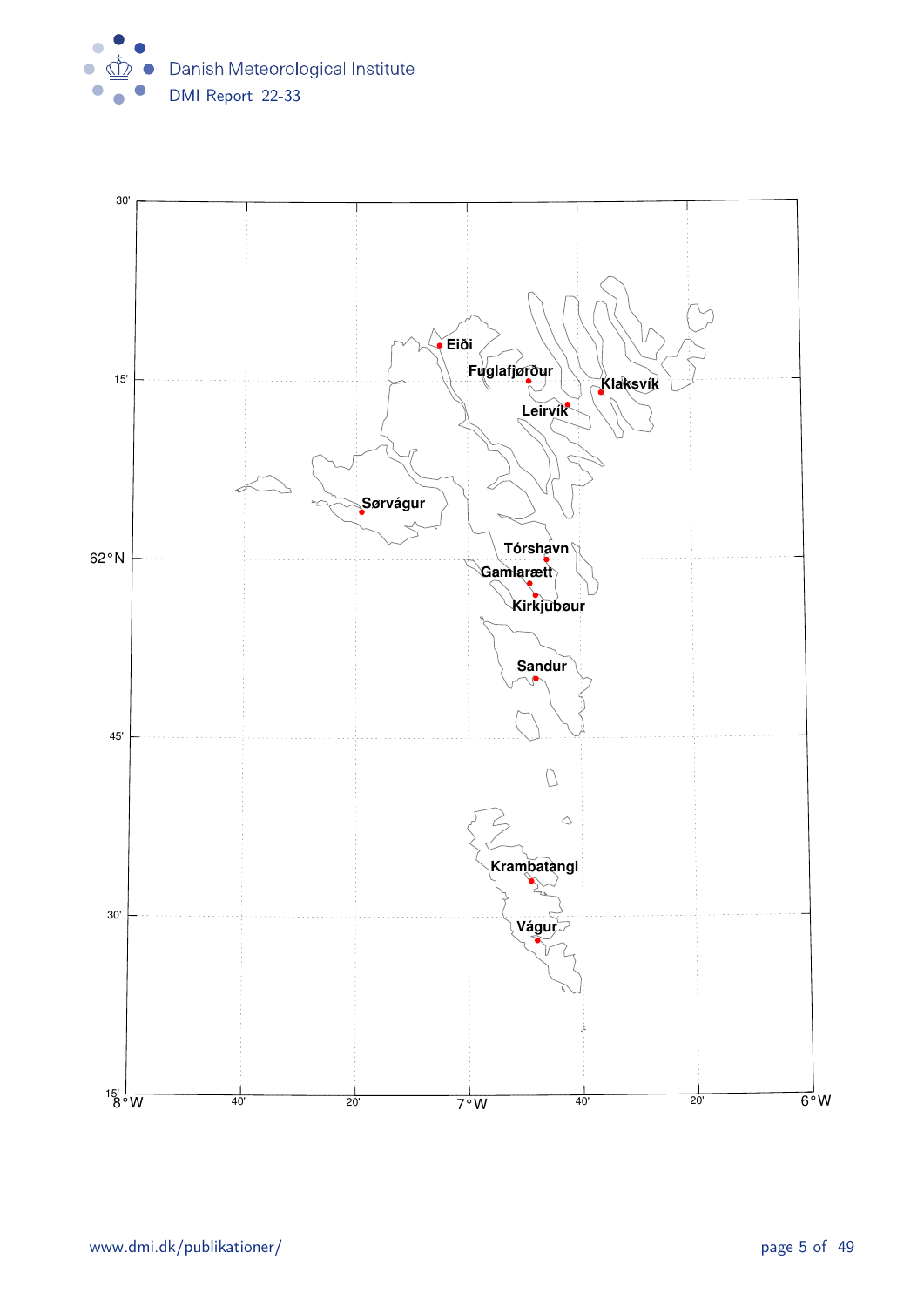

#### Sørvágur



|    |                            | Januar       |    |                                    |              |    |                            | Februar      |    |                             |              |              |                           |              | <b>Marts</b> |                        |              |
|----|----------------------------|--------------|----|------------------------------------|--------------|----|----------------------------|--------------|----|-----------------------------|--------------|--------------|---------------------------|--------------|--------------|------------------------|--------------|
|    | Tid                        | [m]          |    | Tid                                | [m]          |    | Tid                        | [m]          |    | Tid                         | [m]          |              | Tid                       | [m]          |              | Tid [m]                |              |
|    | 103:13<br>09:13            | 1.75<br>0.90 |    | 16 $01:47$ 1.75<br>07:55           | 0.95         |    | 104:441.81<br>11:08        | 0.89         |    | 16 03:50<br>10:15           | 1.83<br>0.86 |              | 102:51<br>09:31           | 1.69<br>1.01 |              | 16 01:45 1.77<br>08:33 | 0.93         |
|    | Sø 15:24                   | 1.90         |    | Ma 14:00                           | 1.83         |    | On 17:10                   | 1.70         |    | To 16:29                    | 1.77         |              | On 15:42                  | 1.55         |              | To 14:43               | 1.64         |
|    | 21:55                      | 0.72         |    | 20:44                              | 0.75         |    | 23:16                      | 0.84         |    | 22:43                       | 0.75         |              | 21:49                     | 1.01         |              | 21:09                  | 0.93         |
|    | 2 04:14                    | 1.81         |    | 17 03:02                           | 1.79         |    | 2 05:37                    | 1.92         |    | 17 05:03                    | 1.99         |              | 2 04:20                   | 1.75         |              | $17^{03:34}$           | 1.83         |
|    | 10:19<br>Ma 16:27          | 0.86<br>1.87 |    | 09:14<br>Ti 15:17                  | 0.93<br>1.82 |    | 12:03<br>To 18:01          | 0.80<br>1.76 |    | 11:25<br>Fr 17:38           | 0.67<br>1.92 |              | 10:58<br>To 16:59         | 0.93<br>1.62 |              | 10:10 0.80<br>Fr 16:32 | 1.75         |
|    | 22:47                      | 0.72         |    | 21:51                              | 0.70         |    |                            |              |    | 23:44                       | 0.63         |              | 22:59                     | 0.94         |              | 22:34                  | 0.83         |
|    | 3 05:05                    | 1.90         |    | 18 04:14                           | 1.89         |    | 3 00:02 0.77               |              |    | 18 05:57                    | 2.19         |              | 3 05:19                   | 1.87         |              | 18 04:49 2.01          |              |
|    | 11:17                      | 0.80         |    | 10:27                              | 0.83         |    | 06:20 2.03                 |              |    | 12:20                       | 0.46         |              | 11:50                     | 0.81         |              | 11:17                  | 0.60         |
|    | Ti 17:21                   | 1.86         |    | On 16:34                           | 1.87         |    | Fr 12:44 0.70              |              |    | Lø 18:30 2.07               |              |              | Fr 17:48                  | 1.72         |              | Lø 17:33               | 1.92         |
|    | 23:32                      | 0.70         |    | 22:55                              | 0.63         |    | 18:42                      | 1.83         |    |                             |              |              | 23:46                     | 0.83         |              | 23:31                  | 0.67         |
|    | 4 05:50 1.99<br>12:06 0.74 |              |    | 19 05:15<br>11:31                  | 2.03<br>0.68 |    | 4 00:40 0.69<br>06:57 2.13 |              |    | 19 00:33 0.49<br>06:43 2.38 |              |              | 4 06:02 2.00<br>12:27     | 0.68         |              | 19 05:41<br>12:07 0.39 | 2.21         |
|    | On 18:07 1.87              |              |    | To 17:38                           | 1.97         |    | Lø 13:19                   | 0.60         |    | Sø 13:07                    | 0.26         |              | Lø 18:26                  | 1.84         |              | Sø 18:18 2.08          |              |
|    |                            |              |    | 23:51                              | 0.54         |    | 19:18                      | 1.90         |    | 19:15                       | 2.19         |              |                           |              |              |                        |              |
|    | 5 00:12 0.66               |              |    | 20 06:06                           | 2.19         |    | 5 01:14 0.62               |              |    | 20 $01:16$ 0.38             |              |              | 5 00:22 0.71              |              |              | 20 00:17 0.52          |              |
|    | 06:30<br>To 12:49          | 2.07<br>0.67 |    | 12:26<br>Fr 18:33 2.08             | 0.51         |    | 07:31<br>Sø 13:51          | 2.21<br>0.52 |    | 07:26<br>Ma 13:51           | 2.53<br>0.13 |              | 06:37<br>Sø 12:58         | 2.12<br>0.56 |              | 06:25<br>Ma 12:50      | 2.40<br>0.22 |
|    | 18:48                      | 1.89         |    |                                    |              |    | $\circ$ 19:51              | 1.97         |    | $\bullet$ 19:57             | 2.26         |              | 18:58                     | 1.95         |              | 18:58                  | 2.21         |
|    | 00:49                      | 0.63         | 21 | 00:41   0.45                       |              | 6  | 01:47                      | 0.56         | 21 | 01:57                       | 0.31         |              | 00:55                     | 0.60         | 21           | 00:58                  | 0.39         |
|    | 07:07                      | 2.14         |    | 06:54 2.34                         |              |    | 08:03 2.27                 |              |    | 08:08                       | 2.62         |              | 07:09                     | 2.23         |              | 07:06                  | - 2.54       |
|    | Fr 13:28<br>$\circ$ 19:27  | 0.61<br>1.91 |    | $L\sigma$ 13:16<br>$\bullet$ 19:23 | 0.34<br>2.16 |    | Ma 14:23<br>20:22 2.02     | 0.45         |    | Ti 14:33<br>20:38           | 0.07<br>2.28 |              | Ma 13:27<br>19:28         | 0.45<br>2.05 |              | Ti 13:29<br>• 19:36    | 0.11<br>2.29 |
|    |                            |              |    |                                    |              |    |                            |              |    |                             |              |              |                           |              |              |                        |              |
|    | 701:25<br>07:43            | 0.60<br>2.19 |    | 22 01:28<br>07:39                  | 0.38<br>2.47 |    | 7 02:18 0.52<br>08:34 2.30 |              |    | 22 02:38<br>08:50           | 0.28<br>2.64 |              | 701:25<br>07:38           | 0.51<br>2.30 |              | 22 01:37 0.29<br>07:46 | 2.60         |
|    | $L\varnothing$ 14:05       | 0.57         |    | Sø 14:04                           | 0.22         |    | Ti 14:54                   | 0.42         |    | On 15:14                    | 0.10         |              | Ti 13:55                  | 0.38         |              | On 14:07               | 0.09         |
|    | 20:03                      | 1.92         |    | 20:10                              | 2.20         |    | 20:53                      | 2.04         |    | 21:17                       | 2.25         |              | $\circ$ 19:56             | 2.12         |              | 20:12                  | 2.32         |
|    | 8 01:59                    | 0.58         |    | 23 $02:12$ 0.35                    |              |    | 8 02:49 0.50               |              |    | $23^{03:18}$                | 0.31         |              | 01:55                     | 0.45         |              | 23 02:15 0.25          |              |
|    | 08:18 2.22<br>Sø 14:41     | 0.54         |    | 08:24 2.55<br>Ma 14:51             | 0.15         |    | 09:04 2.31<br>On 15:26     | 0.41         |    | 09:32<br>To 15:54           | 2.58<br>0.20 |              | 08:07<br>On 14:24         | 2.35<br>0.33 |              | 08:26 2.59<br>To 14:44 | 0.13         |
|    | 20:38                      | 1.93         |    | 20:56                              | 2.20         |    | 21:24                      | 2.05         |    | 21:57                       | 2.18         |              | 20:25                     | 2.17         |              | 20:48                  | 2.31         |
|    | 902:33                     | 0.58         |    | 24 02:56                           | 0.36         |    | $Q$ 03:21                  | 0.51         |    | 24 03:59                    | 0.39         |              | 902:26                    | 0.41         |              | 24 02:53               | 0.28         |
|    | 08:52<br>Ma 15:16          | 2.23<br>0.53 |    | 09:09<br>Ti 15:37                  | 2.57<br>0.16 |    | 09:35<br>To 15:58          | 2.28<br>0.44 |    | 10:14<br>Fr 16:35           | 2.44<br>0.35 |              | 08:36<br>To 14:54         | 2.36<br>0.32 |              | 09:05<br>Fr 15:21      | 2.50<br>0.24 |
|    | 21:13                      | 1.92         |    | 21:42                              | 2.15         |    | 21:56                      | 2.03         |    | 22:38                       | 2.08         |              | 20:54                     | 2.19         |              | 21:24                  | 2.25         |
|    | 10 03:07                   | 0.60         | 25 | 03:39                              | 0.41         |    | 10 03:54 0.56              |              | 25 | 04:42                       | 0.52         |              | $10$ 02:57                | 0.42         | 25           | 03:33                  | 0.36         |
|    | 09:26                      | 2.21         |    | 09:54                              | 2.53         |    | 10:08 2.22                 |              |    | 10:58                       | 2.24         |              | 09:07                     | 2.33         |              | 09:44                  | 2.34         |
|    | Ti 15:53<br>21:49          | 0.54<br>1.89 |    | On 16:24<br>22:28                  | 0.23<br>2.07 |    | Fr 16:32 0.49<br>22:32     | 1.99         |    | Lø 17:17<br>23:20           | 0.54<br>1.96 |              | Fr 15:25<br>21:26         | 0.35<br>2.18 |              | Lø 15:57<br>22:02      | 0.40<br>2.16 |
|    |                            |              |    |                                    |              |    |                            |              |    |                             |              |              |                           |              |              |                        |              |
|    | 11 03:41<br>10:00          | 0.64<br>2.18 |    | 26 04:24<br>10:42                  | 0.50<br>2.42 |    | 11 04:29 0.63<br>10:44     | 2.14         |    | 26 05:31<br>11:44           | 0.68<br>2.02 |              | 11 03:30<br>09:40         | 0.46<br>2.27 |              | 26 04:14 0.49<br>10:25 | 2.14         |
|    | On 16:30                   | 0.57         |    | To 17:12                           | 0.36         |    | Lø 17:09 0.57              |              |    | Sø 18:02 0.72               |              |              | $L\varnothing$ 15:58 0.41 |              |              | Sø 16:33 0.57          |              |
|    | 22:26                      | 1.86         |    | 23:15                              | 1.96         |    | 23:12 1.94                 |              |    |                             |              |              | 22:01                     | 2.13         |              | 22:41                  | 2.04         |
| 12 | 04:17 0.70<br>10:37        | 2.12         | 27 | 05:13<br>11:31                     | 0.61<br>2.26 |    | 05:10 0.73<br>11:24        | 2.03         | 27 | 00:09<br>06:30              | 1.84<br>0.85 |              | 04:05<br>10:16            | 0.54<br>2.16 | 27           | 04:59<br>11:08         | 0.66<br>1.92 |
|    | To 17:09 0.62              |              |    | Fr 18:02 0.52                      |              |    | Sø 17:52 0.65              |              |    | Ma 12:39                    | 1.79         |              | Sø 16:34                  | 0.51         |              | Ma 17:12               | 0.75         |
|    | 23:06                      | 1.82         |    |                                    |              |    | 23:59                      | 1.86         |    | D 18:56                     | 0.89         |              | 22:40                     | 2.05         |              | 23:25                  | 1.90         |
|    | 13 04:57                   | 0.77         |    | 28 00:06                           | 1.86         | 13 | 06:01                      | 0.84         | 28 | 01:14                       | 1.73         |              | 13 04:46                  | 0.65         |              | 28 05:55               | 0.84         |
|    | 11:16<br>Fr 17:52          | 2.05<br>0.67 |    | 06:08<br>Lø 12:24                  | 0.74<br>2.08 |    | 12:13<br>Ma 18:46 0.75     | 1.90         |    | 07:49<br>Ti 13:55           | 0.98<br>1.62 |              | 10:57<br>Ma 17:16         | 2.02<br>0.64 |              | 11:58<br>Ti 17:59      | 1.71<br>0.92 |
|    | 23:51                      | 1.79         |    | D 18:56                            | 0.68         | ₫  |                            |              |    | 20:12                       | 1.00         |              | 23:27                     | 1.95         |              |                        |              |
|    | 14 05:43                   | 0.84         | 29 | 01:04                              | 1.77         | 14 | 00:57 1.80                 |              |    |                             |              |              | 14 05:37                  | 0.79         | 29           | 00:22                  | 1.77         |
|    | 12:01                      | 1.96         |    | 07:13                              | 0.87         |    | 07:11                      | 0.93         |    |                             |              |              | 11:47                     | 1.87         |              | 07:13                  | 0.97         |
|    | $L\varnothing$ 18:41       | 0.72         |    | Sø 13:26<br>19:58                  | 1.89<br>0.81 |    | Ti 13:17<br>19:56          | 1.78<br>0.82 |    |                             |              |              | Ti 18:09                  | 0.78         |              | On 13:11<br>$D$ 19:12  | 1.54<br>1.06 |
|    |                            |              |    |                                    |              |    |                            |              |    |                             |              |              |                           |              |              |                        |              |
| 15 | 00:44<br>06:42             | 1.75<br>0.92 | 30 | 02:15<br>08:30                     | 1.72<br>0.94 | 15 | 02:14<br>08:43             | 1.76<br>0.96 |    |                             |              |              | 15 00:24<br>06:51         | 1.84<br>0.91 | 30           | 02:00<br>08:58         | 1.69<br>1.01 |
|    | Sø 12:54                   | 1.88         |    | Ma 14:41                           | 1.75         |    | On 14:47                   | 1.72         |    |                             |              |              | On 12:56                  | 1.71         |              | To 15:12               | 1.50         |
|    | <b>€ 19:39 0.75</b>        |              |    | 21:08                              | 0.88         |    | 21:23 0.83                 |              |    |                             |              | $\mathbb{C}$ | 19:25                     | 0.90         |              | 21:09                  | 1.08         |
|    |                            |              | 31 | 03:34                              | 1.73         |    |                            |              |    |                             |              |              |                           |              | 31           | 03:44                  | 1.73         |
|    |                            |              |    | 09:54<br>Ti 16:03                  | 0.95<br>1.68 |    |                            |              |    |                             |              |              |                           |              |              | 10:27<br>Fr 16:33      | 0.92<br>1.59 |
|    |                            |              |    | 22:18                              | 0.89         |    |                            |              |    |                             |              |              |                           |              |              | 22:27                  | 0.99         |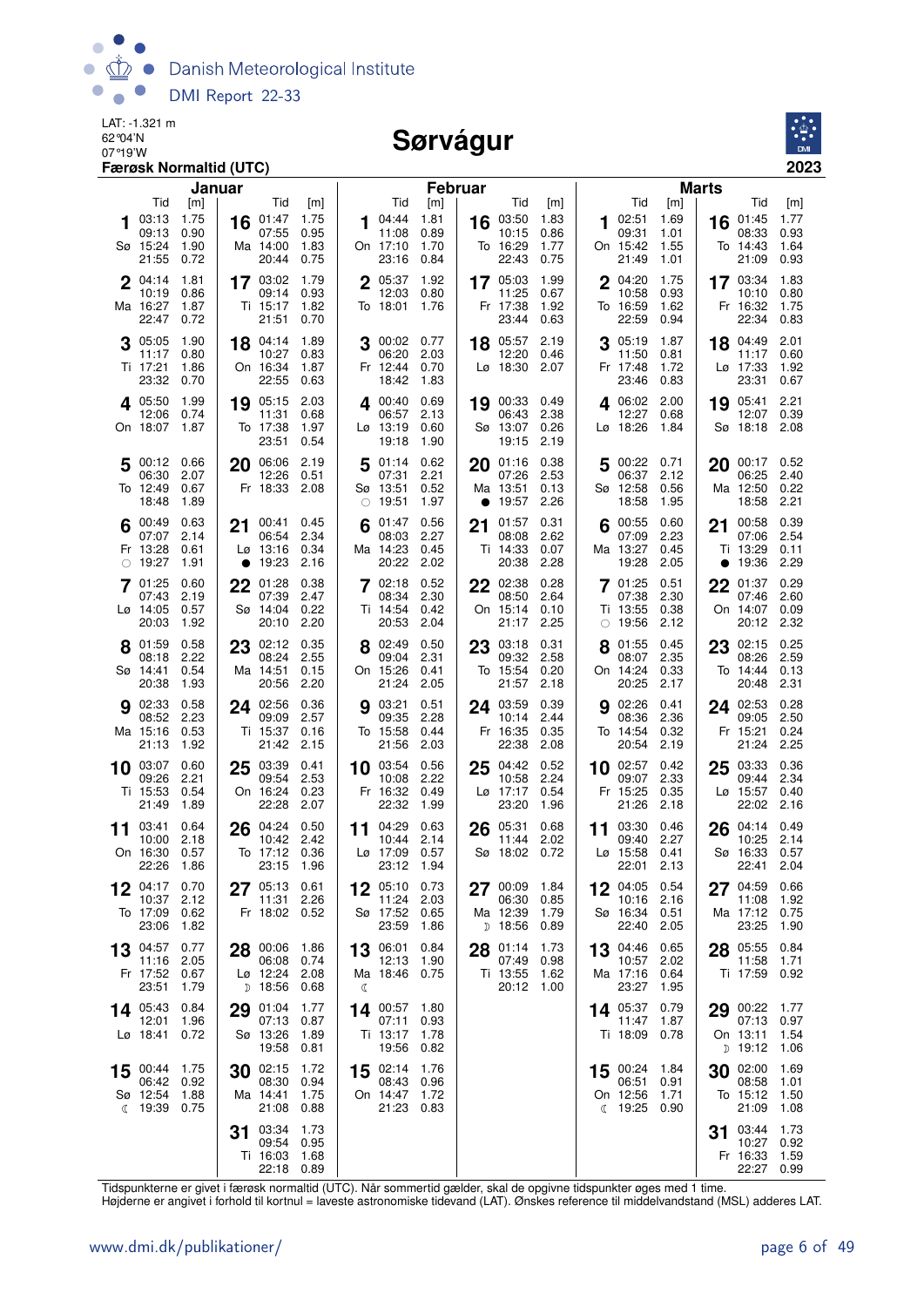

#### Sørvágur



|         |                                                   | April                               |           |                                                    |                                     |         |                                                  | Maj                                 |    |                                                   |                                     |              |                                                         |                                     | Juni |                                                  |                              |
|---------|---------------------------------------------------|-------------------------------------|-----------|----------------------------------------------------|-------------------------------------|---------|--------------------------------------------------|-------------------------------------|----|---------------------------------------------------|-------------------------------------|--------------|---------------------------------------------------------|-------------------------------------|------|--------------------------------------------------|------------------------------|
|         | Tid<br>04:47<br>11:18<br>Lø 17:21<br>23:15        | [m]<br>1.84<br>0.80<br>1.72<br>0.87 | 16        | Tid<br>04:25<br>10:58<br>Sø 17:14<br>23:09         | [m]<br>2.05<br>0.53<br>1.92<br>0.70 | 1       | Tid<br>04:45<br>11:07<br>Ma 17:17<br>23:11       | [m]<br>1.92<br>0.68<br>1.84<br>0.80 |    | Tid<br>16 04:49<br>11:17<br>Ti 17:29<br>23:27     | [m]<br>2.15<br>0.45<br>2.00<br>0.63 | 1            | Tid<br>05:14<br>11:31<br>To 17:43<br>23:48              | [m]<br>2.00<br>0.54<br>2.03<br>0.66 | 16   | Tid<br>05:58<br>12:11<br>Fr 18:24                | [m]<br>2.01<br>0.58<br>2.07  |
|         | 2 05:30<br>11:53<br>Sø 17:57<br>23:52             | 1.97<br>0.66<br>1.86<br>0.74        |           | $17^{05:17}$<br>11:45<br>Ma 17:56<br>23:54         | 2.21<br>0.37<br>2.07<br>0.56        |         | $2^{05:24}$<br>11:41<br>Ti 17:50<br>23:47        | 2.02<br>0.56<br>1.97<br>0.67        |    | 17 05:36<br>11:58<br>On 18:07 2.10                | 2.22<br>0.40                        |              | 2 05:54 2.08<br>12:10<br>Fr 18:20 2.14                  | 0.46                                |      | 17 00:38 0.63<br>06:41<br>Lø 12:49<br>19:03      | 2.00<br>0.58<br>2.13         |
|         | 3 06:06<br>12:23<br>Ma 18:28                      | 2.10<br>0.54<br>1.99                |           | 18 06:02<br>12:26<br>Ti 18:34                      | 2.36<br>0.26<br>2.18                |         | 3 05:58<br>12:13<br>On 18:20                     | 2.12<br>0.46<br>2.09                |    | 18 00:11<br>06:18<br>To 12:35<br>18:44            | 0.54<br>2.25<br>0.38<br>2.18        |              | 3 00:30 0.56<br>06:34<br>Lø 12:49 0.40<br>18:59 2.23    | 2.13                                |      | 18 01:20<br>07:22<br>Sø 13:25<br>• 19:41         | 0.60<br>1.97<br>0.58<br>2.16 |
|         | $\Delta$ 00:25 0.62<br>06:37<br>Ti 12:52<br>18:57 | 2.20<br>0.43<br>2.10                |           | 19 00:34 0.43<br>06:42 2.44<br>On 13:03<br>19:09   | 0.20<br>2.26                        |         | 4 00:22 0.56<br>06:30<br>To 12:45<br>18:51       | 2.20<br>0.37<br>2.20                |    | 19 00:52<br>06:58<br>Fr 13:11<br>• 19:19          | 0.47<br>2.24<br>0.39<br>2.23        |              | 4 01:13 0.48<br>07:16 2.16<br>Sø 13:30<br>$\circ$ 19:39 | 0.38<br>2.30                        |      | 19 02:01<br>08:01<br>Ma 14:01<br>20:18           | 0.59<br>1.94<br>0.59<br>2.17 |
|         | 5 00:56<br>07:06<br>On 13:21<br>19:25             | 0.51<br>2.28<br>0.34<br>2.19        | $\bullet$ | 20 01:13<br>07:22<br>To 13:39<br>19:44             | 0.35<br>2.47<br>0.20<br>2.31        |         | 00:57 0.47<br>07:03<br>Fr 13:18<br>$\circ$ 19:24 | 2.26<br>0.32<br>2.27                |    | $20^{01:32}$<br>07:37<br>Lø 13:46<br>19:55        | 0.45<br>2.19<br>0.42<br>2.24        |              | 01:57 0.43<br>08:00<br>Ma 14:11<br>20:22                | 2.16<br>0.40<br>2.32                |      | 20 02:42<br>08:40<br>Ti 14:37<br>20:56           | 0.59<br>1.90<br>0.62<br>2.16 |
|         | $6^{01:27}$<br>07:36<br>To 13:51<br>$\circ$ 19:54 | 0.43<br>2.33<br>0.29<br>2.25        |           | $21^{01:51}$<br>08:00<br>Fr 14:14<br>20:19         | 0.31<br>2.43<br>0.26<br>2.31        |         | 01:33<br>07:38<br>Lø 13:53<br>19:58              | 0.42<br>2.27<br>0.31<br>2.31        |    | $21^{02:12}$<br>08:15<br>Sø 14:20<br>20:32        | 0.46<br>2.11<br>0.48<br>2.22        |              | 6 $02:44$ 0.41<br>08:47<br>Ti 14:55<br>21:07            | 2.11<br>0.46<br>2.32                |      | 21 03:22<br>09:18<br>On 15:12<br>21:34           | 0.61<br>1.85<br>0.66<br>2.13 |
|         | 7 01:59<br>08:06<br>Fr 14:22<br>20:25             | 0.38<br>2.35<br>0.28<br>2.28        |           | 22 02:30<br>08:38<br>$L\sigma$ 14:48<br>20:54      | 0.34<br>2.33<br>0.35<br>2.26        |         | $7^{02:11}$<br>08:15<br>Sø 14:29<br>20:36        | 0.40<br>2.25<br>0.34<br>2.31        |    | 22 02:52<br>08:54<br>Ma 14:54<br>21:09            | 0.51<br>2.01<br>0.56<br>2.17        |              | 7 03:34<br>09:38<br>On 15:41<br>21:56                   | 0.43<br>2.03<br>0.55<br>2.28        | 22   | 04:02<br>09:58<br>To 15:49<br>22:12              | 0.65<br>1.80<br>0.72<br>2.08 |
|         | 8 02:32<br>08:39<br>$L\varnothing$ 14:54<br>20:58 | 0.38<br>2.32<br>0.31<br>2.27        |           | 23 03:09<br>09:16<br>Sø 15:22<br>21:31             | 0.41<br>2.18<br>0.48<br>2.19        |         | 8 02:52 0.42<br>08:57<br>Ma 15:08<br>21:17       | 2.17<br>0.42<br>2.27                |    | 23 03:34<br>09:34<br>Ti 15:29<br>21:49            | 0.59<br>1.90<br>0.66<br>2.10        |              | 8 04:28<br>10:32<br>To 16:32<br>22:50                   | 0.47<br>1.92<br>0.66<br>2.22        |      | 23 04:44<br>10:39<br>Fr 16:27<br>22:53           | 0.70<br>1.75<br>0.79<br>2.02 |
|         | 9 03:08<br>09:14<br>Sø 15:29<br>21:35             | 0.42<br>2.24<br>0.39<br>2.22        |           | 24 03:51<br>09:56<br>Ma 15:56<br>22:10             | 0.53<br>2.01<br>0.62<br>2.08        |         | <b>9</b> 03:38<br>09:42<br>Ti 15:50<br>22:03     | 0.48<br>2.06<br>0.54<br>2.19        |    | 24 04:19<br>10:16<br>On 16:07<br>22:32            | 0.68<br>1.78<br>0.76<br>2.01        | 9            | 05:28<br>11:32<br>Fr 17:29<br>23:49                     | 0.53<br>1.82<br>0.77<br>2.14        |      | 24 05:29<br>11:22<br>Lø 17:09<br>23:36           | 0.75<br>1.70<br>0.86<br>1.95 |
|         | $10^{-03:47}$<br>09:54<br>Ma 16:07<br>22:17       | 0.50<br>2.13<br>0.51<br>2.13        |           | 25 04:36<br>10:38<br>Ti 16:33<br>22:53             | 0.67<br>1.83<br>0.77<br>1.96        |         | $10^{04:30}$<br>10:34<br>On 16:39<br>22:56       | 0.57<br>1.92<br>0.69<br>2.09        |    | 25 05:09<br>11:04<br>To 16:49<br>23:20            | 0.78<br>1.68<br>0.87<br>1.92        | $\mathbb{C}$ | 10 06:34<br>12:40<br>Lø 18:37                           | 0.59<br>1.74<br>0.86                | 25   | 06:17<br>12:11<br>Sø 17:59                       | 0.79<br>1.66<br>0.92         |
| 11      | 04:33<br>10:40<br>Ti 16:51<br>23:06               | 0.62<br>1.97<br>0.66<br>- 2.01      | 26        | 05:30<br>11:27<br>On 17:16<br>23:47                | 0.82<br>1.67<br>0.91<br>1.83        | 11      | 05:33<br>11:36<br>To 17:39                       | 0.66<br>1.78<br>0.83                | 26 | 06:07<br>11:59<br>Fr 17:43                        | 0.85<br>1.60<br>0.97                | 11           | 00:55 2.07<br>07:44<br>Sø 13:57<br>19:52                | 0.63<br>1.71<br>0.90                | 26   | 00:24<br>07:11<br>Ma 13:07<br>D 19:01            | 1.88<br>0.82<br>1.64<br>0.97 |
| 12      | 05:31 0.74<br>11:37<br>On 17:48                   | 1.81<br>0.83                        | 27<br>D   | 06:40<br>12:34<br>To 18:20                         | 0.93<br>1.54<br>1.04                | 12<br>I | 00:00 2.00<br>06:48<br>Fr 12:55<br>18:58         | 0.72<br>1.68<br>0.94                | 27 | 00:18<br>07:13<br>$L\varnothing$ 13:11<br>D 18:56 | 1.84<br>0.89<br>1.56<br>1.03        |              | $12^{02:08}$<br>08:54<br>Ma 15:10<br>21:05              | 2.02<br>0.64<br>1.74<br>0.88        |      | 27 01:19 1.83<br>08:07<br>Ti 14:12 1.66<br>20:12 | 0.82<br>0.99                 |
| 13<br>ℂ | 00:07<br>06:50<br>To 12:54<br>19:10               | 1.90<br>0.84<br>1.66<br>0.95        | 28        | 01:05<br>08:10<br>Fr 14:21<br>20:07                | 1.74<br>0.97<br>1.50<br>1.09        | 13      | 01:18<br>08:13<br>Lø 14:33<br>20:28              | 1.95<br>0.71<br>1.67<br>0.95        | 28 | 01:29<br>08:22<br>Sø 14:33<br>20:20               | 1.79<br>0.87<br>1.58<br>1.03        |              | 13 03:18<br>09:55<br>Ti 16:10<br>22:08                  | 2.01<br>0.63<br>1.81<br>0.82        | 28   | 02:23<br>09:05<br>On 15:19<br>21:21              | 1.80<br>0.79<br>1.72<br>0.95 |
|         | 14 01:31<br>08:28<br>Fr 14:50<br>20:55            | 1.84<br>0.83<br>1.64<br>0.96        |           | 29 02:47<br>09:32<br>$L\varnothing$ 15:46<br>21:34 | 1.74<br>0.91<br>1.58<br>1.03        |         | 14 02:43<br>09:30<br>Sø 15:52<br>21:43           | 1.98<br>0.63<br>1.76<br>0.87        |    | 29 02:44<br>09:22<br>Ma 15:38<br>21:27            | 1.80<br>0.82<br>1.67<br>0.97        |              | 14 04:19<br>10:46<br>On 17:00<br>23:03                  | 2.01<br>0.61<br>1.90<br>0.75        | 29   | 03:29<br>10:00<br>To 16:18<br>22:23              | 1.82<br>0.74<br>1.82<br>0.88 |
| 15      | 03:13<br>09:57<br>Lø 16:20<br>22:14               | 1.89<br>0.70<br>1.76<br>0.85        | 30        | 03:57<br>10:27<br>Sø 16:38<br>22:29                | 1.81<br>0.80<br>1.70<br>0.92        | 15      | 03:54 2.06<br>10:30<br>Ma 16:46<br>22:39         | 0.54<br>1.88<br>0.75                | 30 | 03:44<br>10:10<br>Ti 16:26<br>22:20               | 1.85<br>0.73<br>1.78<br>0.88        | 15           | 05:12 2.01<br>11:31<br>To 17:44<br>23:52 0.69           | 0.60<br>1.99                        | 30   | 04:29<br>10:53<br>Fr 17:10<br>23:19              | 1.86<br>0.66<br>1.94<br>0.77 |
|         |                                                   |                                     |           |                                                    |                                     |         |                                                  |                                     | 31 | 04:32<br>10:52<br>On 17:06<br>23:05 0.77          | 1.92<br>0.64<br>1.91                |              |                                                         |                                     |      |                                                  |                              |

Tidspunkterne er givet i færøsk normaltid (UTC). Når sommertid gælder, skal de opgivne tidspunkter øges med 1 time.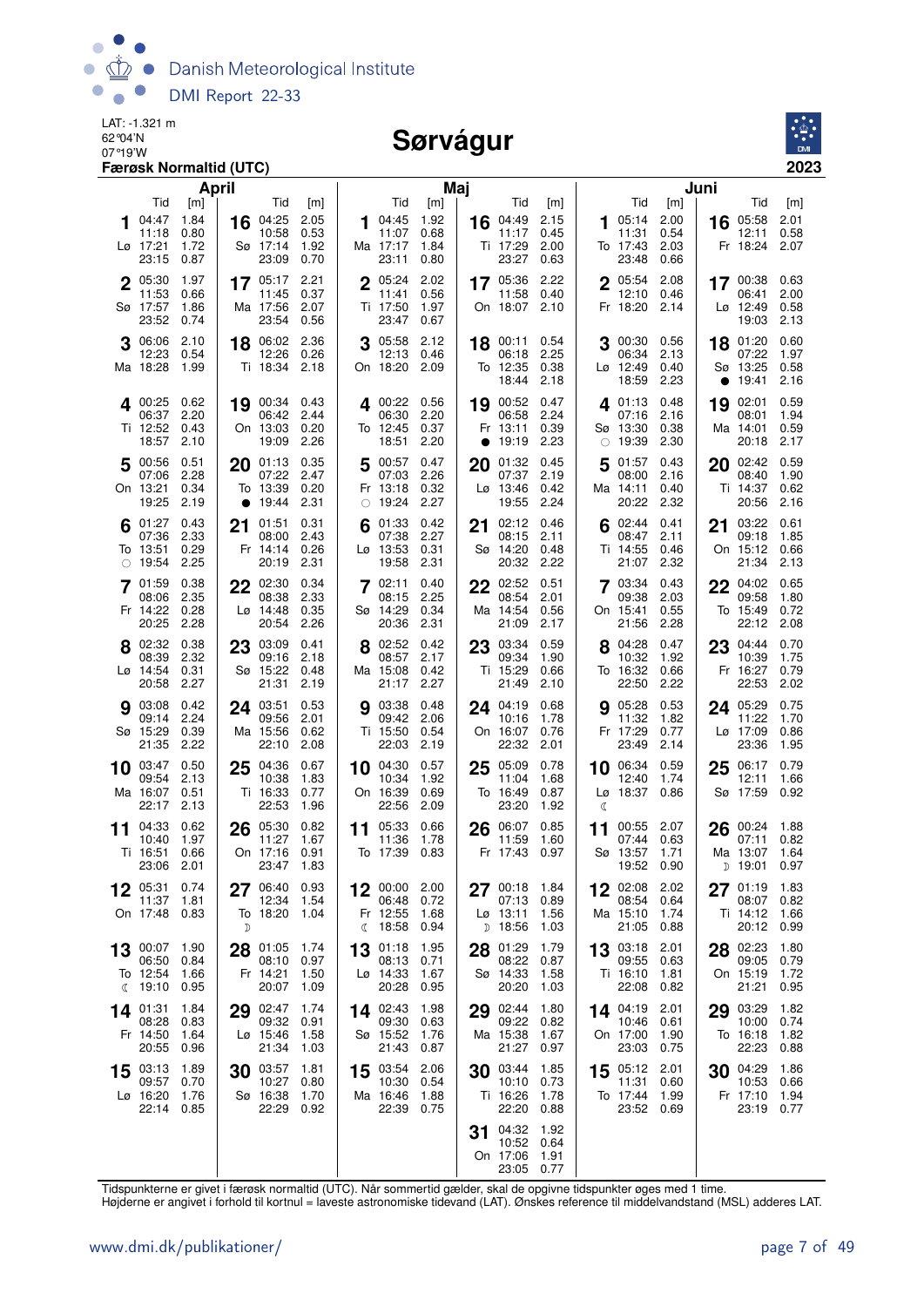

#### Sørvágur



| Juli                                                                                                                                 |                                                                                                                      | <b>August</b>                                                                          |                                                                            | <b>September</b>                                                               |
|--------------------------------------------------------------------------------------------------------------------------------------|----------------------------------------------------------------------------------------------------------------------|----------------------------------------------------------------------------------------|----------------------------------------------------------------------------|--------------------------------------------------------------------------------|
| Tid<br>Tid<br>[m]                                                                                                                    | Tid<br>[m]<br>[m]                                                                                                    | Tid<br>[m]                                                                             | Tid<br>[m]                                                                 | Tid<br>[m]                                                                     |
| 1.94<br>05:24<br>00:36<br>16<br>0.58<br>06:35<br>11:42<br>2.06<br>Sø 12:38<br>Lø 17:57<br>18:55                                      | 0.75<br>00:54<br>0.49<br>1<br>2.05<br>1.82<br>07:00<br>0.72<br>Ti 13:06<br>0.49<br>2.06<br>2.34<br>$\circ$ 19:17     | 0.59<br>01:39<br>16<br>07:37<br>1.91<br>0.62<br>On 13:34<br>19:50<br>2.19<br>$\bullet$ | 02:06<br>0.14<br>1<br>08:11<br>2.25<br>0.32<br>Fr 14:13<br>20:24<br>2.59   | 16 02:06<br>0.41<br>2.12<br>08:06<br>Lø 14:08<br>0.48<br>20:18<br>2.27         |
| $2^{00:11}$<br>0.65<br>$17^{01:17}$<br>06:16<br>2.01<br>07:15<br>Sø 12:30<br>0.51<br>Ma 13:14<br>18:42<br>2.19<br>19:32<br>$\bullet$ | 0.33<br>0.68<br>2 01:41<br>1.85<br>07:47<br>2.14<br>0.67<br>On 13:50<br>0.42<br>2.12<br>20:01<br>2.46                | 0.53<br>17 02:09<br>1.97<br>08:07<br>0.57<br>To 14:04<br>20:20<br>2.23                 | $2^{02:47}$<br>0.13<br>08:50<br>2.25<br>Lø 14:53<br>0.31<br>21:05<br>2.56  | 17 02:34<br>0.40<br>2.14<br>08:34<br>Sø 14:38<br>0.47<br>20:47<br>2.24         |
| 0.53<br>01:01<br>01:54<br>18<br>07:05<br>2.07<br>07:52<br>Ma 13:16<br>0.46<br>Ti 13:49<br>19:27<br>2.29<br>20:08<br>$\bigcirc$       | 02:26<br>0.23<br>0.63<br>3<br>1.87<br>08:31<br>2.17<br>0.64<br>To 14:32<br>0.39<br>2.16<br>20:45<br>2.52             | 02:38<br>0.49<br>18<br>08:36<br>2.00<br>0.54<br>Fr 14:34<br>20:49<br>2.24              | 03:27<br>0.20<br>3<br>09:29<br>2.20<br>Sø 15:33<br>0.36<br>21:48<br>2.44   | 03:03<br>0.43<br>18<br>09:03<br>2.13<br>Ma 15:08<br>0.51<br>2.18<br>21:17      |
| 19 02:30<br>401:50<br>0.42<br>08:27<br>07:54<br>2.11<br>On 14:23<br>Ti 14:01<br>0.44<br>20:13<br>2.37<br>20:42                       | 0.59<br>0.20<br>403:11<br>1.89<br>09:15<br>2.16<br>0.62<br>Fr 15:15<br>0.40<br>2.19<br>21:29<br>2.52                 | 03:08<br>0.48<br>19<br>2.01<br>09:05<br>Lø 15:04<br>0.54<br>2.22<br>21:18              | 4 04:08<br>0.34<br>10:09<br>2.11<br>Ma 16:16<br>0.48<br>22:32<br>2.26      | 19 03:33<br>0.49<br>2.09<br>09:35<br>Ti 15:40<br>0.58<br>21:50<br>2.09         |
| 0.34<br>02:38<br>03:04<br>20<br>5<br>2.11<br>09:01<br>08:42<br>On 14:46<br>0.45<br>To 14:56<br>20:59<br>2.41<br>21:15                | 0.57<br>03:56<br>0.24<br>5<br>1.90<br>09:59<br>2.10<br>0.62<br>$L\varnothing$ 15:58<br>0.45<br>2.18<br>22:14<br>2.45 | 03:38<br>0.50<br>20<br>09:35<br>2.00<br>Sø 15:34<br>0.58<br>21:48<br>2.17              | 04:49<br>0.53<br>5<br>10:51<br>1.99<br>Ti 17:04<br>0.63<br>23:19<br>2.04   | 0.58<br>04:05<br>20<br>2.03<br>10:11<br>On 16:17<br>0.68<br>22:27<br>1.96      |
| 0.32<br>03:39<br>$6^{03:27}$<br>21<br>09:31<br>2.07<br>09:34<br>To 15:31<br>0.50<br>Fr 15:29<br>21:47<br>2.40<br>21:48               | 0.57<br>0.34<br>04:42<br>1.89<br>10:43<br>2.01<br>0.64<br>Sø 16:44<br>0.55<br>2.16<br>23:02<br>2.31                  | 04:09<br>0.55<br>21<br>1.97<br>10:07<br>Ma 16:06<br>0.64<br>22:21<br>2.09              | 05:33<br>0.72<br>6<br>11:38<br>1.86<br>On 18:01<br>0.81<br>ℭ               | 04:41<br>0.69<br>21<br>1.93<br>10:53<br>To 17:01<br>0.80<br>23:13<br>1.82      |
| 0.34<br>704:17<br>04:13<br>22<br>2.00<br>10:21<br>10:08<br>Fr 16:19<br>0.57<br>Lø 16:02<br>22:36<br>2.35<br>22:21                    | 7 05:30<br>0.60<br>0.50<br>11:30<br>1.86<br>1.90<br>0.68<br>Ma 17:34<br>0.68<br>2.11<br>23:53<br>2.12                | 0.62<br>22<br>04:42<br>10:43<br>1.92<br>Ti 16:41<br>0.73<br>22:56<br>1.99              | 00:12<br>1.80<br>06:25<br>0.91<br>To 12:37<br>1.74<br>19:18<br>0.96        | 05:27<br>0.82<br>22<br>11:45<br>1.82<br>Fr 18:06 0.93<br>D                     |
| 23 04:49<br>8 05:10<br>0.41<br>1.91<br>11:13<br>10:44<br>$L\varnothing$ 17:10<br>0.66<br>Sø 16:37<br>2.26<br>22:57<br>23:29          | 0.64<br>8 06:21<br>0.66<br>1.83<br>12:23<br>1.79<br>0.74<br>Ti 18:34<br>0.81<br>2.04<br>ℭ                            | 0.71<br>23 05:19<br>11:24<br>1.85<br>On 17:23<br>0.83<br>23:39<br>1.86                 | 8 01:26<br>1.60<br>07:39<br>1.05<br>Fr 14:12<br>1.66<br>21:06<br>1.02      | $23^{00:14}$ 1.67<br>06:33<br>0.96<br>Lø 12:55<br>1.73<br>0.99<br>19:46        |
| 06:06<br>0.51<br>24 05:26<br>12:09<br>1.82<br>11:23<br>Sø 18:07<br>0.76<br>Ma 17:15<br>23:35                                         | 0.70<br>1.92<br>00:50<br>1.79<br>07:19<br>0.82<br>0.81<br>On 13:27<br>1.71<br>19:48<br>1.96<br>0.93                  | 24 06:04<br>0.81<br>12:15<br>1.77<br>To 18:21<br>0.95<br>D                             | 03:21<br>1.52<br>9<br>09:28<br>1.08<br>Lø 15:58<br>1.70<br>22:46<br>0.95   | 1.58<br>24 01:48<br>08:18<br>1.02<br>Sø 14:43<br>1.74<br>21:33<br>0.90         |
| 06:09<br>10 00:26<br>2.14<br>25<br>0.62<br>12:08<br>07:06<br>Ma 13:11<br>1.74<br>Ti 18:03<br>19:13<br>0.85<br>ℂ<br>D                 | 0.76<br>1.74<br>10 02:01<br>1.74<br>08:29<br>0.93<br>0.89<br>To 14:52<br>1.68<br>21:18<br>0.98                       | $25\frac{00:34}{27}$<br>1.74<br>07:06<br>0.90<br>Fr 13:22<br>1.70<br>19:50<br>1.02     | 10 04:47<br>1.57<br>10:46<br>1.00<br>Sø 17:03<br>1.82<br>23:41<br>0.84     | 1.65<br>04:00<br>25<br>10:01<br>0.94<br>Ma 16:16<br>1.88<br>22:47<br>0.70      |
| 01:29<br>2.01<br>00:20<br>26<br>11<br>0.71<br>06:59<br>08:09<br>Ti 14:20<br>1.71<br>On 13:02<br>20:25<br>0.90<br>19:05               | 1.87<br>03:32<br>1.64<br>11<br>09:52<br>0.81<br>0.97<br>1.71<br>Fr 16:17<br>1.73<br>22:48<br>0.95<br>0.97            | 01:53<br>1.64<br>26<br>08:34<br>0.95<br>$L\varnothing$ 14:59<br>1.71<br>21:36<br>0.97  | 05:37<br>1.68<br>11<br>11:34<br>0.89<br>Ma 17:48<br>1.94                   | 05:06<br>1.82<br>26<br>0.78<br>11:03<br>Ti 17:12<br>2.09<br>23:38<br>0.49      |
| 1.90<br>02:39<br>01:16<br>1.78<br>12<br>27<br>09:15<br>0.78<br>08:00<br>On 15:32<br>1.73<br>To 14:09<br>20:25<br>21:39<br>0.91       | 12<br>04:53<br>1.64<br>0.85<br>11:01<br>0.93<br>1.70<br>Lø 17:20<br>1.83<br>23:52<br>1.00<br>0.86                    | 03:50<br>1.65<br>27<br>10:11<br>0.89<br>Sø 16:33<br>1.84<br>22:57<br>0.81              | 12 00:17 0.72<br>06:13<br>1.79<br>Ti 12:10<br>0.78<br>18:23<br>2.05        | 05:52 2.00<br>11:50<br>0.62<br>On 17:58<br>2.29                                |
| 02:29<br>03:51<br>1.82<br>13<br>28<br>0.80<br>09:11<br>10:17<br>To 16:35<br>Fr 15:32<br>1.80<br>22:47<br>0.87<br>21:50               | 1.69<br>1.73<br>13 05:49<br>0.85<br>11:50<br>0.86<br>1.74<br>Sø 18:07<br>1.94<br>0.96                                | 05:13<br>1.79<br>28<br>0.76<br>11:18<br>Ma 17:32<br>2.03<br>23:54<br>0.59              | 13 00:45<br>0.62<br>06:44<br>1.90<br>On 12:41<br>0.67<br>18:54<br>2.15     | 00:21<br>0.30<br>28<br>2.15<br>06:32<br>To 12:31<br>0.47<br>2.44<br>18:39      |
| 03:56<br>14 04:56<br>1.80<br>29<br>10:24<br>11:11<br>0.79<br>Fr 17:29<br>1.88<br>Lø 16:46<br>23:47<br>0.81<br>23:03                  | 1.74<br>14 00:36<br>0.76<br>0.79<br>06:31<br>1.76<br>1.86<br>Ma 12:29<br>0.77<br>0.84<br>18:45<br>2.04               | 29 06:06<br>1.95<br>12:08<br>0.61<br>Ti 18:18 2.23                                     | 14 01:12 0.53<br>07:12<br>1.99<br>To 13:10<br>0.58<br>19:23<br>2.22        | 0.17<br>29 01:02<br>07:09<br>2.25<br>Fr 13:11<br>0.35<br>$\circ$ 19:19<br>2.54 |
| 05:50<br>1.80<br>05:12<br>15<br>30<br>11:27<br>11:57<br>0.76<br>Lø 18:14 1.97<br>Sø 17:43 2.02                                       | 0.67<br>1.82<br>15 01:09<br>0.70<br>07:06<br>1.84<br>Ti 13:03<br>0.69<br>19:19<br>2.13                               | 0.39<br>00:41<br>30<br>06:50<br>2.10<br>On 12:52<br>0.48<br>19:01<br>2.41              | 15 $01:38$<br>0.46<br>07:40<br>2.07<br>Fr 13:39<br>0.52<br>• 19:51<br>2.26 | 30<br>01:40<br>0.12<br>2.31<br>07:46<br>Lø 13:50<br>0.29<br>19:59<br>2.55      |
| 00:02 0.67<br>31<br>06:10<br>Ma 12:19<br>0.59<br>18:32 2.18                                                                          | 1.94                                                                                                                 | 0.23<br>31<br>01:24<br>07:31<br>2.20<br>To 13:33<br>0.37<br>$\circ$ 19:42 2.54         |                                                                            |                                                                                |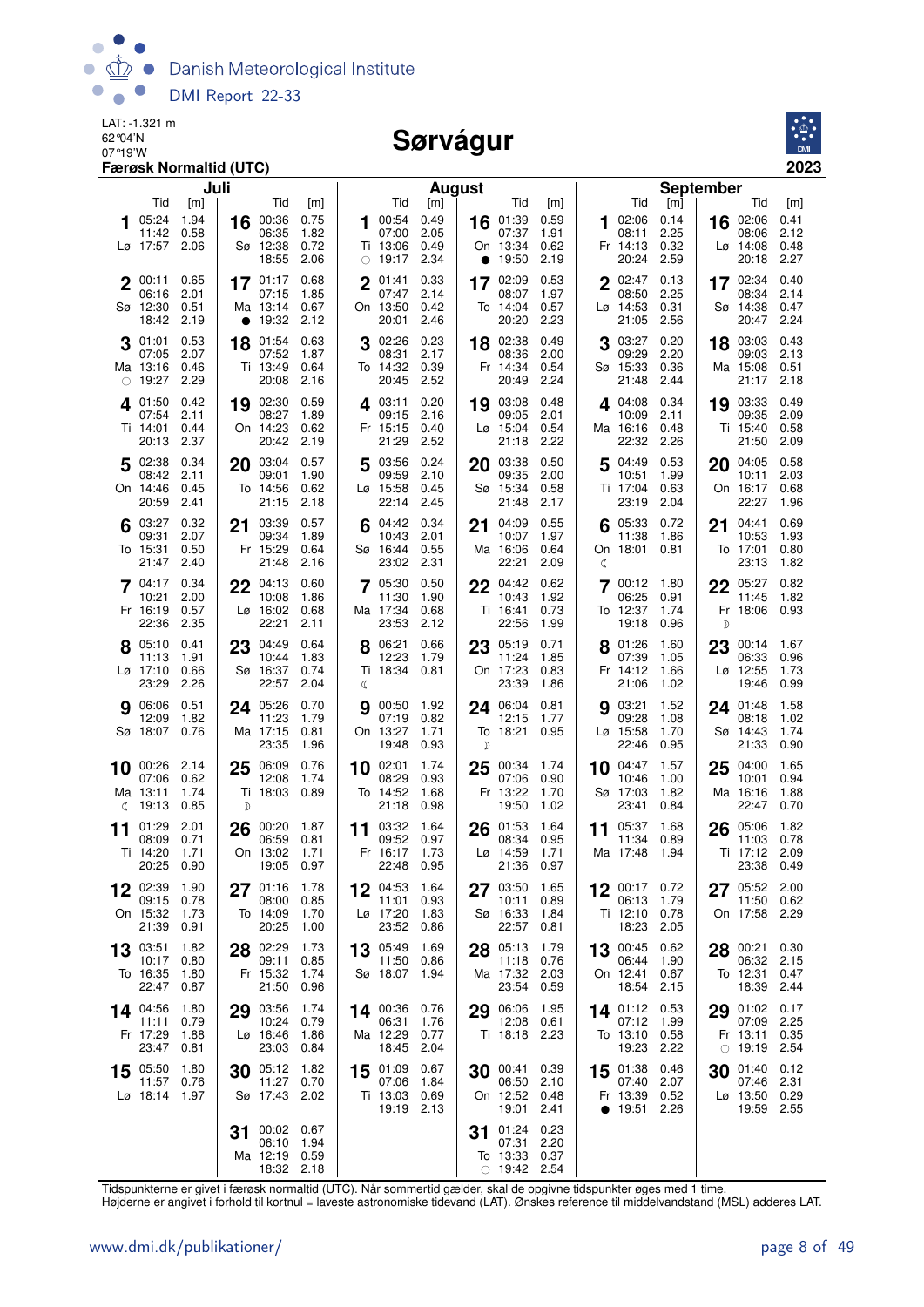

#### Sørvágur



|              |                                               | Færøsk Normaltid (UTC)              |    |                                                                 |                                     |           |                                                            |                                     |    |                                                     |                                     |              |                                                            |                                     |                                                                | 2023                                |
|--------------|-----------------------------------------------|-------------------------------------|----|-----------------------------------------------------------------|-------------------------------------|-----------|------------------------------------------------------------|-------------------------------------|----|-----------------------------------------------------|-------------------------------------|--------------|------------------------------------------------------------|-------------------------------------|----------------------------------------------------------------|-------------------------------------|
|              |                                               | <b>Oktober</b>                      |    |                                                                 |                                     |           |                                                            | <b>November</b>                     |    |                                                     |                                     |              |                                                            |                                     | <b>December</b>                                                |                                     |
|              | Tid<br>02:18<br>08:22<br>Sø 14:29<br>20:39    | [m]<br>0.15<br>2.31<br>0.28<br>2.48 | 16 | Tid<br>02:01<br>08:04<br>Ma 14:13<br>20:18                      | [m]<br>0.37<br>2.23<br>0.45<br>2.21 | 1         | Tid<br>03:01<br>09:11<br>On 15:33<br>21:38                 | [m]<br>0.47<br>2.23<br>0.50<br>2.00 |    | Tid<br>16 02:44<br>08:54<br>To 15:17<br>21:18       | [m]<br>0.47<br>2.25<br>0.51<br>2.00 |              | Tid<br>03:15<br>09:35<br>Fr 16:08<br>22:06                 | [m]<br>0.63<br>2.18<br>0.61<br>1.80 | Tid<br>03:17<br>16<br>09:32<br>Lø 16:04<br>22:06               | [m]<br>0.52<br>2.33<br>0.42<br>1.96 |
| $\mathbf{2}$ | 02:55<br>08:59<br>Ma 15:09<br>21:20           | 0.25<br>2.27<br>0.34<br>2.34        |    | $17^{02:31}$<br>08:35<br>Ti 14:46<br>20:51                      | 0.40<br>2.22<br>0.48<br>2.15        |           | 2 03:37<br>09:51<br>To 16:21<br>22:23                      | 0.62<br>2.13<br>0.64<br>1.82        |    | 17 03:24<br>09:38<br>Fr 16:06<br>22:08              | 0.56<br>2.20<br>0.58<br>1.89        |              | $2^{03:54}$<br>10:19<br>Lø 16:57<br>22:53                  | 0.74<br>2.09<br>0.70<br>1.70        | 17 04:04<br>10:22<br>Sø 16:57<br>23:01                         | 0.61<br>2.28<br>0.47<br>1.88        |
|              | 03:32<br>09:37<br>Ti 15:52 0.46<br>22:02      | 0.40<br>2.19<br>2.14                |    | 18 03:03<br>09:10<br>On 15:23<br>21:28                          | 0.46<br>2.18<br>0.55<br>2.04        |           | $3^{04:15}$<br>10:36<br>Fr 17:17<br>23:15                  | 0.77<br>2.00<br>0.78<br>1.66        | 18 | 04:09<br>10:27<br>Lø 17:04<br>23:05                 | 0.69<br>2.12<br>0.65<br>1.77        |              | 04:37<br>11:07<br>Sø 17:52<br>23:48                        | 0.85<br>1.99<br>0.78<br>1.62        | 18 04:56<br>11:15<br>Ma 17:56 0.52                             | 0.71<br>-2.21                       |
|              | 4.04:10<br>10:17<br>On 16:38<br>22:47         | 0.58<br>2.07<br>0.63<br>1.92        |    | 19 03:38<br>09:49<br>To 16:06<br>22:11                          | 0.56<br>2.11<br>0.65<br>1.91        |           | 4 04:59<br>11:31<br>Lø 18:27 0.89                          | 0.92<br>1.88                        |    | 19 05:03<br>11:25<br>Sø 18:12 0.70                  | 0.82<br>- 2.03                      |              | 4 05:28 0.95<br>12:02<br>Ma 18:54 0.83                     | 1.89                                | 19 $00:01$<br>05:57<br>Ti 12:15<br>D 19:01                     | 1.80<br>0.81<br>2.13<br>0.57        |
|              | 5 04:49<br>11:02<br>To 17:35<br>23:39         | 0.76<br>1.93<br>0.81<br>1.70        |    | 20 04:18<br>10:34<br>Fr 16:59<br>23:04                          | 0.70<br>2.01<br>0.76<br>1.77        | 5<br>ℂ    | 00:24 1.53<br>06:02<br>Sø 12:46<br>19:53 0.93              | 1.05<br>1.78                        |    | 20 00:16<br>06:14<br>Ma 12:34<br>D 19:30            | 1.68<br>0.93<br>1.97<br>0.71        | $\mathbb{C}$ | 5 00:55 1.58<br>06:36<br>Ti 13:07<br>20:00                 | 1.02<br>1.82<br>0.84                | 01:10<br>20<br>07:08<br>On 13:22<br>20:08                      | 1.75<br>0.88<br>2.06<br>0.61        |
| ℂ            | 05:34<br>11:58<br>Fr 18:54                    | 0.94<br>1.79<br>0.95                | 21 | 05:08<br>11:30<br>Lø 18:12 0.86                                 | 0.85<br>1.90                        |           | 02:04<br>07:44<br>Ma 14:22<br>21:15                        | 1.49<br>1.11<br>1.75<br>0.89        | 21 | 01:45<br>07:42<br>Ti 13:55<br>20:48                 | 1.66<br>0.97<br>1.96<br>0.65        |              | 02:12<br>07:58<br>On 14:19<br>21:00                        | 1.59<br>1.04<br>1.80<br>0.81        | 02:25<br>21<br>08:23<br>To 14:33<br>21:14                      | 1.75<br>0.89<br>2.01<br>0.61        |
|              | 700:55<br>06:46<br>Lø 13:31<br>20:42          | 1.52<br>1.09<br>1.69<br>1.00        |    | 22 00:14<br>06:21<br>Sø 12:45<br>) 19:46                        | 1.63<br>0.98<br>1.82<br>0.87        |           | 7 03:28<br>09:15<br>Ti 15:35<br>22:10                      | 1.56<br>1.06<br>1.80<br>0.80        |    | 22 03:12<br>09:03<br>On 15:12 2.01<br>21:52         | 1.73<br>0.92<br>0.56                |              | 7 03:19<br>09:08<br>To 15:23<br>21:51                      | 1.66<br>1.00<br>1.82<br>0.75        | 22 03:34<br>09:33<br>Fr 15:42<br>22:12                         | 1.81<br>0.85<br>1.99<br>0.60        |
|              | 802:57<br>08:48<br>Sø 15:21<br>22:15          | 1.47<br>1.12<br>1.71<br>0.92        | 23 | 01:59<br>08:07<br>Ma 14:25<br>21:18                             | 1.59<br>1.03<br>1.83<br>0.76        |           | 04:22<br>10:13<br>On 16:27<br>22:50                        | 1.68<br>0.96<br>1.88<br>0.70        | 23 | 04:13<br>10:06<br>To 16:14<br>22:44                 | 1.85<br>0.81<br>2.10<br>0.47        |              | 8 04:11<br>10:04<br>Fr 16:15<br>22:35                      | 1.76<br>0.93<br>1.86<br>0.68        | 04:32<br>23<br>10:36<br>Lø 16:43<br>23:04                      | 1.90<br>0.77<br>1.99<br>0.59        |
|              | <b>9</b> 04:20<br>10:12<br>Ma 16:29<br>23:05  | 1.56<br>1.04<br>1.81<br>0.81        |    | 24 03:46<br>09:38<br>Ti 15:48<br>22:24                          | 1.69<br>0.94<br>1.96<br>0.59        |           | 905:02<br>10:56<br>To 17:07<br>23:24                       | 1.81<br>0.85<br>1.97<br>0.60        |    | 24 05:01<br>10:59<br>Fr 17:06<br>23:29              | 1.98<br>0.69<br>2.18<br>0.40        |              | $9^{04:53}$<br>10:52<br>$L\varnothing$ 16:59<br>23:15      | 1.88<br>0.83<br>1.92<br>0.60        | 24 05:21<br>11:31<br>Sø 17:37<br>23:50                         | 2.00<br>0.69<br>2.00<br>0.57        |
| 10           | 05:07<br>11:01<br>Ti 17:14<br>23:39           | 1.69<br>0.92<br>1.93<br>0.69        | 25 | 04:45<br>10:38<br>On 16:45<br>23:14 0.43                        | 1.85<br>0.79<br>2.13                |           | 10 05:35<br>11:32<br>Fr 17:42<br>23:55                     | 1.94<br>0.74<br>2.05<br>0.51        | 25 | 05:42<br>11:45<br>Lø 17:52 2.22                     | 2.09<br>0.57                        | 10           | 05:31<br>11:35<br>Sø 17:40<br>23:54 0.53                   | 2.00<br>0.73<br>1.98                | 06:05<br>25<br>12:21<br>Ma 18:24                               | 2.10<br>0.61<br>2.00                |
|              | 11 05:42<br>11:38<br>On 17:49 2.04            | 1.82<br>0.79                        |    | $26^{05:29}$<br>11:25<br>To 17:32 2.28<br>23:56 0.30            | 2.02<br>0.63                        |           | 11 06:06<br>12:07 0.63<br>Lø 18:14 2.11                    | 2.05                                | 26 | 00:09<br>06:21<br>Sø 12:29 0.49<br>18:35 2.23       | 0.37<br>2.19                        | 11           | 06:08<br>12:18 0.63<br>Ma 18:20 2.04                       | 2.11                                | $26\ \frac{00:31}{22}$<br>06:47<br>Ti 13:07 0.55<br>19:08 1.99 | 0.55<br>2.18                        |
|              | 12 00:08<br>06:13<br>To 12:10 0.68<br>18:21   | 0.58<br>1.95<br>2.13                |    | 27 06:07<br>12:08 0.49<br>Fr 18:14 2.38                         | 2.15                                |           | 12 00:27 0.44<br>06:36 2.15<br>Sø 12:41 0.55<br>18:46 2.15 |                                     |    | 27 00:48<br>06:59<br>Ma 13:12 0.44<br>$\circ$ 19:17 | 0.37<br>2.26<br>2.19                |              | 12 $00:32$ 0.47<br>06:44<br>Ti 13:00<br>• 19:01            | 2.20<br>0.54<br>2.07                | 27 01:11<br>07:27<br>On 13:50<br>$\circ$ 19:50                 | 0.55<br>2.24<br>0.51<br>1.97        |
|              | 13 00:35<br>06:41<br>Fr 12:40<br>18:50        | 0.49<br>2.05<br>0.58<br>2.19        |    | 28 00:35 0.22<br>06:44<br>$L\varnothing$ 12:48<br>$\circ$ 18:55 | 2.25<br>0.39<br>2.43                | $\bullet$ | 13 00:59 0.40<br>07:06<br>Ma 13:17 0.49<br>19:20           | 2.22<br>2.17                        |    | 28 01:25<br>07:36<br>Ti 13:55 0.43<br>19:58         | 0.41<br>2.29<br>2.12                |              | 13 01:12<br>07:23<br>On 13:43<br>19:44                     | 0.44<br>2.28<br>0.47<br>2.09        | 28 01:48<br>08:06<br>To 14:31<br>20:30                         | 0.55<br>2.27<br>0.50<br>1.95        |
|              | 14 01:03<br>07:08 2.14<br>Lø 13:10<br>• 19:18 | 0.42<br>0.51<br>2.23                | 29 | 01:13<br>07:20<br>Sø 13:28<br>19:35                             | 0.21<br>2.31<br>0.33<br>2.41        |           | 14 01:32 0.38<br>07:39 2.27<br>Ti 13:54 0.46<br>19:55      | 2.15                                |    | 29 02:02<br>08:15 2.28<br>On 14:38<br>20:39         | 0.46<br>0.46<br>2.02                |              | 14 01:52<br>08:04 2.33<br>To 14:27<br>20:28                | 0.43<br>0.42<br>2.07                | 29 02:25<br>08:44<br>Fr 15:11<br>21:09                         | 0.57<br>2.27<br>0.51<br>1.91        |
| 15           | 01:31<br>07:35<br>Sø 13:41<br>19:47 2.24      | 0.38<br>2.20<br>0.46                |    | 30 01:49<br>07:56<br>Ma 14:08<br>20:15                          | 0.25<br>2.32<br>0.33<br>2.32        |           | 15 02:07 0.41<br>08:15<br>On 14:33 0.47<br>20:35 2.09      | 2.28                                |    | 30 02:38<br>08:54<br>To 15:22 0.53<br>21:21         | 0.54<br>2.24<br>1.91                |              | 15 02:34 0.46<br>08:47 2.34<br>Fr 15:14 0.41<br>21:16 2.03 |                                     | 30 03:02<br>09:22<br>Lø 15:51<br>21:48                         | 0.60<br>2.24<br>0.54<br>1.87        |
|              |                                               |                                     | 31 | 02:25<br>08:33<br>Ti 14:50<br>20:56 2.18                        | 0.34<br>2.30<br>0.39                |           |                                                            |                                     |    |                                                     |                                     |              |                                                            |                                     | 03:38<br>31<br>10:01<br>Sø 16:31<br>22:28                      | 0.66<br>2.18<br>0.59<br>1.82        |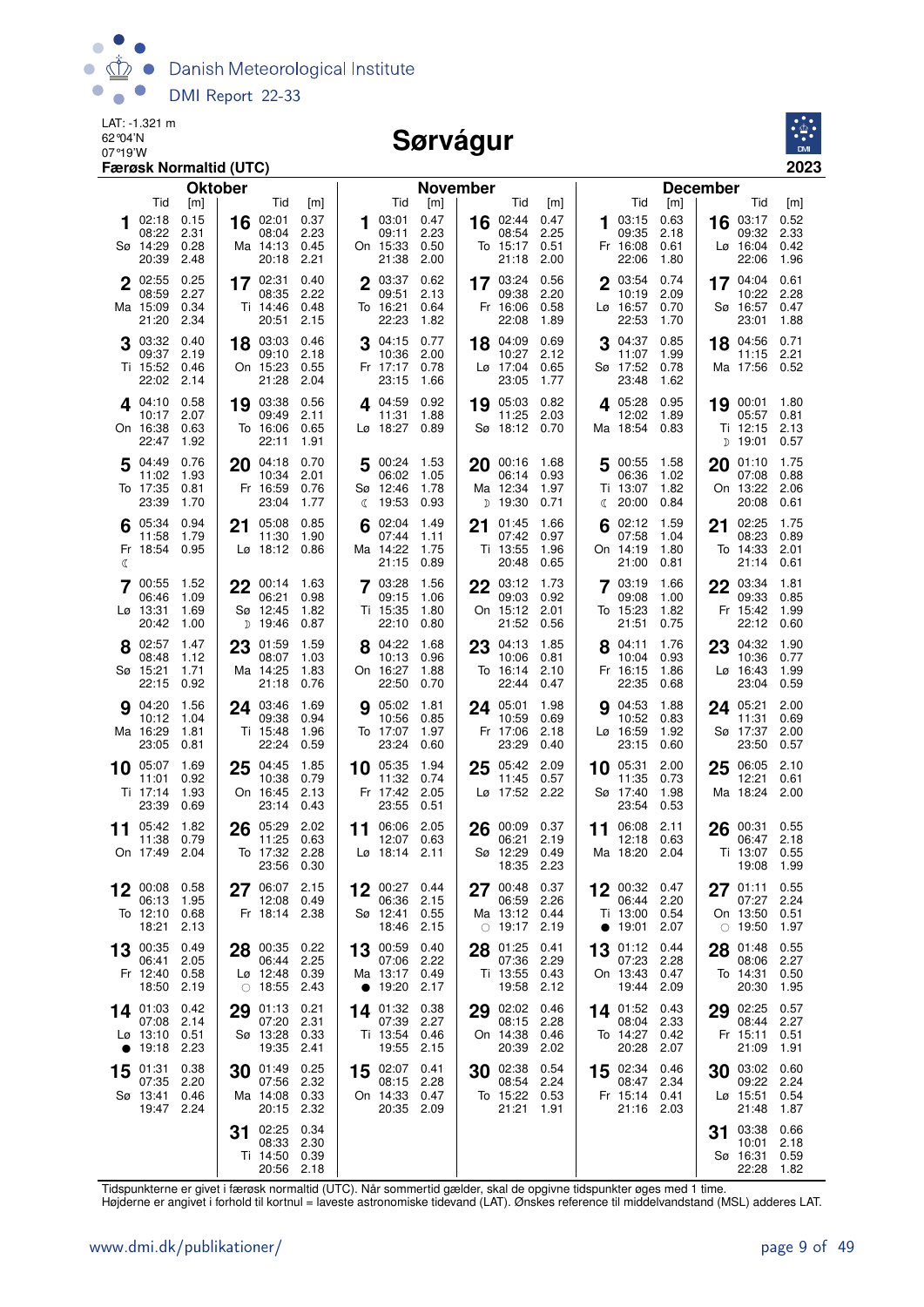LAT: -1.225 m 62°18'N

#### 07°05'W **Eiði**



|    |                                                 | Færøsk Normaltid (UTC)              |        |                                                             |                                     |   |                                                       |                              |                |                                                 |                              |    |                                                        |                                     |              |                                         | 2023                                |
|----|-------------------------------------------------|-------------------------------------|--------|-------------------------------------------------------------|-------------------------------------|---|-------------------------------------------------------|------------------------------|----------------|-------------------------------------------------|------------------------------|----|--------------------------------------------------------|-------------------------------------|--------------|-----------------------------------------|-------------------------------------|
|    | Tid                                             |                                     | Januar | Tid                                                         |                                     |   | Tid                                                   |                              | <b>Februar</b> | Tid                                             |                              |    | Tid                                                    |                                     | <b>Marts</b> | Tid                                     |                                     |
|    | 04:45<br>10:30<br>Sø 16:47<br>23:24             | [m]<br>1.55<br>0.86<br>1.79<br>0.61 | 16     | 03:16<br>09:20<br>Ma 15:21<br>22:19                         | [m]<br>1.56<br>0.89<br>1.73<br>0.62 | 1 | 06:00<br>12:29<br>On 18:29                            | [m]<br>1.63<br>0.82<br>1.59  | 16             | 05:06<br>11:32<br>To 17:43                      | [m]<br>1.65<br>0.78<br>1.69  |    | 04:13<br>10:48<br>On 17:08<br>23:15                    | [m]<br>1.54<br>0.90<br>1.48<br>0.94 | 16           | 03:10<br>09:56<br>To 16:19<br>22:37     | [m]<br>1.59<br>0.82<br>1.57<br>0.85 |
|    | 2 05:41<br>11:40<br>Ma 17:49                    | 1.60<br>0.82<br>1.75                |        | 17 04:27<br>10:34<br>Ti 16:36<br>23:21                      | 1.60<br>0.87<br>1.73<br>0.59        |   | 2 00:42 0.78<br>06:51<br>To 13:28<br>19:18            | 1.72<br>0.74<br>1.60         |                | 17 00:06<br>06:12<br>Fr 12:46<br>18:52          | 0.67<br>1.77<br>0.60<br>1.78 |    | 2 05:31<br>12:17<br>To 18:16                           | 1.60<br>0.84<br>1.51                |              | 17 04:46<br>11:29<br>Fr 17:49<br>23:55  | 1.66<br>0.70<br>1.64<br>0.78        |
| 3  | 00:16<br>06:29<br>Ti 12:42<br>18:42             | 0.63<br>1.68<br>0.76<br>1.72        |        | 18 05:33<br>11:47<br>On 17:48                               | 1.68<br>0.79<br>1.77                | 3 | 01:29<br>07:34<br>Fr 14:12<br>19:59                   | 0.73<br>1.82<br>0.65<br>1.64 | 18             | 01:07<br>07:06<br>$L\varnothing$ 13:44<br>19:49 | 0.59<br>1.92<br>0.40<br>1.86 |    | 00:24 0.88<br>06:29<br>Fr 13:13<br>19:05               | 1.70<br>0.73<br>1.57                |              | 18 05:56<br>12:39<br>Lø 18:52           | 1.79<br>0.51<br>- 1.75              |
|    | 401:020.63<br>07:11<br>On 13:35<br>19:28        | 1.76<br>0.70<br>1.70                |        | 19 00:22 0.54<br>06:30<br>To 12:53<br>18:52                 | 1.79<br>0.65<br>1.83                |   | 402:08<br>08:12<br>$L\varnothing$ 14:48<br>20:35      | 0.67<br>1.90<br>0.57<br>1.68 | 19             | 01:58<br>07:54<br>Sø 14:34<br>20:40             | 0.50<br>2.07<br>0.22<br>1.92 |    | 401:13<br>07:13<br>Lø 13:52<br>19:44                   | 0.79<br>- 1.81<br>0.62<br>1.64      |              | 19 00:55<br>06:50<br>Sø 13:32<br>19:42  | 0.67<br>1.95<br>0.31<br>1.84        |
|    | 5 01:43<br>07:49<br>To 14:19<br>20:08           | 0.62<br>1.84<br>0.64<br>1.70        |        | 20 01:18<br>07:20<br>Fr 13:51<br>19:51                      | 0.48<br>1.91<br>0.48<br>1.89        | 5 | 02:42<br>08:47<br>Sø 15:21<br>$\circ$ 21:09           | 0.61<br>1.97<br>0.50<br>1.71 |                | 20 02:43<br>08:40<br>Ma 15:20<br>• 21:26        | 0.42<br>2.20<br>0.09<br>1.94 | 5  | 01:50<br>07:51<br>Sø 14:25<br>20:17                    | 0.70<br>1.90<br>0.52<br>1.71        | 20           | 01:43<br>07:37<br>Ma 14:18<br>20:26     | 0.55<br>2.10<br>0.16<br>1.91        |
|    | 02:21<br>08:25<br>Fr 14:59<br>$\circ$ 20:46     | 0.60<br>1.90<br>0.58<br>1.69        | 21     | 02:09<br>08:08<br>Lø 14:44<br>$\bullet$ 20:46               | 0.43<br>2.04<br>0.32<br>1.93        | 6 | 03:14<br>09:21<br>Ma 15:52<br>21:42                   | 0.57<br>2.02<br>0.45<br>1.74 | 21             | 03:25<br>09:24<br>Ti 16:04<br>22:09             | 0.37<br>2.29<br>0.05<br>1.93 |    | 02:22<br>08:25<br>Ma 14:54<br>20:48                    | 0.62<br>1.98<br>0.44<br>1.77        | $\bullet$    | 21 02:25<br>08:21<br>Ti 15:00<br>21:05  | 0.44<br>2.21<br>0.08<br>1.94        |
|    | 7 02:56<br>09:01<br>Lø 15:37<br>21:23           | 0.59<br>1.95<br>0.54<br>1.69        |        | 22 02:56<br>08:54<br>Sø 15:33<br>21:38                      | 0.40<br>2.15<br>0.19<br>1.93        |   | 7 03:45<br>09:53<br>Ti 16:24<br>22:14                 | 0.54<br>2.05<br>0.42<br>1.76 |                | 22 04:05<br>10:08<br>On 16:47<br>22:49          | 0.36<br>2.32<br>0.08<br>1.89 |    | $7^{02:52}$<br>08:57<br>Ti 15:23<br>$\circ$ 21:17      | 0.54<br>2.04<br>0.38<br>1.81        |              | 22 03:04<br>09:04<br>On 15:40<br>21:41  | 0.37<br>2.28<br>0.07<br>1.94        |
|    | 03:30<br>09:37<br>Sø 16:13<br>22:00             | 0.59<br>1.99<br>0.52<br>1.69        | 23     | 03:41<br>09:40<br>Ma 16:22<br>22:29                         | 0.40<br>2.23<br>0.12<br>1.90        |   | 04:16<br>10:24<br>On 16:57<br>22:46                   | 0.53<br>2.06<br>0.42<br>1.76 | 23             | 04:45<br>10:52<br>To 17:30<br>23:28             | 0.38<br>2.28<br>0.19<br>1.82 |    | 03:21<br>09:27<br>On 15:53<br>21:45                    | 0.49<br>2.07<br>0.35<br>1.84        | 23           | 03:43<br>09:45<br>To 16:18<br>22:16     | 0.33<br>2.27<br>0.14<br>1.92        |
|    | <b>9</b> 04:03<br>10:12<br>Ma 16:49<br>22:36    | 0.60<br>2.00<br>0.51<br>1.68        |        | 24 04:24<br>10:27<br>Ti 17:10<br>23:17                      | 0.42<br>2.27<br>0.12<br>1.84        |   | <b>9</b> 04:48<br>10:55<br>To 17:31<br>23:18          | 0.55<br>2.04<br>0.44<br>1.74 |                | 24 05:26<br>11:36<br>Fr 18:13 0.34              | 0.44<br>2.18                 |    | 903:51<br>09:56<br>To 16:24<br>22:14                   | 0.46<br>2.08<br>0.34<br>1.85        |              | 24 04:21<br>10:26<br>Fr 16:57<br>22:49  | 0.34<br>2.20<br>0.27<br>1.88        |
|    | 10 04:37<br>10:47<br>Ti 17:26<br>23:13          | 0.62<br>2.00<br>0.52<br>1.66        | 25     | 05:08<br>11:14<br>On 17:59 0.18                             | 0.47<br>2.26                        |   | 10 05:21<br>11:27<br>Fr 18:08<br>23:53                | 0.58<br>2.00<br>0.48<br>1.72 | 25             | 00:06<br>06:09<br>Lø 12:20<br>18:58             | 1.75<br>0.53<br>2.03<br>0.52 | 10 | 04:22<br>10:25<br>Fr 16:56<br>22:45                    | 0.47<br>2.06<br>0.37<br>1.85        | 25           | 05:00<br>11:07<br>Lø 17:35<br>23:24     | 0.40<br>2.08<br>0.43<br>1.83        |
| 11 | 05:11<br>11:23<br>On 18:05 0.54<br>23:52 1.63   | 0.65<br>1.97                        |        | $26\frac{00:04}{1}$<br>05:53<br>To 12:02 2.19<br>18:50 0.30 | 1.76<br>0.54                        |   | 11 $05:58$<br>12:02<br>Lø 18:48 0.54                  | 0.64<br>1.94                 | 26             | 00:47<br>06:58<br>Sø 13:09 1.84<br>19:47 0.70   | 1.67<br>0.65                 |    | 11 04:55<br>10:57 2.01<br>Lø 17:31 0.44<br>23:19 1.82  | 0.50                                |              | 26 05:42<br>11:48<br>Sø 18:14 0.61      | 0.50<br>1.91                        |
|    | 05:48<br>11:59<br>To 18:47                      | 0.70<br>1.93<br>0.57                |        | 27 00:50<br>06:40<br>Fr 12:53<br>19:42                      | 1.67<br>0.62<br>2.07<br>0.45        |   | 12 00:33 1.68<br>06:40<br>Sø 12:41<br>19:35           | 0.72<br>1.86<br>0.61         |                | 27 01:35<br>07:55<br>Ma 14:10<br>$D$ 20:43      | 1.59<br>0.78<br>1.66<br>0.84 |    | 12 05:32<br>11:31<br>Sø 18:10<br>23:57                 | 0.57<br>1.94<br>0.52<br>1.76        |              | 27 00:02<br>06:28<br>Ma 12:33<br>18:57  | 1.75<br>0.63<br>1.73<br>0.78        |
|    | 13 00:32<br>06:29<br>Fr 12:38<br>19:32          | 1.60<br>0.76<br>1.88<br>0.60        |        | 28 01:40<br>07:33<br>Lø 13:49<br>D 20:38                    | 1.59<br>0.72<br>1.92<br>0.59        |   | 13 01:20<br>07:32<br>Ma 13:32<br>$\binom{20:32}{ }$   | 1.63<br>0.80<br>1.77<br>0.67 | 28             | 02:43<br>09:10<br>Ti 15:37<br>21:53             | 1.54<br>0.88<br>1.52<br>0.93 |    | 13 06:14<br>12:12<br>Ma 18:57 0.63                     | 0.65<br>1.83                        |              | 28 00:47<br>07:25<br>Ti 13:30<br>19:48  | 1.67<br>0.77<br>1.55<br>0.92        |
|    | 14 01:18<br>07:16<br>Lø 13:22<br>20:23          | 1.57<br>0.82<br>1.82<br>0.62        | 29     | 02:37<br>08:34<br>Sø 14:55<br>21:37                         | 1.54<br>0.81<br>1.77<br>0.71        |   | 14 02:21<br>08:40<br>Ti 14:41<br>21:39                | 1.58<br>0.86<br>1.68<br>0.72 |                |                                                 |                              |    | 14 00:43<br>07:08<br>Ti 13:06<br>19:54                 | 1.69<br>0.75<br>1.71<br>0.75        | 29           | 01:50<br>08:41<br>On 15:00<br>$D$ 21:00 | 1.59<br>0.87<br>1.43<br>1.01        |
|    | 15 02:12<br>08:13<br>Sø 14:15<br>$(21:19)$ 0.63 | 1.56<br>0.87<br>1.77                |        | 30 03:46<br>09:48<br>Ma 16:13<br>22:41                      | 1.52<br>0.87<br>1.66<br>0.78        |   | 15 03:42<br>10:04 0.87<br>On 16:14 1.65<br>22:54 0.72 | 1.58                         |                |                                                 |                              |    | 15 01:44<br>08:22<br>On 14:25<br>$\binom{21:10}{0.83}$ | 1.62<br>0.83<br>1.60                | 30           | 03:26<br>10:22<br>To 16:44<br>22:36     | 1.55<br>0.89<br>1.41<br>1.02        |
|    |                                                 |                                     | 31     | 04:58<br>11:12 0.88<br>Ti 17:27<br>23:46 0.80               | 1.56<br>1.60                        |   |                                                       |                              |                |                                                 |                              |    |                                                        |                                     | 31           | 04:55<br>11:49<br>Fr 17:54<br>23:55     | 1.60<br>0.82<br>1.47<br>0.95        |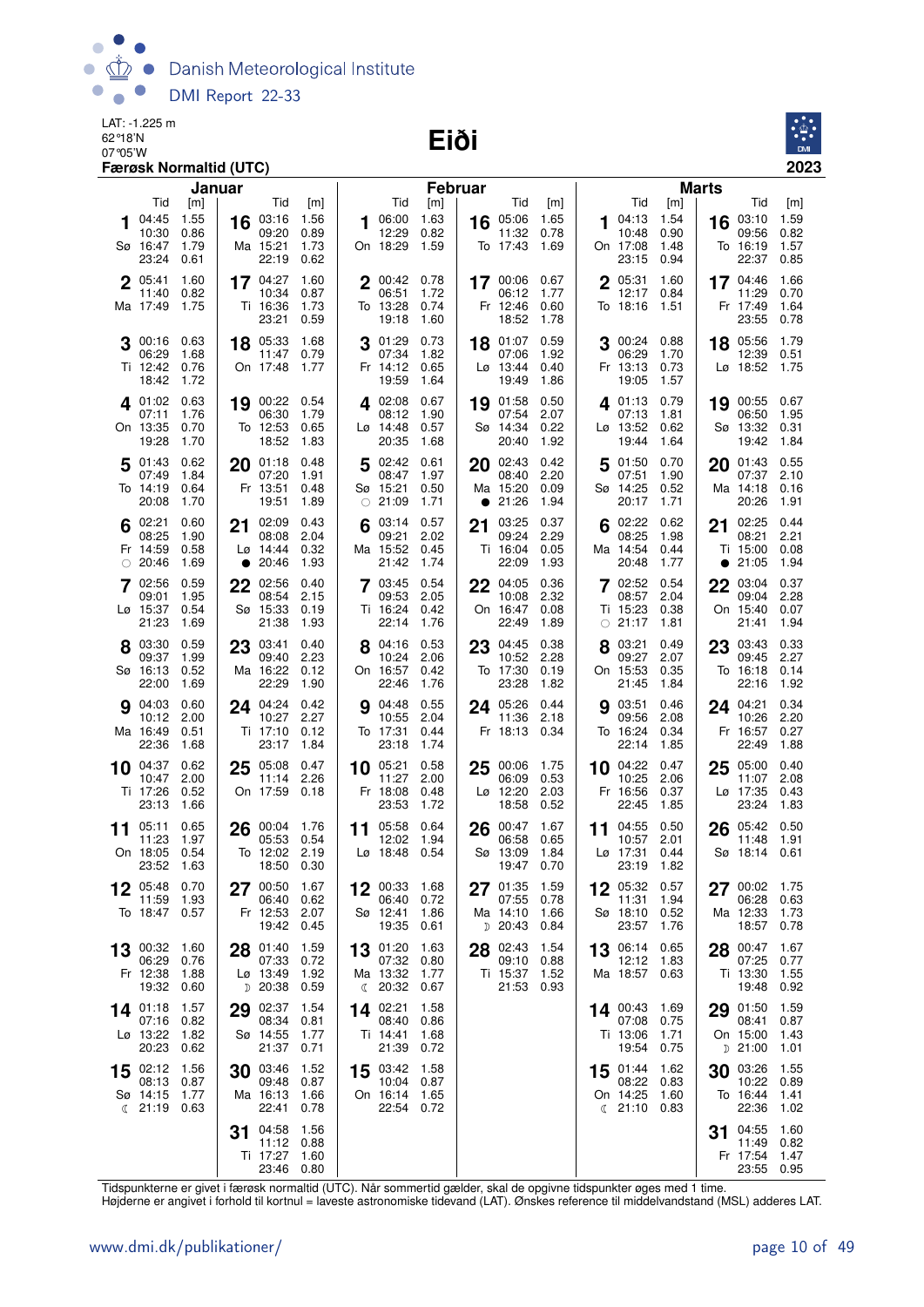LAT: -1.225 m 62°18'N

07°05'W **Eiði**



|             |                                                   | <b>April</b>                              |    |                                                    |                              |    |                                                          | Maj                                       |    |                                                 |                                     |            |                                                 |                                                   | Juni      |                                                    |                                     |
|-------------|---------------------------------------------------|-------------------------------------------|----|----------------------------------------------------|------------------------------|----|----------------------------------------------------------|-------------------------------------------|----|-------------------------------------------------|-------------------------------------|------------|-------------------------------------------------|---------------------------------------------------|-----------|----------------------------------------------------|-------------------------------------|
|             | Tid<br><b>1</b> 05:57<br>12:41<br>Lø 18:41        | $\lceil m \rceil$<br>1.69<br>0.71<br>1.56 |    | Tid<br>16 05:36<br>12:23<br>Sø 18:43               | [m]<br>1.84<br>0.42<br>1.72  |    | Tid<br>105:59<br>12:32<br>Ma 18:40                       | $\lceil m \rceil$<br>1.76<br>0.60<br>1.64 |    | Tid<br>16 00:08<br>06:07<br>Ti 12:47<br>19:03   | [m]<br>0.77<br>1.94<br>0.35<br>1.75 |            | Tid<br>00:32<br>06:33<br>To 13:00<br>19:07      | $\lceil m \rceil$<br>0.77<br>1.82<br>0.48<br>1.78 |           | Tid<br>16 01:26<br>07:26<br>Fr 13:47<br>19:49      | [m]<br>0.65<br>1.82<br>0.53<br>1.82 |
| $\mathbf 2$ | 00:44<br>06:42<br>Sø 13:19<br>19:17               | 0.85<br>1.79<br>0.60<br>1.65              |    | 17 00:35 0.72<br>06:30<br>Ma 13:12 0.28<br>19:26   | 1.97<br>1.81                 |    | 2 00:39 0.80<br>06:40<br>Ti 13:07<br>19:13               | 1.84<br>0.50<br>1.73                      |    | 17 00:58<br>06:56<br>On 13:31<br>19:38          | 0.65<br>1.99<br>0.32<br>1.81        |            | 2 01:16<br>07:14<br>Fr 13:40<br>19:43           | 0.67<br>1.87<br>0.42<br>1.86                      |           | 17 02:12<br>08:08<br>$Lg$ 14:24<br>20:24           | 0.59<br>1.79<br>0.55<br>1.88        |
| 3           | 01:21<br>07:20<br>Ma 13:50<br>19:49               | 0.74<br>1.88<br>0.49<br>1.73              |    | $18^{01:22}$<br>07:17<br>Ti 13:56<br>20:04         | 0.59<br>2.08<br>0.19<br>1.87 | 3  | 01:15<br>07:15<br>On 13:40<br>19:43                      | 0.69<br>1.91<br>0.42<br>1.81              |    | 18 01:42<br>07:40<br>To 14:10<br>20:11          | 0.55<br>2.01<br>0.33<br>1.87        | 3          | 01:58<br>07:55<br>$L\varnothing$ 14:20<br>20:19 | 0.57<br>1.91<br>0.38<br>1.93                      | $\bullet$ | 18 02:55<br>08:47<br>Sø 15:00<br>20:59             | 0.55<br>1.75<br>0.57<br>1.92        |
|             | 401:52<br>07:54<br>Ti 14:19<br>20:18              | 0.64<br>1.96<br>0.41<br>1.81              |    | 19 02:04<br>08:00<br>On 14:35<br>20:38             | 0.48<br>2.15<br>0.16<br>1.91 |    | 401:49<br>07:49<br>To 14:13<br>20:13                     | 0.60<br>1.96<br>0.36<br>1.88              |    | 19 02:24<br>08:21<br>Fr 14:46<br>• 20:43        | 0.49<br>1.99<br>0.37<br>1.91        | $\bigcirc$ | 402:41<br>08:38<br>Sø 15:00<br>20:58            | 0.49<br>1.93<br>0.38<br>1.98                      | 19        | 03:35<br>09:25<br>Ma 15:35<br>21:35                | 0.53<br>1.71<br>0.60<br>1.94        |
|             | 502:22<br>08:25<br>On 14:49<br>20:46              | 0.55<br>2.02<br>0.34<br>1.86              |    | 20 02:43<br>08:41<br>To 15:13<br>• 21:11           | 0.40<br>2.17<br>0.19<br>1.94 |    | 502:24<br>08:22<br>Fr 14:47<br>$\circ$ 20:44             | 0.51<br>1.99<br>0.32<br>1.93              | 20 | 03:04<br>09:01<br>$L\varnothing$ 15:21<br>21:16 | 0.45<br>1.93<br>0.43<br>1.94        | 5          | 03:26<br>09:24<br>Ma 15:42<br>21:39             | 0.43<br>1.91<br>0.42<br>2.01                      |           | 20 04:15<br>10:03<br>Ti 16:09<br>22:12             | 0.54<br>1.67<br>0.64<br>1.94        |
|             | $6^{02:53}$<br>08:55<br>To 15:19<br>$\circ$ 21:14 | 0.48<br>2.05<br>0.31<br>1.91              | 21 | 03:21<br>09:21<br>Fr 15:48<br>21:43                | 0.37<br>2.13<br>0.27<br>1.94 | 6  | 03:00<br>08:57<br>Lø 15:22<br>21:18                      | 0.46<br>2.00<br>0.33<br>1.96              | 21 | 03:43<br>09:39<br>Sø 15:55<br>21:51             | 0.46<br>1.86<br>0.51<br>1.94        | 6          | 04:14<br>10:13<br>Ti 16:26<br>22:23             | 0.40<br>1.86<br>0.50<br>2.02                      | 21        | 04:55<br>10:42<br>On 16:44<br>22:51                | 0.56<br>1.63<br>0.69<br>1.92        |
|             | 7 03:24<br>09:25<br>Fr 15:51<br>21:44             | 0.44<br>2.06<br>0.31<br>1.93              |    | 22 03:59<br>10:00<br>Lø 16:24<br>22:15             | 0.38<br>2.04<br>0.39<br>1.93 |    | 7 03:38<br>09:35<br>Sø 16:00<br>21:54                    | 0.43<br>1.97<br>0.38<br>1.97              |    | $22^{04:24}$<br>10:17<br>Ma 16:29<br>22:27      | 0.50<br>1.77<br>0.61<br>1.92        |            | 7 05:05<br>11:07<br>On 17:13<br>23:10           | 0.39<br>1.78<br>0.60<br>2.00                      |           | 22 05:37<br>11:22<br>To 17:20<br>23:30             | 0.59<br>1.59<br>0.75<br>1.89        |
|             | 8 03:58<br>09:57<br>$L\varnothing$ 16:25<br>22:16 | 0.43<br>2.03<br>0.35<br>1.92              |    | 23 04:39<br>10:39<br>Sø 16:58<br>22:51             | 0.43<br>1.92<br>0.53<br>1.89 |    | 8 04:20<br>10:17<br>Ma 16:39<br>22:33                    | 0.44<br>1.91<br>0.47<br>1.94              |    | 23 05:07<br>10:58<br>Ti 17:04<br>23:07          | 0.56<br>1.67<br>0.70<br>1.87        |            | 8 06:01<br>12:06<br>To 18:04                    | 0.42<br>1.69<br>0.71                              |           | 23 06:20<br>12:05<br>Fr 17:59                      | 0.63<br>1.54<br>0.81                |
|             | <b>9</b> 04:34<br>10:32<br>Sø 17:01<br>22:51      | 0.46<br>1.98<br>0.43<br>1.89              |    | 24 05:20<br>11:19<br>Ma 17:34<br>23:29             | 0.53<br>1.77<br>0.67<br>1.82 |    | 905:07<br>11:04<br>Ti 17:24<br>23:18                     | 0.48<br>1.81<br>0.59<br>1.90              |    | 24 05:53<br>11:42<br>On 17:42<br>23:51          | 0.64<br>1.57<br>0.80<br>1.81        |            | 9 00:03<br>07:03<br>Fr 13:13<br>19:01           | 1.97<br>0.45<br>1.60<br>0.81                      |           | 24 00:12<br>07:06<br>Lø 12:52<br>18:42             | - 1.84<br>0.67<br>1.50<br>0.87      |
|             | $10^{-05:14}$<br>11:11<br>Ma 17:42<br>23:32       | 0.53<br>1.88<br>0.55<br>1.83              |    | 25 06:07<br>12:04<br>Ti 18:13                      | 0.64<br>1.62<br>0.81         |    | 10 06:01<br>12:00<br>On 18:14 0.73                       | 0.54<br>1.70                              |    | 25 06:45<br>12:33<br>To 18:27 0.90              | 0.71<br>1.48                        | €          | 10 01:04<br>08:11<br>Lø 14:29<br>20:06          | 1.92<br>0.49<br>1.54<br>0.88                      |           | $25\frac{00:57}{27}$<br>07:56<br>Sø 13:44<br>19:33 | 1.78<br>0.70<br>1.47<br>0.92        |
| 11          | 06:02<br>11:58<br>Ti 18:29                        | 0.61<br>1.76<br>0.69                      | 26 | 00:14<br>07:04<br>On 12:59<br>19:01                | 1.74<br>0.76<br>1.49<br>0.93 |    | 11 00:09 1.84<br>07:07<br>To 13:11<br>19:17 0.85         | 0.60<br>1.58                              | 26 | 00:42<br>07:45<br>Fr 13:37<br>19:22             | 1.74<br>0.76<br>1.42<br>0.97        | 11         | 02:14<br>09:20<br>Sø 15:46<br>21:18             | 1.88<br>0.51<br>1.52<br>0.91                      | 26        | 01:47<br>08:49<br>Ma 14:43<br>D 20:33              | 1.72<br>0.72<br>1.46<br>0.96        |
|             | $12^{00:20}$<br>07:03<br>On 13:01<br>19:31        | 1.75<br>0.70<br>1.63<br>0.82              |    | 27 01:12<br>08:16<br>To 14:21<br>$D$ 20:08         | 1.66<br>0.83<br>1.40<br>1.02 |    | 12 01:14 1.78<br>08:24<br>Fr 14:46<br>$\binom{20:33}{ }$ | 0.62<br>1.51<br>0.94                      |    | 27 01:44<br>08:49<br>Lø 14:54<br>$D$ 20:31      | 1.69<br>0.78<br>1.40<br>1.01        | 12         | 03:29<br>10:27<br>Ma 16:54<br>22:30             | 1.85<br>0.51<br>1.55<br>0.88                      |           | $27^{02:45}$<br>09:44<br>Ti 15:48<br>21:40         | 1.68<br>0.71<br>1.49<br>0.96        |
| 13<br>ℂ     | 01:23<br>08:23<br>To 14:35<br>20:51               | 1.68<br>0.75<br>1.53<br>0.92              |    | 28 02:35<br>09:41<br>Fr 16:00<br>21:37             | 1.60<br>0.85<br>1.39<br>1.05 | 13 | 02:36<br>09:46<br>$L\varnothing$ 16:20<br>21:55          | 1.76<br>0.59<br>1.53<br>0.94              | 28 | 02:56<br>09:53<br>Sø 16:07<br>21:45             | 1.66<br>0.76<br>1.44<br>1.01        |            | 13 04:42<br>11:27<br>Ti 17:49<br>23:37          | 1.85<br>0.51<br>1.61<br>0.81                      |           | 28 03:49<br>10:39<br>On 16:50<br>22:47             | 1.67<br>0.69<br>1.55<br>0.92        |
|             | 14 02:52<br>09:57<br>Fr 16:29<br>22:21            | 1.65<br>0.72<br>1.54<br>0.92              |    | 29 04:04<br>10:57<br>$L\varnothing$ 17:13<br>23:00 | 1.62<br>0.79<br>1.45<br>1.00 |    | 14 04:01<br>10:59<br>Sø 17:29<br>23:08                   | 1.80<br>0.50<br>1.60<br>0.87              |    | 29 04:06<br>10:49<br>Ma 17:05<br>22:51          | 1.67<br>0.70<br>1.51<br>0.95        |            | 14 05:44<br>12:20<br>On 18:34                   | 1.85<br>0.51<br>1.68                              |           | 29 04:54<br>11:32<br>To 17:45<br>23:50             | 1.68<br>0.64<br>1.63<br>0.85        |
| 15          | 04:27<br>11:20<br>Lø 17:48<br>23:38 0.84          | 1.72<br>0.59<br>1.63                      | 30 | 05:10<br>11:52<br>Sø 18:02<br>23:57                | 1.68<br>0.70<br>1.54<br>0.91 | 15 | 05:11<br>11:58<br>Ma 18:21                               | 1.87<br>0.42<br>1.68                      | 30 | 05:03<br>11:37<br>Ti 17:51<br>23:45             | 1.71<br>0.63<br>1.60<br>0.87        |            | $15^{00.35}$<br>06:38<br>To 13:06<br>19:13      | 0.73<br>1.84<br>0.51<br>1.75                      |           | 30 05:52<br>12:24<br>Fr 18:33                      | 1.73<br>0.58<br>1.72                |
|             |                                                   |                                           |    |                                                    |                              |    |                                                          |                                           | 31 | 05:50<br>12:20<br>On 18:30 1.69                 | 1.77<br>0.55                        |            |                                                 |                                                   |           |                                                    |                                     |

Tidspunkterne er givet i færøsk normaltid (UTC). Når sommertid gælder, skal de opgivne tidspunkter øges med 1 time.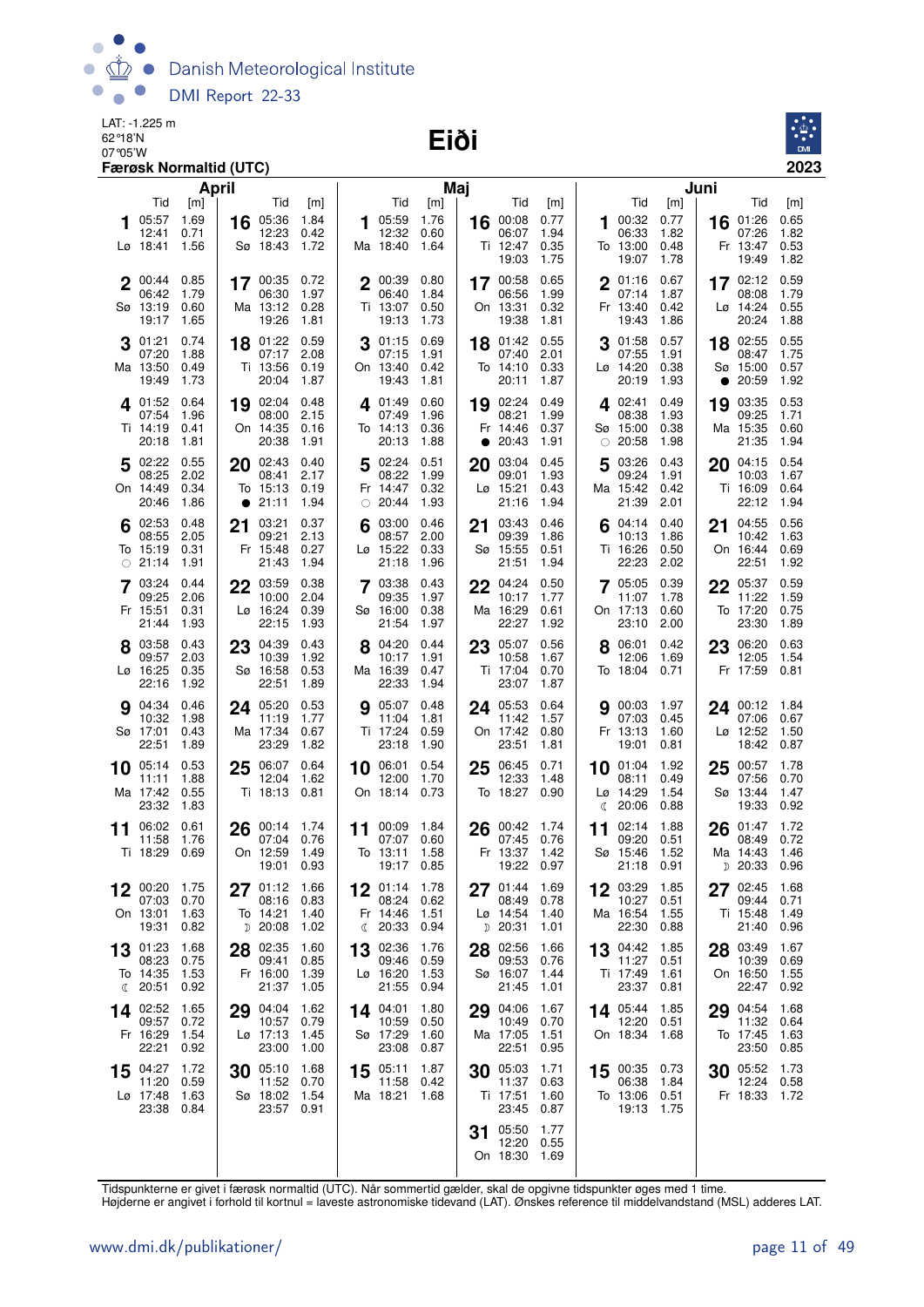LAT: -1.225 m 62°18'N

07°05'W **Eiði**



|             |                                             | Juli                                |                                   |                                                                |     |                                     |                         | August                                   |    |                                                                |                                     |             |                                            | <b>September</b>                    |    |                                               |                                     |
|-------------|---------------------------------------------|-------------------------------------|-----------------------------------|----------------------------------------------------------------|-----|-------------------------------------|-------------------------|------------------------------------------|----|----------------------------------------------------------------|-------------------------------------|-------------|--------------------------------------------|-------------------------------------|----|-----------------------------------------------|-------------------------------------|
|             | Tid<br>00:47<br>06:46<br>Lø 13:13<br>19:17  | [m]<br>0.74<br>1.78<br>0.52<br>1.82 | 16<br>Sø 14:11                    | Tid<br>02:10<br>0.65<br>08:03<br>1.64<br>0.68<br>20:13<br>1.85 | [m] | 102:23<br>Ti 14:35<br>$\circ$ 20:31 | Tid<br>08:26            | [m]<br>0.41<br>1.85<br>0.49<br>2.06      |    | <b>Tid</b><br>16 03:12<br>09:02<br>On 15:06<br>$\bullet$ 21:08 | [m]<br>0.51<br>1.68<br>0.62<br>1.97 | 1           | Tid<br>03:38<br>09:44<br>Fr 15:42<br>21:41 | [m]<br>0.06<br>1.94<br>0.38<br>2.28 |    | Tid<br>16 03:37<br>09:31<br>Lø 15:37<br>21:39 | [m]<br>0.38<br>1.82<br>0.52<br>2.01 |
| $\mathbf 2$ | 01:40<br>07:38<br>Sø 14:00<br>20:01         | 0.61<br>1.83<br>0.47<br>1.92        | 17 02:52<br>Ma 14:48<br>$\bullet$ | 0.59<br>08:41<br>1.65<br>0.65<br>20:49<br>1.91                 |     | $\overline{2}$<br>03:11<br>On 15:19 | 09:16<br>21:15          | 0.26<br>1.89<br>0.45<br>2.16             |    | 17 03:41<br>09:32<br>To 15:35<br>21:39                         | 0.46<br>1.72<br>0.59<br>2.00        | $\mathbf 2$ | 04:20<br>10:23<br>$Lg$ 16:22<br>22:24      | 0.07<br>1.91<br>0.37<br>2.27        |    | 17 04:05<br>09:57<br>Sø 16:06<br>22:07        | 0.39<br>1.84<br>0.51<br>1.99        |
|             | 02:30<br>08:29<br>Ma 14:46<br>$\circ$ 20:44 | 0.48<br>1.87<br>0.45<br>2.00        | 18<br>Ti 15:21                    | 03:29<br>0.55<br>09:16<br>1.66<br>0.64<br>21:24<br>1.95        |     | 03:57<br>3<br>To 16:02              | 10:04<br>22:00          | 0.15<br>1.90<br>0.44<br>2.23             |    | 18 04:10<br>10:00<br>Fr 16:03<br>22:08                         | 0.44<br>1.74<br>0.57<br>2.01        | 3           | 05:02<br>11:01<br>Sø 17:02<br>23:08        | 0.15<br>1.86<br>0.41<br>2.19        |    | 18 04:35<br>10:24<br>Ma 16:37<br>22:35        | 0.42<br>1.84<br>0.54<br>1.94        |
|             | 403:19<br>09:21<br>Ti 15:31<br>21:28        | 0.37<br>1.88<br>0.46<br>2.07        | 19 04:04<br>On 15:54              | 0.52<br>09:50<br>1.66<br>0.63<br>21:59<br>1.97                 |     | 4.04:44<br>Fr 16:44                 | 10:50<br>22:46          | 0.12<br>1.86<br>0.46<br>2.24             |    | 19 04:40<br>10:29<br>Lø 16:32<br>22:37                         | 0.44<br>1.75<br>0.57<br>1.99        |             | 4 05:45<br>11:38<br>Ma 17:45<br>23:53      | 0.31<br>1.79<br>0.49<br>2.04        |    | 19 05:06<br>10:54<br>Ti 17:10<br>23:06        | 0.48<br>1.82<br>0.59<br>1.87        |
|             | 5 04:09<br>10:13<br>On 16:16<br>22:14       | 0.29<br>1.86<br>0.49<br>2.12        | 20<br>To 16:26                    | 04:38<br>0.51<br>10:24<br>1.66<br>0.64<br>22:32<br>1.98        |     | 505:30<br>Lø 17:27                  | 11:34<br>23:32          | 0.16<br>1.80<br>0.51<br>2.19             | 20 | 05:11<br>10:57<br>Sø 17:03<br>23:06                            | 0.47<br>1.74<br>0.60<br>1.95        | 5           | 06:29<br>12:16<br>Ti 18:32                 | 0.50<br>1.72<br>0.60                |    | 20 05:40<br>11:28<br>On 17:48<br>23:43        | 0.56<br>1.77<br>0.67<br>1.78        |
|             | 04:59<br>11:05<br>To 17:01<br>23:01         | 0.25<br>1.81<br>0.55<br>2.13        | 21<br>Fr 16:58                    | 0.52<br>05:12<br>10:58<br>1.65<br>0.66<br>23:06<br>1.95        |     | Sø 18:12 0.58                       | 06:18<br>12:17          | 0.27<br>1.72                             | 21 | 05:43<br>11:28<br>Ma 17:35<br>23:37                            | 0.52<br>1.72<br>0.65<br>1.89        | ℂ           | 00:41<br>07:16<br>On 13:00<br>19:28        | 1.85<br>0.69<br>1.63<br>0.74        | 21 | 06:20<br>12:08<br>To 18:35                    | 0.67<br>1.71<br>0.76                |
|             | 7 05:51<br>11:58<br>Fr 17:48<br>23:52       | 0.26<br>1.73<br>0.62<br>2.11        | 22 05:47<br>Lø 17:31              | 0.55<br>11:32<br>1.63<br>0.70<br>23:39<br>1.91                 |     | 7 00:20 2.09<br>Ma 13:02            | 07:08<br>19:01          | 0.43<br>1.63<br>0.67                     |    | 22 06:18<br>12:02<br>Ti 18:11                                  | 0.59<br>1.68<br>0.72                | 7           | 01:40<br>08:10<br>To 14:00<br>20:42        | 1.65<br>0.86<br>1.56<br>0.85        |    | $22^{00:29}$<br>07:10<br>Fr 12:59<br>D 19:42  | 1.66<br>0.79<br>1.63<br>0.84        |
|             | 8 06:46<br>12:52<br>Lø 18:38                | 0.32<br>1.65<br>0.70                | 23<br>Sø 18:06                    | 06:24<br>0.59<br>12:08<br>1.61<br>0.75                         |     | Ti 13:53<br>《 19:59                 | 01:13<br>08:01          | 1.94<br>0.59<br>1.55<br>0.78             | 23 | 00:11<br>06:59<br>On 12:42<br>18:56                            | 1.81<br>0.67<br>1.63<br>0.81        |             | 8 03:10<br>09:20<br>Fr 15:34<br>22:26      | 1.49<br>0.98<br>1.52<br>0.90        | 23 | 01:36<br>08:19<br>$Lg$ 14:14<br>21:14         | 1.54<br>0.90<br>1.57<br>0.87        |
|             | 900:45<br>07:43<br>Sø 13:50<br>19:34        | 2.04<br>0.41<br>1.57<br>0.78        | 24 00:14<br>Ma 12:47              | 1.85<br>07:05<br>0.64<br>1.57<br>18:47<br>0.81                 |     | 9<br>On 14:59                       | 02:16<br>09:01<br>21:11 | 1.76<br>0.74<br>1.51<br>0.86             |    | 24 00:53<br>07:49<br>To 13:34<br>D 19:56                       | 1.71<br>0.75<br>1.57<br>0.89        | 9           | 05:00<br>10:53<br>Lø 17:09                 | 1.43<br>1.02<br>1.57                |    | 24 03:31<br>09:51<br>Sø 15:57<br>22:53        | 1.48<br>0.94<br>1.59<br>0.77        |
| 10<br>€     | 01:45<br>08:44<br>Ma 14:53<br>20:37         | 1.95<br>0.51<br>1.52<br>0.84        | 25<br>Ti 13:33<br>D 19:36         | 00:53<br>1.78<br>07:50<br>0.69<br>1.54<br>0.88                 |     | 10 03:40<br>To 16:22                | 10:08<br>22:42          | 1.62<br>0.85<br>1.51<br>0.89             | 25 | 01:53<br>08:53<br>Fr 14:47<br>21:21                            | 1.60<br>0.83<br>1.53<br>0.93        |             | 10 00:06<br>06:18<br>Sø 12:14<br>18:14     | 0.83<br>1.46<br>0.96<br>1.66        | 25 | 05:21<br>11:20<br>Ma 17:20                    | 1.55<br>0.90<br>1.71                |
| 11          | 02:54<br>09:47<br>Ti 16:02<br>21:49         | 1.84<br>0.60<br>1.51<br>0.87        | 26<br>On 14:30                    | 01:38<br>1.71<br>08:42<br>0.73<br>1.51<br>20:38<br>0.93        |     | 11 05:12<br>Fr 17:38                | 11:23                   | 1.54<br>0.89<br>1.57                     | 26 | 03:28<br>10:14<br>$L\varnothing$ 16:23<br>22:59                | 1.54<br>0.86<br>1.55<br>0.87        | 11          | 01:04<br>07:07<br>Ma 13:05<br>19:01        | 0.72<br>1.52<br>0.87<br>1.76        | 26 | 00:09<br>06:28<br>Ti 12:27<br>18:19           | 0.59<br>1.67<br>0.78<br>1.86        |
|             | 04:11<br>10:51<br>On 17:08<br>23:06         | 1.75<br>0.67<br>1.54<br>0.86        | 02:39<br>27<br>To 15:42           | 1.64<br>0.75<br>09:42<br>1.52<br>21:54<br>0.94                 |     | Lø 12:30                            | 06:24                   | 00:14 0.84<br>1.53<br>0.87<br>18:37 1.67 | 27 | 05:17<br>11:36<br>Sø 17:43                                     | 1.57<br>0.82<br>1.66                |             | 01:44<br>07:42<br>Ti 13:42<br>19:39        | 0.62<br>1.59<br>0.77<br>1.85        |    | 01:04<br>07:19<br>On 13:17<br>19:07           | 0.39<br>1.79<br>0.65<br>2.02        |
| 13          | 05:25<br>11:51<br>To 18:05                  | 1.70<br>0.71<br>1.61                | 28 03:59<br>Fr 17:00              | 1.61<br>10:48<br>0.74<br>1.57<br>23:16<br>0.89                 |     | 13 01:19<br>Sø 13:21                | 07:18<br>19:23          | 0.75<br>1.55<br>0.81<br>1.76             |    | 28 00:21<br>06:32<br>Ma 12:43<br>18:40                         | 0.71<br>1.67<br>0.73<br>1.81        |             | 13 02:15<br>08:11<br>On 14:13<br>20:12     | 0.54<br>1.67<br>0.68<br>1.93        |    | 28 01:51<br>08:02<br>To 14:01<br>19:52        | 0.21<br>1.88<br>0.52<br>2.15        |
|             | 14 00:19<br>06:28<br>Fr 12:45<br>18:54      | 0.80<br>1.66<br>0.71<br>1.69        | 29<br>Lø 18:05                    | 05:24<br>1.63<br>11:55<br>0.70<br>1.67                         |     | 14 02:05<br>Ma 14:01                | 07:58<br>20:01          | 0.65<br>1.59<br>0.74<br>1.85             | 29 | 01:21<br>07:29<br>Ti 13:36<br>19:29                            | 0.50<br>1.78<br>0.61<br>1.97        |             | 14 02:43<br>08:39<br>To 14:42<br>20:43     | 0.46<br>1.73<br>0.61<br>1.98        | 29 | 02:34<br>08:41<br>Fr 14:41<br>$\circ$ 20:35   | 0.10<br>1.93<br>0.42<br>2.23        |
|             | 15 01:20<br>07:19<br>Lø 13:31<br>19:35      | 0.73<br>1.65<br>0.70<br>1.78        | 30 00:29<br>Sø 12:55              | 0.76<br>06:33<br>1.70<br>0.63<br>18:58<br>1.80                 |     | 15 02:41<br>Ti 14:35                | 08:32<br>20:36          | 0.57<br>1.63<br>0.68<br>1.92             |    | 30 02:10<br>08:18<br>On 14:21<br>20:13                         | 0.30<br>1.87<br>0.51<br>2.12        |             | 15 03:10<br>09:05<br>Fr 15:09<br>• 21:11   | 0.41<br>1.78<br>0.55<br>2.01        | 30 | 03:14<br>09:17<br>Lø 15:20<br>21:18 2.25      | 0.07<br>1.96<br>0.35                |
|             |                                             |                                     | 31<br>Ma 13:48                    | 01:30<br>0.59<br>07:32<br>1.79<br>0.56<br>19:45<br>1.93        |     |                                     |                         |                                          | 31 | 02:55<br>09:03<br>To 15:02<br>$\circ$ 20:57 2.23               | 0.14<br>1.92<br>0.43                |             |                                            |                                     |    |                                               |                                     |

Tidspunkterne er givet i færøsk normaltid (UTC). Når sommertid gælder, skal de opgivne tidspunkter øges med 1 time.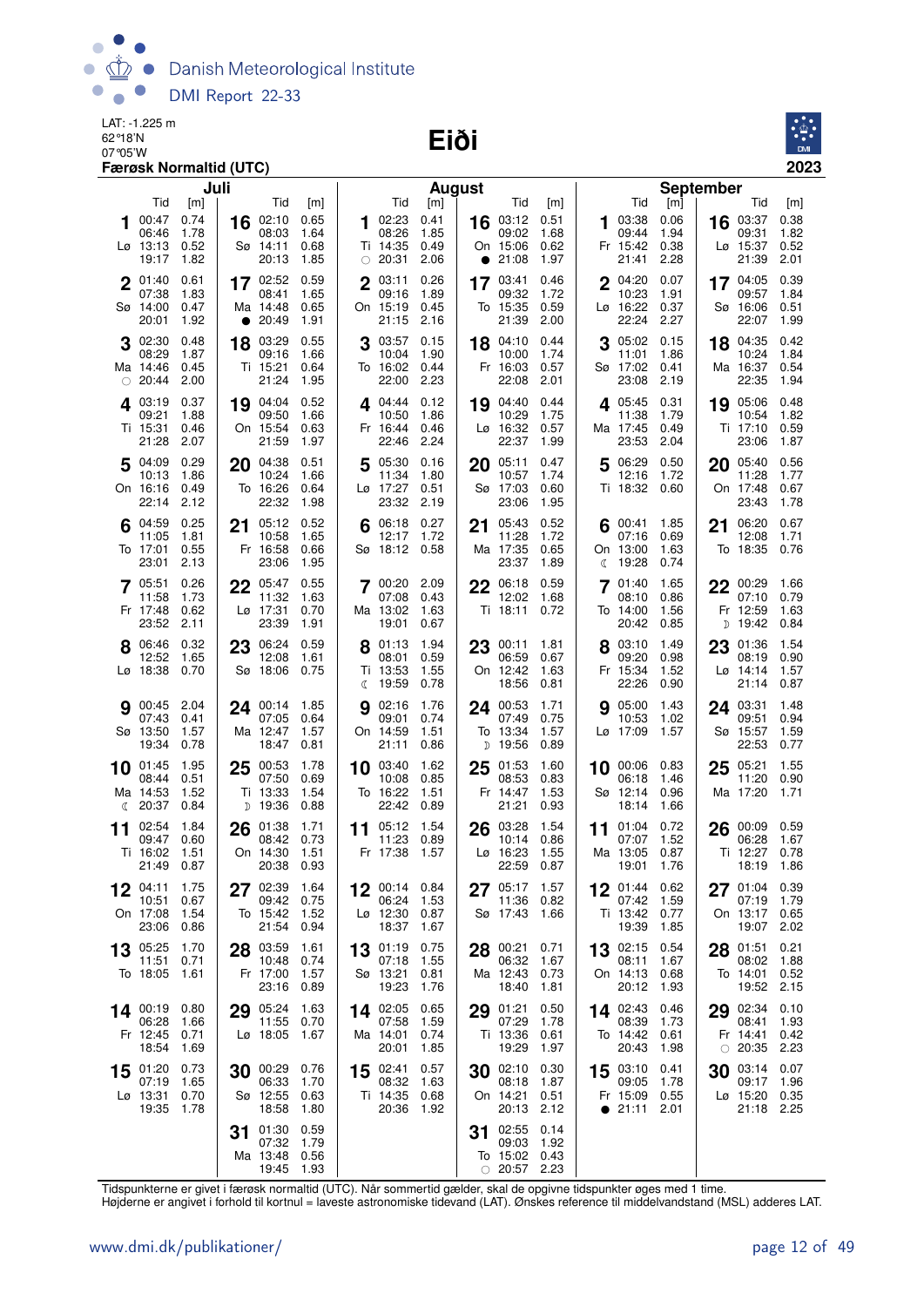LAT: -1.225 m 62°18'N

#### 07°05'W **Eiði**



|              |                                                  | Færøsk Normaltid (UTC)              |                |                                                              |                                     |           |                                                       |                                     |                 |                                                      |                                     |                                                    |                                     |                                                              | 2023                                |
|--------------|--------------------------------------------------|-------------------------------------|----------------|--------------------------------------------------------------|-------------------------------------|-----------|-------------------------------------------------------|-------------------------------------|-----------------|------------------------------------------------------|-------------------------------------|----------------------------------------------------|-------------------------------------|--------------------------------------------------------------|-------------------------------------|
|              |                                                  |                                     | <b>Oktober</b> |                                                              |                                     |           |                                                       |                                     | <b>November</b> |                                                      |                                     |                                                    |                                     | <b>December</b>                                              |                                     |
| 1            | Tid<br>03:53<br>09:52<br>Sø 15:59<br>22:01       | [m]<br>0.11<br>1.95<br>0.34<br>2.20 |                | Tid<br>16 03:32<br>09:27<br>Ma 15:42<br>21:39                | [m]<br>0.37<br>1.91<br>0.49<br>1.95 | 1         | Tid<br>04:39<br>10:33<br>On 17:06<br>23:04            | [m]<br>0.49<br>1.94<br>0.47<br>1.78 |                 | Tid<br>16 $04:17$<br>10:15<br>To 16:48<br>22:43      | [m]<br>0.48<br>1.96<br>0.50<br>1.78 | Tid<br>04:52<br>10:56<br>Fr 17:44<br>23:33         | [m]<br>0.66<br>1.96<br>0.55<br>1.59 | Tid<br>16 04:50<br>10:50<br>Lø 17:38<br>23:38                | [m]<br>0.55<br>2.06<br>0.38<br>1.72 |
| $\mathbf{2}$ | 04:32<br>10:26<br>Ma 16:39<br>22:43              | 0.23<br>1.92<br>0.37<br>2.09        |                | 17 04:03<br>09:57<br>Ti 16:16<br>22:11                       | 0.40<br>1.91<br>0.51<br>1.90        |           | 2 05:16<br>11:13<br>To 17:56<br>23:51                 | 0.64<br>1.89<br>0.58<br>1.63        |                 | 17 04:58<br>10:56<br>Fr 17:39<br>23:34               | 0.58<br>1.94<br>0.54<br>1.69        | $2^{05:31}$<br>11:40<br>Lø 18:35 0.62              | 0.75<br>1.91                        | 17 05:37<br>11:39<br>Sø 18:34                                | 0.63<br>2.04<br>0.39                |
|              | 05:11<br>11:01<br>Ti 17:22<br>23:27              | 0.40<br>1.88<br>0.46<br>1.92        |                | 18 04:37<br>10:30<br>On 16:54<br>22:48                       | 0.47<br>1.89<br>0.55<br>1.82        |           | 3 05:56<br>11:58<br>Fr 18:53 0.68                     | 0.78<br>1.82                        |                 | 18 05:45<br>11:44<br>Lø 18:39 0.57                   | 0.69<br>1.89                        | 00:23<br>06:15<br>Sø 12:29<br>19:31                | 1.51<br>0.84<br>1.84<br>0.68        | 18 00:37<br>06:29<br>Ma 12:32<br>19:34                       | - 1.65<br>0.72<br>2.01<br>0.42      |
|              | 405:50<br>11:39<br>On 18:10                      | 0.58<br>1.81<br>0.58                |                | 19 05:13<br>11:07<br>To 17:39<br>23:31                       | 0.57<br>1.85<br>0.62<br>1.72        |           | 4 00:47 1.49<br>06:42<br>Lø 12:53<br>20:02 0.76       | 0.91<br>1.74                        |                 | 19 00:37<br>06:41<br>Sø 12:40<br>19:48               | 1.59<br>0.81<br>1.85<br>0.59        | 4 01:21<br>07:06<br>Ma 13:25<br>20:29              | 1.45<br>0.92<br>1.78<br>0.71        | 19 01:41<br>07:27<br>Ti 13:32<br>D 20:38                     | 1.59<br>0.80<br>1.96<br>0.45        |
|              | 500:13<br>06:32 0.76<br>To 12:22<br>19:07        | - 1.73<br>1.73<br>0.71              |                | 20 05:56<br>11:50<br>Fr 18:34 0.70                           | 0.69<br>1.79                        |           | 502:03<br>07:44<br>Sø 14:06<br>(21:21)                | 1.39<br>1.01<br>1.67<br>0.79        |                 | 20 01:57<br>07:48<br>Ma 13:49<br>D 21:03             | 1.52<br>0.90<br>1.81<br>0.57        | 5 02:28<br>08:07<br>Ti 14:29<br>$\binom{21:29}{ }$ | 1.43<br>0.97<br>1.73<br>0.71        | 02:51<br>20<br>08:32<br>On 14:39<br>21:42                    | 1.55<br>0.85<br>1.92<br>0.47        |
|              | 01:10<br>07:21<br>Fr 13:19<br>$\binom{20:23}{ }$ | 1.54<br>0.92<br>1.64<br>0.82        | 21             | 00:26<br>06:50<br>$L\varnothing$ 12:45<br>19:47              | 1.60<br>0.82<br>1.72<br>0.75        | 6         | 03:37<br>09:06<br>Ma 15:32<br>22:34                   | 1.37<br>1.05<br>1.65<br>0.75        | 21              | 03:27<br>09:05<br>Ti 15:08<br>22:15                  | 1.52<br>0.94<br>1.82<br>0.51        | 03:38<br>09:15<br>On 15:36<br>22:25                | 1.44<br>0.99<br>1.71<br>0.68        | 04:02<br>21<br>09:42<br>To 15:51<br>22:45                    | 1.56<br>0.86<br>1.88<br>0.49        |
|              | 7 02:40<br>08:29<br>Lø 14:48<br>22:03            | 1.40<br>1.04<br>1.58<br>0.86        |                | $22^{01:47}$<br>08:02<br>Sø 14:00<br>$D$ 21:15               | 1.50<br>0.93<br>1.67<br>0.73        |           | $7^{04:53}$<br>10:31<br>Ti 16:44<br>23:31             | 1.43<br>1.03<br>1.69<br>0.69        |                 | 22 04:44<br>10:21<br>On 16:23<br>23:18               | 1.57<br>0.91<br>1.86<br>0.43        | 7 04:40<br>10:22<br>To 16:37<br>23:15              | 1.50<br>0.97<br>1.72<br>0.64        | $22^{05:05}$<br>10:52<br>Fr 17:01<br>23:43                   | 1.60<br>0.82<br>1.86<br>0.49        |
|              | 8 04:33<br>10:07<br>Sø 16:28<br>23:32            | 1.38<br>1.07<br>1.60<br>0.79        | 23             | 03:42<br>09:32<br>Ma 15:34<br>22:40                          | 1.48<br>0.97<br>1.69<br>0.63        |           | 05:45 1.51<br>11:34<br>On 17:37                       | 0.95<br>1.75                        |                 | 23 05:43<br>11:28<br>To 17:26 1.92                   | 1.65<br>0.82                        | 8 05:31<br>11:22<br>Fr 17:30<br>23:59 0.58         | 1.58<br>0.91<br>1.74                | 23 05:59<br>11:58<br>Lø 18:03                                | 1.67<br>0.75<br>- 1.84              |
|              | 9 05:49<br>11:36<br>Ma 17:36                     | 1.43<br>1.01<br>1.68                |                | 24 05:12<br>10:56<br>Ti 16:54<br>23:47                       | 1.56<br>0.92<br>1.79<br>0.47        |           | <b>g</b> 00:14 0.61<br>06:25<br>To 12:21<br>18:21     | 1.61<br>0.85<br>1.81                |                 | $24$ 00:13<br>06:30<br>Fr 12:24<br>18:21             | 0.36<br>1.73<br>0.71<br>1.97        | 906:14<br>12:13 0.83<br>Lø 18:16 1.78              | 1.66                                | 24 00:35 0.50<br>06:45<br>Sø 12:58<br>18:58                  | 1.75<br>0.66<br>1.83                |
|              | 10 $00:27$<br>06:35<br>Ti 12:31<br>18:25         | 0.70<br>1.52<br>0.91<br>1.76        | 25             | 06:12<br>12:01<br>On 17:53                                   | 1.67<br>0.81<br>1.91                |           | 10 00:50<br>06:59<br>Fr 13:00<br>18:59                | 0.53<br>1.70<br>0.76<br>1.86        | 25              | 01:00<br>07:11<br>$L\varnothing$ 13:14<br>19:10      | 0.32<br>1.80<br>0.60<br>2.00        | 10 00:41<br>06:53<br>Sø 12:59<br>18:59             | 0.53<br>1.75<br>0.73<br>1.81        | 01:22<br>25<br>07:27<br>Ma 13:50<br>19:47                    | 0.51<br>1.83<br>0.58<br>1.80        |
|              | 11 01:05<br>07:09<br>On 13:09 0.80<br>19:04 1.84 | 0.60<br>1.61                        |                | $26\frac{00:41}{22}$<br>06:58<br>To 12:52 0.68<br>18:44 2.03 | 0.32<br>1.77                        |           | 11 01:24 0.46<br>07:30<br>Lø 13:35 0.67<br>19:34 1.90 | 1.78                                |                 | $26^{01:43}$<br>07:48<br>Sø 14:00 0.51<br>19:56 1.99 | 0.31<br>1.87                        | 11 $01:22$<br>07:30<br>Ma 13:43 0.64<br>19:41 1.84 | 0.48<br>1.83                        | $26$ 02:04 0.52<br>08:07 1.91<br>Ti 14:38 0.52<br>20:31 1.77 |                                     |
|              | 01:37<br>07:39<br>To 13:41<br>19:39              | 0.51<br>1.70<br>0.70<br>1.91        |                | 27 01:27<br>07:38<br>Fr 13:37 0.55<br>19:30                  | 0.21<br>1.85<br>2.11                |           | 12 01:56<br>08:00<br>Sø 14:10 0.59<br>20:08           | 0.41<br>1.85<br>1.92                |                 | 27 02:23<br>08:23<br>Ma 14:44<br>$\circ$ 20:40       | 0.34<br>1.93<br>0.45<br>1.94        | 12 02:01<br>08:07<br>Ti 14:27<br>$\bullet$ 20:24   | 0.44<br>1.91<br>0.55<br>1.86        | 27 02:44<br>08:45<br>On 15:22 0.48<br>$\circ$ 21:13          | 0.53<br>1.97<br>1.74                |
|              | 13 02:05<br>08:06<br>Fr 14:10<br>20:10           | 0.44<br>1.77<br>0.62<br>1.96        |                | 28 02:08<br>08:14<br>Lø 14:19<br>$\circ$ 20:14               | 0.16<br>1.91<br>0.44<br>2.15        | $\bullet$ | 13 02:29<br>08:31<br>Ma 14:45<br>20:42                | 0.38<br>1.91<br>0.53<br>1.92        |                 | 28 03:01<br>08:59<br>Ti 15:28<br>21:23               | 0.40<br>1.97<br>0.43<br>1.87        | 13 02:42<br>08:45<br>On 15:11<br>21:08             | 0.42<br>1.97<br>0.47<br>1.86        | 28 03:22<br>09:24<br>To 16:04<br>21:53                       | 0.55<br>2.01<br>0.46<br>1.70        |
| $\bullet$    | 14 02:34<br>08:33<br>Lø 14:39<br>20:40           | 0.39<br>1.84<br>0.55<br>1.98        | 29             | 02:48<br>08:48<br>Sø 14:59<br>20:57                          | 0.17<br>1.95<br>0.38<br>2.12        |           | 14 03:03<br>09:03<br>Ti 15:23<br>21:19                | 0.38<br>1.95<br>0.49<br>1.90        |                 | 29 03:38<br>09:36<br>On 16:11<br>22:05               | 0.47<br>2.00<br>0.44<br>1.78        | 14 03:23 0.44<br>09:24 2.02<br>To 15:57<br>21:55   | 0.42<br>1.83                        | 03:58<br>29<br>10:02<br>Fr 16:45<br>22:32                    | 0.58<br>2.03<br>0.47<br>1.67        |
| 15           | 03:02<br>09:00<br>Sø 15:10<br>21:09              | 0.36<br>1.88<br>0.51<br>1.98        |                | 30 03:26<br>09:22<br>Ma 15:40<br>21:39                       | 0.24<br>1.97<br>0.36<br>2.05        |           | 15 03:39<br>09:37<br>On 16:03<br>21:58                | 0.41<br>1.97<br>0.48<br>1.85        |                 | 30 04:15<br>10:15<br>To 16:56<br>22:48 1.69          | 0.56<br>1.99<br>0.49                | $15^{04:05}$<br>10:06<br>Fr 16:46<br>22:45         | 0.48<br>2.05<br>0.39<br>1.79        | 30 04:34<br>10:41<br>Lø 17:26<br>23:12                       | 0.62<br>2.02<br>0.50<br>1.63        |
|              |                                                  |                                     | 31             | 04:03<br>09:57<br>Ti 16:22 0.39<br>22:21                     | 0.35<br>1.97<br>1.93                |           |                                                       |                                     |                 |                                                      |                                     |                                                    |                                     | 05:11<br>31<br>11:21<br>Sø 18:08<br>23:54 1.59               | 0.67<br>1.99<br>0.54                |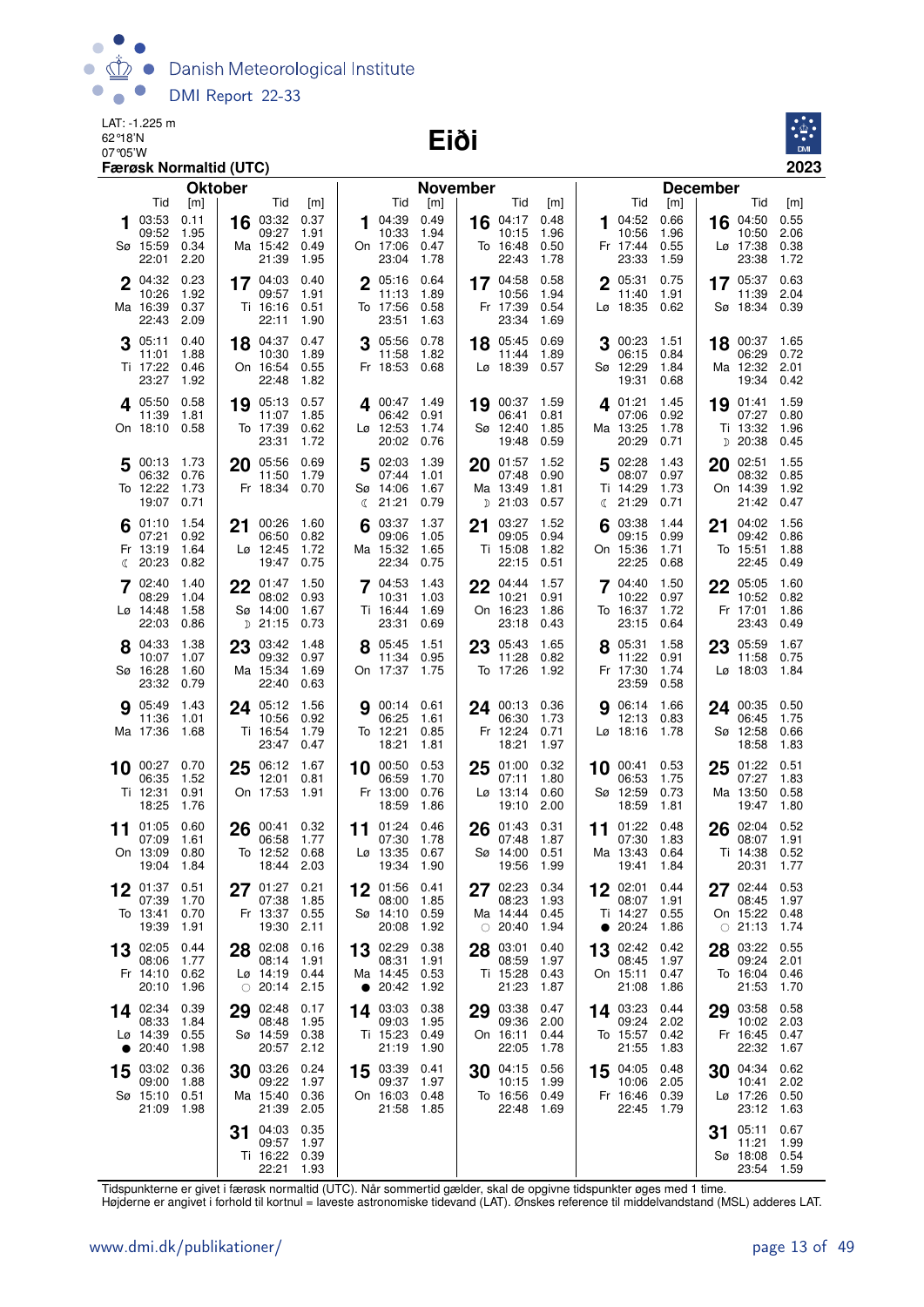

#### 06°36'W **Klaksvík**



|             |                                                    | Januar                       |           |                                             |                              |    |                                                  | <b>Februar</b>               |         |                                                 |                               |    |                                                          |                              | <b>Marts</b>    |                                               |                              |
|-------------|----------------------------------------------------|------------------------------|-----------|---------------------------------------------|------------------------------|----|--------------------------------------------------|------------------------------|---------|-------------------------------------------------|-------------------------------|----|----------------------------------------------------------|------------------------------|-----------------|-----------------------------------------------|------------------------------|
|             | Tid                                                | [m]                          |           | Tid                                         | [m]                          |    | Tid                                              | [m]                          |         | Tid                                             | [m]                           |    | Tid                                                      | [m]                          |                 | Tid                                           | [m]                          |
|             | 05:31<br>11:06<br>Sø 17:25                         | 0.94<br>0.62<br>1.13         | 16        | 03:58<br>09:48<br>Ma 15:49<br>23:30         | 0.97<br>0.63<br>1.10<br>0.49 | 1  | 00:53<br>06:23<br>On 13:27<br>19:07              | 0.61<br>1.05<br>0.56<br>0.98 | 16      | 00:01<br>05:42<br>To 12:27<br>18:28             | 0.56<br>1.05<br>0.52<br>1.08  | 1  | 04:34<br>11:20<br>On 17:44<br>23:55                      | 0.99<br>0.60<br>0.91<br>0.69 | 16              | 03:35<br>10:58<br>To 17:17<br>23:35           | 1.02<br>0.53<br>1.01<br>0.64 |
| $\mathbf 2$ | 00:41<br>06:17<br>Ma 12:30<br>18:30                | 0.46<br>0.99<br>0.59<br>1.10 |           | 17 05:08<br>11:05<br>Ti 17:18               | 1.00<br>0.61<br>1.09         |    | 2 01:45<br>07:09<br>To 14:38<br>19:49            | 0.60<br>1.12<br>0.51<br>0.98 |         | 17 01:04<br>06:36<br>Fr 13:48<br>19:29          | 0.54<br>1.14<br>0.40<br>1.13  |    | 2 05:52<br>13:10<br>To 18:45                             | 1.05<br>0.57<br>0.92         |                 | 17 05:18<br>12:30<br>Fr 18:26                 | 1.08<br>0.45<br>1.05         |
| 3           | 01:33<br>06:54<br>Ti 13:45<br>19:22                | 0.48<br>1.06<br>0.54<br>1.07 |           | 18 00:30<br>06:07<br>On 12:29<br>18:30      | 0.48<br>1.06<br>0.55<br>1.12 | 3  | 02:32<br>07:49<br>Fr 15:29<br>20:27              | 0.58<br>1.18<br>0.44<br>0.99 |         | 18 02:04<br>07:22<br>Lø 14:57<br>20:27          | 0.52<br>1.25<br>0.25<br>1.17  |    | 300:57<br>06:44<br>Fr 14:24<br>19:27                     | 0.67<br>1.11<br>0.50<br>0.95 |                 | 18 00:42 0.62<br>06:15<br>$La$ 13:45<br>19:25 | 1.17<br>0.32<br>1.10         |
|             | 402:19<br>07:30<br>On 14:45<br>20:04               | 0.50<br>1.13<br>0.49<br>1.05 |           | 19 01:28<br>06:56<br>To 13:48<br>19:32      | 0.46<br>1.14<br>0.45<br>1.16 |    | 403:12<br>08:29<br>$L\varnothing$ 16:09<br>21:03 | 0.56<br>1.23<br>0.39<br>1.02 | 19      | 03:01<br>08:06<br>Sø 15:53<br>21:29             | 0.48<br>1.35<br>0.12<br>1.20  |    | 401:55<br>07:28<br>Lø 15:10<br>20:03                     | 0.63<br>1.18<br>0.43<br>0.99 | 19              | 01:46<br>07:02<br>Sø 14:47<br>20:21           | 0.58<br>1.28<br>0.19<br>1.14 |
|             | 5 03:00<br>08:05<br>To 15:35<br>20:42              | 0.50<br>1.19<br>0.44<br>1.04 | 20        | 02:23<br>07:40<br>Fr 14:58<br>20:31         | 0.44<br>1.23<br>0.33<br>1.19 | 5  | 03:45<br>09:08<br>Sø 16:44<br>$\circ$ 21:41      | 0.54<br>1.27<br>0.35<br>1.04 | 20      | 03:52<br>08:52<br>Ma 16:43<br>$\bullet$ 22:25   | 0.44<br>1.44<br>0.03<br>1.21  | 5  | 02:43<br>08:08<br>Sø 15:46<br>20:38                      | 0.58<br>1.23<br>0.37<br>1.03 | 20              | 02:44<br>07:47<br>Ma 15:39<br>21:13           | 0.51<br>1.38<br>0.08<br>1.18 |
|             | 03:35<br>08:43<br>Fr 16:18<br>$\circ$ 21:20        | 0.51<br>1.23<br>0.41<br>1.03 | $\bullet$ | 21 03:15<br>08:23<br>Lø 15:59<br>21:34      | 0.42<br>1.31<br>0.20<br>1.21 |    | 04:14<br>09:46<br>Ma 17:17<br>22:18              | 0.52<br>1.29<br>0.33<br>1.06 | $21 \,$ | 04:38<br>09:41<br>Ti 17:29<br>23:10             | 0.41<br>1.49<br>-0.01<br>1.19 | 6  | 03:19<br>08:46<br>Ma 16:18<br>21:14                      | 0.54<br>1.27<br>0.32<br>1.07 | 21<br>$\bullet$ | 03:35<br>08:34<br>Ti 16:24<br>21:57           | 0.45<br>1.45<br>0.03<br>1.19 |
|             | 04:06<br>09:21<br>Lø 16:57<br>21:59                | 0.52<br>1.26<br>0.38<br>1.03 | 22        | 04:05<br>09:08<br>Sø 16:54<br>22:38         | 0.42<br>1.39<br>0.10<br>1.21 |    | 7 04:39<br>10:24<br>Ti 17:49<br>22:54            | 0.50<br>1.30<br>0.32<br>1.08 |         | 22 05:20<br>10:37<br>On 18:13<br>23:46          | 0.39<br>1.50<br>0.03<br>1.16  |    | 7 03:51<br>09:24<br>Ti 16:49<br>$\circ$ 21:48            | 0.50<br>1.30<br>0.29<br>1.11 | 22              | 04:19<br>09:25<br>On 17:07<br>22:30           | 0.39<br>1.48<br>0.03<br>1.20 |
| 8           | 04:31<br>10:00<br>Sø 17:32<br>22:38                | 0.53<br>1.28<br>0.37<br>1.03 | 23        | 04:52<br>09:56<br>Ma 17:45<br>23:34         | 0.43<br>1.44<br>0.04<br>1.19 |    | 8 05:04<br>11:00<br>On 18:21<br>23:28            | 0.49<br>1.30<br>0.33<br>1.08 |         | 23 05:59<br>11:31<br>To 18:56                   | 0.38<br>1.47<br>0.13          | 8  | 04:20<br>10:00<br>On 17:20<br>22:21                      | 0.46<br>1.32<br>0.28<br>1.14 | 23              | 04:59<br>10:21<br>To 17:47<br>22:59           | 0.34<br>1.47<br>0.10<br>1.19 |
|             | <b>9</b> 04:51<br>10:39<br>Ma 18:08<br>23:18       | 0.53<br>1.28<br>0.37<br>1.03 |           | 24 05:37<br>10:48<br>Ti 18:34 0.04          | 0.44<br>1.46                 |    | <b>9</b> 05:32<br>11:32<br>To 18:54<br>23:59     | 0.48<br>1.29<br>0.35<br>1.08 |         | 24 00:16<br>06:34<br>Fr 12:19<br>19:37          | 1.11<br>0.39<br>1.40<br>0.26  |    | <b>9</b> 04:50<br>10:33<br>To 17:51<br>22:51             | 0.44<br>1.31<br>0.29<br>1.15 |                 | 24 05:36<br>11:12<br>Fr 18:24<br>23:26        | 0.32<br>1.41<br>0.22<br>1.17 |
|             | 10 05:14<br>11:18<br>Ti 18:43<br>23:57             | 0.54<br>1.27<br>0.38<br>1.02 | 25        | 00:21<br>06:18<br>On 11:43<br>19:23         | 1.14<br>0.46<br>1.45<br>0.10 |    | 10 06:03<br>12:00<br>Fr 19:27                    | 0.49<br>1.26<br>0.39         | 25      | 00:45<br>07:09<br>$L\varnothing$ 13:03<br>20:18 | 1.07<br>0.42<br>1.29<br>0.41  |    | 10 05:19<br>11:02<br>Fr 18:22<br>23:19                   | 0.43<br>1.30<br>0.32<br>1.15 | 25              | 06:11<br>11:55<br>Lø 19:00<br>23:57           | 0.33<br>1.32<br>0.35<br>1.15 |
| 11          | 05:43<br>11:55<br>On 19:21                         | 0.55<br>1.25<br>0.40         | 26        | 01:03<br>06:58<br>To 12:37<br>20:11         | 1.07<br>0.48<br>1.41<br>0.20 | 11 | 00:30<br>06:38<br>$L\varnothing$ 12:30<br>20:03  | 1.07<br>0.51<br>1.23<br>0.43 | 26      | 01:17<br>07:46<br>Sø 13:47<br>21:01             | 1.04<br>0.46<br>1.17<br>0.54  | 11 | 05:50<br>11:31<br>Lø 18:54<br>23:49                      | 0.43<br>1.27<br>0.37<br>1.14 | 26              | 06:45<br>12:35<br>Sø 19:32 0.49               | 0.37<br>1.21                 |
| 12          | 00:36<br>06:18<br>To 12:30<br>20:01                | 1.00<br>0.56<br>1.23<br>0.43 |           | 27 01:40<br>07:36<br>Fr 13:28<br>21:02 0.33 | 1.01<br>0.50<br>1.33         |    | 01:04 1.05<br>07:18<br>Sø 13:08<br>20:43         | 0.53<br>1.19<br>0.48         | 27      | 01:58<br>08:31<br>Ma 14:42<br>D 21:49           | 1.01<br>0.52<br>1.04<br>0.63  |    | 12 06:24<br>12:05<br>Sø 19:26                            | 0.45<br>1.23<br>0.43         | 27              | 00:32<br>07:22<br>Ma 13:16<br>20:01           | 1.12<br>0.43<br>1.09<br>0.59 |
| 13          | 01:15<br>06:59<br>Fr 13:05<br>20:44                | 0.99<br>0.58<br>1.20<br>0.46 |           | 28 02:18<br>08:16<br>Lø 14:22<br>D 21:56    | 0.96<br>0.53<br>1.23<br>0.45 | 13 | 01:46<br>08:07<br>Ma 13:54<br><b>€</b> 21:38     | 1.02<br>0.56<br>1.13<br>0.53 | 28      | 02:59<br>09:35<br>Ti 16:10<br>22:49             | 0.99<br>0.57<br>0.95<br>0.68  |    | 13 00:24<br>07:03<br>Ma 12:46<br>20:02                   | 1.11<br>0.48<br>1.17<br>0.50 |                 | 28 01:14<br>08:07<br>Ti 14:07<br>20:31        | 1.08<br>0.50<br>0.98<br>0.67 |
|             | 14 01:58<br>07:47<br>$L\varnothing$ 13:45<br>21:33 | 0.97<br>0.60<br>1.16<br>0.48 | 29        | 03:05<br>09:05<br>Sø 15:27<br>22:55         | 0.94<br>0.56<br>1.12<br>0.54 |    | 14 02:43<br>09:10<br>Ti 15:07<br>22:50           | 0.99<br>0.59<br>1.07<br>0.56 |         |                                                 |                               |    | 14 01:05<br>07:51<br>Ti 13:39<br>20:52                   | 1.08<br>0.52<br>1.09<br>0.57 | 29              | 02:11<br>09:11<br>On 15:27<br>D 21:23         | 1.04<br>0.56<br>0.89<br>0.72 |
| 15          | 02:51<br>08:43<br>Sø 14:36<br><b>€ 22:29 0.49</b>  | 0.96<br>0.62<br>1.13         |           | 30 04:12<br>10:13<br>Ma 16:53<br>23:55      | 0.94<br>0.59<br>1.04<br>0.59 | 15 | 04:21<br>10:48<br>On 17:13 1.05                  | 0.99<br>0.59                 |         |                                                 |                               |    | 15 01:58<br>09:01<br>On 15:24<br>$\binom{22:16}{ }$ 0.63 | 1.04<br>0.55<br>1.01         | 30<br>To        | 03:45<br>10:54                                | 1.02<br>0.59                 |
|             |                                                    |                              |           | 31 05:26<br>11:52<br>Ti 18:10               | 0.98<br>0.60<br>0.99         |    |                                                  |                              |         |                                                 |                               |    |                                                          |                              |                 | 05:13<br>12:34<br>Fr 18:08<br>23:48 0.70      | 1.06<br>0.56<br>0.90         |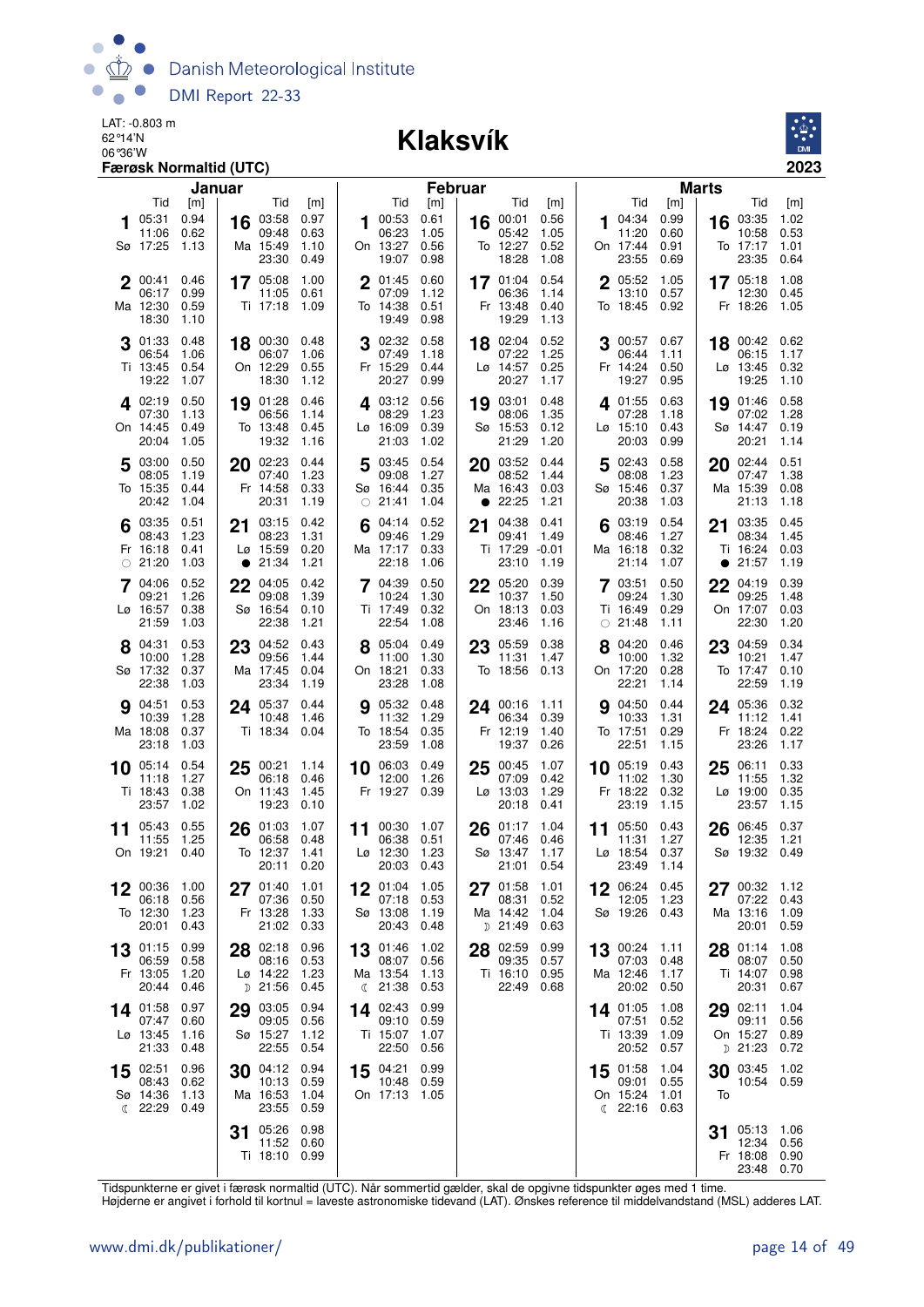

#### 06°36'W **Klaksvík**



|             |                                              | April                        |               |                                             |                                     |    |                                               | Maj                          |           |                                                    |                                     |              |                                                  |                                     | Juni      |                                            |                                     |
|-------------|----------------------------------------------|------------------------------|---------------|---------------------------------------------|-------------------------------------|----|-----------------------------------------------|------------------------------|-----------|----------------------------------------------------|-------------------------------------|--------------|--------------------------------------------------|-------------------------------------|-----------|--------------------------------------------|-------------------------------------|
|             | Tid<br>06:10<br>13:47<br>Lø 18:51            | [m]<br>1.11<br>0.49<br>0.94  | 16            | Tid<br>00:18<br>05:52<br>Sø 13:33<br>19:16  | [m]<br>0.66<br>1.22<br>0.26<br>1.07 | 1  | Tid<br>06:14 1.16<br>13:36<br>Ma 18:49        | [m]<br>0.44<br>1.00          |           | Tid<br>16 00:51<br>06:23<br>Ti 14:05<br>19:33      | [m]<br>0.61<br>1.28<br>0.24<br>1.07 | 1            | Tid<br>00:46<br>06:55<br>To 14:12<br>19:27       | [m]<br>0.56<br>1.18<br>0.39<br>1.12 | 16        | Tid<br>02:32<br>07:59<br>Fr 15:08<br>20:05 | [m]<br>0.47<br>1.16<br>0.41<br>1.16 |
| $\mathbf 2$ | 00:44<br>06:55<br>Sø 14:32<br>19:29          | 0.65<br>1.17<br>0.42<br>1.00 |               | 17 01:22 0.60<br>06:42<br>Ma 14:29<br>20:03 | 1.30<br>0.17<br>1.11                |    | 2 00:38 0.60<br>06:55<br>Ti 14:19<br>19:26    | 1.20<br>0.38<br>1.06         |           | 17 01:55<br>07:14<br>On 14:52<br>20:03             | 0.53<br>1.30<br>0.23<br>1.12        |              | $2^{01:45}$<br>07:39<br>Fr 14:56<br>20:03        | 0.51<br>1.20<br>0.36<br>1.17        |           | 17 03:25<br>08:44<br>$Lg$ 15:47<br>20:41   | 0.42<br>1.13<br>0.44<br>1.21        |
|             | 01:37<br>07:35<br>Ma 15:08<br>20:04          | 0.60<br>1.22<br>0.36<br>1.05 |               | 18 02:22<br>07:28<br>Ti 15:18<br>20:42      | 0.53<br>1.37<br>0.12<br>1.15        |    | 301:28<br>07:34<br>On 14:58<br>20:01          | 0.55<br>1.23<br>0.34<br>1.12 | 18        | 02:50<br>08:04<br>To 15:35<br>20:32                | 0.45<br>1.30<br>0.25<br>1.17        | 3            | 02:49<br>08:25<br>Lø 15:38<br>20:40              | 0.45<br>1.21<br>0.35<br>1.22        | $\bullet$ | 18 04:12<br>09:26<br>Sø 16:22<br>21:19     | 0.39<br>1.09<br>0.47<br>1.25        |
|             | 402:27<br>08:13<br>Ti 15:41<br>20:38         | 0.54<br>1.26<br>0.32<br>1.11 |               | 19 03:13<br>08:16<br>On 16:01<br>21:13      | 0.45<br>1.40<br>0.11<br>1.18        |    | 402:23<br>08:11<br>To 15:35<br>20:34          | 0.49<br>1.25<br>0.31<br>1.17 | $\bullet$ | 19 03:38<br>08:55<br>Fr 16:13<br>21:03             | 0.39<br>1.27<br>0.30<br>1.21        | $\bigcirc$   | 403:46<br>09:19<br>Sø 16:19<br>21:19             | 0.38<br>1.22<br>0.36<br>1.26        |           | 19 04:55<br>10:05<br>Ma 16:53<br>22:00     | 0.37<br>1.06<br>0.51<br>1.26        |
|             | 503:11<br>08:50<br>On 16:14<br>21:11         | 0.49<br>1.29<br>0.28<br>1.15 | 20            | 03:57<br>09:09<br>To 16:41<br>• 21:41       | 0.37<br>1.40<br>0.15<br>1.20        |    | 5 03:17<br>08:49<br>Fr 16:11<br>$\circ$ 21:07 | 0.44<br>1.26<br>0.30<br>1.21 | 20        | 04:21<br>09:43<br>$L\varnothing$ 16:49<br>21:39    | 0.35<br>1.22<br>0.37<br>1.24        | 5            | 04:38 0.32<br>10:18<br>Ma 17:00<br>22:00         | 1.21<br>0.39<br>1.28                | 20        | 05:36<br>10:44<br>Ti 17:17<br>22:42        | 0.38<br>1.03<br>0.54<br>1.25        |
| $\bigcirc$  | 03:50<br>09:25<br>To 16:46<br>21:43          | 0.44<br>1.30<br>0.27<br>1.18 |               | 21 04:38<br>10:02<br>Fr 17:18<br>22:11      | 0.33<br>1.36<br>0.23<br>1.22        | 6  | 04:04<br>09:32<br>$Lg$ 16:47<br>21:41         | 0.39<br>1.26<br>0.31<br>1.24 | 21        | 05:01<br>10:25<br>Sø 17:20<br>22:17                | 0.34<br>1.16<br>0.44<br>1.25        | 6            | 05:30<br>11:17<br>Ti 17:41<br>22:45              | 0.27<br>1.18<br>0.45<br>1.29        | 21        | 06:14<br>11:25<br>On 17:36<br>23:24        | 0.39<br>1.01<br>0.57<br>1.24        |
|             | 04:27<br>09:59<br>Fr 17:19<br>22:13          | 0.41<br>1.30<br>0.29<br>1.20 |               | $22^{05:16}$<br>10:49<br>Lø 17:52<br>22:45  | 0.31<br>1.29<br>0.34<br>1.22        |    | $7^{04:48}$<br>10:21<br>Sø 17:23<br>22:18     | 0.36<br>1.24<br>0.35<br>1.25 |           | 22 05:39<br>11:05<br>Ma 17:46<br>22:58             | 0.36<br>1.10<br>0.51<br>1.24        |              | 7 06:23<br>12:17<br>On 18:23<br>23:34            | 0.25<br>1.13<br>0.51<br>1.29        |           | 22 06:54<br>12:07<br>To 17:59              | 0.42<br>0.98<br>0.59                |
|             | 8 05:03<br>10:35<br>Lø 17:51<br>22:44        | 0.38<br>1.28<br>0.32<br>1.21 | 23            | 05:52<br>11:29<br>Sø 18:22<br>23:21         | 0.33<br>1.21<br>0.45<br>1.21        |    | 8 05:32<br>11:14<br>Ma 17:59<br>22:58         | 0.34<br>1.21<br>0.41<br>1.24 |           | 23 06:17<br>11:45<br>Ti 18:06<br>23:40             | 0.39<br>1.04<br>0.57<br>1.21        |              | 8 07:22 0.25<br>13:18<br>To 19:08 0.58           | 1.07                                | 23        | 00:09<br>07:35<br>Fr 12:51<br>18:34        | 1.22<br>0.45<br>0.96<br>0.60        |
|             | <b>9</b> 05:39<br>11:13<br>Sø 18:24<br>23:18 | 0.38<br>1.25<br>0.38<br>1.20 |               | 24 06:27<br>12:08<br>Ma 18:46<br>23:59      | 0.37<br>1.11<br>0.54<br>1.18        |    | 9 06:18<br>12:08<br>Ti 18:37<br>23:41         | 0.34<br>1.15<br>0.49<br>1.22 |           | 24 06:57<br>12:28<br>On 18:27                      | 0.44<br>0.98<br>0.61                |              | 900:27<br>08:25<br>Fr 14:23<br>19:57             | 1.28<br>0.27<br>1.01<br>0.63        |           | 24 00:54<br>08:20<br>Lø 13:38<br>19:19     | 1.19<br>0.47<br>0.94<br>0.62        |
|             | 10 06:17<br>11:57<br>Ma 18:57<br>23:57       | 0.40<br>1.19<br>0.45<br>1.17 | 25            | 07:05<br>12:50<br>Ti 19:07                  | 0.43<br>1.02<br>0.62                |    | $10^{07:11}$<br>13:09<br>On 19:17             | 0.35<br>1.08<br>0.57         |           | $25^{00:26}_{07:17}$<br>07:45<br>To 13:17<br>19:00 | 1.18<br>0.48<br>0.93<br>0.64        | $\mathbb{C}$ | 10 01:29<br>09:32<br>Lø 15:33<br>20:54           | 1.26<br>0.29<br>0.97<br>0.65        | 25        | 01:42<br>09:08<br>Sø 14:30<br>20:12        | 1.16<br>0.49<br>0.92<br>0.63        |
| 11          | 07:01<br>12:48<br>Ti 19:34                   | 0.42<br>1.12<br>0.54         | 26            | 00:45<br>07:51<br>On 13:40<br>19:36         | 1.14<br>0.49<br>0.93<br>0.67        | 11 | 00:31<br>08:20<br>To 14:25<br>20:08           | 1.20<br>0.38<br>1.01<br>0.65 | 26        | 01:18<br>08:44<br>Fr 14:16<br>19:49                | 1.14<br>0.51<br>0.89<br>0.67        | 11           | 02:44<br>10:38<br>Sø 16:39<br>21:57 0.66         | 1.24<br>0.31<br>0.95                | 26        | 02:34<br>09:59<br>Ma 15:27<br>ນ 21:09      | 1.13<br>0.51<br>0.92<br>0.64        |
| 12          | 00:41<br>07:57<br>On 13:59<br>20:23          | 1.13<br>0.46<br>1.04<br>0.62 | 27<br>To<br>D | 01:41<br>08:57 0.54                         | 1.09                                |    | 01:31<br>09:42<br>Fr 15:53<br>\$21:21         | 1.17<br>0.38<br>0.97<br>0.69 |           | 02:22<br>09:48<br>Lø 15:23<br>D 20:55              | 1.11<br>0.52<br>0.88<br>0.68        |              | 12 04:01<br>11:42<br>Ma 17:36 0.96<br>23:03 0.63 | 1.23<br>0.33                        | 27        | 03:31<br>10:52<br>Ti 16:27<br>22:08        | 1.11<br>0.51<br>0.94<br>0.63        |
| 13<br>ℂ     | 01:37<br>09:28<br>To 15:51<br>21:47          | 1.09<br>0.48<br>0.98<br>0.68 | Fr            | 28 03:02<br>10:24 0.56                      | 1.06                                | 13 | 02:59<br>10:59<br>Lø 17:08<br>22:37           | 1.16<br>0.35<br>0.97<br>0.70 | 28        | 03:33<br>10:49<br>Sø 16:27<br>22:01                | 1.10<br>0.51<br>0.90<br>0.67        |              | 13 05:10<br>12:42 0.35<br>Ti 18:23 0.99          | 1.22                                |           | 28 04:31<br>11:46<br>On 17:23<br>23:08     | 1.10<br>0.50<br>0.98<br>0.62        |
|             | 14 03:12<br>11:07<br>Fr 17:18<br>23:09       | 1.08<br>0.44<br>0.99<br>0.69 |               | 29 04:26<br>11:41<br>Lø 17:19<br>22:52      | 1.08<br>0.53<br>0.89<br>0.70        |    | 14 04:27<br>12:08<br>Sø 18:08<br>23:44        | 1.19<br>0.31<br>0.99<br>0.66 | 29        | 04:35<br>11:45<br>Ma 17:21<br>22:59                | 1.11<br>0.49<br>0.94<br>0.65        |              | 14 00:16 0.59<br>06:11<br>On 13:37 0.36<br>19:00 | 1.21<br>1.04                        | 29        | 05:30<br>12:39<br>To 18:13                 | 1.10<br>0.48<br>1.03                |
| 15          | 04:53<br>12:25<br>Lø 18:22 1.03              | 1.13<br>0.36                 |               | 30 05:27<br>12:44<br>Sø 18:08<br>23:48      | 1.11<br>0.49<br>0.94<br>0.65        |    | 15 05:30<br>13:10<br>Ma 18:56 1.03            | 1.24<br>0.26                 |           | 30 05:27<br>12:37<br>Ti 18:07<br>23:52             | 1.13<br>0.46<br>0.99<br>0.61        |              | $15^{01:29}$<br>07:08<br>To 14:25 0.38<br>19:32  | 0.53<br>1.19<br>1.10                |           | 30 00:13<br>06:25<br>Fr 13:31<br>18:58     | 0.58<br>1.12<br>0.45<br>1.09        |
|             |                                              |                              |               |                                             |                                     |    |                                               |                              | 31        | 06:13<br>13:26<br>On 18:48                         | 1.15<br>0.42<br>1.05                |              |                                                  |                                     |           |                                            |                                     |

Tidspunkterne er givet i færøsk normaltid (UTC). Når sommertid gælder, skal de opgivne tidspunkter øges med 1 time.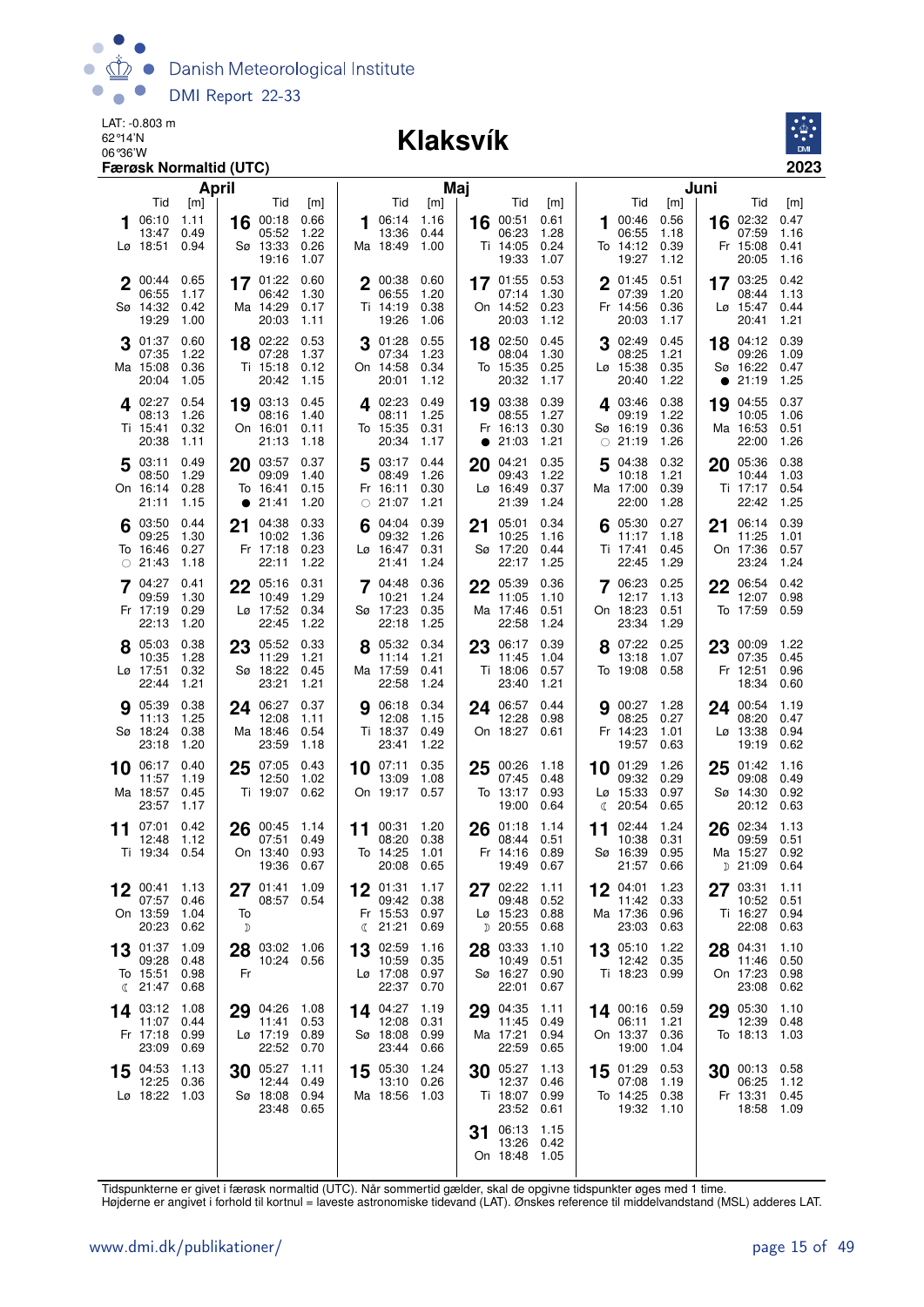

#### 06°36'W **Klaksvík**



|    |                                             | Juli                                |    |                                                      |                                     |              |                                                       | <b>August</b>                       |    |                                                 |                                     |                 |                                               | <b>September</b>                    |         |                                                 |                                     |
|----|---------------------------------------------|-------------------------------------|----|------------------------------------------------------|-------------------------------------|--------------|-------------------------------------------------------|-------------------------------------|----|-------------------------------------------------|-------------------------------------|-----------------|-----------------------------------------------|-------------------------------------|---------|-------------------------------------------------|-------------------------------------|
|    | Tid<br>01:23<br>07:19<br>Lø 14:21<br>19:39  | [m]<br>0.52<br>1.15<br>0.43<br>1.16 | 16 | Tid<br>03:21<br>08:36<br>Sø 15:26<br>20:27           | [m]<br>0.44<br>1.02<br>0.53<br>1.21 |              | Tid<br>03:34<br>09:04<br>Ti 15:41<br>$\circ$ 20:43    | [m]<br>0.27<br>1.18<br>0.46<br>1.33 |    | Tid<br>16 04:35<br>09:26<br>On 16:18<br>• 21:32 | [m]<br>0.35<br>1.03<br>0.53<br>1.27 | 1               | Tid<br>05:04<br>10:39<br>Fr 16:57<br>22:03    | [m]<br>0.02<br>1.20<br>0.39<br>1.48 |         | Tid<br>16 05:05<br>09:58<br>$Lg$ 16:41<br>22:19 | [m]<br>0.32<br>1.13<br>0.45<br>1.27 |
|    | 2 02:34<br>08:14<br>Sø 15:10<br>20:19       | 0.44<br>1.17<br>0.41<br>1.23        |    | 17 04:09<br>09:12<br>Ma 16:03<br>$\bullet$ 21:06     | 0.40<br>1.02<br>0.53<br>1.24        | $\mathbf{2}$ | 04:30<br>10:07<br>On 16:30<br>21:29                   | 0.16<br>1.20<br>0.44<br>1.40        | 17 | 05:08<br>09:59<br>To 16:44<br>22:12             | 0.33<br>1.06<br>0.51<br>1.28        |                 | $2^{05:48}$<br>11:18<br>Lø 17:37<br>23:03     | 0.04<br>1.18<br>0.36<br>1.46        |         | 17 05:34<br>10:27<br>Sø 17:07<br>22:49          | 0.34<br>1.15<br>0.44<br>1.25        |
|    | 03:38<br>09:12<br>Ma 15:57<br>$\circ$ 21:01 | 0.35<br>1.19<br>0.42<br>1.29        |    | 18 04:51<br>09:47<br>Ti 16:34<br>21:47               | 0.37<br>1.02<br>0.54<br>1.26        |              | 05:21<br>11:06<br>To 17:15<br>22:19                   | 0.08<br>1.19<br>0.44<br>1.44        |    | 18 05:39<br>10:34<br>Fr 17:06<br>22:49          | 0.33<br>1.07<br>0.50<br>1.28        | 3               | 06:31<br>11:49<br>Sø 18:16<br>23:58           | 0.12<br>1.14<br>0.36<br>1.40        | 18      | 06:04<br>10:53<br>Ma 17:35<br>23:15             | 0.37<br>1.15<br>0.44<br>1.22        |
|    | 4.04:35<br>10:14<br>Ti 16:43<br>21:46       | 0.25<br>1.19<br>0.43<br>1.34        |    | 19 05:29<br>10:25<br>On 17:00<br>22:28               | 0.36<br>1.02<br>0.54<br>1.27        |              | 406:10<br>11:54<br>Fr 17:58<br>23:16                  | 0.05<br>1.16<br>0.44<br>1.45        |    | 19 06:09<br>11:07<br>Lø 17:27<br>23:23          | 0.35<br>1.08<br>0.49<br>1.26        |                 | 407:13<br>12:18<br>Ma 18:53                   | 0.25<br>1.10<br>0.37                |         | 19 06:32<br>11:20<br>Ti 18:06<br>23:44          | 0.42<br>1.14<br>0.45<br>1.18        |
|    | $5^{05:29}$<br>11:16<br>On 17:29<br>22:34   | 0.18<br>1.18<br>0.46<br>1.37        |    | 20 06:03<br>11:03<br>To 17:20<br>23:09               | 0.37<br>1.02<br>0.54<br>1.26        | 5            | 06:57<br>12:36<br>Lø 18:38                            | 0.09<br>1.11<br>0.44                |    | 20 06:39<br>11:37<br>Sø 17:53<br>23:51          | 0.38<br>1.08<br>0.49<br>1.23        |                 | 5 00:46<br>07:55<br>Ti 12:49<br>19:33         | 1.30<br>0.40<br>1.06<br>0.42        | 20      | 07:01<br>11:51<br>On 18:42                      | 0.48<br>1.12<br>0.48                |
|    | $6^{06:23}$<br>12:14<br>To 18:13<br>23:26   | 0.14<br>1.14<br>0.49<br>1.38        |    | 21 06:37<br>11:41<br>Fr 17:42<br>23:49               | 0.38<br>1.02<br>0.54<br>1.25        | 6            | 00:14 1.42<br>07:45<br>Sø 13:13<br>19:17              | 0.18<br>1.05<br>0.46                | 21 | 07:10<br>12:05<br>Ma 18:24                      | 0.42<br>1.07<br>0.50                | ℂ               | $6^{01:34}$<br>08:39<br>On 13:27<br>20:19     | 1.18<br>0.54<br>1.03<br>0.47        | 21      | 00:21<br>07:29<br>To 12:29<br>19:26             | 1.12<br>0.55<br>1.09<br>0.52        |
|    | 7 07:16<br>13:07<br>Fr 18:57                | 0.14<br>1.09<br>0.53                |    | $22^{07:11}$<br>12:18<br>$L\varnothing$ 18:13        | 0.41<br>1.01<br>0.55                |              | 7 01:07<br>08:34<br>Ma 13:48<br>19:58                 | 1.35<br>0.31<br>1.00<br>0.48        | 22 | 00:17<br>07:42<br>Ti 12:34<br>19:00             | 1.20<br>0.47<br>1.05<br>0.52        | 7               | 02:31<br>09:28<br>To 14:21<br>21:25           | 1.05<br>0.65<br>1.00<br>0.54        | 22      | 01:08<br>08:06<br>Fr 13:15<br>D 20:27           | 1.05<br>0.61<br>1.05<br>0.55        |
|    | 8 00:23<br>08:10<br>Lø 13:57<br>19:40       | 1.37<br>0.19<br>1.02<br>0.56        |    | $23^{00:26}$<br>07:47<br>Sø 12:54<br>18:50           | 1.22<br>0.44<br>1.00<br>0.56        |              | 8 02:01<br>09:27<br>Ti 14:28<br>(20:44)               | 1.26<br>0.44<br>0.96<br>0.52        |    | 23 00:48<br>08:17<br>On 13:09<br>19:43          | 1.15<br>0.53<br>1.02<br>0.55        |                 | 8 04:14<br>10:33<br>Fr 15:58<br>23:15         | 0.94<br>0.72<br>0.99<br>0.57        | 23      | 02:34<br>09:26<br>$L\sigma$ 14:20<br>22:18      | 0.98<br>0.67<br>1.01<br>0.55        |
| 9  | 01:22<br>09:07<br>Sø 14:48<br>20:25         | 1.33<br>0.26<br>0.97<br>0.57        | 24 | 01:00<br>08:25<br>Ma 13:32<br>19:32                  | 1.19<br>0.48<br>0.98<br>0.57        | 9            | 03:04<br>10:25<br>On 15:27<br>21:49                   | 1.14<br>0.55<br>0.94<br>0.55        |    | 24 01:28<br>09:02<br>To 13:55<br>D 20:39        | 1.10<br>0.58<br>0.99<br>0.59        | 9               | 06:07<br>11:47<br>Lø 17:34                    | 0.91<br>0.73<br>1.03                | 24      | 04:51<br>11:00<br>Sø 16:38<br>23:55             | 0.97<br>0.69<br>1.03<br>0.48        |
| €  | 10 $02:24$<br>10:06<br>Ma 15:44<br>21:17    | 1.28<br>0.34<br>0.93<br>0.59        |    | $25\frac{01:34}{20}$<br>09:09<br>Ti 14:14<br>D 20:20 | 1.15<br>0.51<br>0.96<br>0.59        |              | $10^{04:37}$<br>11:29<br>To 16:53<br>23:26            | 1.05<br>0.62<br>0.97<br>0.57        | 25 | 02:27<br>10:13<br>Fr 15:09<br>22:06             | 1.03<br>0.61<br>0.97<br>0.60        |                 | 10 00:57 0.54<br>07:18<br>Sø 12:58<br>18:31   | 0.92<br>0.70<br>1.10                | 25      | 06:02<br>12:10<br>Ma 17:45                      | 1.02<br>0.67<br>1.11                |
| 11 | 03:34<br>11:08<br>Ti 16:45<br>22:22         | 1.21<br>0.42<br>0.93<br>0.59        | 26 | 02:15<br>10:00<br>On 15:11<br>21:17                  | 1.11<br>0.54<br>0.95<br>0.61        | 11           | 06:05<br>12:32<br>Fr 18:03                            | 0.99<br>0.64<br>1.02                | 26 | 04:49<br>11:29<br>$L\varnothing$ 17:10<br>23:51 | 1.00<br>0.62<br>1.00<br>0.56        | 11              | 02:10<br>08:03<br>Ma 14:01<br>19:15           | 0.48<br>0.94<br>0.66<br>1.16        | 26      | 01:11<br>06:58<br>Ti 13:12<br>18:33             | 0.37<br>1.08<br>0.62<br>1.22        |
| 12 | 04:53<br>12:09<br>On 17:42<br>23:46         | 1.15<br>0.48<br>0.97<br>0.58        | 27 | 03:16<br>10:59<br>To 16:30<br>22:29                  | 1.07<br>0.55<br>0.96<br>0.62        | 12           | 01:04 0.55<br>07:10<br>Lø 13:31<br>18:53              | 0.97<br>0.64<br>1.09                | 27 | 06:06<br>12:33<br>Sø 18:11                      | 1.03<br>0.61<br>1.08                |                 | 12 02:57 0.42<br>08:14<br>Ti 14:47<br>19:54   | 0.98<br>0.60<br>1.21                | 27      | 02:16<br>07:48<br>On 14:12<br>19:17             | 0.24<br>1.13<br>0.56<br>1.33        |
| 13 | 06:07<br>13:06<br>To 18:29                  | 1.10<br>0.51<br>1.02                |    | 28 04:55<br>12:01<br>Fr 17:40<br>23:53               | 1.05<br>0.55<br>1.00<br>0.58        | 13           | 02:22<br>08:00 0.97<br>Sø 14:25 0.61<br>19:35         | 0.49<br>1.16                        |    | 28 01:14<br>07:05<br>Ma 13:33<br>18:57          | 0.45<br>1.09<br>0.57<br>1.18        | 13              | 03:34<br>08:28<br>On 15:22<br>20:32           | 0.37<br>1.02<br>0.55<br>1.25        | 28      | 03:10<br>08:36<br>To 15:05<br>20:02             | 0.13<br>1.17<br>0.48<br>1.41        |
|    | 14 01:12 0.54<br>07:07<br>Fr 13:58<br>19:10 | 1.07<br>0.53<br>1.09                |    | 29 06:11<br>12:59<br>Lø 18:33                        | 1.07<br>0.53<br>1.07                |              | 14 03:17 0.43<br>08:32 0.98<br>Ma 15:10 0.58<br>20:14 | 1.21                                |    | 29 02:26<br>07:59<br>Ti 14:31<br>19:40          | 0.32<br>1.14<br>0.53<br>1.29        |                 | 14 04:06<br>08:56<br>To 15:50<br>21:09        | 0.33<br>1.07<br>0.51<br>1.27        | $\circ$ | 29 03:57<br>09:19<br>Fr 15:52<br>20:50          | 0.06<br>1.20<br>0.41<br>1.45        |
| 15 | 02:23<br>07:56<br>Lø 14:45<br>19:48         | 0.49<br>1.04<br>0.53<br>1.16        |    | 30 $01:14$ 0.51<br>07:11<br>Sø 13:54<br>19:18        | 1.11<br>0.50<br>1.16                | 15           | 04:00<br>08:56<br>Ti 15:48<br>20:53                   | 0.38<br>1.00<br>0.55<br>1.25        | 30 | 03:27<br>08:54<br>On 15:25<br>20:23             | 0.18<br>1.18<br>0.48<br>1.38        | 15<br>$\bullet$ | 04:36 0.31<br>09:27<br>Fr 16:16 0.48<br>21:45 | 1.10<br>1.28                        | 30      | 04:41<br>09:55<br>Lø 16:35<br>21:46             | 0.05<br>1.21<br>0.35<br>1.45        |
|    |                                             |                                     | 31 | 02:29<br>08:07<br>Ma 14:48<br>20:00                  | 0.40<br>1.15<br>0.48<br>1.25        |              |                                                       |                                     | 31 | 04:18<br>09:51<br>To 16:14<br>$\circ$ 21:09     | 0.08<br>1.21<br>0.43<br>1.45        |                 |                                               |                                     |         |                                                 |                                     |

Tidspunkterne er givet i færøsk normaltid (UTC). Når sommertid gælder, skal de opgivne tidspunkter øges med 1 time.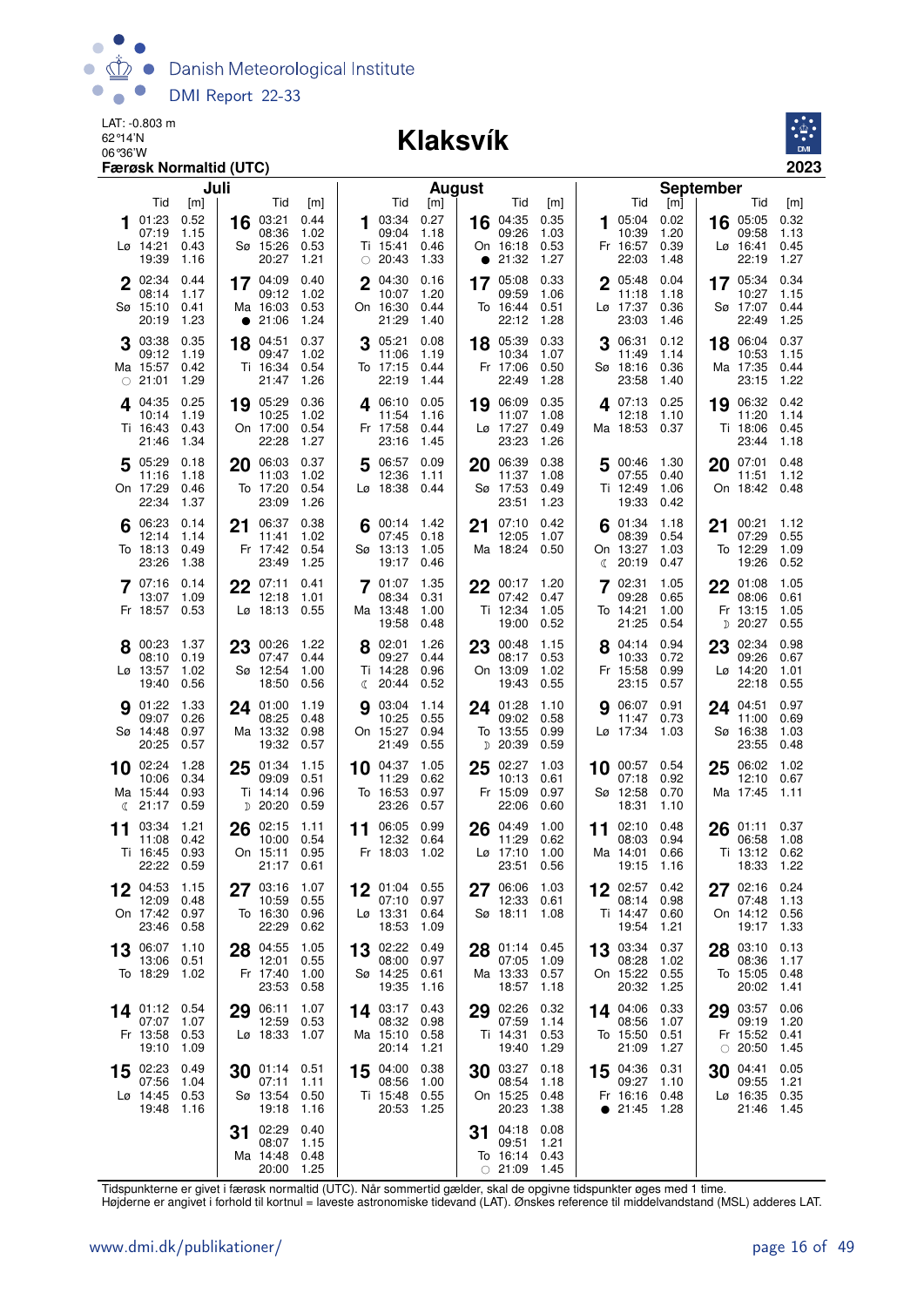

#### 06°36'W **Klaksvík**



| <b>Oktober</b>                                                                                                                                                                 |                                                                                     | <b>November</b>                                                                      | <b>December</b>                                                                       |                                                                                    |  |  |
|--------------------------------------------------------------------------------------------------------------------------------------------------------------------------------|-------------------------------------------------------------------------------------|--------------------------------------------------------------------------------------|---------------------------------------------------------------------------------------|------------------------------------------------------------------------------------|--|--|
| Tid<br>Tid<br>[m]<br>[m]<br>05:22<br>0.11<br>16 04:58<br>0.34<br>1<br>10:27<br>1.21<br>09:49<br>1.20<br>Sø 17:15<br>0.31<br>Ma 16:46<br>0.41<br>22:45<br>22:18<br>1.22<br>1.41 | Tid<br>[m]<br>1 06:03 0.45<br>10:56<br>1.24<br>On 18:17<br>0.33<br>23:56<br>1.10    | Tid<br>[m]<br>16 05:30<br>0.45<br>1.25<br>10:31<br>0.35<br>To 17:57<br>23:44<br>1.11 | Tid<br>[m]<br>05:52<br>0.57<br>1.<br>1.26<br>11:19<br>Fr 18:55<br>0.38                | Tid<br>[m]<br>16 05:52<br>0.51<br>1.32<br>11:05<br>Lø 18:55<br>0.24                |  |  |
| 0.22<br>17 05:28<br>0.38<br>06:01<br>10:57<br>1.20<br>10:17<br>1.21<br>Ma 17:54<br>0.30<br>Ti 17:21<br>0.40<br>23:36<br>22:53<br>1.32<br>1.18                                  | 0.56<br>2 06:31<br>11:37<br>1.22<br>To 18:59<br>0.38                                | 0.51<br>17 06:04<br>11:11<br>1.24<br>Fr 18:47<br>0.36                                | 0.97<br>$2^{00:16}$<br>06:09<br>0.62<br>$L\varnothing$ 12:05<br>1.23<br>19:42<br>0.43 | 17 00:45<br>1.08<br>06:33<br>0.56<br>Sø 11:53<br>1.31<br>19:53<br>0.25             |  |  |
| 3 06:39<br>0.35<br>18 05:58<br>0.43<br>10:48<br>11:29<br>1.18<br>1.20<br>Ti 18:32 0.33<br>On 17:58<br>0.41<br>1.14<br>23:33                                                    | 3 00:39<br>1.00<br>06:51<br>0.64<br>Fr 12:21<br>1.18<br>19:50<br>0.45               | 1.06<br>18 00:40<br>06:40<br>0.58<br>1.22<br>$Lg$ 11:57<br>0.37<br>19:49             | $3^{01:02}$<br>0.92<br>06:38<br>0.65<br>Sø 12:55<br>1.18<br>20:36<br>0.47             | 18 01:44<br>1.03<br>07:18<br>0.61<br>Ma 12:47<br>1.29<br>20:54<br>0.27             |  |  |
| 1.21<br>19 06:26<br>$4^{00:21}$<br>0.50<br>11:24<br>07:13<br>1.18<br>0.49<br>On 12:05<br>1.15<br>To 18:39<br>0.43<br>19:12<br>0.39                                             | 0.91<br>401:29<br>07:14<br>0.69<br>$L\varnothing$ 13:14<br>1.13<br>20:59<br>0.51    | 1.00<br>19 01:49<br>07:23<br>0.65<br>Sø 12:50<br>1.19<br>21:06<br>0.38               | 401:56<br>0.89<br>07:24<br>0.67<br>Ma 13:54<br>1.14<br>21:33<br>0.50                  | 19 02:47<br>0.98<br>08:09<br>0.64<br>Ti 13:50<br>1.26<br>D 21:58<br>0.30           |  |  |
| 5 01:06<br>1.08<br>1.08<br>20 00:21<br>07:45<br>0.62<br>06:56<br>0.57<br>To 12:47<br>1.11<br>Fr 12:06<br>1.15<br>20:00<br>19:29<br>0.46<br>0.46                                | 14:29<br>1.08<br>5<br>22:21<br>0.53<br>Sø<br>ℂ                                      | 20 03:12<br>0.97<br>08:28<br>0.70<br>Ma 13:59<br>1.17<br>D 22:22<br>0.36             | 02:59<br>0.88<br>5<br>08:27<br>0.69<br>Ti 15:01<br>1.11<br>$\binom{22:30}{ }$<br>0.50 | 20 03:52<br>0.96<br>09:09<br>0.65<br>On 15:03<br>1.23<br>23:02<br>0.33             |  |  |
| 0.96<br>01:26<br>1.01<br>01:59<br>21<br>0.70<br>07:35<br>0.64<br>08:14<br>Lø 12:56<br>Fr 13:39<br>1.06<br>1.11<br>(21:11)<br>0.53<br>20:48<br>0.49                             | 15:59 1.08<br>6<br>23:32 0.52<br>Ma                                                 | 04:29<br>0.96<br>21<br>09:51<br>0.72<br>Ti 15:31<br>1.17<br>23:30<br>0.33            | 0.89<br>04:03<br>09:34<br>0.69<br>On 16:08<br>1.10<br>23:24<br>0.50                   | 04:54<br>0.96<br>21<br>10:17<br>0.64<br>To 16:21<br>1.21                           |  |  |
| 22 03:14<br>15:08<br>1.03<br>0.96<br>08:49<br>22:58 0.55<br>0.71<br>Sø 14:04<br>1.08<br>Lø<br>D 22:31<br>0.46                                                                  | 7 17:06 1.10<br>Τi                                                                  | 22 05:33<br>0.98<br>11:03<br>0.69<br>On 16:48<br>1.21                                | 705:00<br>0.93<br>10:36<br>0.67<br>To 17:06<br>1.10                                   | 0.36<br>$22^{00:04}$<br>05:49<br>0.98<br>0.61<br>Fr 11:33<br>17:33<br>1.19         |  |  |
| 8 16:53 1.05<br>23<br>04:48<br>0.97<br>10:30<br>0.73<br>Sø<br>Ma 16:04<br>1.09<br>23:49<br>0.39                                                                                | 00:31 0.48<br>05:59<br>0.93<br>On 11:32<br>0.68<br>17:57<br>1.13                    | 00:33<br>0.29<br>23<br>06:23<br>1.02<br>To 12:09<br>0.64<br>17:48<br>1.25            | $8^{00:15}$<br>0.48<br>05:50<br>0.98<br>Fr 11:33<br>0.63<br>17:57<br>1.11             | 0.38<br>01:02<br>23<br>06:33<br>1.03<br>Lø 12:53<br>0.55<br>18:39<br>1.17          |  |  |
| <b>9</b> 00:27 0.53<br>24 05:53<br>1.01<br>17:56 1.10<br>11:42<br>0.70<br>Ti 17:17<br>Ma<br>- 1.17                                                                             | $Q$ 01:20<br>0.45<br>0.99<br>06:36<br>To 12:24<br>0.63<br>18:40<br>1.16             | 0.26<br>24 01:31<br>1.07<br>07:04<br>0.56<br>Fr 13:17<br>18:42<br>1.27               | 901:04<br>0.46<br>06:34<br>1.04<br>Lø 12:31<br>0.59<br>18:44<br>1.13                  | 0.40<br>24 01:55<br>07:11<br>1.10<br>Sø 14:04<br>0.48<br>19:37<br>1.15             |  |  |
| 10 01:33 0.47<br>$25\degree^{00:57}$<br>0.30<br>0.93<br>06:46<br>07:11<br>1.06<br>Ti 12:52<br>0.68<br>On 12:44<br>0.64<br>18:41<br>1.15<br>18:09<br>1.25                       | 10 02:02 0.41<br>07:12<br>1.05<br>Fr 13:16<br>0.58<br>19:21<br>1.19                 | 02:22<br>0.25<br>25<br>07:37<br>1.12<br>$Lo$ 14:19<br>0.47<br>19:35<br>1.28          | 01:49<br>0.43<br>10<br>07:14<br>1.10<br>Sø 13:32<br>0.54<br>19:30<br>1.14             | 02:42<br>0.42<br>25<br>07:47<br>1.17<br>Ma 15:03<br>0.41<br>20:30<br>1.12          |  |  |
| 0.42<br>11 02:18<br>$26$ 01:56<br>0.21<br>07:23<br>0.99<br>07:31<br>1.11<br>0.62<br>To 13:46<br>0.57<br>On 13:49<br>19:21<br>1.20<br>18:57<br>1.33                             | 11 02:39<br>0.38<br>07:46<br>1.11<br>0.52<br>$L\varnothing$ 14:10<br>19:59<br>1.20  | 03:07<br>0.27<br>26<br>08:08<br>1.18<br>Sø 15:12<br>0.39<br>20:30<br>1.26            | 02:32<br>0.41<br>11<br>07:51<br>1.16<br>Ma 14:34<br>0.48<br>20:17 1.15                | $26\frac{03:25}{22}$<br>0.45<br>1.24<br>08:24<br>Ti 15:55<br>0.35<br>21:16<br>1.09 |  |  |
| 02:54<br>0.38<br>02:47<br>0.15<br>12<br>27<br>07:50<br>1.05<br>08:08<br>1.15<br>To 14:30<br>0.56<br>0.48<br>Fr 14:41<br>19:58<br>1.23<br>19:44<br>1.37                         | 03:14<br>0.36<br>08:19<br>1.16<br>Sø 15:01<br>0.47<br>20:39<br>1.20                 | 03:49<br>0.31<br>27<br>1.23<br>08:41<br>Ma 16:00<br>0.33<br>$\circ$ 21:23<br>1.21    | $12^{03:12}$<br>0.40<br>08:27<br>1.21<br>Ti 15:29<br>0.41<br>• 21:06<br>1.16          | 0.47<br>04:04<br>27<br>09:02<br>1.28<br>On 16:42<br>0.32<br>$\circ$ 21:56<br>1.06  |  |  |
| 13 03:26<br>0.34<br>28 03:33<br>0.13<br>08:20<br>1.10<br>08:40<br>1.19<br>Fr 15:05<br>0.51<br>$L\varnothing$ 15:30<br>0.39<br>20:35<br>1.25<br>20:35<br>1.38<br>$\circ$        | 0.36<br>13 03:49<br>08:51<br>1.21<br>Ma 15:47<br>0.42<br>21:19<br>1.20<br>$\bullet$ | 04:27<br>0.37<br>28<br>1.27<br>09:17<br>0.30<br>Ti 16:45<br>22:10<br>1.16            | 13 03:53<br>0.40<br>09:03<br>1.26<br>On 16:20<br>0.34<br>21:58<br>1.16                | 28 04:38<br>0.50<br>1.31<br>09:42<br>To 17:26<br>0.31<br>22:35<br>1.03             |  |  |
| 0.32<br>14 03:57<br>04:15<br>29<br>0.16<br>08:51<br>1.15<br>09:11<br>1.22<br>0.33<br>Lø 15:39<br>0.46<br>Sø 16:14<br>1.25<br>21:32<br>21:10<br>1.35<br>$\bullet$               | 04:23<br>0.37<br>14<br>09:22<br>1.23<br>Ti 16:30<br>0.38<br>22:04<br>1.18           | 05:01<br>0.44<br>29<br>1.29<br>09:56<br>On 17:28<br>0.31<br>22:53<br>1.09            | 04:32<br>0.42<br>14<br>09:40<br>1.29<br>0.29<br>To 17:10<br>22:53<br>1.15             | 05:07<br>0.53<br>29<br>1.31<br>10:24<br>0.33<br>Fr 18:07<br>23:13<br>1.01          |  |  |
| 04:27<br>0.32<br>30 04:54<br>0.24<br>15<br>09:21<br>1.18<br>09:44<br>1.24<br>Ma 16:56<br>0.29<br>Sø 16:12<br>0.43<br>22:27<br>21:45<br>1.24<br>1.29                            | 04:57<br>0.40<br>15<br>09:54<br>1.25<br>On 17:13<br>0.36<br>22:52<br>1.15           | 05:31<br>0.51<br>30<br>10:36<br>1.29<br>To 18:11<br>0.34<br>23:34<br>1.03            | 05:12<br>15<br>0.46<br>10:21<br>1.31<br>Fr 18:01<br>0.26<br>23:49<br>1.12             | 30 05:27<br>0.56<br>11:07<br>1.30<br>0.35<br>Lø 18:46<br>23:52<br>0.99             |  |  |
| 05:30<br>0.34<br>31<br>10:19<br>1.25<br>Ti 17:37<br>0.29<br>23:14<br>1.20                                                                                                      |                                                                                     |                                                                                      |                                                                                       | 05:46<br>0.57<br>31<br>11:50<br>1.27<br>Sø 19:24<br>0.39                           |  |  |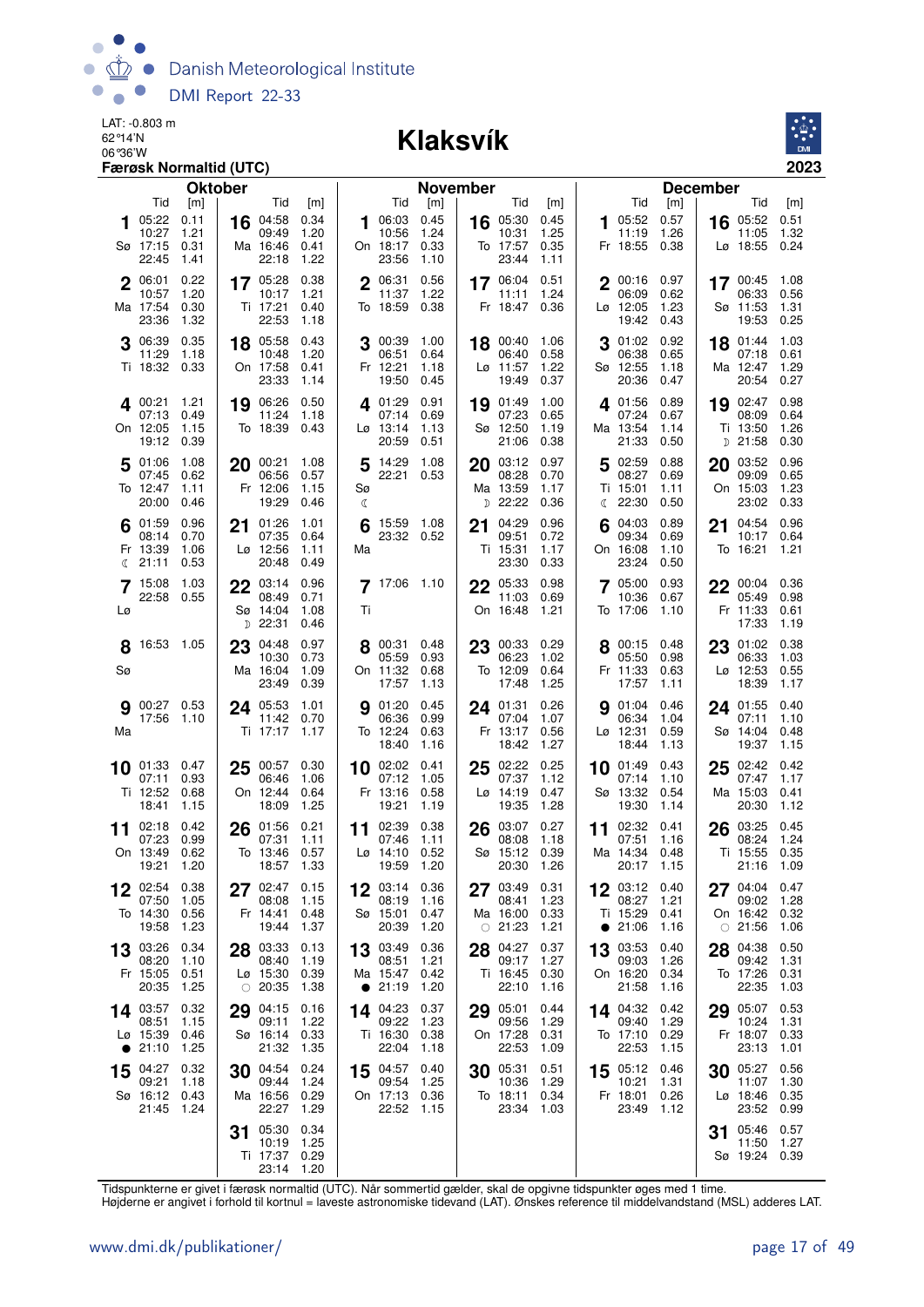

# 06°49'W **Fuglafjørður**



| Januar                                                                          |                                                                                | <b>Februar</b>                                                                        |                                                                                    | <b>Marts</b>                                                                        |                                                                             |  |  |
|---------------------------------------------------------------------------------|--------------------------------------------------------------------------------|---------------------------------------------------------------------------------------|------------------------------------------------------------------------------------|-------------------------------------------------------------------------------------|-----------------------------------------------------------------------------|--|--|
| Tid<br>[m]                                                                      | Tid<br>[m]                                                                     | Tid<br>[m]                                                                            | Tid<br>[m]                                                                         | Tid<br>[m]                                                                          | Tid<br>[m]                                                                  |  |  |
| 05:33<br>1.31<br>11:17<br>0.77<br>Sø 17:31<br>1.54                              | 04:09<br>1.32<br>16<br>10:06<br>0.80<br>Ma 16:18<br>1.47<br>23:11<br>0.59      | 0.75<br>00:41<br>1<br>06:50<br>1.39<br>0.70<br>On 13:21<br>19:24<br>1.34              | 05:54<br>1.40<br>16<br>12:21<br>0.68<br>To 18:28<br>1.44                           | 04:59<br>1.30<br>1<br>11:38<br>0.78<br>1.23<br>On 18:01                             | 04:01<br>1.34<br>16<br>10:47<br>0.71<br>1.34<br>To 17:04<br>23:20<br>0.79   |  |  |
| 0.56<br>2 00:22<br>06:29<br>1.36<br>Ma 12:30<br>0.72<br>18:36<br>1.50           | 1.36<br>17 05:18<br>11:21<br>0.78<br>Ti 17:28<br>1.48                          | 0.73<br>2 01:35<br>07:42<br>1.49<br>To 14:21<br>0.62<br>20:17<br>1.36                 | 17 00:51<br>0.65<br>1.51<br>06:59<br>Fr 13:36<br>0.52<br>19:40<br>1.53             | 2 00:03 0.87<br>06:22<br>1.36<br>To 13:12<br>0.72<br>19:25<br>1.26                  | 17 05:33<br>1.41<br>12:18<br>0.61<br>Fr 18:34<br>1.40                       |  |  |
| 0.59<br>301:13<br>1.44<br>07:17<br>Ti 13:33<br>0.66<br>19:32<br>1.48            | 18 00:12 0.56<br>06:22<br>1.43<br>On 12:35 0.69<br>18:36<br>1.52               | 302:21<br>0.69<br>08:27<br>1.58<br>Fr 15:06<br>0.54<br>20:59<br>1.40                  | 0.59<br>18 01:54<br>07:55<br>1.65<br>Lø 14:37<br>0.34<br>20:41<br>1.62             | 01:15<br>0.82<br>07:22<br>1.46<br>Fr 14:09<br>0.62<br>20:13<br>1.32                 | 18 00:38 0.75<br>06:42<br>1.53<br>Lø 13:32<br>0.44<br>19:43<br>1.50         |  |  |
| 0.59<br>$4^{01:58}$<br>08:00<br>1.52<br>On 14:26<br>0.59<br>20:20<br>1.47       | 0.53<br>19 01:11<br>07:17<br>1.54<br>To 13:42<br>0.56<br>19:41<br>1.58         | 0.65<br>403:00<br>09:06<br>1.65<br>Lø 15:44<br>0.47<br>21:35<br>1.44                  | 19 02:48<br>0.53<br>1.80<br>08:45<br>Sø 15:29<br>0.17<br>21:32<br>1.69             | 402:05<br>0.75<br>08:08<br>1.56<br>Lø 14:49<br>0.53<br>20:49<br>1.39                | 0.67<br>19 01:43<br>07:39<br>1.68<br>Sø 14:27<br>0.27<br>20:34<br>1.60      |  |  |
| 5 02:38<br>0.59<br>1.60<br>08:40<br>To 15:12<br>0.53<br>21:03<br>1.46           | 20 02:06<br>0.49<br>08:08<br>1.65<br>Fr 14:42<br>0.41<br>20:41<br>1.65         | 03:34<br>0.60<br>5<br>09:41<br>1.71<br>Sø 16:17<br>0.42<br>$\circ$ 22:07<br>1.48      | 03:36<br>0.47<br>20<br>09:32<br>1.93<br>Ma 16:17<br>0.05<br>• 22:17<br>1.73        | 02:44<br>0.68<br>5<br>08:46<br>1.65<br>Sø 15:23<br>0.45<br>21:19<br>1.46            | 0.58<br>$20^{02:34}$<br>08:29<br>1.83<br>Ma 15:15<br>0.13<br>21:18<br>1.67  |  |  |
| 6 $03:14$<br>0.59<br>09:17<br>1.66<br>Fr 15:53<br>0.49<br>$\circ$ 21:41<br>1.47 | 02:59<br>0.45<br>21<br>08:56<br>1.77<br>Lø 15:37<br>0.25<br>21:37<br>1.71<br>● | 0.57<br>04:06<br>10:14<br>1.76<br>Ma 16:49<br>0.38<br>22:38<br>1.51                   | 0.42<br>21 04:20<br>10:16<br>2.02<br>Ti 17:02<br>0.01<br>22:59<br>1.72             | 03:16<br>0.61<br>6<br>09:19<br>1.72<br>Ma 15:53<br>0.38<br>21:47<br>1.52            | 21 03:19<br>0.49<br>1.95<br>09:14<br>Ti 15:58<br>0.06<br>21:57<br>1.71      |  |  |
| 0.58<br>03:47<br>09:53<br>1.70<br>Lø 16:31<br>0.45<br>22:18<br>1.47             | 03:48<br>22<br>0.43<br>09:44<br>1.87<br>Sø 16:28<br>0.13<br>22:29<br>1.73      | 7 04:37<br>0.54<br>10:46<br>1.78<br>Ti 17:20<br>0.36<br>23:08<br>1.52                 | 22 05:01<br>0.39<br>11:00<br>2.06<br>On 17:46<br>0.04<br>23:39<br>1.67             | 0.55<br>7 03:46<br>09:51<br>1.77<br>Ti 16:22<br>0.33<br>$\circ$ 22:14<br>1.56       | 22<br>04:00<br>0.41<br>09:57<br>2.02<br>On 16:39<br>0.06<br>22:34<br>1.71   |  |  |
| 8 04:20<br>0.58<br>10:28<br>1.72<br>Sø 17:06<br>0.44<br>22:53<br>1.46           | 23 04:35 0.43<br>10:30<br>1.95<br>Ma 17:18<br>0.06<br>23:18<br>1.70            | 0.53<br>8 05:08<br>11:18<br>1.79<br>On 17:53<br>0.36<br>23:38<br>1.52                 | 23 05:41<br>0.39<br>2.02<br>11:43<br>To 18:29<br>0.15                              | 8 04:15<br>0.50<br>10:21<br>1.81<br>On 16:52<br>0.31<br>22:41<br>1.59               | 23 04:39<br>0.36<br>10:39<br>2.02<br>To 17:19<br>0.13<br>23:08<br>1.69      |  |  |
| 04:52<br>0.59<br>1.72<br>11:03<br>Ma 17:42<br>0.43<br>23:28<br>1.45             | 24 05:19 0.45<br>1.99<br>11:17<br>Ti 18:07 0.06                                | <b>9</b> 05:40<br>0.53<br>11:49<br>1.77<br>To 18:27 0.39                              | 24 00:16<br>1.59<br>06:20<br>0.43<br>1.92<br>Fr 12:25<br>19:11<br>0.31             | 04:46<br>0.47<br>9<br>10:51<br>1.82<br>To 17:23<br>0.31<br>23:09<br>1.61            | $24$ 05:17<br>0.35<br>1.96<br>11:19<br>Fr 17:57<br>0.25<br>23:41<br>1.63    |  |  |
| 10 05:26<br>0.60<br>11:37<br>1.71<br>Ti 18:19<br>0.44                           | 25 00:05<br>1.64<br>06:03<br>0.48<br>On 12:03<br>1.98<br>18:56<br>0.13         | 10 00:10 1.50<br>06:13<br>0.56<br>Fr 12:22<br>1.73<br>19:03<br>0.44                   | 25 00:53<br>1.50<br>07:00<br>0.49<br>$L\varnothing$ 13:08<br>1.77<br>19:54<br>0.49 | $10^{-05:17}$<br>0.46<br>11:22<br>1.80<br>Fr 17:56<br>0.35<br>23:38<br>1.60         | 0.38<br>25 05:55<br>11:58<br>1.83<br>Lø 18:34<br>0.41                       |  |  |
| 00:04<br>1.43<br>11<br>0.63<br>06:00<br>On 12:13<br>1.69<br>18:58<br>0.47       | 00:50<br>1.54<br>26<br>06:46<br>0.53<br>To 12:51<br>1.91<br>19:46 0.25         | 00:44<br>1.47<br>11<br>06:49<br>0.60<br>$L\varnothing$ 12:56<br>1.67<br>19:43<br>0.50 | 01:30<br>1.42<br>26<br>0.58<br>07:44<br>Sø 13:54<br>1.59<br>20:40<br>0.65          | 05:51<br>0.48<br>11<br>11:54<br>1.75<br>Lø 18:30<br>0.41                            | 00:13<br>- 1.57<br>26<br>06:34<br>0.45<br>Sø 12:37<br>1.67<br>19:10 0.58    |  |  |
| 00:41<br>1.40<br>12<br>06:37<br>0.66<br>To 12:50<br>1.65<br>19:39<br>0.50       | 27 01:36 1.44<br>07:31<br>0.59<br>Fr 13:40<br>1.80<br>20:38<br>0.40            | 12<br>01:22 1.43<br>07:29<br>0.66<br>Sø 13:36<br>1.59<br>20:29<br>0.56                | 1.34<br>02:13<br>27<br>08:37<br>0.68<br>Ma 14:50<br>1.41<br>D 21:33<br>0.78        | 12 00:09<br>1.56<br>06:26<br>0.53<br>Sø 12:28<br>1.68<br>19:08<br>0.49              | 00:45 1.50<br>27<br>0.55<br>07:16<br>Ma 13:18<br>1.49<br>19:47 0.72         |  |  |
| 1.36<br>01:22<br>13<br>07:18<br>0.70<br>Fr 13:31<br>1.61<br>20:24<br>0.54       | 02:25<br>1.35<br>28<br>08:19 0.65<br>Lø 14:34<br>1.66<br>D 21:33<br>0.55       | 13 02:08<br>1.38<br>08:18<br>0.72<br>Ma 14:27<br>1.50<br>$\binom{21:24}{ }$<br>0.63   | 03:19<br>1.29<br>28<br>09:52<br>0.76<br>Ti 16:11<br>1.28<br>22:41<br>0.86          | 00:44<br>1.51<br>13<br>07:06<br>0.59<br>Ma 13:08<br>1.58<br>19:52<br>0.59           | 01:23<br>1.42<br>28<br>08:08<br>0.67<br>Ti 14:08<br>1.32<br>20:30<br>0.84   |  |  |
| 14 02:08<br>1.33<br>08:04<br>0.74<br>Lø 14:17<br>1.55<br>21:14<br>0.57          | 03:22<br>1.29<br>29<br>09:17<br>0.72<br>Sø 15:37<br>1.52<br>22:34<br>0.66      | 14 03:11<br>1.33<br>09:27<br>0.77<br>Ti 15:39<br>1.43<br>22:31<br>0.67                |                                                                                    | 14 01:27<br>1.44<br>07:57<br>0.67<br>Ti 14:01<br>1.46<br>20:48<br>0.69              | 02:19<br>1.35<br>29<br>09:22<br>0.76<br>On 15:27<br>1.20<br>0.92<br>D 21:33 |  |  |
| 03:03<br>1.31<br>15<br>08:59<br>0.78<br>Sø 15:12<br>1.50<br>$Q = 22:10$<br>0.59 | 04:34<br>1.28<br>30<br>10:32 0.76<br>Ma 16:54<br>1.41<br>23:38<br>0.73         | 1.33<br>15 04:34<br>10:54<br>0.77<br>On 17:06<br>1.40<br>23:42 0.68                   |                                                                                    | 15 02:27<br>1.37<br>09:12<br>0.73<br>On 15:23<br>1.37<br>$\binom{22:00}{ }$<br>0.76 | 04:03<br>1.31<br>30<br>11:11<br>0.78<br>To                                  |  |  |
|                                                                                 | 05:47<br>1.32<br>31<br>12:02 0.76<br>Ti 18:14<br>1.35                          |                                                                                       |                                                                                    |                                                                                     | 05:42 1.36<br>12:46<br>0.71<br>Fr 19:09 1.23                                |  |  |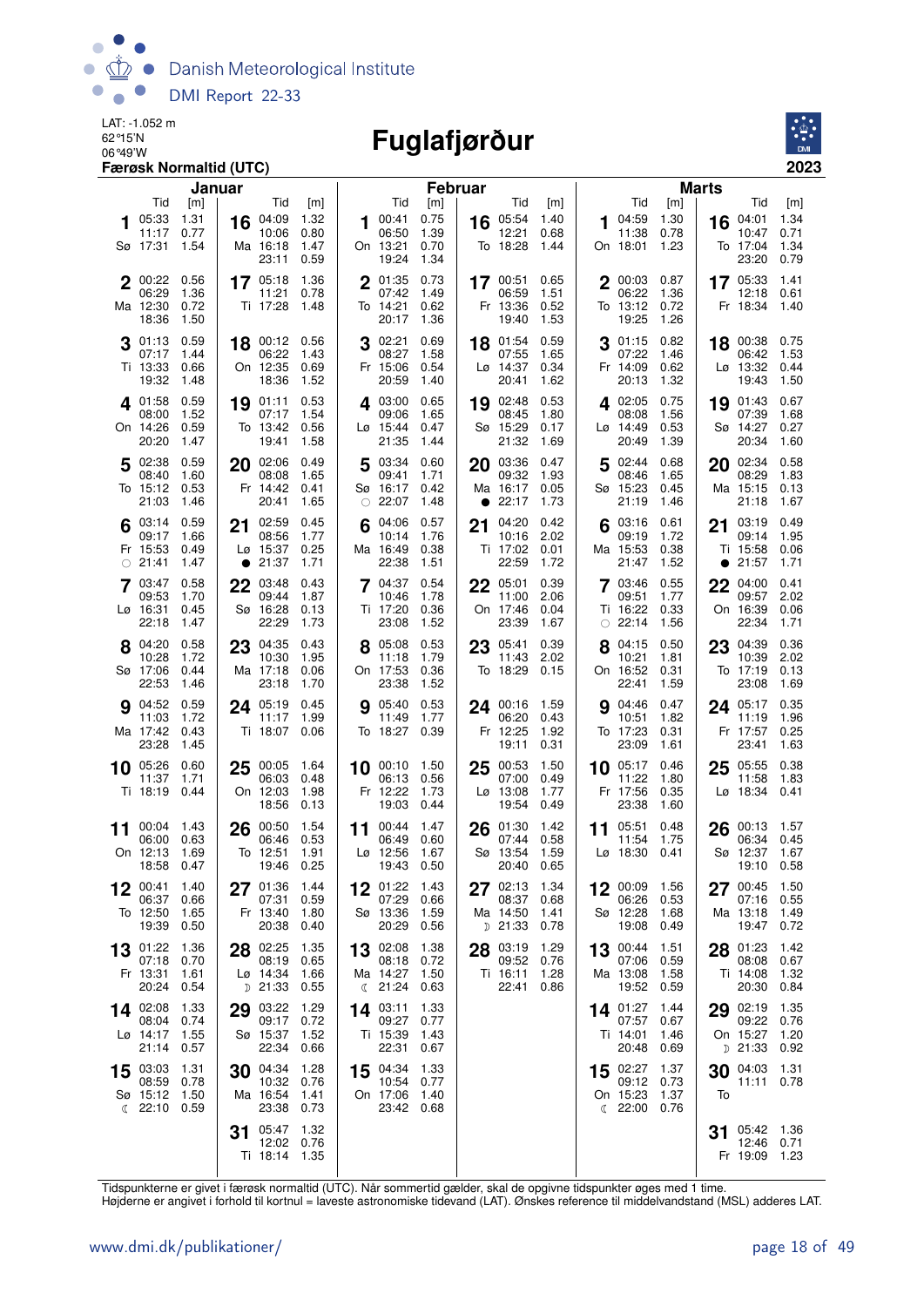

## 06°49'W **Fuglafjørður**



| April                                                                                   |                                                                                        | Maj                                                                                 |                                                                                           | Juni                                                                                    |                                                                                    |  |  |  |
|-----------------------------------------------------------------------------------------|----------------------------------------------------------------------------------------|-------------------------------------------------------------------------------------|-------------------------------------------------------------------------------------------|-----------------------------------------------------------------------------------------|------------------------------------------------------------------------------------|--|--|--|
| Tid<br>[m]<br>0.88<br>00:40                                                             | Tid<br>[m]<br>00:19<br>0.81<br>16                                                      | Tid<br>[m]<br>0.85<br>00:35                                                         | Tid<br>[m]<br>0.74<br>16 00:53                                                            | Tid<br>[m]<br>0.73<br>01:15<br>1                                                        | Tid<br>[m]<br>02:16<br>0.60<br>16                                                  |  |  |  |
| 06:47<br>1.44<br>Lø 13:39<br>0.62<br>19:50<br>1.31                                      | 06:21<br>1.58<br>Sø 13:17<br>0.37<br>19:31<br>1.47                                     | 06:44<br>1.50<br>Ma 13:31<br>0.54<br>19:39<br>1.36                                  | 06:52<br>1.69<br>0.32<br>Ti 13:45<br>19:50<br>1.49                                        | 1.56<br>07:17<br>To 13:55<br>0.47<br>19:57<br>1.50                                      | 08:14<br>1.58<br>0.51<br>Fr 14:45<br>20:41<br>1.56                                 |  |  |  |
| 0.80<br>2 01:35<br>07:35<br>1.53<br>Sø 14:18<br>0.52<br>20:22<br>1.39                   | 17 $01:23$<br>0.72<br>07:18<br>1.70<br>Ma 14:09<br>0.25<br>20:16<br>1.56               | 2 01:24<br>0.76<br>07:27<br>1.57<br>Ti 14:06<br>0.47<br>20:09<br>1.45               | 0.64<br>17 $01:47$<br>1.74<br>07:44<br>On 14:29<br>0.31<br>20:28<br>1.55                  | 2 02:04<br>0.64<br>08:02<br>1.61<br>Fr 14:35<br>0.43<br>20:33<br>1.58                   | 0.53<br>17 03:05<br>1.55<br>08:59<br>Lø 15:23<br>0.54<br>21:18<br>1.62             |  |  |  |
| 02:13<br>0.72<br>08:13<br>1.62<br>Ma 14:49<br>0.44<br>20:49<br>1.47                     | 18 02:13<br>0.61<br>08:08<br>1.82<br>Ti 14:54<br>0.18<br>20:55<br>1.62                 | 0.68<br>02:04<br>3<br>08:05<br>1.64<br>On 14:39<br>0.40<br>20:38<br>1.53            | 18 02:34<br>0.54<br>08:31<br>1.76<br>To 15:09<br>0.33<br>21:04<br>1.61                    | 02:50<br>0.55<br>3<br>08:46<br>1.65<br>Lø 15:15<br>0.40<br>21:10<br>1.65                | 18 03:50<br>0.49<br>09:41<br>1.52<br>Sø 15:58<br>0.57<br>21:55<br>1.65             |  |  |  |
| 402:46<br>0.63<br>1.69<br>08:47<br>0.37<br>Ti 15:19<br>1.54<br>21:16                    | 19 02:57<br>0.51<br>08:53<br>1.89<br>On 15:35<br>0.16<br>21:31<br>1.67                 | 0.59<br>402:41<br>08:41<br>1.69<br>To 15:12<br>0.36<br>21:08<br>1.60                | 0.47<br>19 03:18<br>09:14<br>1.74<br>0.37<br>Fr 15:47<br>21:38<br>1.65<br>$\bullet$       | 403:35<br>0.46<br>09:31<br>1.68<br>Sø 15:57<br>0.40<br>$\circ$ 21:49<br>1.70            | 19 04:32<br>0.47<br>10:20<br>1.48<br>Ma 16:31<br>0.60<br>22:31<br>1.67             |  |  |  |
| 0.56<br>5 03:16<br>1.75<br>09:19<br>0.32<br>On 15:49<br>21:42<br>1.60                   | 03:38<br>0.42<br>20<br>09:35<br>1.92<br>To 16:14<br>0.19<br>22:05<br>1.69<br>$\bullet$ | 03:18<br>0.51<br>5<br>09:17<br>1.73<br>Fr 15:46<br>0.33<br>$\circ$ 21:38<br>1.66    | 0.42<br>03:59<br>20<br>09:55<br>1.70<br>Lø 16:22<br>0.44<br>22:12<br>1.67                 | 04:22<br>0.39<br>5<br>10:18<br>1.68<br>Ma 16:40<br>0.43<br>22:29<br>1.73                | 05:13<br>0.48<br>20<br>10:58<br>1.44<br>Ti 17:04<br>0.63<br>23:08<br>1.66          |  |  |  |
| 0.49<br>$6^{03:48}$<br>1.79<br>09:50<br>To 16:19<br>0.30<br>22:10<br>1.64<br>$\bigcirc$ | 0.37<br>04:17<br>21<br>1.89<br>10:16<br>Fr 16:50<br>0.28<br>22:38<br>1.69              | 03:56<br>0.45<br>09:54<br>1.75<br>$Lg$ 16:22<br>0.34<br>22:11<br>1.69               | 0.42<br>04:40<br>21<br>10:34<br>1.62<br>Sø 16:55<br>0.52<br>22:45<br>1.67                 | $6^{05:11}$<br>0.35<br>11:07<br>1.64<br>Ti 17:24<br>0.49<br>23:13<br>1.74               | 05:52<br>0.50<br>21<br>11:35<br>1.40<br>On 17:36<br>0.67<br>23:45<br>1.64          |  |  |  |
| 04:20<br>0.45<br>1.80<br>10:22<br>Fr 16:52<br>0.31<br>22:39<br>1.66                     | 04:56<br>0.36<br>22<br>10:55<br>1.80<br>Lø 17:25<br>0.39<br>23:09<br>1.66              | 04:35<br>0.41<br>10:32<br>1.73<br>Sø 17:00<br>0.38<br>22:46<br>1.70                 | 05:20<br>22<br>0.44<br>1.53<br>11:11<br>Ma 17:26<br>0.60<br>23:19<br>1.64                 | 06:03<br>0.33<br>7<br>12:00<br>1.58<br>On 18:11<br>0.57                                 | 06:33<br>0.53<br>22<br>12:14<br>1.35<br>To 18:10<br>0.70                           |  |  |  |
| 8 04:55<br>0.43<br>10:55<br>1.78<br>Lø 17:26<br>0.34<br>23:09<br>1.66                   | 23 05:34<br>0.39<br>11:32<br>1.68<br>Sø 17:58<br>0.52<br>23:40<br>1.62                 | 05:18<br>0.40<br>11:14<br>1.68<br>Ma 17:40<br>0.45<br>23:23<br>1.68                 | 23 06:01<br>0.49<br>1.44<br>11:49<br>Ti 17:57<br>0.67<br>23:56<br>1.60                    | 8 00:01<br>1.72<br>0.34<br>07:00<br>To 12:59<br>1.49<br>19:01<br>0.66                   | $23^{00:24}$<br>- 1.61<br>07:14<br>0.56<br>Fr 12:55<br>1.31<br>18:47<br>0.74       |  |  |  |
| 05:31<br>0.44<br>9<br>11:30<br>1.73<br>Sø 18:02<br>0.41<br>23:42<br>1.63                | 06:14<br>0.47<br>24<br>12:10<br>1.54<br>Ma 18:29<br>0.64                               | 06:04<br>0.42<br>9<br>12:01<br>1.60<br>Ti 18:23<br>0.55                             | 0.56<br>24 06:45<br>12:30<br>1.34<br>On 18:31<br>0.74                                     | 00:56<br>1.70<br>9<br>08:02<br>0.36<br>Fr 14:05<br>1.40<br>19:56<br>0.74                | 1.57<br>24 01:06<br>07:59<br>0.60<br>1.27<br>$L\varnothing$ 13:40<br>19:29<br>0.78 |  |  |  |
| 10 06:11<br>0.48<br>12:09<br>1.64<br>Ma 18:41<br>0.51                                   | 25<br>00:14<br>1.56<br>06:57<br>0.56<br>Ti 12:50<br>1.39<br>19:02<br>0.75              | 10 00:05<br>1.63<br>06:59<br>0.46<br>On 12:56<br>1.49<br>19:12<br>0.67              | 1.54<br>00:37<br>25<br>07:35<br>0.62<br>To 13:18<br>1.26<br>19:11<br>0.81                 | 10 01:58<br>1.66<br>09:07<br>0.40<br>$L\varnothing$ 15:17<br>1.33<br>20:55<br>0.79<br>ℂ | 01:51<br>1.53<br>25<br>0.63<br>08:47<br>Sø 14:31<br>1.24<br>20:17<br>0.81          |  |  |  |
| 00:19<br>1.57<br>11<br>06:57<br>0.54<br>Ti 12:55<br>1.53<br>19:27<br>0.63               | 00:53<br>1.48<br>26<br>07:50<br>0.65<br>On 13:39<br>1.26<br>19:42<br>0.84              | 00:56<br>1.57<br>11<br>0.50<br>08:04<br>To 14:07<br>1.38<br>20:11<br>0.77           | 01:28<br>1.49<br>26<br>08:33<br>0.67<br>Fr 14:17<br>1.20<br>20:02<br>0.86                 | 03:06<br>1.63<br>11<br>10:15<br>0.43<br>Sø 16:30<br>1.30<br>22:00<br>0.82               | 02:42<br>1.49<br>26<br>09:39<br>0.64<br>Ma 15:28<br>1.23<br>$D$ 21:12<br>0.84      |  |  |  |
| 1.50<br>01:03<br>12<br>07:57<br>0.61<br>On 13:58<br>1.41<br>20:25<br>0.75               | 27 01:48<br>1.41<br>08:59<br>0.72<br>To 14:51<br>1.17<br>$D$ 20:40<br>0.91             | 02:04 1.53<br>12<br>09:19<br>0.52<br>Fr 15:36<br>1.31<br>$\binom{21:20}{ }$<br>0.84 | 02:31<br>27<br>1.44<br>09:36<br>0.68<br>$L\varnothing$ 15:30<br>1.18<br>$D$ 21:03<br>0.89 | 12 04:16<br>1.62<br>11:22<br>0.45<br>Ma 17:37<br>1.31<br>23:10 0.80                     | 27 03:37 1.46<br>10:34<br>0.65<br>1.25<br>Ti 16:30<br>22:14<br>0.84                |  |  |  |
| 02:06<br>1.43<br>13<br>09:17<br>0.65<br>To 15:30<br>1.32<br>21:39<br>0.83<br>ℂ          | 03:13<br>1.37<br>28<br>10:27 0.74<br>Fr                                                | 03:29<br>1.52<br>13<br>10:38<br>0.49<br>Lø 17:03<br>1.31<br>22:35<br>0.86           | 03:39<br>1.43<br>28<br>10:40<br>0.67<br>Sø 16:47<br>1.20<br>22:10<br>0.89                 | 13 05:23<br>1.61<br>12:23<br>0.46<br>Ti 18:33<br>1.35                                   | 28 04:36<br>1.45<br>11:29<br>0.63<br>On 17:32<br>1.29<br>23:21<br>0.82             |  |  |  |
| 14 03:44<br>1.41<br>0.61<br>10:48<br>Fr 17:12<br>1.32<br>23:01<br>0.85                  | 29 04:43 1.38<br>11:51<br>0.70<br>1.20<br>Lø 18:17<br>23:22<br>0.91                    | 14 04:46<br>1.55<br>11:51<br>0.43<br>Sø 18:13<br>1.36<br>23:49<br>0.82              | 29 04:43<br>1.44<br>11:40<br>0.63<br>Ma 17:50<br>1.25<br>23:17<br>0.86                    | 14 00:20 0.75<br>06:26<br>1.60<br>On 13:17 0.47<br>19:20<br>1.42                        | 29 05:35<br>1.46<br>12:22<br>0.60<br>To 18:28<br>1.36                              |  |  |  |
| 15 05:12<br>1.47<br>12:11<br>0.51<br>Lø 18:34 1.38                                      | 30 05:51<br>1.43<br>12:49<br>0.62<br>Sø 19:05 1.28                                     | 15 05:53<br>1.62<br>12:53<br>0.37<br>Ma 19:07 1.42                                  | 30 05:39<br>1.47<br>12:31<br>0.58<br>Ti 18:39<br>1.33                                     | 15 01:22 0.67<br>07:23<br>1.60<br>To 14:03 0.49<br>20:02<br>- 1.49                      | 0.76<br>$30^{00:29}$<br>06:33<br>1.49<br>Fr 13:14 0.56<br>19:17 1.45               |  |  |  |
|                                                                                         |                                                                                        |                                                                                     | 00:20<br>0.80<br>31<br>06:31<br>1.51<br>On 13:15<br>0.52<br>19:19<br>1.41                 |                                                                                         |                                                                                    |  |  |  |

Tidspunkterne er givet i færøsk normaltid (UTC). Når sommertid gælder, skal de opgivne tidspunkter øges med 1 time.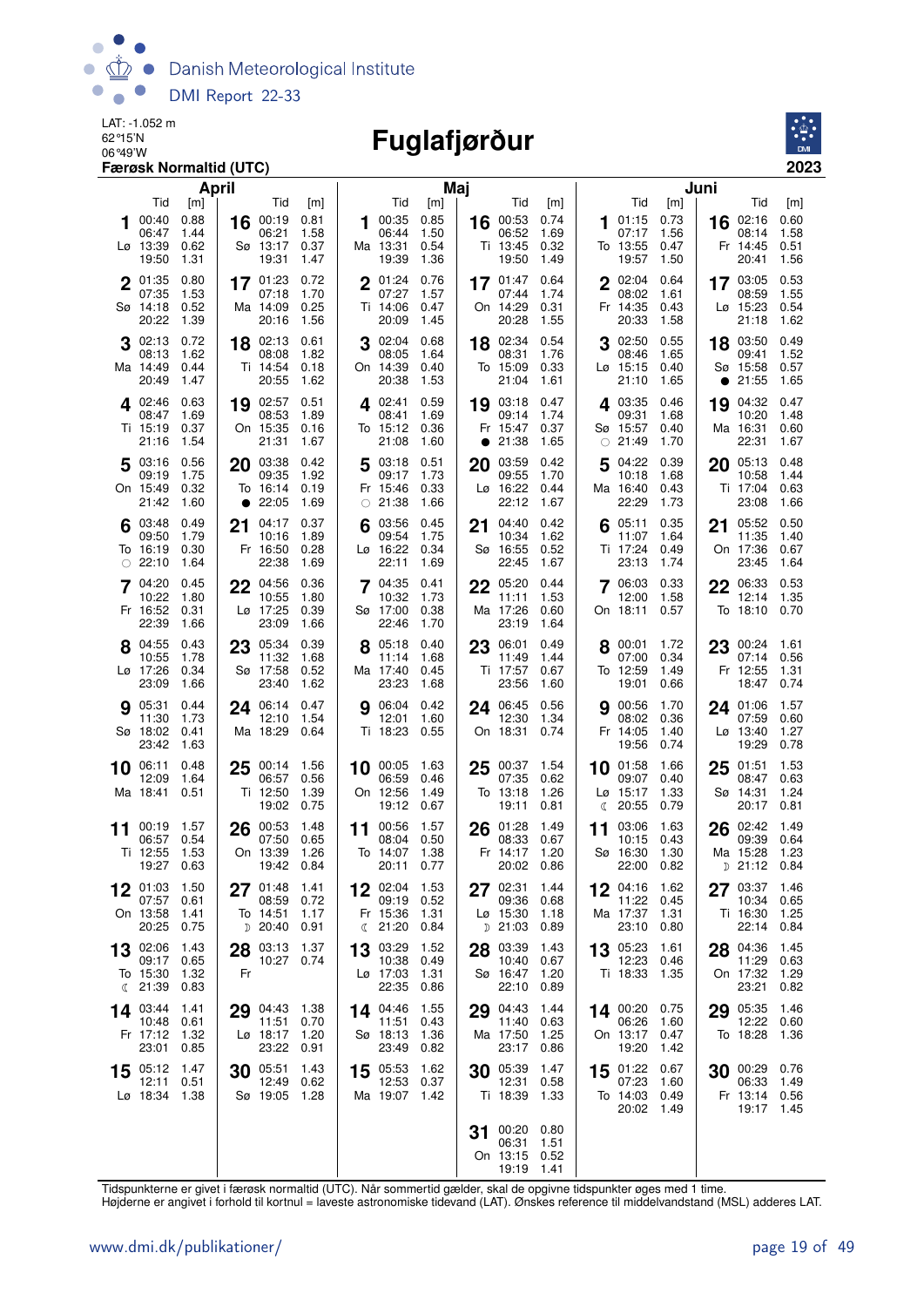

## 06°49'W **Fuglafjørður**



| Juli                                                                                                |                                                                                   |                                                                                           | <b>August</b>                                                                          | <b>September</b>                                                                       |                                                                                                  |  |  |
|-----------------------------------------------------------------------------------------------------|-----------------------------------------------------------------------------------|-------------------------------------------------------------------------------------------|----------------------------------------------------------------------------------------|----------------------------------------------------------------------------------------|--------------------------------------------------------------------------------------------------|--|--|
| Tid<br>[m]<br>0.68<br>01:32<br>16<br>07:30<br>1.53<br>$L\varnothing$ 14:03<br>0.52<br>1.54<br>20:04 | Tid<br>[m]<br>0.57<br>03:01<br>08:55<br>1.41<br>Sø 15:06<br>0.66<br>21:06<br>1.60 | Tid<br>[m]<br>0.37<br>03:14<br>09:14<br>1.62<br>Ti 15:25<br>0.52<br>$\circ$ 21:21<br>1.77 | Tid<br>[m]<br>0.45<br>16 04:09<br>09:59<br>1.44<br>0.61<br>On 16:00<br>• 22:04<br>1.71 | Tid<br>[m]<br>04:36<br>0.06<br>1<br>10:34<br>1.71<br>Fr 16:37<br>0.42<br>22:35<br>2.01 | Tid<br>[m]<br>0.37<br>16 04:35<br>10:24<br>1.56<br>$L\varnothing$ 16:31<br>0.51<br>22:36<br>1.75 |  |  |
| 0.56<br>2 02:29<br>08:24<br>1.58<br>Sø 14:51<br>0.48<br>20:48<br>1.63<br>$\bullet$                  | 17 03:46 0.52<br>09:36<br>1.42<br>Ma 15:43<br>0.64<br>21:45<br>1.65               | 0.23<br>2 04:06<br>1.66<br>10:06<br>0.49<br>On 16:13<br>22:08<br>1.87                     | 0.42<br>04:40<br>17<br>10:28<br>1.47<br>To 16:29<br>0.58<br>22:36<br>1.73              | $2^{05:20}$<br>0.07<br>1.68<br>11:13<br>Lø 17:18<br>0.39<br>23:19<br>2.00              | 17 05:04<br>0.38<br>1.58<br>10:49<br>Sø 17:00<br>0.50<br>23:05<br>1.73                           |  |  |
| 0.44<br>03:22<br>1.63<br>09:18<br>Ma 15:38<br>0.47<br>$\circ$ 21:33<br>1.72                         | 18 04:26<br>0.48<br>10:13<br>1.42<br>Ti 16:16<br>0.63<br>22:22<br>1.68            | 04:55<br>0.13<br>3<br>10:54<br>1.67<br>To 16:58<br>0.47<br>22:54<br>1.94                  | 0.41<br>18 05:09<br>10:55<br>1.49<br>Fr 16:57<br>0.56<br>23:06<br>1.73                 | 06:04<br>0.15<br>3<br>11:51<br>1.61<br>Sø 17:58<br>0.40                                | 05:35<br>0.42<br>18<br>11:16<br>1.57<br>Ma 17:32<br>0.51<br>23:35<br>1.68                        |  |  |
| 0.33<br>4.04:14<br>10:11<br>1.65<br>Ti 16:26<br>0.47<br>1.79<br>22:19                               | 19 05:02<br>0.46<br>10:47<br>1.43<br>On 16:48<br>0.62<br>22:56<br>1.69            | 405:43<br>0.10<br>11:40<br>1.64<br>Fr 17:41<br>0.47<br>23:40<br>1.96                      | 19 05:39<br>0.42<br>1.49<br>11:22<br>Lø 17:26<br>0.56<br>23:35<br>1.72                 | 4 00:02<br>1.93<br>06:47<br>0.30<br>Ma 12:27<br>1.53<br>18:39<br>0.45                  | 19 06:07<br>0.48<br>1.54<br>11:44<br>Ti 18:05<br>0.54                                            |  |  |
| 0.25<br>5 05:06<br>11:04<br>1.64<br>0.50<br>On 17:12<br>23:07<br>1.83                               | 20 05:36<br>0.46<br>11:19<br>1.42<br>To 17:19<br>0.63<br>23:30<br>1.69            | 5<br>06:31<br>0.14<br>12:24<br>1.57<br>Lø 18:23<br>0.50                                   | 06:10<br>0.45<br>20<br>11:50<br>1.48<br>Sø 17:56<br>0.57                               | 00:47<br>1.79<br>5<br>07:31<br>0.48<br>Ti 13:04<br>1.45<br>19:24<br>0.53               | 00:07 1.61<br>20<br>06:42<br>0.55<br>On 12:15<br>1.50<br>18:42<br>0.60                           |  |  |
| $6^{05:58}$<br>0.20<br>11:56<br>1.60<br>To 17:59<br>0.54<br>23:55<br>1.85                           | 21 06:10 0.47<br>11:52<br>1.41<br>Fr 17:50<br>0.64                                | 1.92<br>00:26<br>6<br>07:19<br>0.24<br>Sø 13:07<br>1.47<br>19:07<br>0.54                  | 00:06<br>1.68<br>21<br>06:43<br>0.50<br>Ma 12:20<br>1.45<br>18:28<br>0.60              | 6 01:34<br>1.61<br>08:17<br>0.66<br>On 13:44<br>1.37<br>20:17<br>0.63<br>ℂ             | 1.52<br>00:43<br>21<br>07:21<br>0.64<br>To 12:52<br>1.44<br>19:28<br>0.67                        |  |  |
| 7 06:51<br>0.21<br>1.52<br>12:49<br>Fr 18:46<br>0.59                                                | $22^{00:03}$<br>1.67<br>06:45<br>0.50<br>Lø 12:25<br>1.39<br>18:23<br>0.66        | 701:14<br>1.83<br>08:09<br>0.38<br>Ma 13:52<br>1.38<br>19:53<br>0.60                      | 00:37<br>1.62<br>22<br>0.56<br>07:19<br>Ti 12:52<br>1.41<br>19:03<br>0.66              | 02:31<br>1.43<br>7<br>09:10<br>0.81<br>1.30<br>To 14:41<br>21:31<br>0.72               | 01:31<br>22<br>1.42<br>08:12<br>0.74<br>1.37<br>Fr 13:41<br>20:37<br>0.73<br>D                   |  |  |
| 1.83<br>8 00:46<br>0.26<br>07:45<br>$L\varnothing$ 13:43<br>1.43<br>19:33<br>0.65                   | 23 00:37<br>1.64<br>07:21<br>0.54<br>Sø 13:00<br>1.36<br>18:58<br>0.69            | 1.70<br>8 02:06<br>09:02<br>0.54<br>Ti 14:42<br>1.30<br>20:46<br>0.67<br>$\mathbb{C}$     | 1.55<br>23 01:12<br>07:59<br>0.63<br>On 13:30<br>1.36<br>19:46<br>0.72                 | 1.28<br>8 03:56<br>10:18<br>0.90<br>Fr 16:25<br>1.28<br>23:15<br>0.75                  | 02:46<br>1.33<br>23<br>09:21<br>0.82<br>$L\varnothing$ 15:04<br>1.32<br>22:09<br>0.74            |  |  |
| 1.78<br>01:40<br>9<br>0.35<br>08:42<br>Sø 14:40<br>1.34<br>20:24<br>0.70                            | 24 01:13<br>1.59<br>08:01<br>0.58<br>Ma 13:38<br>1.32<br>19:36<br>0.73            | 03:06<br>1.54<br>g<br>10:02<br>0.68<br>On 15:48<br>1.26<br>21:56<br>0.74                  | 24 01:55<br>1.46<br>08:49<br>0.70<br>To 14:21<br>1.31<br>$D$ 20:46<br>0.78             | 1.22<br>05:56<br>9<br>11:45<br>0.92<br>Lø 17:57<br>1.34                                | 1.29<br>04:29<br>24<br>0.84<br>10:42<br>Sø 16:51<br>1.35<br>23:41<br>0.66                        |  |  |
| 10 02:38<br>1.70<br>25<br>0.45<br>09:42<br>Ma 15:42<br>1.28<br>0.74<br>21:22<br>ℂ                   | 01:53<br>1.54<br>08:46<br>0.63<br>Ti 14:23<br>1.29<br>$D$ 20:23<br>0.77           | 10 $04:23$<br>1.41<br>11:08<br>0.78<br>To 17:10<br>1.27<br>23:27<br>0.76                  | $25\frac{02:59}{22}$<br>1.38<br>09:52<br>0.75<br>Fr 15:38<br>1.28<br>22:12<br>0.80     | 10 00:52 0.70<br>07:19<br>1.25<br>Sø 13:03<br>0.87<br>19:03<br>1.43                    | 1.35<br>06:02<br>25<br>12:01<br>0.82<br>Ma 18:06<br>1.46                                         |  |  |
| 03:42<br>1.62<br>26<br>11<br>0.54<br>10:45<br>1.27<br>Ti 16:49<br>22:31<br>0.76                     | 02:39<br>1.48<br>09:37<br>0.67<br>On 15:20<br>1.27<br>21:22<br>0.81               | 1.33<br>05:52<br>11<br>12:18<br>0.81<br>Fr 18:23<br>1.33                                  | 04:28<br>1.33<br>26<br>11:04<br>0.77<br>1.32<br>$L\varnothing$ 17:11<br>23:43<br>0.75  | 01:53<br>0.62<br>11<br>08:05<br>1.31<br>Ma 13:55<br>0.80<br>19:52<br>1.52              | 00:58<br>0.51<br>26<br>07:13<br>1.45<br>Ti 13:10<br>0.74<br>19:06<br>1.60                        |  |  |
| 1.53<br>04:53<br>12<br>27<br>11:49<br>0.61<br>On 17:53<br>1.30<br>23:49<br>0.75                     | 03:39<br>1.42<br>0.69<br>10:35<br>To 16:31<br>1.28<br>22:36<br>0.82               | 0.72<br>00:58<br>12<br>07:13<br>1.31<br>Lø 13:21<br>0.80<br>19:23<br>1.42                 | 1.36<br>05:56<br>27<br>0.75<br>12:17<br>Sø 18:25<br>1.41                               | 12 02:36<br>0.54<br>1.37<br>08:39<br>Ti 14:34<br>0.72<br>20:31<br>1.61                 | 0.34<br>27<br>01:57<br>08:06<br>1.56<br>0.64<br>On 14:05<br>1.75<br>19:57                        |  |  |
| 06:04<br>1.47<br>13<br>28<br>12:48<br>0.65<br>To 18:49<br>1.36                                      | 04:51<br>1.40<br>11:38<br>0.68<br>Fr 17:43<br>1.33<br>23:56<br>0.78               | 0.64<br>$13$ 02:07<br>08:12 1.33<br>Sø 14:12 0.76<br>1.52<br>20:13                        | 01:05<br>0.62<br>28<br>07:12<br>1.44<br>Ma 13:25<br>0.69<br>19:25<br>1.54              | 13 03:10<br>0.47<br>09:07<br>1.44<br>On 15:06<br>0.65<br>21:06<br>1.67                 | 02:46<br>0.19<br>28<br>08:50<br>1.64<br>To 14:51<br>0.54<br>20:44<br>1.88                        |  |  |
| 14 01:04 0.70<br>07:10<br>1.43<br>Fr 13:39<br>0.67<br>19:39<br>1.44                                 | 29 06:04<br>1.41<br>12:40 0.65<br>Lø 18:47<br>1.41                                | 14 02:56<br>0.57<br>08:54<br>1.36<br>Ma 14:54<br>0.71<br>20:54<br>1.60                    | 29 02:10<br>0.44<br>08:15<br>1.54<br>Ti 14:22<br>0.62<br>20:17<br>1.69                 | 14 03:39<br>0.42<br>09:34<br>1.49<br>To 15:35<br>0.59<br>21:37<br>1.72                 | 29 03:30<br>0.10<br>09:30<br>1.70<br>Fr 15:33<br>0.45<br>1.97<br>$\circ$ 21:29                   |  |  |
| 02:08<br>0.64<br>30<br>15<br>08:07<br>1.42<br>Lø 14:25<br>0.67<br>20:25<br>1.52                     | 01:12 0.68<br>07:13<br>1.47<br>Sø 13:39 0.61<br>19:42<br>1.52                     | 0.50<br>15 03:35<br>09:29<br>1.40<br>Ti 15:29<br>0.66<br>21:31<br>1.66                    | 03:04<br>0.27<br>30<br>09:07<br>1.63<br>On 15:11<br>0.54<br>21:05<br>1.83              | 04:08<br>0.39<br>15<br>09:59<br>1.54<br>Fr 16:03<br>0.54<br>22:06<br>1.74<br>$\bullet$ | 04:12<br>0.08<br>30<br>10:07<br>1.72<br>Lø 16:14<br>0.37<br>22:12 1.99                           |  |  |
| 31                                                                                                  | 02:17 0.53<br>08:16<br>1.54<br>Ma 14:35 0.56<br>20:33 1.65                        |                                                                                           | 0.14<br>03:51<br>31<br>09:52<br>1.69<br>To 15:55<br>0.47<br>$\circ$ 21:50<br>1.95      |                                                                                        |                                                                                                  |  |  |

Tidspunkterne er givet i færøsk normaltid (UTC). Når sommertid gælder, skal de opgivne tidspunkter øges med 1 time.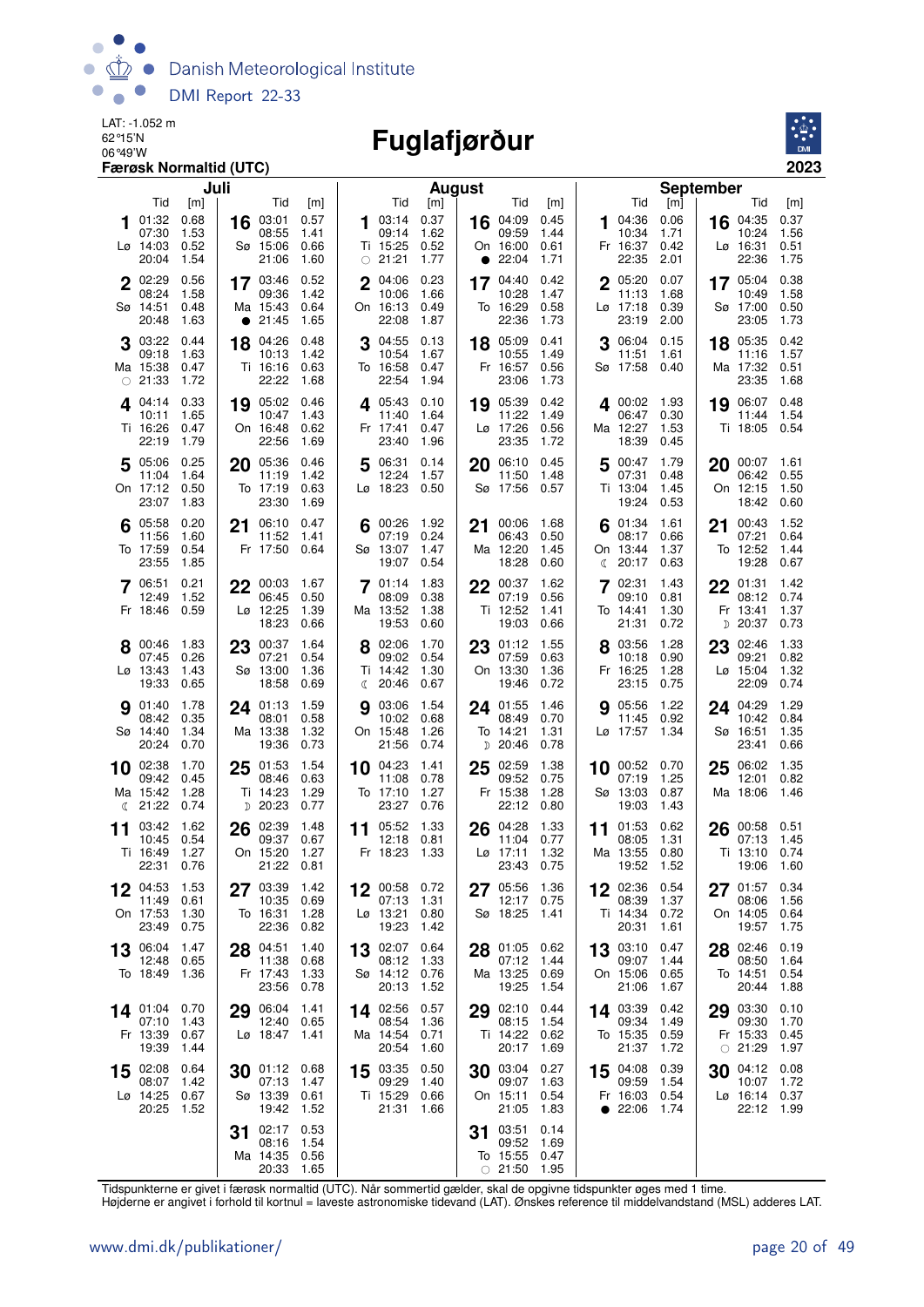

#### 06°49'W **Fuglafjørður**



|              |                                               | Færøsk Normaltid (UTC)              |                |                                                    |                                     |           |                                                  |                                     |          |                                                 |                                     |    |                                                            |                              |                                                              | 2023                           |
|--------------|-----------------------------------------------|-------------------------------------|----------------|----------------------------------------------------|-------------------------------------|-----------|--------------------------------------------------|-------------------------------------|----------|-------------------------------------------------|-------------------------------------|----|------------------------------------------------------------|------------------------------|--------------------------------------------------------------|--------------------------------|
|              |                                               |                                     | <b>Oktober</b> |                                                    |                                     |           |                                                  |                                     | November |                                                 |                                     |    |                                                            |                              | <b>December</b>                                              |                                |
| 1            | Tid<br>04:53<br>10:43<br>Sø 16:54<br>22:55    | [m]<br>0.13<br>1.70<br>0.34<br>1.95 |                | Tid<br>16 04:30<br>10:17<br>Ma 16:36<br>22:36      | [m]<br>0.38<br>1.64<br>0.46<br>1.70 | 1         | Tid<br>05:38<br>11:20<br>On 17:59<br>23:56       | [m]<br>0.51<br>1.67<br>0.40<br>1.55 |          | Tid<br>16 05:14<br>10:59<br>To 17:43<br>23:38   | [m]<br>0.48<br>1.69<br>0.42<br>1.56 |    | Tid<br>05:43<br>11:41<br>Fr 18:36 0.47                     | [m]<br>0.65<br>1.68          | Tid<br>$16$ 05:44<br>11:37<br>Lø 18:33                       | [m]<br>0.54<br>1.77<br>0.30    |
| $\mathbf{2}$ | 05:33<br>11:17<br>Ma 17:34<br>23:37           | 0.25<br>1.66<br>0.35<br>1.84        |                | 17 05:02<br>10:46<br>Ti 17:11<br>23:10             | 0.41<br>1.64<br>0.46<br>1.66        |           | $2^{06:12}$<br>11:56<br>To 18:47                 | 0.64<br>1.61<br>0.49                |          | 17 05:55<br>11:40<br>Fr 18:35                   | 0.56<br>1.66<br>0.45                |    | $2^{00:22}$<br>06:18<br>Lø 12:24<br>19:26                  | 1.37<br>0.72<br>1.62<br>0.54 | 17 00:30<br>06:32<br>Sø 12:26<br>19:29                       | - 1.52<br>0.61<br>1.75<br>0.32 |
|              | 06:12<br>11:49<br>Ti 18:16 0.40               | 0.41<br>1.60                        |                | 18 05:36<br>11:16<br>On 17:50<br>23:47             | 0.48<br>1.62<br>0.49<br>1.58        |           | 300:40<br>06:48<br>Fr 12:37<br>19:43             | 1.40<br>0.76<br>1.54<br>0.58        | 18       | 00:30<br>06:43<br>Lø 12:27<br>19:35             | 1.48<br>0.66<br>1.61<br>0.48        |    | 01:09<br>06:58<br>Sø 13:14<br>20:20                        | 1.29<br>0.79<br>1.56<br>0.59 | 18 01:29<br>07:23<br>Ma 13:22<br>20:29                       | 1.45<br>0.68<br>1.72<br>0.35   |
|              | 4 00:19<br>06:50<br>On 12:23<br>19:02         | 1.68<br>0.58<br>1.53<br>0.50        |                | 19 06:13<br>11:50<br>To 18:34 0.55                 | 0.56<br>1.57                        |           | 4 01:33<br>07:29<br>Lø 13:32<br>20:53            | 1.27<br>0.85<br>1.46<br>0.66        |          | 19 01:35<br>07:38<br>Sø 13:27<br>20:44          | 1.39<br>0.75<br>1.56<br>0.49        |    | <b>4</b> 02:06<br>07:47 0.84<br>Ma 14:12<br>21:18          | 1.23<br>1.50<br>0.63         | 19 02:34<br>08:19<br>Ti 14:24<br>D 21:33                     | 1.38<br>0.74<br>1.68<br>0.38   |
|              | 5 01:04<br>07:29<br>To 13:02<br>19:57         | 1.50<br>0.74<br>1.45<br>0.61        |                | 20 00:31<br>06:56<br>Fr 12:31<br>19:30             | 1.49<br>0.66<br>1.51<br>0.61        | 5         | 02:50<br>08:26<br>Sø 14:53<br>$\binom{22:14}{ }$ | 1.18<br>0.92<br>1.41<br>0.68        |          | 20 02:55<br>08:43<br>Ma 14:45<br>$D$ 21:58      | 1.33<br>0.83<br>1.53<br>0.48        |    | 503:13<br>08:45<br>Ti 15:16<br>《 22:18                     | 1.20<br>0.87<br>1.47<br>0.63 | 03:43<br>20<br>09:20<br>On 15:31<br>22:38                    | 1.34<br>0.78<br>1.65<br>0.42   |
|              | 01:59<br>08:14<br>Fr 13:55<br>(21:14)         | 1.32<br>0.86<br>1.38<br>0.70        | 21             | 01:29<br>07:50<br>$L\varnothing$ 13:26<br>20:45    | 1.38<br>0.77<br>1.44<br>0.64        | 6<br>Ma   | 16:20<br>23:29 0.66                              | 1.41                                | 21       | 04:19<br>09:55<br>Ti 16:03<br>23:09             | 1.32<br>0.85<br>1.55<br>0.43        |    | 04:25<br>09:51<br>On 16:20<br>23:16                        | 1.22<br>0.88<br>1.46<br>0.62 | 04:52<br>21<br>10:28<br>To 16:41<br>23:42                    | 1.33<br>0.78<br>1.62<br>0.44   |
|              | 03:29<br>09:18<br>Lø 15:38<br>22:56           | 1.19<br>0.95<br>1.33<br>0.73        |                | 22 02:55<br>09:02<br>Sø 14:54<br>$D$ 22:11         | 1.30<br>0.85<br>1.40<br>0.62        |           | 7 05:58 1.22<br>11:07 0.92<br>Ti 17:29           | 1.44                                |          | 22 05:32<br>11:07<br>On 17:13 1.60              | 1.36<br>0.83                        |    | 7 05:29<br>10:58<br>To 17:19 1.47                          | 1.26<br>0.86                 | 22 05:54<br>11:39<br>Fr 17:48                                | 1.37<br>0.74<br>1.61           |
| Sø           | $8^{17:18}$                                   | - 1.36                              | 23             | 04:35<br>10:22<br>Ma 16:30<br>23:32                | 1.30<br>0.88<br>1.44<br>0.53        |           | 00:27 0.60<br>06:46<br>On 12:19<br>18:23         | 1.29<br>0.85<br>1.50                | 23       | 00:13<br>06:30<br>To 12:14<br>18:14             | 0.38<br>1.42<br>0.76<br>1.67        |    | 8 00:08 0.58<br>06:21<br>Fr 12:03<br>18:13                 | 1.33<br>0.80<br>1.49         | 00:40<br>23<br>06:47<br>Lø 12:48<br>18:51                    | 0.46<br>1.43<br>0.67<br>1.60   |
|              | $9^{00:24}$<br>06:56<br>Ma 12:25<br>18:26     | 0.68<br>1.23<br>0.91<br>1.44        |                | 24 05:58<br>11:39<br>Ti 17:42                      | 1.36<br>0.84<br>- 1.53              |           | 901:10<br>07:21<br>To 13:09<br>19:08             | 0.54<br>1.37<br>0.77<br>1.55        |          | 24 01:09<br>07:18<br>Fr 13:13<br>19:10          | 0.33<br>1.50<br>0.66<br>1.72        |    | 90:53<br>07:03<br>Lø 13:00<br>19:02                        | 0.54<br>1.41<br>0.73<br>1.53 | 24 01:32<br>07:33<br>Sø 13:48<br>19:47                       | 0.48<br>1.51<br>0.58<br>1.59   |
| 10           | 01:20<br>07:36<br>Ti 13:21<br>19:16           | 0.60<br>1.31<br>0.82<br>1.52        | 25             | 00:40<br>06:58<br>On 12:46<br>18:41                | 0.41<br>1.46<br>0.76<br>1.65        | 10        | 01:46<br>07:52<br>Fr 13:49<br>19:47              | 0.48<br>1.45<br>0.69<br>1.60        | 25       | 01:57<br>07:59<br>$L\varnothing$ 14:04<br>20:01 | 0.30<br>1.57<br>0.55<br>1.75        | 10 | 01:34<br>07:41<br>Sø 13:49<br>19:47                        | 0.50<br>1.50<br>0.65<br>1.56 | 02:18<br>25<br>08:16<br>Ma 14:42<br>20:38                    | 0.49<br>1.60<br>0.49<br>1.58   |
| 11           | 02:00<br>08:07<br>On 14:00 0.74<br>19:56 1.59 | 0.52<br>1.39                        |                | $26$ 01:35<br>07:45<br>To 13:40 0.65<br>19:34 1.77 | 0.29<br>1.55                        |           | 11 02:19<br>08:21<br>Lø 14:25 0.61<br>20:24 1.64 | 0.43<br>1.53                        | 26       | 02:40<br>08:37<br>Sø 14:52 0.45<br>20:49 1.75   | 0.31<br>1.64                        |    | 11 02:14 0.46<br>08:17 1.58<br>Ma 14:34 0.56<br>20:30 1.60 |                              | $26\frac{03:00}{25}$<br>08:57<br>Ti 15:31 0.42<br>21:24 1.55 | 0.51<br>1.67                   |
|              | 02:32<br>08:34<br>To 14:32 0.66<br>20:30      | 0.46<br>1.46<br>1.65                |                | 27 02:22<br>08:26<br>Fr 14:27<br>20:22             | 0.20<br>1.62<br>0.54<br>1.86        |           | 12 02:51<br>08:49<br>Sø 15:01<br>20:59           | 0.40<br>1.60<br>0.53<br>1.67        |          | 27 03:21<br>09:14<br>Ma 15:37<br>$\circ$ 21:33  | 0.35<br>1.69<br>0.38<br>1.72        |    | 12 02:54<br>08:53<br>Ti 15:19 0.47<br>$\bullet$ 21:14 1.62 | 0.44<br>1.65                 | 27 03:39<br>09:37<br>On 16:16<br>$\circ$ 22:07               | 0.53<br>1.73<br>0.38<br>1.52   |
|              | 13 03:02<br>08:59<br>Fr 15:02 0.58<br>21:02   | 0.41<br>1.53<br>1.70                |                | 28 03:06<br>09:03<br>Lø 15:11<br>$\circ$ 21:07     | 0.17<br>1.68<br>0.43<br>1.90        | $\bullet$ | 13 03:24<br>09:19<br>Ma 15:38<br>21:35           | 0.39<br>1.65<br>0.47<br>1.68        |          | 28 03:59<br>09:50<br>Ti 16:21<br>22:16          | 0.41<br>1.73<br>0.35<br>1.65        |    | 13 03:34<br>09:31<br>On 16:04<br>21:59                     | 0.43<br>1.71<br>0.40<br>1.64 | 28 04:15<br>10:16<br>To 16:59<br>22:47                       | 0.56<br>1.76<br>0.37<br>1.49   |
|              | 14 03:30<br>09:25<br>Lø 15:32<br>• 21:33      | 0.37<br>1.58<br>0.52<br>1.72        | 29             | 03:46<br>09:39<br>Sø 15:52<br>21:51                | 0.19<br>1.71<br>0.36<br>1.89        |           | 14 03:59<br>09:50<br>Ti 16:17 0.43<br>22:13      | 0.39<br>1.69<br>1.66                |          | 29 04:35<br>10:26<br>On 17:05<br>22:57          | 0.49<br>1.74<br>0.36<br>1.56        |    | 14 04:15<br>10:10<br>To 16:51<br>22:46                     | 0.44<br>1.75<br>0.34<br>1.62 | 29 04:50<br>10:54<br>Fr 17:40<br>23:26                       | 0.58<br>1.76<br>0.39<br>1.45   |
| 15           | 03:59<br>09:51<br>Sø 16:03<br>22:04           | 0.36<br>1.62<br>0.48<br>1.73        |                | 30 04:25<br>10:13<br>Ma 16:34<br>22:33             | 0.26<br>1.72<br>0.33<br>1.82        |           | 15 04:35 0.42<br>10:24<br>On 16:58<br>22:54      | 1.70<br>0.42<br>1.63                |          | 30 05:09<br>11:03<br>To 17:49<br>23:39          | 0.57<br>1.72<br>0.41<br>1.46        |    | $15^{04:59}$<br>10:51<br>Fr 17:40<br>23:36                 | 0.48<br>1.78<br>0.31<br>1.59 | 30 05:24 0.62<br>11:32<br>Lø 18:20                           | 1.74<br>0.42                   |
|              |                                               |                                     | 31             | 05:02<br>10:46<br>Ti 17:16 0.34<br>23:14 1.70      | 0.38<br>1.71                        |           |                                                  |                                     |          |                                                 |                                     |    |                                                            |                              | 00:03<br>31<br>05:58<br>Sø 12:10<br>19:00                    | 1.41<br>0.65<br>1.70<br>0.47   |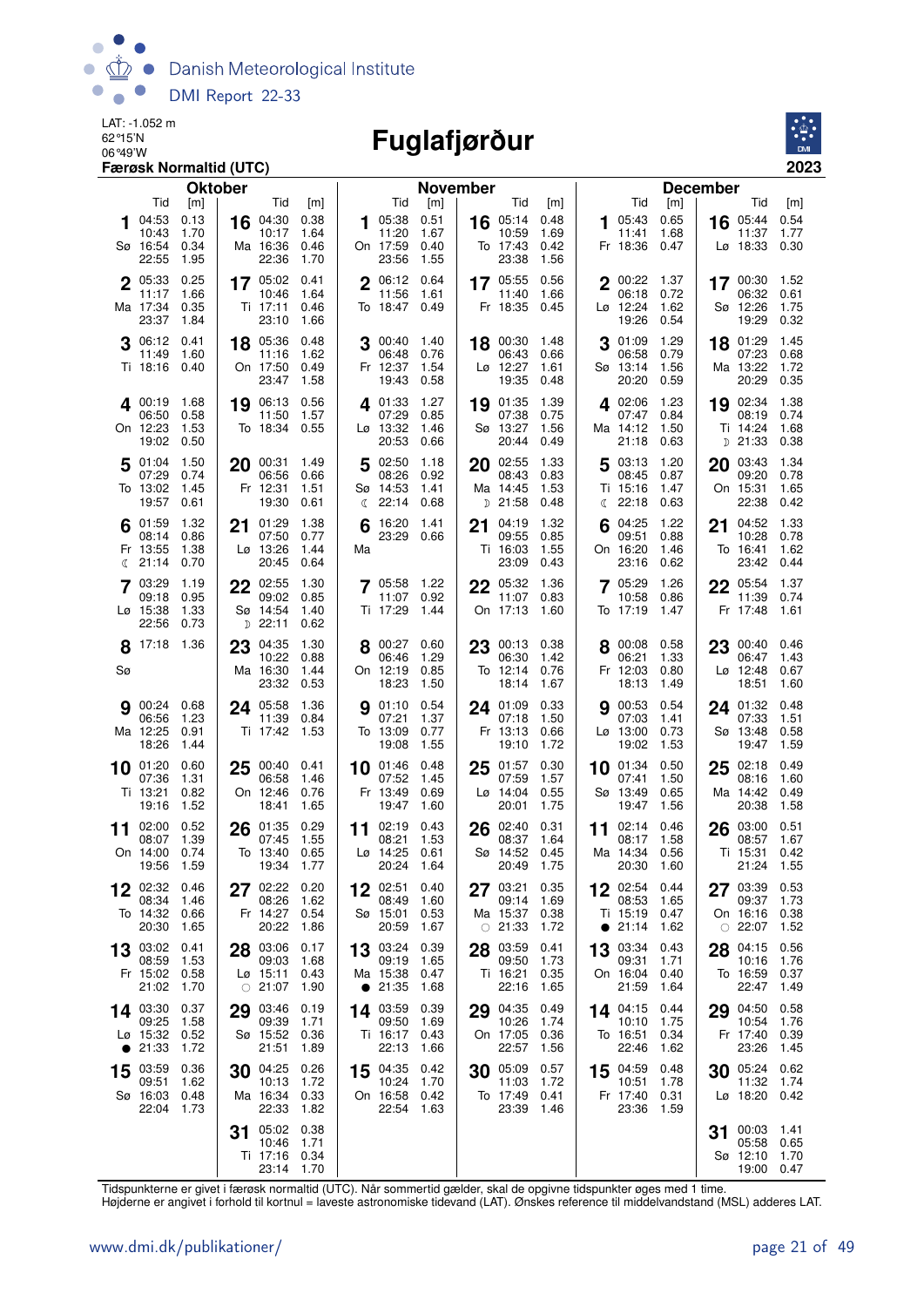

#### Leirvík



|                                                    |                                             | Januar    |                                                       |                              | <b>Februar</b> |                                                 |                              |    |                                               | <b>Marts</b>                 |    |                                                        |                              |                 |                                            |                              |
|----------------------------------------------------|---------------------------------------------|-----------|-------------------------------------------------------|------------------------------|----------------|-------------------------------------------------|------------------------------|----|-----------------------------------------------|------------------------------|----|--------------------------------------------------------|------------------------------|-----------------|--------------------------------------------|------------------------------|
|                                                    | Tid<br>[m]                                  |           | Tid                                                   | [m]                          |                | Tid                                             | [m]                          |    | Tid                                           | [m]                          |    | Tid                                                    | [m]                          |                 | Tid                                        | [m]                          |
| 05:45<br>11:07<br>Sø 17:07<br>23:59                | 1.12<br>0.62<br>1.29<br>0.36                |           | 16 03:41<br>10:17<br>Ma 15:52<br>23:13                | 1.10<br>0.60<br>1.30<br>0.45 |                | 100:30<br>07:28<br>On 13:00<br>19:50            | 0.53<br>1.14<br>0.57<br>1.17 |    | 16 05:28<br>12:30<br>To 18:43                 | 1.20<br>0.46<br>1.18         | 1. | 04:47<br>11:19<br>On 18:46                             | 1.03<br>0.62<br>1.07         |                 | 16 03:29<br>10:56<br>To 16:53<br>23:25     | 1.19<br>0.50<br>1.10<br>0.62 |
| 2 06:55<br>12:15<br>Ma 18:35                       | 1.16<br>0.59<br>1.26                        |           | 17 04:49<br>11:31<br>Ti 17:05                         | 1.14<br>0.56<br>1.27         |                | 2 01:29<br>08:14<br>To 14:00<br>20:43           | 0.54<br>1.20<br>0.49<br>1.19 |    | 17 00:56<br>07:04<br>Fr 13:38<br>20:02        | 0.50<br>1.30<br>0.34<br>1.26 |    | $2^{00:01}$<br>07:02<br>To 12:42<br>19:55              | 0.67<br>1.09<br>0.55<br>1.12 |                 | 17 05:07<br>12:18<br>Fr 19:03              | 1.22<br>0.41<br>1.16         |
| 00:57<br>3<br>07:46<br>Ti 13:18<br>19:44           | 0.38<br>1.20<br>0.54<br>1.26                |           | 18 00:16 0.44<br>06:06<br>On 12:45<br>18:31           | 1.21<br>0.48<br>1.26         |                | $3^{02:17}$<br>08:51<br>Fr 14:49<br>21:25       | 0.53<br>1.27<br>0.41<br>1.20 |    | 18 01:54<br>08:06<br>Lø 14:33<br>20:55        | 0.43<br>1.43<br>0.22<br>1.33 |    | 01:07<br>07:51<br>Fr 13:43<br>20:39                    | 0.65<br>1.18<br>0.46<br>1.17 |                 | 18 00:39<br>06:49<br>Lø 13:23<br>20:01     | 0.56<br>1.32<br>0.29<br>1.26 |
| $4^{01:48}$<br>08:28<br>On 14:13<br>20:39          | 0.40<br>1.25<br>0.48<br>1.25                |           | 19 01:16<br>07:20<br>To 13:50<br>19:54                | 0.41<br>1.31<br>0.37<br>1.30 |                | 402:58<br>09:21<br>$Lg$ 15:31<br>22:00          | 0.52<br>1.33<br>0.34<br>1.21 |    | 19 02:44<br>08:54<br>Sø 15:22<br>21:39        | 0.36<br>1.54<br>0.11<br>1.39 |    | 401:56<br>08:26<br>Lø 14:29<br>21:13                   | 0.61<br>1.26<br>0.37<br>1.21 |                 | 19 01:37<br>07:49<br>Sø 14:15<br>20:44     | 0.47<br>1.44<br>0.17<br>1.34 |
| $5^{02:34}$<br>09:04<br>To 15:01<br>21:24          | 0.42<br>1.29<br>0.42<br>1.24                |           | 20 02:10<br>08:18<br>Fr 14:46<br>20:55                | 0.36<br>1.42<br>0.26<br>1.34 |                | 5 $03:34$<br>09:47<br>Sø 16:09<br>$\circ$ 22:29 | 0.50<br>1.38<br>0.29<br>1.20 | 20 | 03:29<br>09:37<br>Ma 16:07<br>$\bullet$ 22:19 | 0.29<br>1.63<br>0.04<br>1.42 | 5  | 02:36<br>08:56<br>Sø 15:08<br>21:41                    | 0.56<br>1.34<br>0.29<br>1.23 |                 | 20 02:26<br>08:36<br>Ma 15:01<br>21:23     | 0.38<br>1.55<br>0.08<br>1.41 |
| $6$ 03:15<br>09:36<br>Fr 15:45<br>$\circ$ 22:04    | 0.44<br>1.32<br>0.37<br>1.21                | $\bullet$ | 21 02:59<br>09:06<br>Lø 15:37<br>21:46                | 0.32<br>1.52<br>0.17<br>1.37 |                | 04:08<br>10:10<br>Ma 16:45<br>22:53             | 0.49<br>1.43<br>0.26<br>1.19 |    | $21^{04:12}$<br>10:17<br>Ti 16:50<br>22:57    | 0.26<br>1.68<br>0.02<br>1.42 | 6  | 03:10<br>09:21<br>Ma 15:44<br>22:05                    | 0.51<br>1.41<br>0.24<br>1.24 | 21<br>$\bullet$ | 03:09<br>09:17<br>Ti 15:44<br>21:58        | 0.30<br>1.63<br>0.03<br>1.44 |
| 7 03:52<br>10:03<br>Lø 16:26<br>22:39              | 0.47<br>1.35<br>0.34<br>1.18                |           | 22 03:46<br>09:51<br>Sø 16:25<br>22:32                | 0.29<br>1.60<br>0.10<br>1.38 |                | 7 04:39<br>10:30<br>Ti 17:20<br>23:13           | 0.48<br>1.48<br>0.25<br>1.18 |    | 22 04:54<br>10:56<br>On 17:32<br>23:35        | 0.25<br>1.69<br>0.03<br>1.40 |    | 7 03:43<br>09:44<br>Ti 16:17<br>$\circ$ 22:25          | 0.46<br>1.47<br>0.21<br>1.25 |                 | 22 03:50<br>09:55<br>On 16:24<br>22:33     | 0.25<br>1.66<br>0.02<br>1.45 |
| 8 04:27<br>10:25<br>Sø 17:06<br>23:09              | 0.50<br>1.38<br>0.32<br>1.15                |           | 23 04:31<br>10:33<br>Ma 17:11<br>23:17                | 0.28<br>1.65<br>0.06<br>1.38 |                | 8 05:08<br>10:52<br>On 17:54<br>23:32           | 0.47<br>1.51<br>0.26<br>1.18 |    | 23 05:35<br>11:34<br>To 18:14 0.10            | 0.27<br>1.66                 | 8  | 04:13<br>10:05<br>On 16:50<br>22:42                    | 0.42<br>1.52<br>0.20<br>1.26 |                 | 23 04:30<br>10:32<br>To 17:04<br>23:05     | 0.23<br>1.66<br>0.07<br>1.43 |
| 9 05:00<br>10:45<br>Ma 17:44<br>23:35              | 0.52<br>1.42<br>0.31<br>1.12                |           | 24 05:14<br>11:15<br>Ti 17:57 0.06                    | 0.29<br>1.66                 |                | <b>9</b> 05:38<br>11:19<br>To 18:29<br>23:54    | 0.46<br>1.53<br>0.29<br>1.19 |    | 24 00:11<br>06:16<br>Fr 12:12<br>18:58        | 1.35<br>0.32<br>1.59<br>0.19 |    | $9^{04:43}$<br>10:28<br>To 17:22<br>22:59              | 0.39<br>1.55<br>0.22<br>1.28 |                 | 24 05:10<br>11:08<br>Fr 17:43<br>23:37     | 0.25<br>1.61<br>0.15<br>1.38 |
| 10 05:31<br>11:09<br>Ti 18:23                      | 0.54<br>1.45<br>0.32                        |           | $25\frac{00:00}{00:50}$<br>05:58<br>On 11:57<br>18:43 | 1.35<br>0.33<br>1.64<br>0.10 |                | 10 06:09<br>11:53<br>Fr 19:05                   | 0.46<br>1.52<br>0.33         | 25 | 00:48<br>07:00<br>$Lø$ 12:52<br>19:43         | 1.28<br>0.39<br>1.48<br>0.31 |    | 10 05:14<br>10:56<br>Fr 17:54<br>23:21                 | 0.37<br>1.55<br>0.27<br>1.29 |                 | 25 05:51<br>11:44<br>Lø 18:24              | 0.29<br>1.52<br>0.27         |
| 11<br>06:03<br>On 11:39                            | 00:00 1.10<br>0.56<br>1.46<br>19:02 0.33    | 26        | 00:43<br>06:43<br>To 12:39<br>19:31 0.17              | 1.30<br>0.38<br>1.59         | 11             | 00:25 1.19<br>06:46<br>Lø 12:33<br>19:45        | 0.48<br>1.48<br>0.39         | 26 | 01:27<br>07:48<br>Sø 13:35<br>20:33 0.44      | 1.20<br>0.47<br>1.36         | 11 | 05:46<br>11:29<br>Lø 18:28<br>23:50                    | 0.37<br>1.52<br>0.33<br>1.30 | 26              | 00:08<br>06:34<br>Sø 12:21<br>19:06        | 1.32<br>0.36<br>1.40<br>0.40 |
| 00:29<br>12<br>06:37<br>To 12:17<br>19:44          | 1.09<br>0.57<br>1.47<br>0.36                |           | 27 01:28<br>07:30<br>Fr 13:24<br>20:20                | 1.23<br>0.44<br>1.51<br>0.26 | 12             | 01:04 1.18<br>07:33<br>Sø 13:19<br>20:32 0.45   | 0.51<br>1.41                 |    | 27 02:09<br>08:44<br>Ma 14:27<br>$D$ 21:31    | 1.13<br>0.56<br>1.22<br>0.56 | 12 | 06:24<br>12:07<br>Sø 19:07                             | 0.40<br>1.46<br>0.41         | 27              | 00:39<br>07:21<br>Ma 13:02<br>19:53        | 1.25<br>0.45<br>1.27<br>0.54 |
| 01:05<br>13<br>07:17<br>Fr 13:01<br>20:28          | 1.08<br>0.59<br>1.45<br>0.39                |           | 28 02:16<br>08:22 0.52<br>Lø 14:12<br>$D$ 21:14       | 1.17<br>1.41<br>0.35         |                | 13 01:52<br>08:32 0.54<br>Ma 14:14<br>《 21:27   | 1.17<br>1.33<br>0.51         | 28 | 03:04<br>09:54<br>Ti 15:42<br>22:41           | 1.06<br>0.61<br>1.10<br>0.64 |    | 13 00:28<br>07:12<br>Ma 12:53<br>19:53                 | 1.28<br>0.44<br>1.36<br>0.49 |                 | 28 01:14<br>08:18<br>Ti 13:54<br>20:48     | 1.18<br>0.53<br>1.13<br>0.66 |
| 14 01:49<br>08:08<br>$L\varnothing$ 13:51<br>21:18 | 1.08<br>0.60<br>1.41<br>0.42                | 29        | 03:11<br>09:19<br>Sø 15:07<br>22:14                   | 1.10<br>0.58<br>1.30<br>0.44 |                | 14 02:50<br>09:45<br>Ti 15:20<br>22:33          | 1.15<br>0.56<br>1.24<br>0.55 |    |                                               |                              |    | 14 01:15<br>08:14<br>Ti 13:50<br>20:51                 | 1.25<br>0.49<br>1.25<br>0.58 |                 | 29 01:59<br>09:28<br>On 15:19<br>$D$ 21:58 | 1.11<br>0.58<br>1.01<br>0.74 |
| 02:41<br>15<br>09:08<br>Sø 14:49                   | 1.08<br>0.61<br>1.35<br><b>€ 22:13 0.45</b> |           | 30 04:25<br>10:27<br>Ma 16:21<br>23:21                | 1.07<br>0.62<br>1.20<br>0.50 |                | 15 04:00<br>11:08<br>On 16:43<br>23:47 0.54     | 1.16<br>0.54<br>1.18         |    |                                               |                              |    | 15 02:14<br>09:30<br>On 15:04<br>$\binom{22:04}{0.63}$ | 1.21<br>0.52<br>1.15         |                 | 30 03:09<br>10:53<br>To 18:54<br>23:20     | 1.06<br>0.58<br>1.03<br>0.77 |
|                                                    |                                             | 31        | 06:18<br>11:46<br>Ti 18:27                            | 1.08<br>0.62<br>1.15         |                |                                                 |                              |    |                                               |                              |    |                                                        |                              | 31              | 05:59<br>12:14<br>Fr 19:45                 | 1.08<br>0.52<br>1.10         |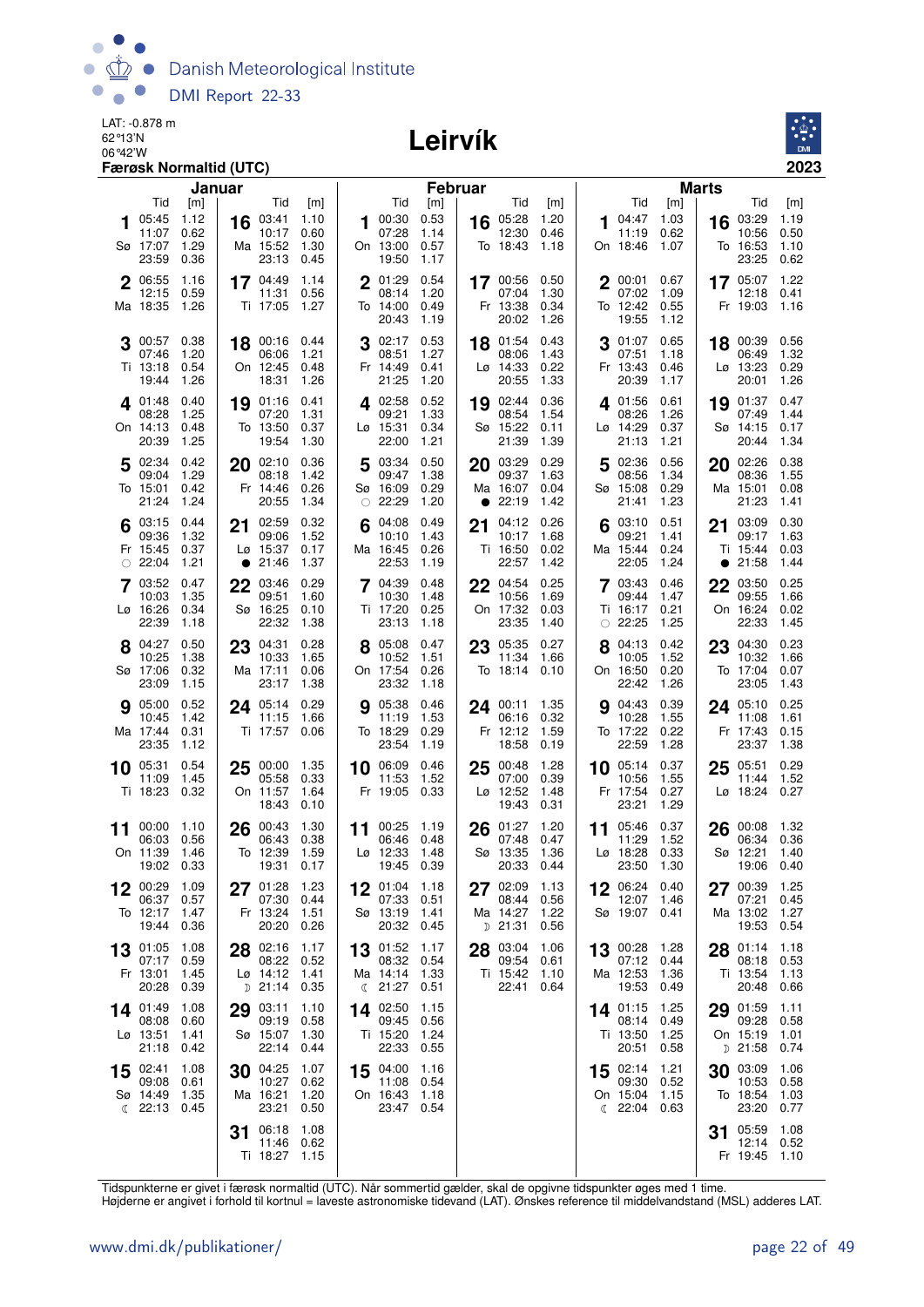

#### Leirvík



| April                                                                                         |                                                                                      | Maj                                                                               |                                                                                      | Juni                                                                                     |                                                                                         |  |  |
|-----------------------------------------------------------------------------------------------|--------------------------------------------------------------------------------------|-----------------------------------------------------------------------------------|--------------------------------------------------------------------------------------|------------------------------------------------------------------------------------------|-----------------------------------------------------------------------------------------|--|--|
| Tid<br>[m]<br>0.73<br>00:32<br>07:07<br>1.17<br>$L\varnothing$ 13:14<br>0.42<br>1.16<br>20:19 | Tid<br>[m]<br>0.59<br>16 00:15<br>06:23<br>1.35<br>Sø 13:01<br>0.24<br>1.27<br>19:45 | Tid<br>[m]<br>0.69<br>00:34<br>06:38<br>1.26<br>Ma 13:17<br>0.33<br>20:07<br>1.17 | Tid<br>[m]<br>0.53<br>16 00:44<br>06:53<br>1.41<br>Ti 13:24<br>0.18<br>20:02<br>1.31 | Tid<br>[m]<br>0.52<br>01:22<br>07:06<br>1.36<br>To 13:56<br>0.29<br>20:07<br>1.28        | Tid<br>[m]<br>02:04<br>0.44<br>16<br>08:19<br>1.35<br>Fr 14:31<br>0.30<br>20:57<br>1.33 |  |  |
| 2 01:23<br>0.66<br>07:46<br>1.26<br>Sø 13:58<br>0.33<br>1.20<br>20:46                         | 0.50<br>$17^{01:13}$<br>07:24<br>1.44<br>Ma 13:52<br>0.15<br>20:25<br>1.35           | $2^{01:21}$<br>0.60<br>07:21<br>1.34<br>Ti 13:57<br>0.27<br>20:29<br>1.23         | $17^{01:37}$<br>0.45<br>07:45<br>1.46<br>On 14:10<br>0.16<br>20:39<br>1.36           | 2 02:09<br>0.43<br>07:56<br>1.39<br>Fr 14:36<br>0.27<br>20:37<br>1.36                    | 17 02:53<br>0.39<br>1.33<br>09:07<br>$L\varnothing$ 15:13<br>0.33<br>21:32<br>1.36      |  |  |
| 02:03<br>0.58<br>3<br>1.35<br>08:17<br>Ma 14:36<br>0.26<br>21:10<br>1.24                      | 18 02:02<br>0.40<br>08:11<br>1.53<br>Ti 14:36<br>0.09<br>21:01<br>1.40               | 02:02<br>0.51<br>3<br>07:58<br>1.40<br>On 14:34<br>0.23<br>20:51<br>1.29          | 18 02:24<br>0.38<br>08:31<br>1.47<br>To 14:52<br>0.17<br>1.39<br>21:13               | 02:55<br>0.34<br>08:43<br>1.41<br>Lø 15:16<br>0.27<br>21:11<br>1.43                      | 0.35<br>18 03:39<br>09:51<br>1.30<br>Sø 15:53<br>0.38<br>22:03<br>1.37<br>$\bullet$     |  |  |
| 0.50<br>402:39<br>1.42<br>08:44<br>0.21<br>Ti 15:11<br>1.27<br>21:31                          | 19 02:46<br>0.33<br>08:53<br>1.57<br>On 15:18<br>0.07<br>21:35<br>1.43               | 402:40<br>0.42<br>08:31<br>1.45<br>0.21<br>To 15:09<br>21:12<br>1.34              | 0.33<br>19 03:08<br>09:13<br>1.46<br>Fr 15:33<br>0.20<br>• 21:45<br>1.40             | 403:41<br>0.28<br>09:28<br>1.40<br>Sø 15:57<br>0.29<br>$\circ$ 21:47<br>1.48             | 19 04:23<br>0.33<br>1.25<br>10:31<br>Ma 16:31<br>0.44<br>1.38<br>22:31                  |  |  |
| 503:12<br>0.43<br>09:09<br>1.48<br>On 15:44<br>0.19<br>21:50<br>1.31                          | 20 03:28<br>0.28<br>09:32<br>1.59<br>To 15:57<br>0.09<br>• 22:07<br>1.44             | 03:18<br>0.35<br>5<br>09:05<br>1.48<br>Fr 15:44<br>0.22<br>$\circ$ 21:35<br>1.40  | 20 03:51<br>0.31<br>09:53<br>1.42<br>$L\varnothing$ 16:11<br>0.27<br>22:15<br>1.40   | 04:28<br>0.23<br>5<br>10:15<br>1.37<br>Ma 16:38<br>0.32<br>22:26<br>1.52                 | 0.32<br>05:06<br>20<br>11:09<br>1.19<br>Ti 17:08<br>0.50<br>22:56<br>1.39               |  |  |
| 0.37<br>$6^{03:45}$<br>1.52<br>09:35<br>To 16:17<br>0.19<br>$\circ$ 22:07<br>1.34             | 04:08<br>0.26<br>21<br>1.56<br>10:09<br>Fr 16:36<br>0.15<br>22:37<br>1.42            | 03:57<br>0.30<br>6<br>09:40<br>1.48<br>0.25<br>$L\sigma$ 16:19<br>22:02<br>1.44   | 04:33<br>0.30<br>21<br>1.36<br>10:31<br>Sø 16:49<br>0.35<br>22:43<br>1.38            | $6^{05:16}$<br>0.21<br>1.33<br>11:03<br>Ti 17:22<br>0.37<br>23:08<br>1.53                | 0.32<br>05:49<br>21<br>1.14<br>11:45<br>On 17:43<br>0.55<br>23:21<br>1.40               |  |  |
| 0.33<br>$7^{04:18}$<br>10:02<br>1.53<br>0.22<br>Fr 16:49<br>22:27<br>1.37                     | 04:49<br>0.27<br>22<br>10:44<br>1.49<br>$Lg$ 17:14<br>0.25<br>23:05<br>1.39          | 04:38<br>0.27<br>10:18<br>1.44<br>Sø 16:56<br>0.30<br>22:34<br>1.46               | 22 05:16<br>0.32<br>1.27<br>11:08<br>Ma 17:27<br>0.45<br>23:08<br>1.36               | 06:06<br>0.21<br>11:55<br>1.27<br>On 18:09<br>0.43<br>23:55<br>1.52                      | 0.34<br>22<br>06:32<br>12:20<br>1.08<br>To 18:19<br>0.61<br>23:51<br>1.40               |  |  |
| 8 04:53<br>0.31<br>1.51<br>10:33<br>Lø 17:22<br>0.28<br>22:53<br>1.39                         | 23 05:30<br>0.30<br>11:20<br>1.40<br>Sø 17:53<br>0.36<br>23:32<br>1.34               | 8 05:22<br>0.27<br>11:00<br>1.38<br>Ma 17:36<br>0.37<br>23:11<br>1.46             | 23 06:01<br>0.36<br>11:47<br>1.18<br>0.54<br>Ti 18:05<br>23:34<br>1.34               | 8 06:59<br>0.23<br>12:51<br>1.21<br>To 18:59<br>0.50                                     | 23 07:16<br>0.37<br>12:55<br>1.04<br>Fr 18:57<br>0.65                                   |  |  |
| 05:30<br>0.31<br>11:09<br>1.46<br>Sø 17:57<br>0.35<br>23:25<br>1.39                           | 24 06:14<br>0.36<br>11:57<br>1.29<br>Ma 18:32<br>0.49<br>23:59<br>1.29               | 0.29<br>06:11<br>9<br>11:48<br>1.30<br>Ti 18:20<br>0.46<br>23:55<br>1.43          | 24 06:49<br>0.39<br>12:30<br>1.09<br>On 18:46<br>0.63                                | 00:46<br>1.49<br>9<br>07:55<br>0.25<br>Fr 13:52<br>1.15<br>19:55<br>0.56                 | 24 00:28<br>1.39<br>08:02<br>0.39<br>Lø 13:35<br>1.01<br>19:39<br>0.68                  |  |  |
| 0.34<br>10 06:14<br>1.38<br>11:50<br>Ma 18:37<br>0.44                                         | 25 07:03<br>0.43<br>12:39<br>1.16<br>Ti 19:16<br>0.61                                | 0.33<br>10 07:06<br>1.21<br>12:44<br>On 19:12 0.54                                | 1.32<br>$25\frac{00:07}{27}$<br>07:40<br>0.43<br>To 13:20<br>1.02<br>19:31<br>0.71   | 10 01:42<br>1.45<br>08:53<br>0.27<br>$La$ 15:00<br>1.11<br>20:55<br>0.60<br>$\mathbb{C}$ | 1.37<br>25<br>01:12<br>08:51<br>0.42<br>Sø 14:22<br>0.99<br>20:30<br>0.69               |  |  |
| 1.36<br>00:04<br>11<br>0.39<br>07:07<br>Ti 12:40<br>1.27<br>19:26<br>0.54                     | 00:32<br>1.24<br>26<br>07:59<br>0.49<br>On 13:34<br>1.05<br>20:08<br>0.71            | 00:47 1.39<br>11<br>08:07<br>0.36<br>To 13:54<br>1.12<br>20:13<br>0.62            | 1.29<br>00:49<br>26<br>08:36 0.46<br>Fr                                              | 02:42<br>1.40<br>11<br>09:55<br>0.29<br>Sø 16:19<br>1.11<br>21:59<br>0.62                | 02:03<br>1.35<br>26<br>09:42<br>0.43<br>Ma 15:15<br>1.00<br>D 21:28<br>0.69             |  |  |
| 1.32<br>12 00:53<br>08:11<br>0.44<br>On 13:44<br>1.16<br>20:29<br>0.62                        | 27 01:16 1.19<br>09:04 0.53<br>To<br>D                                               | 2 01:49 1.35<br>09:14 0.37<br>Fr 15:19 1.07<br>21:22 0.66<br>$\mathbb{C}$         | 27 01:43 1.26<br>09:36 0.46<br>Lø<br>D                                               | 03:49<br>1.37<br>12<br>10:58<br>0.29<br>Ma 17:44<br>1.14<br>23:06<br>0.60                | 03:01 1.32<br>27<br>10:37<br>0.44<br>1.03<br>Ti 16:15<br>22:32<br>0.66                  |  |  |
| 01:55<br>1.27<br>13<br>09:25<br>0.46<br>To 15:10<br>1.08<br>0.67<br>21:43<br>ℂ                | 02:18 1.15<br>28<br>10:18 0.52<br>Fr                                                 | 03:02<br>1.32<br>13<br>10:25 0.34<br>Lø 17:08 1.09<br>22:34 0.65                  | 28 02:47 1.25<br>10:38<br>0.44<br>Sø 17:51<br>0.98<br>22:30<br>0.75                  | 13 05:03<br>1.35<br>11:59<br>0.28<br>Ti 18:48<br>1.20                                    | 28 04:02<br>1.30<br>11:33<br>0.43<br>1.09<br>On 17:20<br>23:39<br>0.61                  |  |  |
| 14 03:14<br>1.24<br>10:45<br>0.43<br>Fr 17:26<br>1.08<br>23:03<br>0.66                        | 29 03:42 1.14<br>11:31<br>0.47<br>Lø 19:14<br>1.05<br>23:37<br>0.77                  | 14 04:23<br>1.32<br>11:33<br>0.29<br>Sø 18:29 1.17<br>23:44<br>0.60               | 29 03:55<br>1.25<br>11:35<br>0.41<br>Ma 18:37<br>1.04<br>23:33<br>0.70               | 14 00:12 0.56<br>06:19<br>1.35<br>On 12:55 0.28<br>19:38<br>1.25                         | 29 05:09<br>1.28<br>12:28<br>0.41<br>To 18:26<br>1.17                                   |  |  |
| 15 04:50<br>1.26<br>12:00<br>0.34<br>Lø 18:56<br>1.17                                         | 30 05:26<br>1.18<br>12:30<br>0.40<br>Sø 19:43<br>$-1.11$                             | 1.36<br>15 05:45<br>12:33<br>0.23<br>Ma 19:20 1.25                                | 30 05:03<br>1.28<br>12:27<br>0.36<br>Ti 19:08<br>1.12                                | $15^{01:11}$<br>0.50<br>07:24<br>1.35<br>To 13:45<br>0.28<br>20:20<br>1.30               | 30 00:45 0.53<br>06:20<br>1.29<br>Fr 13:19 0.38<br>19:23 1.26                           |  |  |
|                                                                                               |                                                                                      |                                                                                   | 31 00:31 0.61<br>06:08<br>1.32<br>On 13:13<br>0.32<br>19:37<br>1.20                  |                                                                                          |                                                                                         |  |  |

Tidspunkterne er givet i færøsk normaltid (UTC). Når sommertid gælder, skal de opgivne tidspunkter øges med 1 time.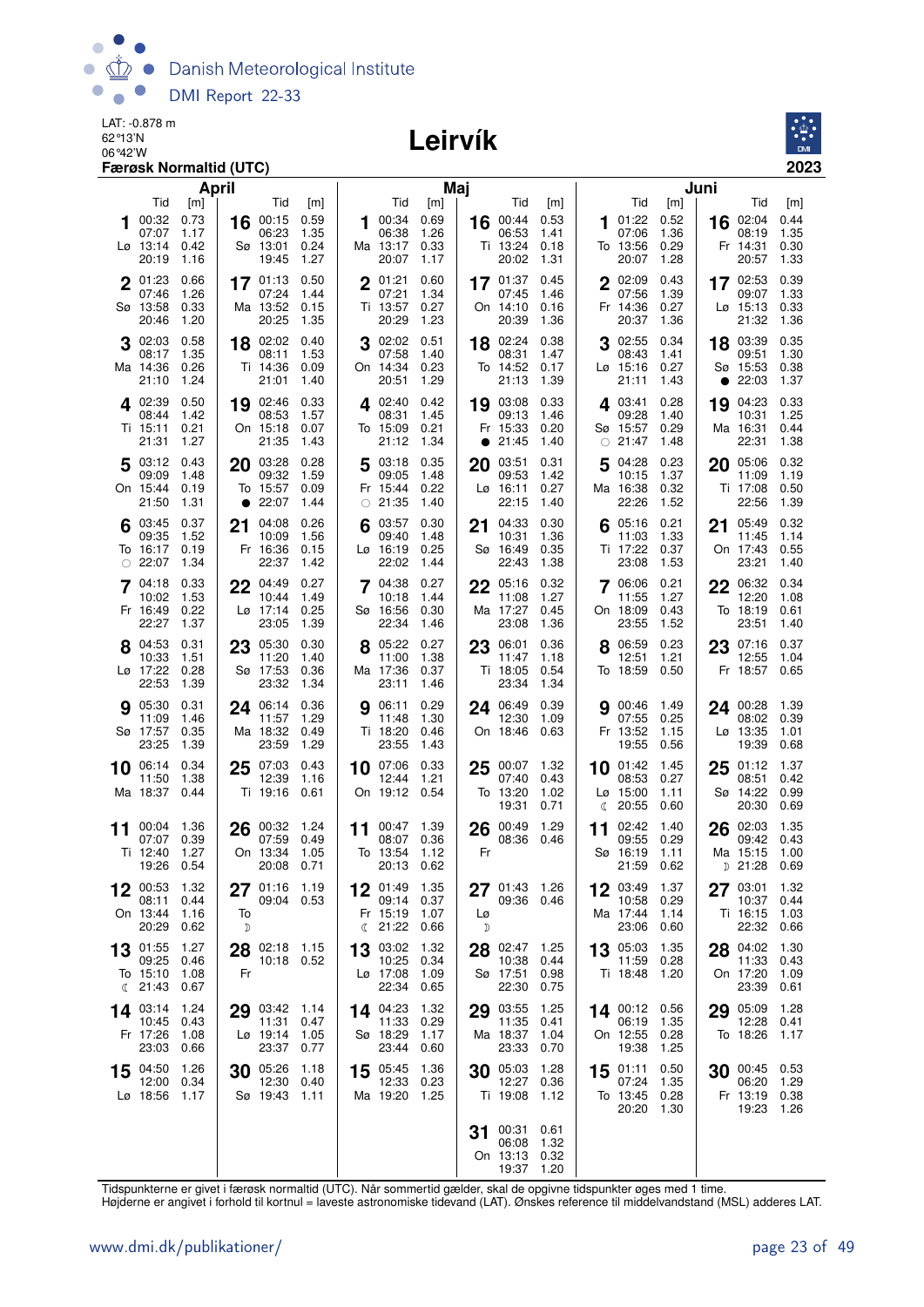

## Leirvík



|                                                                                               | Juli                                                                                           |                                                                                           | August                                                                                         | <b>September</b>                                                                  |                                                                                      |  |  |
|-----------------------------------------------------------------------------------------------|------------------------------------------------------------------------------------------------|-------------------------------------------------------------------------------------------|------------------------------------------------------------------------------------------------|-----------------------------------------------------------------------------------|--------------------------------------------------------------------------------------|--|--|
| Tid<br>[m]<br>0.43<br>01:44<br>07:33<br>1.31<br>0.35<br>$L\varnothing$ 14:08<br>1.36<br>20:11 | Tid<br>[m]<br>16 02:44<br>0.41<br>09:12<br>1.25<br>Sø 14:58<br>0.45<br>21:23<br>1.33           | Tid<br>[m]<br>0.19<br>03:17<br>09:28<br>1.34<br>Ti 15:25<br>0.33<br>$\circ$ 21:30<br>1.58 | Tid<br>[m]<br>0.26<br>16 03:55<br>10:20<br>1.23<br>On 15:55<br>0.48<br>$\bullet$ 22:03<br>1.44 | Tid<br>[m]<br>04:26<br>0.01<br>10:34<br>1.44<br>Fr 16:31<br>0.23<br>22:32<br>1.71 | Tid<br>[m]<br>16 04:34<br>0.21<br>10:32<br>1.26<br>Lø 16:29<br>0.40<br>22:16<br>1.51 |  |  |
| 2 02:39<br>0.34<br>08:35<br>1.33<br>0.33<br>Sø 14:55<br>20:56<br>1.45                         | 17 03:30<br>0.35<br>09:55<br>1.23<br>Ma 15:38<br>0.46<br>$\bullet$ 21:54<br>1.37               | $\overline{2}$<br>04:04<br>0.11<br>10:13<br>1.37<br>On 16:09<br>0.29<br>22:12<br>1.65     | 0.23<br>17 04:31<br>1.22<br>10:46<br>To 16:27<br>0.47<br>22:25<br>1.48                         | 2 05:08<br>0.01<br>11:10<br>1.43<br>0.23<br>Lø 17:11<br>23:11<br>1.69             | 17 05:04<br>0.24<br>1.28<br>10:45<br>Sø 16:58<br>0.38<br>22:39<br>1.51               |  |  |
| 3 03:29<br>0.25<br>09:28<br>1.35<br>Ma 15:40<br>0.32<br>$\circ$ 21:39<br>1.53                 | 18 04:12<br>0.31<br>10:32<br>1.21<br>Ti 16:15<br>0.48<br>22:22<br>1.41                         | 04:49<br>0.06<br>3<br>10:55<br>1.39<br>To 16:52<br>0.28<br>22:53<br>1.68                  | 18 05:05<br>0.23<br>11:07<br>1.20<br>Fr 16:56<br>0.46<br>22:44<br>1.50                         | 05:49<br>0.07<br>11:46<br>1.40<br>Sø 17:53<br>0.26<br>23:49<br>1.63               | 18 05:35<br>0.28<br>1.29<br>11:01<br>Ma 17:29<br>0.38<br>23:08<br>1.49               |  |  |
| 4.04:18<br>0.18<br>1.35<br>10:18<br>Ti 16:24<br>0.32<br>22:22<br>1.58                         | 19 04:52<br>0.28<br>11:04<br>1.18<br>On 16:49<br>0.50<br>22:45<br>1.43                         | 405:34<br>0.04<br>11:36<br>1.37<br>Fr 17:34<br>0.29<br>23:33<br>1.68                      | 19 05:38<br>0.25<br>11:23<br>1.19<br>Lø 17:25<br>0.45<br>23:07<br>1.52                         | 406:32<br>0.16<br>12:22<br>1.34<br>Ma 18:36 0.33                                  | 19 06:06<br>0.35<br>11:26<br>1.31<br>Ti 18:03<br>0.40<br>23:43<br>1.43               |  |  |
| 05:06<br>0.13<br>11:05<br>1.34<br>On 17:09<br>0.34<br>23:05<br>1.61                           | 20 05:31<br>0.27<br>11:32<br>1.15<br>To 17:21<br>0.52<br>23:07<br>1.46                         | 06:18<br>0.07<br>5<br>12:16<br>1.34<br>Lø 18:18<br>0.32                                   | 06:11<br>0.28<br>20<br>11:39<br>1.20<br>Sø 17:53<br>0.45<br>23:34<br>1.51                      | 00:29 1.52<br>07:16<br>0.28<br>Ti 13:00<br>1.27<br>19:24<br>0.41                  | 20 06:39<br>0.43<br>11:59<br>1.30<br>On 18:46<br>0.43                                |  |  |
| 6 $05:54$<br>0.12<br>11:53<br>1.31<br>To 17:54<br>0.37<br>23:49<br>1.61                       | 06:08<br>0.29<br>21<br>11:56<br>1.12<br>Fr 17:52<br>0.54<br>23:32<br>1.47                      | 00:15 1.64<br>6<br>07:03<br>0.13<br>Sø 12:58<br>1.29<br>19:03<br>0.38                     | 06:44<br>0.34<br>21<br>12:02<br>1.20<br>Ma 18:25<br>0.47                                       | $6^{01:13}$<br>1.39<br>08:04<br>0.41<br>On 13:41<br>1.19<br>20:19<br>0.50<br>ℂ    | 00:25<br>- 1.34<br>21<br>07:20<br>0.51<br>1.28<br>To 12:41<br>19:44<br>0.48          |  |  |
| 7 06:42<br>0.13<br>1.27<br>12:41<br>Fr 18:41<br>0.41                                          | 06:45<br>22<br>0.31<br>12:19<br>1.10<br>Lø 18:24<br>0.55                                       | 1.56<br>00:58<br>0.22<br>07:51<br>Ma 13:42<br>1.22<br>19:52<br>0.45                       | $22^{00:09}$<br>1.47<br>07:19<br>0.40<br>1.20<br>Ti 12:34<br>19:05<br>0.50                     | 02:04<br>1.25<br>7<br>09:00<br>0.54<br>To 14:33<br>1.11<br>21:26<br>0.57          | 1.24<br>22<br>01:17<br>08:13<br>0.60<br>1.24<br>Fr 13:36<br>$D$ 20:57<br>0.52        |  |  |
| 8 00:35<br>1.58<br>07:32<br>0.17<br>Lø 13:30<br>1.22<br>19:31<br>0.47                         | $23\ \frac{00:02}{27} \ \frac{1.47}{27}$<br>07:24<br>0.35<br>1.09<br>Sø 12:46<br>18:58<br>0.57 | 8 01:44<br>1.45<br>08:42<br>0.33<br>Ti 14:31<br>1.15<br>(20:48)<br>0.53                   | 23 00:51<br>1.40<br>08:01<br>0.47<br>On 13:17<br>1.19<br>0.54<br>19:59                         | 8 03:17<br>1.12<br>10:08<br>0.64<br>Fr 15:50<br>1.06<br>22:49<br>0.59             | 23 02:26<br>1.13<br>09:24<br>0.66<br>$L\varnothing$ 14:46<br>1.20<br>0.52<br>22:22   |  |  |
| 1.53<br><b>9</b> 01:23<br>08:24<br>0.22<br>Sø 14:24<br>1.17<br>20:24<br>0.52                  | 24 00:40<br>1.45<br>08:04<br>0.40<br>Ma 13:22<br>1.09<br>19:41<br>0.59                         | 1.33<br>02:36<br>9<br>09:39<br>0.43<br>On 15:31<br>1.10<br>21:53<br>0.59                  | 1.31<br>24 01:41<br>08:52<br>0.54<br>To 14:10<br>1.17<br>$D$ 21:09<br>0.57                     | 06:16<br>1.07<br>9<br>11:30<br>0.68<br>Lø 18:27<br>1.09                           | 24 04:02<br>1.06<br>10:46<br>0.67<br>Sø 16:14<br>1.21<br>23:46<br>0.44               |  |  |
| 10 $02:15$<br>1.46<br>0.28<br>09:20<br>Ma 15:24<br>1.13<br>21:22<br>0.57<br>ℂ                 | 25 01:25<br>1.40<br>08:49<br>0.44<br>Ti 14:07<br>1.08<br>D 20:35<br>0.61                       | 1.22<br>$10^{03:43}$<br>10:45<br>0.52<br>To 17:08<br>1.07<br>23:12<br>0.60                | 25 02:43<br>1.21<br>0.60<br>09:56<br>Fr 15:16<br>1.15<br>22:33<br>0.57                         | 10 00:17 0.54<br>07:38<br>1.13<br>Sø 12:44<br>0.66<br>19:29<br>1.18               | $25^{06:32}$<br>1.10<br>12:05<br>0.62<br>Ma 18:00 1.28                               |  |  |
| 03:12<br>1.38<br>11<br>0.34<br>10:19<br>Ti 16:39<br>1.11<br>22:28<br>0.60                     | 02:17<br>1.34<br>26<br>09:41<br>0.48<br>On 15:01<br>1.09<br>21:42 0.62                         | 05:45<br>1.14<br>11<br>11:59<br>0.56<br>Fr 18:57<br>1.12                                  | 04:02<br>1.14<br>26<br>11:11<br>0.61<br>Lø 16:39<br>1.17                                       | 01:23<br>0.44<br>11<br>08:25<br>1.19<br>Ma 13:39<br>0.62<br>20:10<br>1.27         | 0.32<br>00:55<br>26<br>07:37<br>1.21<br>0.52<br>Ti 13:08<br>19:16<br>1.40            |  |  |
| 04:20<br>1.30<br>12<br>11:23<br>0.39<br>On 18:08<br>1.13<br>23:39<br>0.59                     | 03:17 1.28<br>27<br>10:40<br>0.51<br>To 16:05<br>1.11<br>22:57<br>0.60                         | 00:34 0.56<br>$\overline{2}$<br>07:31<br>1.16<br>Lø 13:06<br>0.56<br>19:53<br>1.20        | 00:00<br>0.50<br>27<br>06:04<br>1.13<br>Sø 12:27<br>0.57<br>18:22<br>1.25                      | $12^{02:12}$<br>0.35<br>1.23<br>09:01<br>Ti 14:21<br>0.56<br>20:43<br>1.35        | 27 01:49<br>0.20<br>1.31<br>08:21<br>On 13:59<br>0.42<br>20:07<br>1.52               |  |  |
| 13 05:50<br>1.25<br>12:26<br>0.41<br>To 19:16<br>1.18                                         | 04:27<br>1.22<br>28<br>11:45 0.51<br>Fr 17:20<br>1.16                                          | 0.48<br>01:40<br>13<br>08:29<br>1.20<br>Sø 13:59<br>0.54<br>20:35<br>1.27                 | 0.38<br>28 01:13<br>07:42<br>1.20<br>Ma 13:29<br>0.49<br>19:38<br>1.38                         | 13 02:53<br>0.27<br>09:30<br>1.25<br>On 14:57<br>0.51<br>21:11<br>1.41            | 02:36<br>0.10<br>28<br>08:59<br>1.39<br>To 14:44<br>0.32<br>20:50<br>1.61            |  |  |
| 14 00:50<br>0.55<br>07:19<br>1.24<br>Fr 13:24<br>0.42<br>20:06<br>1.23                        | 29 00:17<br>0.53<br>05:54<br>1.20<br>$L\varnothing$ 12:50<br>0.48<br>18:46<br>1.25             | 0.39<br><b>14</b> 02:32<br>09:14<br>1.22<br>0.52<br>Ma 14:43<br>1.34<br>21:09             | 29 02:11<br>0.25<br>1.29<br>08:35<br>Ti 14:21<br>0.40<br>20:30<br>1.51                         | 14 03:29<br>0.23<br>09:55<br>1.26<br>To 15:29<br>0.47<br>21:35<br>1.46            | 29 03:19<br>0.04<br>09:34<br>1.44<br>Fr 15:27<br>0.25<br>$\circ$ 21:30<br>1.66       |  |  |
| 01:51<br>0.48<br>15<br>08:22<br>1.24<br>Lø 14:14<br>0.43<br>20:47 1.29                        | 01:27<br>0.42<br>30<br>1.23<br>07:33<br>0.43<br>Sø 13:47<br>19:54<br>1.36                      | 03:16<br>0.32<br>15<br>09:50<br>1.23<br>Ti 15:21<br>0.50<br>21:38<br>1.40                 | 30 02:59<br>0.13<br>09:18<br>1.37<br>On 15:07<br>0.32<br>21:13<br>1.61                         | 04:02 0.20<br>15<br>10:16<br>1.26<br>Fr 16:00 0.43<br>21:56<br>1.49               | 04:00<br>0.02<br>30<br>10:09<br>1.47<br>0.21<br>Lø 16:08<br>22:09<br>1.66            |  |  |
|                                                                                               | 02:26<br>0.31<br>31<br>08:38<br>1.29<br>Ma 14:38 0.38<br>20:45 1.48                            |                                                                                           | 31 03:44<br>0.05<br>09:57<br>1.42<br>To 15:49 0.26<br>$\circ$ 21:54 1.68                       |                                                                                   |                                                                                      |  |  |

Tidspunkterne er givet i færøsk normaltid (UTC). Når sommertid gælder, skal de opgivne tidspunkter øges med 1 time.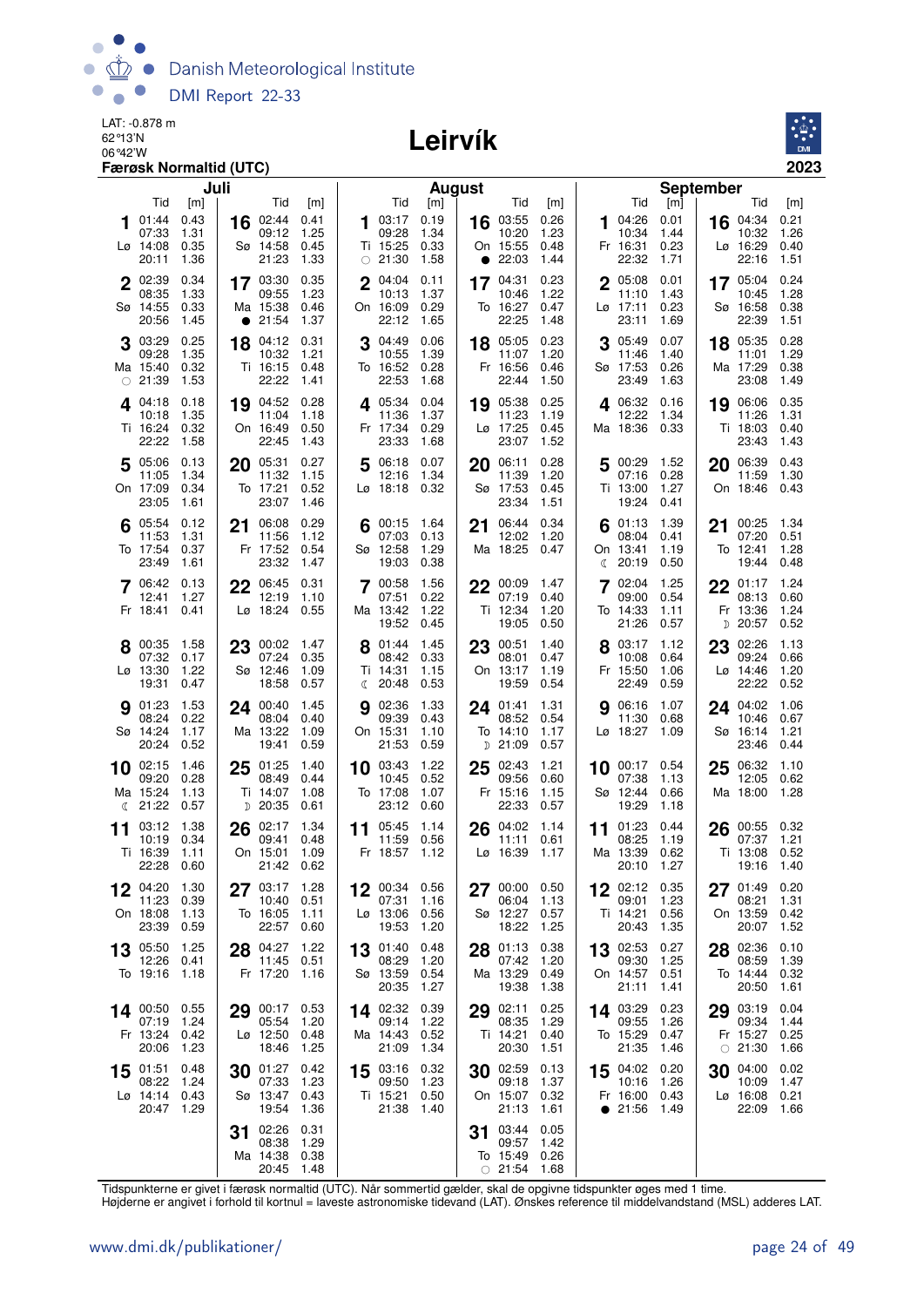

#### Leirvík



|    |                             | Færøsk Normaltid (UTC) |                |                                |              |           |                                        |              |                 |                             |              |         |                             |              |                 |                           | 2023         |
|----|-----------------------------|------------------------|----------------|--------------------------------|--------------|-----------|----------------------------------------|--------------|-----------------|-----------------------------|--------------|---------|-----------------------------|--------------|-----------------|---------------------------|--------------|
|    |                             |                        | <b>Oktober</b> |                                |              |           |                                        |              | <b>November</b> |                             |              |         |                             |              | <b>December</b> |                           |              |
| 1  | Tid<br>04:40                | [m]<br>0.05            |                | Tid<br>16 $04:31$              | [m]<br>0.26  |           | Tid<br>1 05:32 0.33                    | [m]          |                 | Tid<br>16 $05:14$           | [m]<br>0.40  |         | Tid<br><b>1</b> 05:51       | [m]<br>0.50  |                 | Tid<br>16 $05:45$         | [m]<br>0.43  |
|    | 10:42                       | 1.46                   |                | 10:11                          | 1.35         |           | 11:19                                  | 1.40         |                 | 10:48                       | 1.46         |         | 11:34                       | 1.39         |                 | 11:32                     | 1.54         |
|    | Sø 16:48<br>22:46           | 0.21<br>1.62           |                | Ma 16:37<br>22:14              | 0.34<br>1.46 |           | On 17:58<br>23:47                      | 0.31<br>1.31 |                 | To 17:51<br>23:25           | 0.30<br>1.27 |         | Fr 18:34 0.34               |              |                 | Lø 18:36                  | 0.22         |
|    | 2 05:20                     | 0.12                   |                | 17 05:02                       | 0.31         |           | 2 06:14 0.44                           |              |                 | 17 05:55                    | 0.46         |         | $2^{00:28}$                 | 1.13         |                 | $17^{00:25}$              | - 1.21       |
|    | 11:15<br>Ma 17:30           | 1.43<br>0.24           |                | 10:32<br>Ti 17:13              | 1.38<br>0.33 |           | 11:51<br>To 18:47 0.37                 | 1.35         |                 | 11:30<br>Fr 18:44           | 1.45<br>0.32 |         | 06:33<br>Lø 12:08           | 0.59<br>1.36 |                 | 06:32<br>Sø 12:19         | 0.48<br>1.52 |
|    | 23:24                       | 1.54                   |                | 22:47                          | 1.42         |           |                                        |              |                 |                             |              |         | 19:24                       | 0.37         |                 | 19:28                     | 0.23         |
|    | 06:00<br>11:47              | 0.23<br>1.38           |                | 18 05:34<br>11:00              | 0.38<br>1.39 |           | $3\ \frac{00:34}{00.75}$ 1.19<br>06:59 | 0.57         |                 | 18 00:19 1.20<br>06:43      | 0.54         |         | 01:18<br>07:18 0.66         | 1.05         |                 | 18 01:20<br>07:24         | 1.17<br>0.52 |
|    | Ti 18:14 0.31               |                        |                | On 17:54                       | 0.35         |           | Fr 12:27                               | 1.29         |                 | $L\varnothing$ 12:19        | 1.43         |         | Sø 12:47                    | 1.33         |                 | Ma 13:11                  | 1.49         |
|    |                             |                        |                | 23:26                          | 1.35         |           | 19:42 0.43                             |              |                 | 19:41                       | 0.34         |         | 20:18                       | 0.41         |                 | 20:22                     | 0.26         |
|    | 4 00:04 1.43<br>06:43       | 0.36                   |                | 19 06:10<br>11:37              | 0.46<br>1.38 |           | 4 01:31<br>07:50                       | 1.08<br>0.67 |                 | 19 01:22<br>07:40           | 1.13<br>0.60 |         | 4 02:15 0.99<br>08:08       | 0.72         |                 | 19 02:19<br>08:19         | 1.13<br>0.56 |
|    | On 12:21<br>19:02           | 1.31<br>0.39           |                | To 18:43 0.39                  |              |           | $L\varnothing$ 13:12<br>20:45          | 1.24<br>0.47 |                 | Sø 13:17<br>20:43           | 1.39<br>0.35 |         | Ma 13:35<br>21:14 0.43      | 1.30         |                 | Ti 14:07<br>$D$ 21:20     | 1.45<br>0.28 |
|    | 5 00:48                     | 1.29                   |                | 20 00:12 1.26                  |              |           | 5 02:52 0.99                           |              |                 | 20 02:36                    | 1.08         | 5       | 14:30 1.27                  |              | 20              | 03:24                     | 1.11         |
|    | 07:29                       | 0.50                   |                | 06:54                          | 0.54         |           | 08:50                                  | 0.75         |                 | 08:44                       | 0.64         |         | 22:13 0.43                  |              |                 | 09:20                     | 0.59         |
|    | To 12:58<br>19:58           | 1.24<br>0.47           |                | Fr 12:22<br>19:44              | 1.35<br>0.43 |           | Sø 14:11<br>$\binom{21:54}{0.48}$      | 1.19         |                 | Ma 14:23<br>$D$ 21:49       | 1.36<br>0.34 | Τi<br>ℂ |                             |              |                 | On 15:07<br>22:20         | 1.40<br>0.30 |
|    | 01:42                       | 1.15                   | 21             | 01:11                          | 1.15         | 6         | 15:26 1.17                             |              | 21              | 04:03                       | 1.07         |         | 05:02 0.97                  |              | 21              | 04:39                     | 1.12         |
|    | 08:24<br>Fr 13:45           | 0.63<br>1.16           |                | 07:52<br>$L\sigma$ 13:19       | 0.63<br>1.31 | Ma        | 23:05 0.45                             |              |                 | 09:53<br>Ti 15:36           | 0.65<br>1.35 |         | 10:04<br>On 15:31           | 0.75<br>1.26 |                 | 10:25<br>To 16:14         | 0.60<br>1.36 |
|    | $\binom{21:05}{ }$          | 0.53                   |                | 20:54                          | 0.45         |           |                                        |              |                 | 22:55                       | 0.31         |         | 23:10 0.42                  |              |                 | 23:21                     | 0.31         |
|    | 7 03:05<br>09:30            | 1.03<br>0.73           |                | 22 02:30<br>09:04              | 1.07<br>0.68 |           | 7 06:52 1.05<br>11:10 0.77             |              |                 | 22 05:37<br>11:02           | 1.12<br>0.62 |         | 7 06:15<br>11:06 0.72       | 1.02         |                 | 22 05:58<br>11:32         | 1.15<br>0.57 |
|    | Lø 14:52                    | 1.11                   |                | Sø 14:32                       | 1.27         |           | Ti 16:57 1.19                          |              |                 | On 16:52                    | 1.36         |         | To 16:35 1.26               |              |                 | Fr 17:29                  | - 1.34       |
|    | 22:26                       | 0.54                   |                | $D$ 22:10                      | 0.43         |           |                                        |              |                 | 23:57                       | 0.26         |         |                             |              |                 |                           |              |
|    | 8 06:25<br>10:50            | 1.03<br>0.76           | 23             | 04:19<br>10:22                 | 1.04<br>0.69 |           | 00:07 0.40<br>07:27                    | 1.10         |                 | 23 06:43<br>12:07           | 1.20<br>0.56 |         | 8 00:04 0.40<br>06:54       | 1.08         |                 | 23 00:21<br>07:01         | 0.31<br>1.21 |
|    | Sø 17:00<br>23:49           | 1.10<br>0.49           |                | Ma 15:58<br>23:25              | 1.27<br>0.37 |           | On 12:12 0.71<br>18:16                 | 1.24         |                 | To 18:07 1.39               |              |         | Fr 12:07<br>17:41           | 0.65<br>1.27 |                 | Lø 12:38<br>18:47         | 0.52<br>1.33 |
|    | 9 07:26                     | 1.10                   |                | 24 06:19                       | 1.11         |           | <b>g</b> 00:57 0.34                    |              |                 | 24 00:53                    | 0.22         |         | 90:52                       | 0.37         |                 | 24 01:16                  | 0.31         |
|    | 12:07<br>Ma 18:43           | 0.74<br>1.17           |                | 11:37<br>Ti 17:30              | 0.63<br>1.33 |           | 07:55<br>To 13:02                      | 1.15<br>0.63 |                 | 07:30<br>Fr 13:05           | 1.27<br>0.48 |         | 07:25<br>Lø 13:02           | 1.15<br>0.57 |                 | 07:51<br>Sø 13:38         | 1.27<br>0.46 |
|    |                             |                        |                |                                |              |           | 19:05                                  | 1.30         |                 | 19:10                       | 1.43         |         | 18:43                       | 1.29         |                 | 19:53                     | 1.33         |
|    | $10$ 00:53                  | 0.41                   | 25             | 00:30 0.27                     |              |           | 10 01:39                               | 0.30         | 25              | 01:42                       | 0.19         | 10      | 01:37                       | 0.35         | 25              | 02:06                     | 0.32         |
|    | 08:04<br>Ti 13:04           | 1.17<br>0.67           |                | 07:16<br>On 12:40              | 1.21<br>0.54 |           | 08:19<br>Fr 13:44                      | 1.20<br>0.55 |                 | 08:11<br>Lø 13:57           | 1.33<br>0.40 |         | 07:54<br>Sø 13:52           | 1.22<br>0.48 |                 | 08:34<br>Ma 14:31         | 1.32<br>0.39 |
|    | 19:29                       | 1.26                   |                | 18:44                          | 1.41         |           | 19:43                                  | 1.36         |                 | 20:03                       | 1.45         |         | 19:38                       | 1.32         |                 | 20:48                     | 1.32         |
|    | 11 01:40<br>08:34           | 0.33<br>1.21           |                | $26$ $^{01:23}_{-22}$<br>07:58 | 0.18<br>1.31 |           | 11 02:17 0.27<br>08:40                 | 1.25         |                 | $26^{02:27}$<br>08:49       | 0.19<br>1.38 |         | 11 02:18 0.34<br>08:23 1.30 |              |                 | 26 02:52<br>09:13         | 0.34<br>1.37 |
|    | On 13:47 0.60<br>20:03 1.34 |                        |                | To 13:33 0.44<br>19:39         | 1.50         |           | Lø 14:24 0.47<br>20:17 1.39            |              |                 | Sø 14:44 0.34<br>20:50 1.45 |              |         | Ma 14:39 0.40<br>20:27 1.33 |              |                 | Ti 15:20 0.33<br>21:36    | 1.30         |
|    | 02:20                       | 0.26                   |                | 27 02:09                       | 0.12         |           | 12 02:52 0.26                          |              |                 | 27 03:09                    | 0.21         |         | 12 02:58                    | 0.33         |                 | 27 03:35                  | 0.37         |
|    | 08:59                       | 1.24                   |                | 08:35                          | 1.38         |           | 09:01                                  | 1.30         |                 | 09:24                       | 1.41         |         | 08:55                       | 1.38         |                 | 09:49                     | 1.40         |
|    | To 14:24<br>20:32           | 0.53<br>1.40           |                | Fr 14:20<br>20:25              | 0.35<br>1.55 |           | Sø 15:03<br>20:50                      | 0.40<br>1.41 |                 | Ma 15:30<br>$\circ$ 21:34   | 0.30<br>1.42 |         | Ti 15:25<br>$\bullet$ 21:13 | 0.33<br>1.34 |                 | On 16:07<br>$\circ$ 22:20 | 0.29<br>1.27 |
|    | 13 02:55                    | 0.23                   |                | 28 02:52                       | 0.08         |           | 13 03:27                               | 0.27         |                 | 28 03:51                    | 0.26         |         | 13 03:38                    | 0.34         |                 | 28 04:15                  | 0.41         |
|    | 09:21<br>Fr 14:58           | 1.27<br>0.46           |                | 09:10<br>Lø 15:04              | 1.43<br>0.28 |           | 09:21<br>Ma 15:41                      | 1.35<br>0.34 |                 | 09:58<br>Ti 16:15           | 1.42<br>0.28 |         | 09:29<br>On 16:11           | 1.44<br>0.27 |                 | 10:22<br>To 16:51         | 1.42<br>0.27 |
|    | 20:58                       | 1.44                   |                | $\circ$ 21:07                  | 1.58         | $\bullet$ | 21:24                                  | 1.41         |                 | 22:17                       | 1.37         |         | 21:59                       | 1.32         |                 | 23:01                     | 1.23         |
|    | 14 03:28<br>09:40           | 0.21<br>1.29           | 29             | 03:33<br>09:44                 | 0.09<br>1.45 |           | 14 04:01<br>09:44                      | 0.30<br>1.40 |                 | 29 04:31<br>10:30           | 0.33<br>1.42 |         | 14 04:19<br>10:07           | 0.36<br>1.50 |                 | 29 04:54<br>10:53         | 0.46<br>1.43 |
|    | Lø 15:31                    | 0.40                   |                | Sø 15:46                       | 0.24         |           | Ti 16:21                               | 0.31         |                 | On 17:00                    | 0.28         |         | To 16:58                    | 0.23         |                 | Fr 17:34                  | 0.27         |
|    | • 21:22                     | 1.47                   |                | 21:47                          | 1.56         |           | 21:59                                  | 1.39         |                 | 22:59                       | 1.30         |         | 22:46                       | 1.30         |                 | 23:39                     | 1.18<br>0.51 |
| 15 | 04:00<br>09:55              | 0.22<br>1.32           |                | 30 04:13<br>10:16              | 0.14<br>1.46 |           | 15 04:36 0.34<br>10:13                 | 1.44         |                 | 30 05:11<br>11:02           | 0.41<br>1.41 |         | 15 05:01<br>10:48           | 0.39<br>1.53 |                 | 30 05:31<br>11:21         | 1.43         |
|    | Sø 16:03<br>21:47           | 0.36<br>1.48           |                | Ma 16:29<br>22:26              | 0.24<br>1.50 |           | On 17:04 0.29<br>22:40                 | 1.34         |                 | To 17:46<br>23:43 1.21      | 0.30         |         | Fr 17:46<br>23:34           | 0.21<br>1.26 |                 | Lø 18:17 0.29             |              |
|    |                             |                        | 31             | 04:53                          | 0.22         |           |                                        |              |                 |                             |              |         |                             |              | 31              | 00:15                     | 1.12         |
|    |                             |                        |                | 10:48<br>Ti 17:12 0.26         | 1.43         |           |                                        |              |                 |                             |              |         |                             |              |                 | 06:08<br>Sø 11:50         | 0.56<br>1.43 |
|    |                             |                        |                | 23:06                          | 1.42         |           |                                        |              |                 |                             |              |         |                             |              |                 | 19:00 0.32                |              |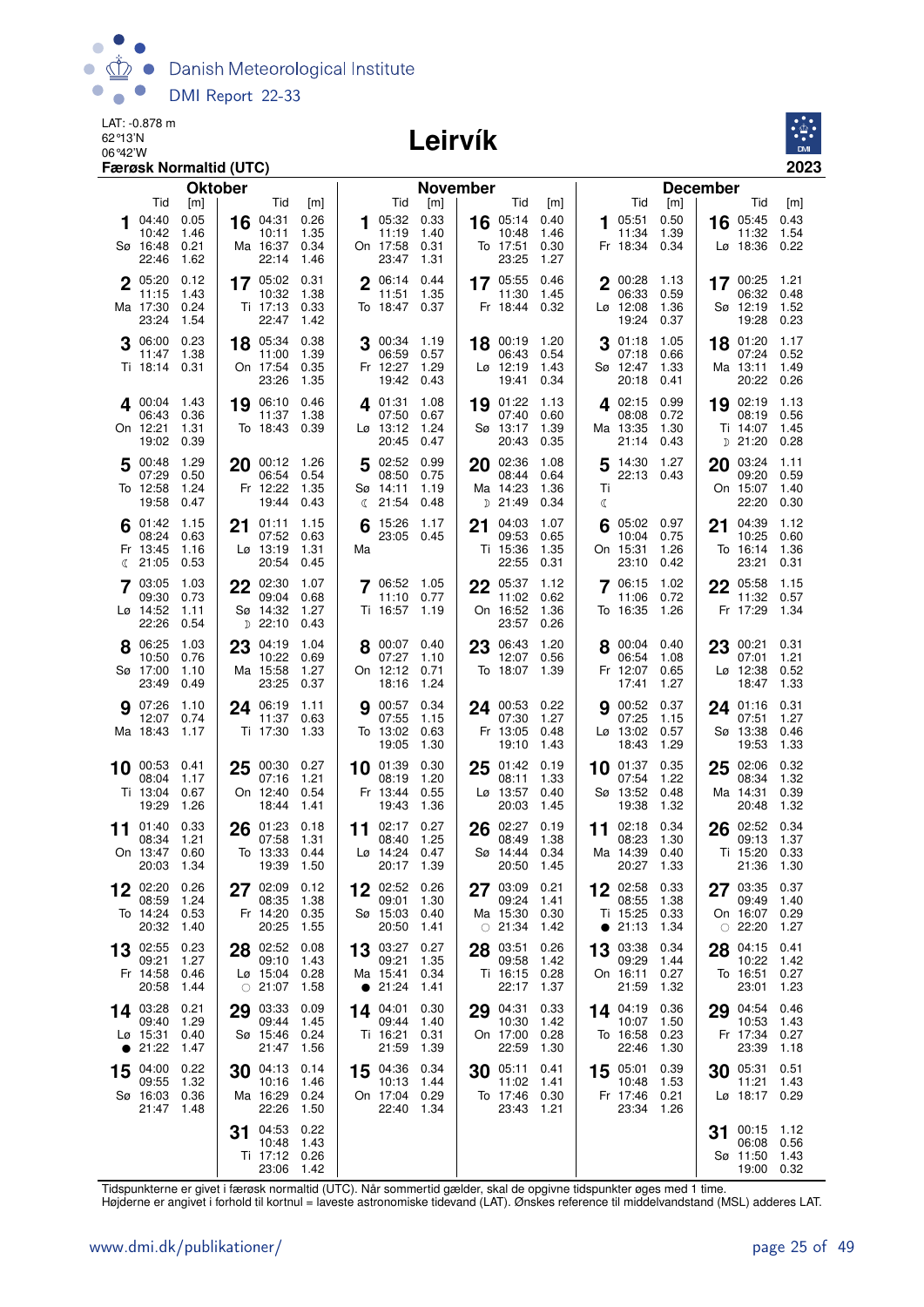

#### 06°46'W **Tórshavn**



|    |                                                   | Januar                       |    |                                                 |                                      |    | <b>Februar</b>                                |                              |         |                                                 | <b>Marts</b>                         |         |                                                 |                              |                 |                                                    |                                      |
|----|---------------------------------------------------|------------------------------|----|-------------------------------------------------|--------------------------------------|----|-----------------------------------------------|------------------------------|---------|-------------------------------------------------|--------------------------------------|---------|-------------------------------------------------|------------------------------|-----------------|----------------------------------------------------|--------------------------------------|
|    | Tid                                               | [m]                          |    | Tid                                             | [m]                                  |    | Tid                                           | [m]                          |         | Tid                                             | [m]                                  |         | Tid                                             | [m]                          |                 | Tid                                                | [m]                                  |
| 1  | 01:35<br>09:08<br>Sø 14:27<br>22:03               | 0.32<br>0.16<br>0.38<br>0.23 |    | 16 01:00<br>07:16<br>Ma 13:16<br>21:48          | 0.33<br>0.21<br>0.35<br>0.21         | 1  | 03:25<br>12:08<br>On 16:15<br>22:48           | 0.42<br>0.16<br>0.27<br>0.21 |         | 16 02:43<br>11:14<br>To 19:17<br>22:54          | 0.42<br>0.13<br>0.30<br>0.23         | 1<br>On | 01:51<br>11:58 0.17                             | 0.39                         | 16<br>To        | 01:04<br>10:17                                     | 0.42<br>0.15                         |
|    | 2 02:39<br>10:24<br>Ma 15:25<br>22:37             | 0.37<br>0.15<br>0.35<br>0.21 |    | 17 02:07<br>09:49<br>Ti 14:36<br>22:32          | 0.36<br>0.20<br>0.33<br>0.21         |    | 2 04:25<br>12:55<br>To 16:56<br>23:31         | 0.47<br>0.14<br>0.29<br>0.18 |         | 17 03:50<br>12:04<br>Fr 20:38<br>23:32          | 0.49<br>0.08<br>0.29<br>0.20         | To      | 03:28 0.42<br>12:44 0.15                        |                              |                 | 17 02:25 0.46<br>11:17<br>Fr 19:27<br>22:31        | 0.10<br>0.29<br>0.24                 |
|    | 03:37<br>11:28<br>Ti 16:15<br>23:12               | 0.42<br>0.14<br>0.33<br>0.19 |    | 18 03:09<br>11:02<br>On 15:51<br>23:11          | 0.40<br>0.16<br>0.32<br>0.20         | 3  | 05:11<br>13:11<br>Fr 17:33                    | 0.51<br>0.13<br>0.31         |         | 18 04:44<br>12:47<br>Lø 17:21<br>19:33<br>21:34 | 0.56<br>0.05<br>0.29<br>0.21<br>0.26 |         | 3 04:25 0.46<br>13:13<br>Fr 16:47<br>23:15      | 0.14<br>0.28<br>0.19         |                 | 18 03:35<br>12:00<br>Lø 20:29<br>23:13             | 0.52<br>0.06<br>0.27<br>0.19         |
|    | $4^{04:29}$<br>12:22<br>On 16:59<br>23:47         | 0.47<br>0.13<br>0.33<br>0.17 |    | 19 04:05<br>11:57<br>To 16:47<br>23:46          | 0.46<br>0.11<br>0.32<br>0.19         |    | 400:090.16<br>05:50<br>Lø 13:35<br>18:07      | 0.54<br>0.12<br>0.33         |         | 19 00:09<br>05:30<br>Sø 13:25<br>17:57          | 0.17<br>0.64<br>0.03<br>0.31         |         | 405:020.50<br>12:49<br>Lø 17:16<br>23:53        | 0.13<br>0.31<br>0.16         | 19              | 04:29<br>12:35<br>Sø 16:59<br>19:17                | 0.59<br>0.05<br>0.30<br>0.19         |
|    | 5 05:16<br>13:07<br>To 17:40                      | 0.51<br>0.13<br>0.32         | 20 | 04:56<br>12:46<br>Fr 17:32                      | 0.54<br>0.07<br>0.32                 | 5  | 00:43<br>06:24<br>Sø 14:02<br>$\circ$ 18:39   | 0.13<br>0.56<br>0.11<br>0.35 | 20      | 00:45<br>06:13<br>Ma 13:59<br>• $18:34$         | 0.12<br>0.68<br>0.04<br>0.33         | 5       | 05:33<br>13:06<br>Sø 17:45 0.34                 | 0.53<br>0.12                 | 20              | 05:13<br>13:04<br>Ma 17:34<br>20:04<br>21:53       | 0.64<br>0.05<br>0.34<br>0.16<br>0.22 |
|    | $6^{00:21}$<br>05:59<br>Fr 13:47<br>$\circ$ 18:19 | 0.15<br>0.54<br>0.13<br>0.32 | 21 | 00:21<br>05:43<br>$L\varnothing$ 13:31<br>18:14 | 0.18<br>0.60<br>0.04<br>0.31         | 6  | 01:13<br>06:57<br>Ma 14:29<br>19:11           | 0.11<br>0.57<br>0.11<br>0.36 |         | 21 01:23<br>06:55<br>Ti 14:33<br>19:10          | 0.08<br>0.69<br>0.07<br>0.35         | 6       | 00:25<br>06:03<br>Ma 13:29<br>18:14             | 0.13<br>0.55<br>0.10<br>0.38 | 21<br>$\bullet$ | 00:29<br>05:54<br>Ti 13:32<br>18:09                | 0.08<br>0.66<br>0.07<br>0.38         |
|    | 00:53<br>06:39<br>Lø 14:24<br>18:56               | 0.14<br>0.56<br>0.12<br>0.33 | 22 | 00:57<br>06:28<br>Sø 14:15<br>18:53             | 0.16<br>0.66<br>0.04<br>0.30         |    | 7 01:42<br>07:29<br>Ti 14:54<br>19:42         | 0.10<br>0.57<br>0.11<br>0.38 | 22      | 02:01<br>07:37<br>On 15:05<br>19:47<br>22:36    | 0.05<br>0.67<br>0.11<br>0.38<br>0.12 |         | 7 00:55<br>06:32<br>Ti 13:53<br>$\circ$ 18:44   | 0.10<br>0.56<br>0.10<br>0.41 | 22              | 01:07<br>06:34<br>On 13:59<br>18:45                | 0.04<br>0.65<br>0.10<br>0.43         |
|    | 01:23<br>07:16<br>Sø 14:59<br>19:32               | 0.13<br>0.56<br>0.12<br>0.33 |    | 23 01:35<br>07:12<br>Ma 14:58<br>19:32<br>22:05 | 0.13<br>0.69<br>0.05<br>0.30<br>0.11 |    | 02:11<br>08:00<br>On 15:18<br>20:14           | 0.09<br>0.56<br>0.12<br>0.39 | 23      | 00:09<br>02:40<br>To 08:20<br>15:36<br>20:24    | 0.17<br>0.03<br>0.61<br>0.16<br>0.40 | 8       | 01:23<br>07:01<br>On 14:15<br>19:14             | 0.08<br>0.56<br>0.10<br>0.43 | 23              | 01:45<br>07:14<br>To 14:27<br>19:22                | 0.02<br>0.60<br>0.13<br>0.46         |
|    | 01:51<br>07:52<br>Ma 15:34<br>20:06               | 0.12<br>0.56<br>0.13<br>0.32 |    | 24 00:03<br>02:13<br>Ti 07:57<br>15:40          | 0.19<br>0.10<br>0.68<br>0.09         |    | 02:44<br>08:33<br>To 15:43<br>20:49           | 0.08<br>0.54<br>0.13<br>0.39 |         | 24 03:21<br>09:03<br>Fr 16:07<br>21:03          | 0.04<br>0.52<br>0.21<br>0.41         | 9       | 01:53<br>07:31<br>To 14:38<br>19:45             | 0.06<br>0.55<br>0.10<br>0.45 |                 | 24 02:24<br>07:54<br>Fr 14:53<br>19:59             | 0.02<br>0.53<br>0.17<br>0.48         |
|    | 10 02:21<br>08:27<br>Ti 16:06<br>20:41            | 0.12<br>0.55<br>0.14<br>0.32 | 25 | 00:43<br>02:53<br>On 08:44<br>16:24<br>20:52    | 0.17<br>0.08<br>0.64<br>0.14<br>0.30 |    | 10 03:19<br>09:08<br>Fr 16:14<br>21:27        | 0.09<br>0.50<br>0.16<br>0.39 |         | 25 04:05<br>09:49<br>Lø 16:34<br>21:47          | 0.08<br>0.43<br>0.24<br>0.41         |         | 10 02:26<br>08:03<br>Fr 15:04<br>20:19          | 0.06<br>0.52<br>0.12<br>0.46 | 25              | 03:05<br>08:33<br>Lø 15:17<br>20:38                | 0.04<br>0.45<br>0.20<br>0.48         |
| 11 | 02:54<br>09:02<br>On 16:39<br>21:17 0.32          | 0.12<br>0.52<br>0.16         | 26 | 03:36<br>09:33<br>To 17:10<br>21:34             | 0.08<br>0.57<br>0.19<br>0.32         | 11 | 03:58<br>09:47<br>Lø 16:51<br>22:12 0.38      | 0.11<br>0.46<br>0.19         | 26      | 05:02<br>10:40<br>Sø 16:51<br>22:46             | 0.13<br>0.35<br>0.26<br>0.40         | 11      | 03:01<br>08:38<br>Lø 15:34<br>20:57             | 0.07<br>0.48<br>0.15<br>0.45 | 26              | 03:50<br>09:13<br>Sø 15:34<br>21:19 0.46           | 0.09<br>0.37<br>0.21                 |
|    | 03:32 0.13<br>09:40<br>To 17:16<br>21:59          | 0.49<br>0.18<br>0.32         |    | 04:23<br>10:26<br>Fr 18:02 0.24<br>22:25        | 0.09<br>0.49<br>0.33                 |    | 04:43 0.14<br>10:31<br>Sø 17:38<br>23:07 0.37 | 0.41<br>0.22                 | Ma<br>D | 27 06:56 0.18                                   |                                      |         | $12^{03.41}$<br>09:17<br>Sø 16:09<br>21:40 0.44 | 0.09<br>0.43<br>0.18         |                 | 04:54<br>09:52<br>Ma 15:37<br>22:13                | 0.15<br>0.29<br>0.22<br>0.44         |
|    | 13 04:13<br>10:21<br>Fr 18:14 0.20<br>22:49       | 0.15<br>0.46<br>0.31         |    | 28 05:22<br>11:28<br>Lø 19:02 0.27<br>D 23:34   | 0.13<br>0.41<br>0.34                 | ℭ  | 13 05:40<br>11:26<br>Ma 18:45 0.25            | 0.18<br>0.36                 | Τi      | $28\substack{00:17\\0.39}$<br>08:56 0.20        |                                      |         | 13 04:27<br>10:00<br>Ma 16:50 0.22<br>22:34     | 0.13<br>0.37<br>0.42         | Τi              | 28 07:01<br>23:44 0.41                             | 0.19                                 |
|    | 14 05:00<br>11:09<br>Lø 19:49<br>23:51            | 0.17<br>0.42<br>0.21<br>0.32 | 29 | 07:02<br>12:39<br>Sø 20:04                      | 0.16<br>0.34<br>0.28                 |    | 14 00:15 0.37<br>06:58<br>Ti 17:06<br>21:03   | 0.20<br>0.31<br>0.26         |         |                                                 |                                      |         | 14 05:28<br>10:56 0.31<br>Ti 13:40<br>23:45     | 0.17<br>0.24<br>0.41         | 29<br>D         | 11:23<br>13:23<br>On 13:49 0.20                    | 0.20<br>0.20                         |
| ℂ  | 15 05:58<br>12:06<br>Sø 20:55 0.21                | 0.19<br>0.39                 | Ma | 30 00:54 0.36<br>08:55 0.18                     |                                      |    | 15 01:29<br>10:04<br>On 18:06<br>22:08        | 0.38<br>0.18<br>0.32<br>0.25 |         |                                                 |                                      | On<br>ℭ | 15 08:19 0.19                                   |                              | To              | 30 01:32 0.40<br>11:55 0.17                        |                                      |
|    |                                                   |                              | Τi | 02:12 0.39<br>10:36 0.17                        |                                      |    |                                               |                              |         |                                                 |                                      |         |                                                 |                              | 31              | 03:36 0.42<br>12:25<br>Fr 20:16 0.25<br>22:03 0.23 | 0.15                                 |

Tidspunkterne er givet i færøsk normaltid (UTC). Når sommertid gælder, skal de opgivne tidspunkter øges med 1 time.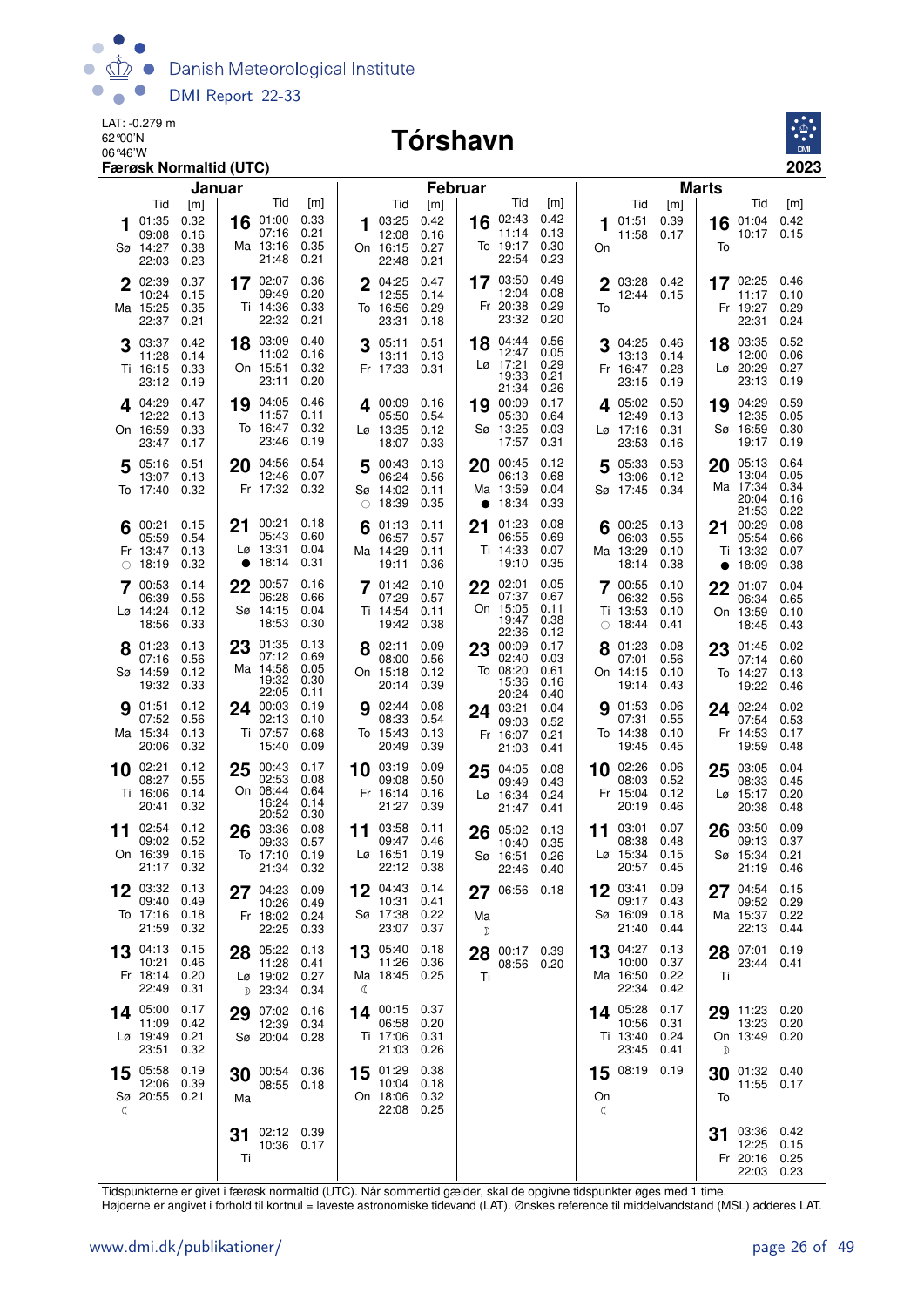

## **CARE-0.279 m**<br>62 90'N **Tórshavn**



| April                                                                                                                                 |                                                                                        | Maj                                                                                                                         | Juni                                                                                         |                                                                              |  |  |
|---------------------------------------------------------------------------------------------------------------------------------------|----------------------------------------------------------------------------------------|-----------------------------------------------------------------------------------------------------------------------------|----------------------------------------------------------------------------------------------|------------------------------------------------------------------------------|--|--|
| Tid<br>[m]<br>Tid<br>04:14<br>0.46<br>03:15<br>16<br>12:18<br>0.15<br>11:44<br>0.28<br>Sø 15:53<br>Lø 16:24<br>22:51<br>0.20<br>22:48 | Tid<br>[m]<br>0.54<br>04:12<br>1<br>11:24<br>0.07<br>0.27<br>Ma 16:14<br>22:58<br>0.16 | Tid<br>[m]<br>[m]<br>0.45<br>0.52<br>16 03:44<br>11:37<br>0.14<br>0.14<br>0.36<br>0.32<br>Ti 15:58<br>23:13<br>0.17<br>0.10 | Tid<br>[m]<br>04:25<br>0.41<br>16<br>1<br>11:44<br>0.15<br>0.42<br>To 16:38<br>23:44<br>0.13 | Tid<br>[m]<br>04:52<br>0.38<br>11:54<br>0.18<br>Fr 17:04<br>0.51             |  |  |
| 2 04:42<br>0.48<br>17 04:08<br>12:07<br>0.13<br>12:11<br>Ma 16:30<br>Sø 16:49<br>0.32<br>23:28<br>0.16<br>23:31                       | 0.58<br>2 04:35<br>11:52<br>0.08<br>0.32<br>Ti 16:42<br>0.11<br>23:33                  | 0.52<br>0.46<br>17 04:29<br>0.13<br>11:59<br>0.15<br>On 16:40<br>0.37<br>0.43<br>23:58<br>0.14<br>0.07                      | 2 05:00<br>0.41<br>12:11<br>0.15<br>Fr 17:14<br>0.47                                         | $17^{00:47}$<br>0.10<br>05:33<br>0.36<br>$Lø$ 12:25<br>0.17<br>17:49<br>0.54 |  |  |
| 0.51<br>18 04:52<br>05:08<br>12:34<br>12:29<br>0.12<br>Ma 17:17<br>0.36<br>Ti 17:07                                                   | 0.60<br>05:01<br>3<br>0.09<br>12:17<br>On 17:11<br>0.38                                | 18 05:10<br>0.47<br>0.49<br>12:25<br>0.12<br>0.15<br>To 17:21<br>0.42<br>0.49                                               | 00:23<br>0.10<br>3<br>18<br>05:37<br>0.40<br>Lø 12:39<br>0.15<br>17:53<br>0.52               | 01:35<br>0.10<br>06:14<br>0.34<br>Sø 12:57<br>0.16<br>18:32<br>0.56          |  |  |
| 0.13<br>19 00:12 0.06<br>400:01<br>05:33<br>05:34<br>0.52<br>Ti 12:53<br>0.10<br>On 12:59<br>17:44<br>17:44<br>0.40                   | 4 00:05 0.11<br>0.60<br>05:30<br>To 12:42<br>0.11<br>17:43<br>0.44                     | 19 00:43<br>0.06<br>05:50<br>0.48<br>0.46<br>0.12<br>Fr 12:52<br>0.15<br>18:02<br>0.53<br>0.46<br>$\bullet$                 | 401:05<br>0.08<br>06:16<br>0.38<br>Sø 13:09<br>0.15<br>18:33<br>0.56<br>$\bigcirc$           | 19 02:22<br>0.11<br>06:54<br>0.33<br>Ma 13:27<br>0.15<br>19:15<br>0.56       |  |  |
| 00:31<br>0.10<br>00:52<br>5<br>20<br>0.53<br>06:12<br>06:02<br>On 13:16<br>To 13:25<br>0.10<br>18:13<br>18:22<br>0.44<br>$\bullet$    | 0.03<br>00:38<br>5<br>0.56<br>06:01<br>0.13<br>Fr 13:06<br>$\circ$ 18:16<br>0.49       | 0.06<br>0.08<br>01:27<br>20<br>06:29<br>0.47<br>0.41<br>0.12<br>$L\varnothing$ 13:19<br>0.16<br>18:43<br>0.55<br>0.50       | 01:49<br>0.07<br>5<br>20<br>06:57<br>0.35<br>Ma 09:27<br>0.21<br>11:15<br>0.27               | 03:09<br>0.13<br>07:34<br>0.31<br>Ti 13:55<br>0.15<br>19:57<br>0.55          |  |  |
| 0.07<br>6 01:00<br>01:32<br>21<br>0.53<br>06:31<br>06:50<br>To 13:39<br>0.10<br>Fr 13:51<br>18:44<br>19:00<br>0.48<br>$\bigcirc$      | 0.02<br>01:13<br>0.51<br>06:35<br>0.15<br>Lø 13:33<br>0.52<br>18:52                    | 02:12<br>0.08<br>0.06<br>21<br>07:08<br>0.37<br>0.45<br>0.12<br>Sø 13:45<br>0.16<br>19:24<br>0.55<br>0.53                   | $6^{02:38}$<br>0.07<br>21<br>07:40<br>0.31<br>Ti 10:11<br>0.18<br>12:07<br>0.25              | 03:56<br>0.14<br>08:13<br>0.30<br>On 14:21<br>0.15<br>20:38<br>0.53          |  |  |
| 02:13<br>7 01:32<br>0.05<br>22<br>07:28<br>07:02<br>0.51<br>Fr 14:03<br>0.10<br>$L\varnothing$ 14:15<br>19:39<br>19:17<br>0.50        | 7 01:52 0.06<br>0.04<br>07:12<br>0.45<br>0.16<br>Sø 14:03<br>0.53<br>19:31             | 03:03<br>0.11<br>22<br>07:46<br>0.33<br>0.42<br>0.14<br>Ma 14:07<br>0.16<br>0.54<br>0.55<br>20:07                           | 03:35<br>0.09<br>22<br>08:26<br>0.27<br>On 10:57<br>0.16<br>20:54<br>0.59                    | 04:44<br>0.16<br>08:52<br>0.29<br>To 14:50<br>0.15<br>21:18<br>0.50          |  |  |
| 23 02:57<br>8 02:06<br>0.05<br>07:35<br>08:06<br>0.48<br>Lø 14:31<br>0.12<br>Sø 14:36<br>19:53<br>0.51<br>20:19                       | 0.08<br>8 02:34<br>07:52<br>0.38<br>0.18<br>Ma 10:31<br>0.52<br>12:13                  | 23 04:06<br>0.07<br>0.14<br>08:25<br>0.29<br>0.37<br>0.22<br>Ti 14:25<br>0.16<br>0.27<br>20:53<br>0.51                      | 8 04:48<br>0.11<br>09:17<br>0.24<br>To 11:47<br>0.14<br>21:51<br>0.57                        | 23 05:36<br>0.17<br>09:31<br>0.28<br>Fr 15:24<br>0.16<br>22:00<br>0.47       |  |  |
| 02:44<br>0.06<br>24 03:49<br>08:43<br>08:12<br>0.43<br>Sø 15:02<br>0.15<br>Ma 14:51<br>20:32<br>21:03<br>0.50                         | 0.12<br><b>g</b> 03:24 0.09<br>0.32<br>08:35<br>0.18<br>Ti 11:15<br>13:09<br>0.49      | 24 05:17<br>0.17<br>0.31<br>09:05<br>0.26<br>0.19<br>On 14:43<br>0.17<br>0.25<br>21:42<br>0.48                              | 06:27<br>0.14<br>9<br>0.21<br>10:14<br>Fr 12:41<br>0.14<br>22:54<br>0.54                     | 24 06:32<br>0.19<br>10:14<br>0.28<br>Lø 16:05<br>0.17<br>22:43<br>0.44       |  |  |
| 0.09<br>05:21<br>10 $03:27$<br>25<br>08:52<br>0.37<br>09:18<br>Ma 15:36<br>0.19<br>Ti 14:57<br>21:17<br>21:56<br>0.49                 | 0.17<br>10 04:29<br>09:27<br>0.26<br>0.19<br>On 12:02<br>22:04<br>0.46                 | 25 06:24<br>0.12<br>0.18<br>0.26<br>09:49<br>0.24<br>To 15:07<br>0.18<br>0.18<br>0.52<br>22:38<br>0.45                      | 10 08:01<br>0.15<br>25<br>11:20<br>0.21<br>$La$ 13:40<br>0.15<br>ℂ                           | 0.20<br>07:30<br>11:06<br>0.27<br>Sø 16:52<br>0.18<br>23:32<br>0.41          |  |  |
| 04:19<br>0.13<br>13:37<br>26<br>11<br>09:38<br>0.31<br>23:13 0.42<br>Ti 12:26<br>0.21<br>On<br>22:15<br>0.47                          | 0.19<br>06:39<br>11<br>10:34<br>To 12:52<br>23:14 0.51                                 | 0.15<br>15:49<br>0.19<br>26<br>0.21<br>23:42 0.42<br>Fr<br>0.16                                                             | 00:03 0.51<br>26<br>11<br>09:16<br>0.16<br>Sø 12:30<br>0.23<br>14:47<br>0.18                 | 08:27<br>0.21<br>12:13<br>0.28<br>Ma 17:47 0.20<br>D                         |  |  |
| 05:36 0.16<br>11:03 0.20<br>12<br>0.25<br>12:20<br>10:41<br>On 13:10<br>0.20<br>To 14:07 0.20<br>23:28<br>0.46<br>D                   | 08:39 0.14<br>12<br>0.20<br>Fr<br>ℭ                                                    | 27 08:32 0.19<br>Lø<br>D                                                                                                    | 12 01:14 0.48<br>27<br>10:04 0.18<br>Ma 13:36 0.27<br>20:49<br>0.16                          | 00:31<br>0.38<br>0.21<br>09:18<br>Ti 13:24<br>0.30<br>18:57<br>0.21          |  |  |
| 08:49 0.16<br>28 00:51<br>13<br>11:19 0.18<br>Fr<br>To<br>$\mathbb{C}$                                                                | 13<br>00:28 0.50<br>0.41<br>09:56 0.12<br>Lø                                           | 28 01:03 0.40<br>09:25 0.19<br>Sø                                                                                           | 13 02:21<br>0.46<br>28<br>10:32 0.19<br>Ti 14:36 0.33<br>22:03 0.13                          | 0.36<br>01:42<br>10:03<br>0.20<br>On 14:26<br>0.33<br>0.21<br>21:44          |  |  |
| 14 00:47 0.47<br>29 03:15 0.42<br>10:15 0.12<br>10:40<br>Lø 20:03<br>Fr<br>21:22                                                      | 14 01:43 0.51<br>0.17<br>10:44 0.12<br>0.25<br>Sø 14:24 0.24<br>0.24<br>21:22 0.19     | 29 02:55<br>0.40<br>10:07<br>0.18<br>Ma 14:50<br>0.28<br>21:29<br>0.22                                                      | 14 03:19 0.43<br>10:56<br>0.20<br>On 15:29<br>0.40<br>23:03<br>0.11                          | 29 02:53<br>0.35<br>0.20<br>10:41<br>To 15:18<br>0.37<br>22:46<br>0.18       |  |  |
| 03:50<br>15 02:06 0.49<br>30<br>10:57<br>11:07 0.09<br>Sø 15:48<br>Lø<br>22:17 0.21                                                   | 15 02:50 0.52<br>0.43<br>0.16<br>$11:15$ 0.12<br>0.28<br>Ma 15:14 0.29<br>22:23 0.14   | 30 03:24<br>0.40<br>10:43<br>0.17<br>Ti 15:27<br>0.32<br>22:22<br>0.19                                                      | 15 04:08 0.41<br>30<br>11:23 0.19<br>To 16:18 0.46<br>23:57 0.10                             | 03:50<br>0.35<br>11:16 0.19<br>Fr 16:06 0.42<br>23:38 0.14                   |  |  |
|                                                                                                                                       |                                                                                        | 03:53<br>0.41<br>31<br>11:15<br>0.16<br>On 16:02<br>0.37<br>23:04 0.16                                                      |                                                                                              |                                                                              |  |  |

Tidspunkterne er givet i færøsk normaltid (UTC). Når sommertid gælder, skal de opgivne tidspunkter øges med 1 time.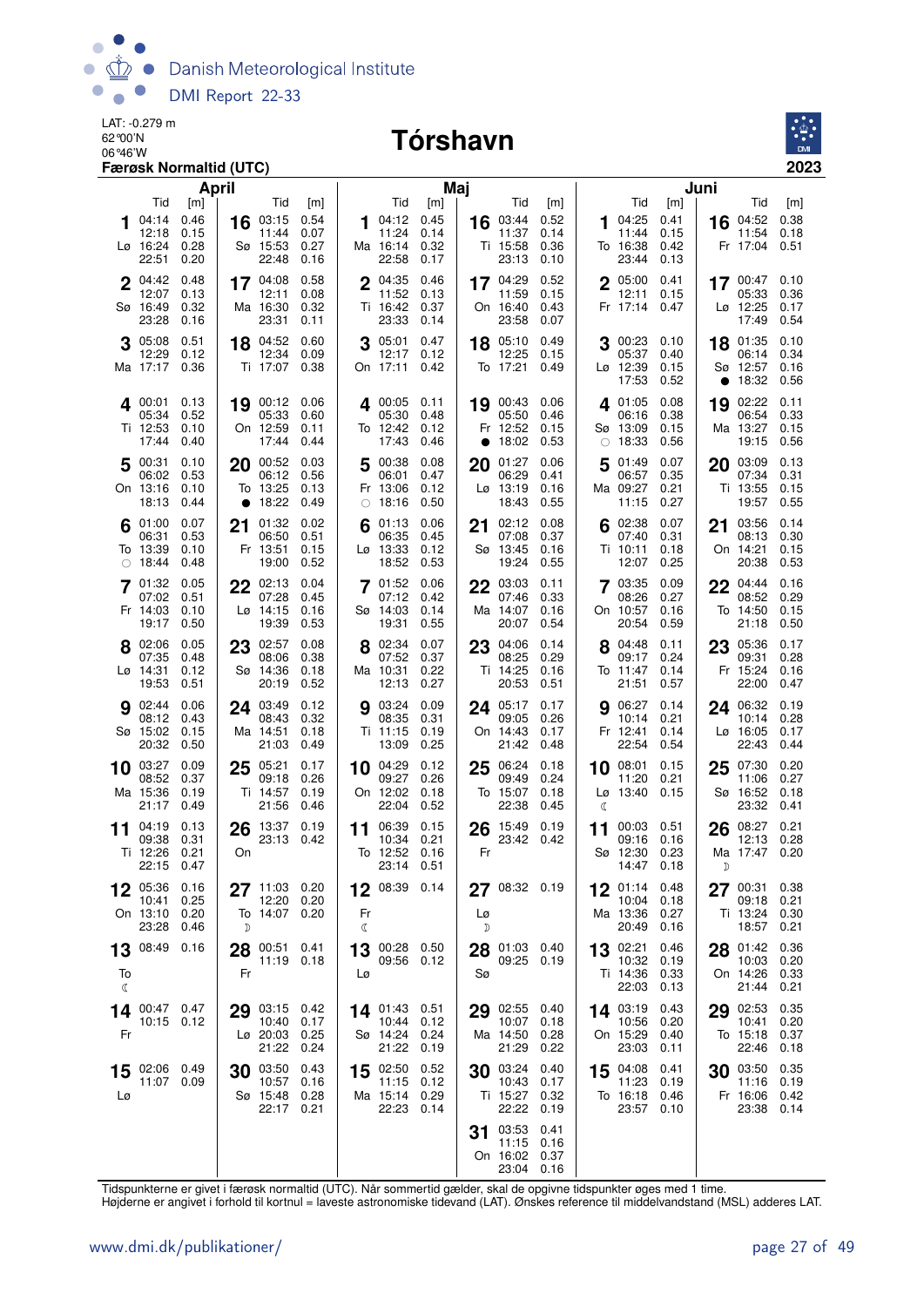

#### 06°46'W **Tórshavn**



|            | Juli                          |              |           |                       |              | <b>August</b> |                      |              |               |                   | September    |    |                           |              |    |                        |              |
|------------|-------------------------------|--------------|-----------|-----------------------|--------------|---------------|----------------------|--------------|---------------|-------------------|--------------|----|---------------------------|--------------|----|------------------------|--------------|
|            | Tid                           | [m]          |           | Tid                   | [m]          |               | Tid                  | [m]          |               | Tid               | [m]          |    | Tid                       | [m]          |    | Tid                    | [m]          |
|            | 04:39<br>11:48                | 0.34<br>0.19 | 16        | 01:07<br>05:25        | 0.12<br>0.30 | 1             | 01:16<br>05:57       | 0.06<br>0.30 | 16            | 01:51<br>06:24    | 0.12<br>0.35 | 1  | 02:09<br>06:48            | 0.07<br>0.36 |    | 16 01:59<br>06:57      | 0.11<br>0.44 |
|            | Lø 16:51                      | 0.48         |           | Sø 12:08              | 0.17         |               | Ti 08:12             | 0.20         |               | On 13:05          | 0.12         |    | Fr 09:26<br>11:15         | 0.12         |    | $L\varnothing$ 13:40   | 0.08         |
|            |                               |              |           | 17:42                 | 0.54         | $\bigcirc$    | 10:15                | 0.27         | $\bullet$     | 18:42             | 0.56         |    |                           | 0.20         |    | 19:13                  | 0.52         |
|            | 00:25<br>05:23                | 0.11<br>0.34 |           | 17 01:45<br>06:05     | 0.12<br>0.31 | $\mathbf 2$   | 01:56<br>06:35       | 0.04<br>0.30 | 17            | 02:16<br>06:56    | 0.12<br>0.37 |    | 02:39<br>07:24            | 0.11<br>0.39 |    | 17 02:19<br>07:27      | 0.12<br>0.46 |
|            | Sø 12:20                      | 0.18         |           | Ma 12:45              | 0.15         |               | On 08:58             | 0.16         |               | To 13:35          | 0.11         |    | Lø 10:11                  | 0.12         |    | Sø 14:10               | 0.07         |
|            | 17:36                         | 0.54         | $\bullet$ | 18:24                 | 0.56         |               | 11:00                | 0.24         |               | 19:14             | 0.55         |    | 11:50                     | 0.19         |    | 19:43                  | 0.49         |
|            | 01:12<br>06:06                | 0.08<br>0.33 | 18        | 02:18<br>06:43        | 0.12<br>0.32 |               | 02:35<br>07:12       | 0.05<br>0.31 | 18            | 02:40<br>07:27    | 0.12<br>0.39 | 3  | 03:09<br>08:00            | 0.16<br>0.42 | 18 | 02:41<br>07:59         | 0.13<br>0.47 |
|            | Ma 08:26                      | 0.22         |           | Ti 13:19              | 0.14         |               | To 09:43             | 0.12         |               | Fr 14:02          | 0.10         |    | Sø 15:01                  | 0.04         |    | Ma 14:43               | 0.08         |
| $\bigcirc$ | 10:20                         | 0.28         |           | 19:02                 | 0.56         |               | 11:42                | 0.21         |               | 19:45             | 0.54         |    | 20:38                     | 0.52         |    | 20:15                  | 0.45         |
|            | 401:58<br>06:48               | 0.06<br>0.31 | 19        | 02:50<br>07:19        | 0.12<br>0.33 |               | 4 03:14<br>07:50     | 0.08<br>0.31 | 19            | 03:02<br>07:58    | 0.13<br>0.40 |    | 4 03:39<br>08:38          | 0.20<br>0.43 | 19 | 03:08<br>08:33         | 0.15<br>0.47 |
|            | Ti 09:11                      | 0.18         |           | On 13:49              | 0.13         |               | Fr 10:29             | 0.11         |               | Lø 14:31          | 0.09         |    | Ma 15:47                  | 0.06         |    | Ti 15:20               | 0.10         |
|            | 11:11                         | 0.26         |           | 19:39                 | 0.56         |               | 12:21                | 0.19         |               | 20:15             | 0.51         |    | 21:22                     | 0.42         |    | 20:49                  | 0.40         |
| 5          | 02:46<br>07:30                | 0.06<br>0.29 | 20        | 03:22<br>07:54        | 0.13<br>0.34 | 5             | 03:52<br>08:28       | 0.13<br>0.33 | 20            | 03:23<br>08:29    | 0.15<br>0.40 | 5  | 04:04<br>09:19            | 0.24<br>0.44 | 20 | 03:39<br>09:12         | 0.18<br>0.45 |
|            | On 09:57                      | 0.15         |           | To 14:18              | 0.12         |               | $L\varnothing$ 11:18 | 0.12         |               | Sø 15:03          | 0.10         |    | Ti 16:43                  | 0.11         |    | On 16:04               | 0.13         |
|            | 11:59                         | 0.23         |           | 20:14                 | 0.54         |               | 12:58                | 0.17         |               | 20:47             | 0.48         |    | 22:10                     | 0.33         |    | 21:28                  | 0.35         |
|            | 03:36<br>08:12                | 0.08<br>0.27 | 21        | 03:54<br>08:27        | 0.14<br>0.34 | 6             | 04:31<br>09:08       | 0.19<br>0.34 | 21            | 03:48<br>09:03    | 0.17<br>0.40 |    | 00:38<br>10:11            | 0.26<br>0.43 | 21 | 04:14<br>09:59         | 0.22<br>0.43 |
|            | To 10:44                      | 0.13         |           | Fr 14:48              | 0.12         |               | Sø 16:03             | 0.08         |               | Ma 15:39          | 0.11         |    | On 18:34                  | 0.16         |    | To 16:59               | 0.17         |
|            | 12:46                         | 0.21         |           | 20:48                 | 0.51         |               | 21:56                | 0.50         |               | 21:21             | 0.43         | ℂ  |                           |              |    | 22:14                  | 0.29         |
|            | 704:31<br>08:56               | 0.11<br>0.26 |           | $22^{04:22}$<br>09:01 | 0.16<br>0.34 |               | 705:13<br>09:53      | 0.24         | 22            | 04:18<br>09:42    | 0.19<br>0.40 |    | 11:36  0.41<br>20:46 0.18 |              |    | 22 01:07<br>11:04      | 0.21<br>0.42 |
|            | Fr 11:34                      | 0.12         |           | $L\varnothing$ 15:20  | 0.13         |               | Ma 16:58             | 0.36<br>0.11 |               | Ti 16:21          | 0.14         | To |                           |              |    | Fr 18:29               | 0.20         |
|            | 13:32                         | 0.18         |           | 21:23                 | 0.48         |               | 22:53                | 0.41         |               | 22:00             | 0.39         |    |                           |              | D  |                        |              |
|            | 8 05:34                       | 0.15         | 23        | 04:49                 | 0.19         |               | 06:00                | 0.28         | 23            | 04:56             | 0.23         |    | 13:12 0.41                |              | 23 | 12:24 0.41             |              |
|            | 09:42<br>$L\varnothing$ 16:19 | 0.26<br>0.13 |           | 09:37<br>Sø 15:57     | 0.34<br>0.14 |               | 10:52<br>Ti 18:23    | 0.37<br>0.15 |               | 10:29<br>On 17:12 | 0.39<br>0.17 | Fr | 23:36 0.15                |              | Lø | 21:59 0.16             |              |
|            | 22:28                         | 0.54         |           | 21:59                 | 0.45         | ℂ             |                      |              |               | 22:45             | 0.34         |    |                           |              |    |                        |              |
|            | <b>9</b> 06:45                | 0.20         |           | 24 05:19              | 0.21         | q             | 00:01                | 0.33         |               | 24 01:41          | 0.25         |    | <b>g</b> 14:51 0.43       |              |    | 24 05:52               | 0.30         |
|            | 10:35<br>Sø 17:16             | 0.27<br>0.13 |           | 10:18<br>Ma 16:39     | 0.34<br>0.16 |               | 07:02<br>On 12:11    | 0.29<br>0.38 |               | 11:31<br>To 18:21 | 0.37<br>0.20 | Lø |                           |              |    | 09:11<br>Sø 13:48      | 0.30<br>0.44 |
|            | 23:31                         | 0.48         |           | 22:40                 | 0.41         |               | 20:26                | 0.17         | $\mathcal{D}$ |                   |              |    |                           |              |    | 22:56                  | 0.11         |
| 10         | 07:52                         | 0.23         | 25        | 06:07                 | 0.23         | 10            | 05:49                | 0.30         | 25            | 12:47             | 0.38         |    | $10$ 00:25                | 0.13         | 25 | 15:05                  | 0.49         |
|            | 11:41<br>Ma 18:38             | 0.29<br>0.15 |           | 11:09<br>Ti 17:31     | 0.33<br>0.18 |               | 08:17<br>To 13:32    | 0.29<br>0.40 | Fr            | 21:52 0.20        |              |    | 08:14<br>Sø 10:08         | 0.26<br>0.24 | Ma | 23:38                  | 0.07         |
| ℂ          |                               |              |           | D 23:28               | 0.37         |               | 22:28                | 0.16         |               |                   |              |    | 16:03                     | 0.46         |    |                        |              |
| 11         | 00:41                         | 0.42         | 26        | 08:14                 | 0.25         | 11            | 07:19                | 0.29         | 26            | 14:07 0.40        |              | 11 | 01:01                     | 0.13         | 26 | 08:09                  | 0.28         |
|            | 08:47<br>Ti 12:52             | 0.25<br>0.33 |           | 12:15<br>On 18:36     | 0.34<br>0.21 |               | 09:28<br>Fr 14:51    | 0.27<br>0.42 | Lø            | 23:00             | 0.15         |    | 04:28<br>Ma 10:59         | 0.26<br>0.20 |    | 10:54<br>Ti 16:03 0.55 | 0.22         |
|            | 20:27                         | 0.15         |           |                       |              |               |                      |              |               |                   |              |    | 16:43                     | 0.49         |    |                        |              |
|            | 01:51                         | 0.37         |           | 00:28                 | 0.33         |               | 00:11                | 0.14         | 27            | 06:55             | 0.31         |    | 12 01:13                  | 0.13         | 27 | 00:12                  | 0.05         |
|            | 09:32<br>On 14:01             | 0.26<br>0.37 |           | 09:20<br>To 13:27     | 0.25<br>0.35 | Lø            | 16:01                | 0.46         |               | 10:39<br>Sø 15:23 | 0.26<br>0.45 |    | 04:58<br>Ti 11:39         | 0.30<br>0.17 |    | 04:40<br>On 06:51      | 0.29<br>0.21 |
|            | 21:58                         | 0.15         |           | 21:28                 | 0.21         |               |                      |              |               | 23:49             | 0.10         |    | 17:16                     | 0.52         |    | 08:53                  | 0.26         |
| 13         | 02:57                         | 0.33         |           | 28 05:54              | 0.32         |               | 13 01:06 0.13        |              | 28            | 08:22             | 0.30         |    | 13 00:55                  | 0.12         |    | 28 00:42               | 0.05         |
|            | 10:12<br>To 15:05             | 0.25<br>0.42 |           | 10:13<br>Fr 14:37     | 0.24<br>0.38 |               | 04:40<br>Sø 11:15    | 0.26<br>0.20 |               | 11:17<br>Ma 16:22 | 0.23<br>0.53 |    | 05:28<br>On 12:14         | 0.34<br>0.14 |    | 05:13<br>To 07:41      | 0.33<br>0.18 |
|            | 23:14                         | 0.13         |           | 22:52                 | 0.18         |               | 16:52                | 0.50         |               |                   |              |    | 17:47                     | 0.53         |    | 09:33                  | 0.24         |
|            | 14 03:54                      | 0.31         | 29        | 06:57                 | 0.31         |               | 14 01:36             | 0.12         | 29            | 00:29             | 0.06         |    | 14 01:14                  | 0.12         | 29 | 01:09                  | 0.07         |
|            | 10:51<br>Fr 16:04             | 0.22<br>0.46 |           | 10:56<br>Lø 15:41     | 0.23<br>0.43 |               | 05:16<br>Ma 11:56    | 0.29<br>0.17 |               | 05:06<br>Ti 07:07 | 0.28<br>0.23 |    | 05:58<br>To 12:44         | 0.38<br>0.12 |    | 05:47<br>Fr 08:25      | 0.38<br>0.15 |
|            |                               |              |           | 23:47                 | 0.13         |               | 17:33                | 0.53         |               | 09:16             | 0.28         |    | 18:16                     | 0.54         | O  | 10:10                  | 0.22         |
| 15         | 00:17                         | 0.13         |           | 30 08:15              | 0.30         |               | 15 01:32             | 0.12         | 30            | 01:05             | 0.04         |    | 15 01:37                  | 0.11         | 30 | 01:36                  | 0.10         |
|            | 04:42<br>$L\varnothing$ 11:30 | 0.30<br>0.20 |           | 11:33<br>Sø 16:35     | 0.22<br>0.50 |               | 05:51<br>Ti 12:33    | 0.32<br>0.14 |               | 05:39<br>On 07:58 | 0.30<br>0.18 |    | 06:28<br>Fr 13:12         | 0.41<br>0.10 |    | 06:23<br>Lø 09:09      | 0.43<br>0.15 |
|            | 16:56                         | 0.50         |           |                       |              |               | 18:09                | 0.55         |               | 10:00             | 0.25         |    | • 18:45                   | 0.53         |    | 10:45                  | 0.21         |
|            |                               |              | 31        | 00:34                 | 0.09         |               |                      |              | 31            | 01:38             | 0.04         |    |                           |              |    |                        |              |
|            |                               |              |           | 05:19<br>Ma 12:07     | 0.30<br>0.20 |               |                      |              |               | 06:13<br>To 08:42 | 0.33<br>0.14 |    |                           |              |    |                        |              |
|            |                               |              |           | 17:23 0.57            |              |               |                      |              |               | $\circ$ 10:39     | 0.23         |    |                           |              |    |                        |              |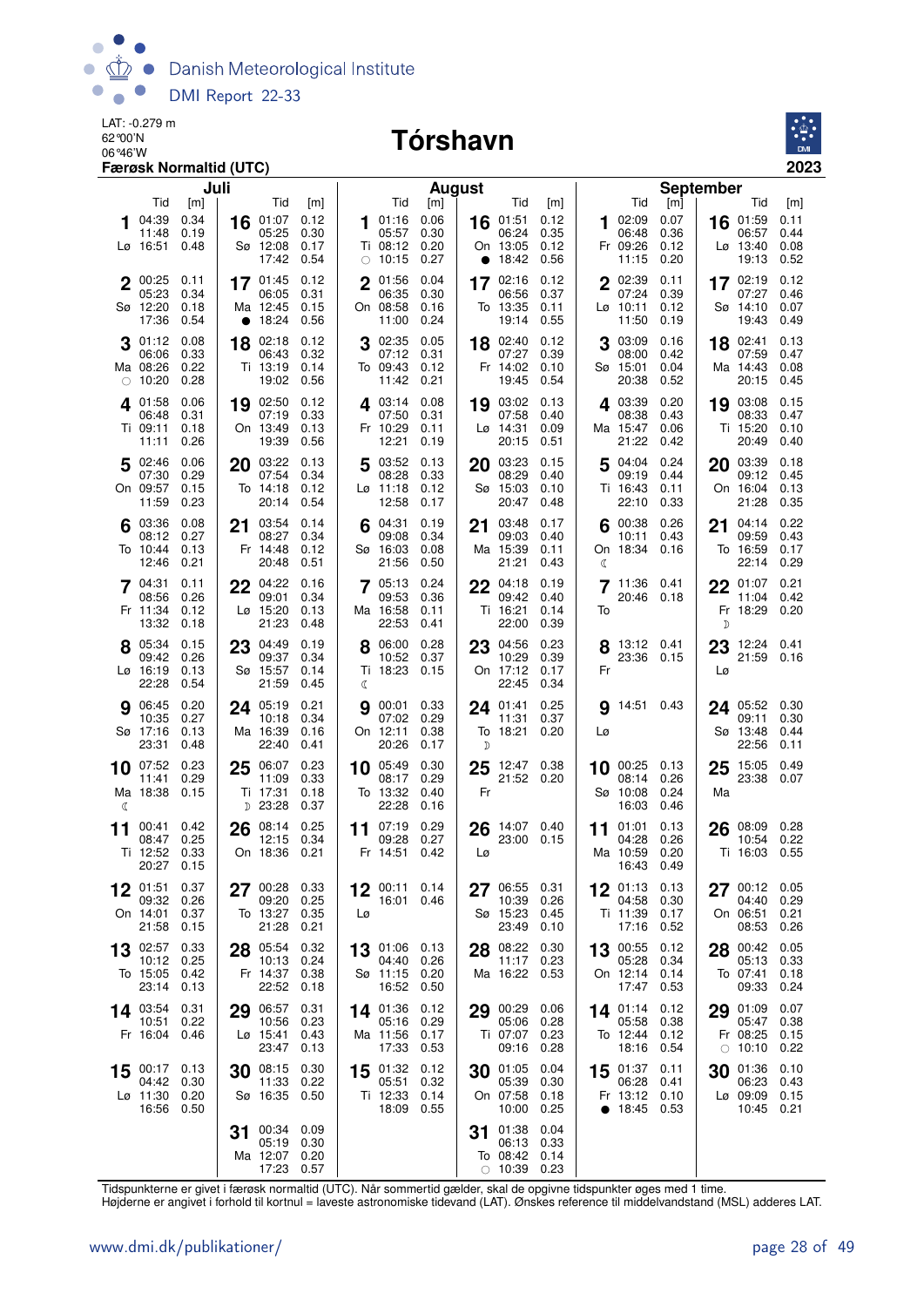

#### 06°46'W **Tórshavn**



|                                                    |                                      | <b>Oktober</b>   |                                                 |                                      |                 |                                                      | <b>November</b>                      |                  |                                              |                                      |                         |                                               |                                      | <b>December</b> |                                                 |                              |
|----------------------------------------------------|--------------------------------------|------------------|-------------------------------------------------|--------------------------------------|-----------------|------------------------------------------------------|--------------------------------------|------------------|----------------------------------------------|--------------------------------------|-------------------------|-----------------------------------------------|--------------------------------------|-----------------|-------------------------------------------------|------------------------------|
|                                                    | Tid<br>[m]                           |                  | Tid                                             | [m]                                  |                 | Tid                                                  | [m]                                  |                  | Tid                                          | [m]                                  |                         | Tid                                           | [m]                                  |                 | Tid                                             | [m]                          |
| 02:03<br>06:59<br>Sø 14:05<br>19:30                | 0.14<br>0.47<br>0.02<br>0.52         |                  | 16 $01:42$<br>06:59<br>Ma 13:49<br>19:14        | 0.12<br>0.50<br>0.07<br>0.44         | 1               | 02:15<br>07:59<br>On 15:40<br>20:23<br>23:07         | 0.18<br>0.55<br>0.12<br>0.30<br>0.18 | 16               | 02:11<br>07:54<br>To 15:04<br>20:10<br>22:53 | 0.16<br>0.56<br>0.10<br>0.31<br>0.18 | 1                       | 02:11<br>08:37<br>Fr 17:00<br>20:51<br>23:56  | 0.15<br>0.55<br>0.16<br>0.25<br>0.15 | 16              | 00:37<br>02:35<br>$L\varnothing$ 08:31<br>16:12 | 0.22<br>0.16<br>0.61<br>0.10 |
| 02:29<br>07:36<br>Ma 14:47<br>20:09                | 0.17<br>0.50<br>0.04<br>0.44         |                  | 17 02:07<br>07:32<br>Ti 14:25<br>19:47          | 0.13<br>0.52<br>0.08<br>0.40         |                 | 2 08:44<br>17:12<br>To 21:01<br>23:59                | 0.53<br>0.16<br>0.24<br>0.16         |                  | 17 00:47<br>02:45<br>Fr 08:40<br>16:03       | 0.23<br>0.18<br>0.55<br>0.12         |                         | 2 09:26<br>18:04<br>Lø 21:36                  | 0.51<br>0.18<br>0.24                 |                 | 17 09:23<br>17:27<br>Sø 21:42 0.23              | 0.59<br>0.13                 |
| 02:53<br>08:14<br>Ti 15:35<br>20:49                | 0.20<br>0.51<br>0.08<br>0.35         |                  | 18 02:35<br>08:09<br>On 15:06<br>20:24          | 0.15<br>0.52<br>0.10<br>0.35         | Fr              | 3 09:39 0.49                                         |                                      |                  | 18 09:35<br>17:46<br>$L\varnothing$ 21:58    | 0.54<br>0.15<br>0.22                 | Sø                      | 3 00:55 0.16<br>10:19 0.47                    |                                      |                 | 18 00:18 0.13<br>10:20<br>Ma 19:01<br>22:41     | 0.56<br>0.15<br>0.23         |
| 403:11<br>08:56<br>On 16:45<br>21:29               | 0.22<br>0.50<br>0.14<br>0.27         | 19               | 03:07<br>08:52<br>To 15:56<br>21:06<br>23:57    | 0.18<br>0.50<br>0.13<br>0.30<br>0.19 |                 | 4 00:54 0.16<br>10:50 0.45<br>Lø 22:22 0.18<br>23:32 | 0.19                                 | 19               | 00:27<br>10:39<br>Sø 19:57                   | 0.15<br>0.52<br>0.14                 |                         | $\Delta$ 01:57 0.18<br>11:18<br>Ma 20:07 0.19 | 0.44                                 |                 | 19 01:13<br>11:23<br>Ti 20:21<br>D 23:48        | 0.14<br>0.52<br>0.17<br>0.24 |
| 500:11<br>09:48<br>To 18:51                        | 0.20<br>0.47<br>0.18                 |                  | 20 09:43<br>17:04<br>Fr 22:00                   | 0.48<br>0.17<br>0.24                 | ℂ               | 5 01:44 0.17<br>12:16 0.43<br>Sø 22:52 0.17          |                                      | Ma<br>D          | 20 11:49 0.51<br>21:17 0.13                  |                                      | 5<br>Τi<br>ℂ            | 12:28  0.41<br>21:01 0.19                     |                                      | 20              | 02:15<br>12:32<br>On 21:20                      | 0.17<br>0.49<br>0.18         |
| Fr<br>ℭ                                            | 11:12 0.43<br>22:52 0.17             | 21               | 00:41<br>10:51<br>$L\sigma$ 20:23               | 0.18<br>0.47<br>0.16                 | 6<br>Ma         | 14:11 0.42<br>23:12 0.17                             |                                      | 21<br>Τi         | 13:02 0.50<br>22:09 0.12                     |                                      | 6<br>On                 | 14:05 0.39<br>21:45 0.19                      |                                      | 21              | 00:57<br>07:56<br>To 13:41<br>22:00             | 0.27<br>0.18<br>0.45<br>0.20 |
| Lø                                                 | 12:54 0.42<br>23:29 0.15             | Sø<br>D          | 22 $12:09$ 0.46<br>21:47                        | 0.13                                 |                 | 7 07:46 0.25<br>08:53<br>Ti 15:29<br>22:45           | 0.25<br>0.43<br>0.16                 |                  | 22 05:56<br>08:40<br>On 14:13<br>22:46       | 0.24<br>0.21<br>0.50<br>0.12         |                         | 7 02:26 0.28<br>06:24<br>To 15:15<br>22:22    | 0.23<br>0.38<br>0.18                 |                 | $22^{02:02}$<br>09:30<br>Fr 14:45<br>22:30      | 0.32<br>0.15<br>0.42<br>0.20 |
| Sø                                                 | 8 14:55 0.43                         | 23<br>Ma         | 13:27 0.48<br>22:39 0.09                        |                                      |                 | 03:26<br>09:57<br>On 15:56<br>23:07                  | 0.27<br>0.22<br>0.43<br>0.15         | 23               | 02:45<br>09:54<br>To 15:13<br>23:12          | 0.28<br>0.17<br>0.50<br>0.14         |                         | 03:10 0.32<br>10:06<br>Fr 15:43<br>22:56      | 0.21<br>0.38<br>0.17                 | 23              | 03:00<br>10:40<br>$Lg$ 15:40<br>22:59           | 0.38<br>0.12<br>0.39<br>0.20 |
| 00:03<br>07:57<br>Ma 09:40<br>15:53                | 0.14<br>0.26<br>0.24<br>0.45         | Τi               | 24 14:41 0.51<br>23:17 0.08                     |                                      |                 | 903:57<br>10:42<br>To 16:22<br>23:33                 | 0.32<br>0.19<br>0.44<br>0.14         |                  | 24 03:32<br>10:48<br>Fr 16:02<br>23:36       | 0.35<br>0.12<br>0.50<br>0.15         |                         | 903:48<br>10:53<br>Lø 16:13<br>23:26          | 0.36<br>0.18<br>0.38<br>0.16         |                 | 24 03:53<br>11:39<br>Sø 16:29<br>23:31          | 0.45<br>0.10<br>0.37<br>0.19 |
| 00:25<br>10<br>04:03<br>Ti 10:34<br>16:24<br>23:57 | 0.14<br>0.27<br>0.21<br>0.47<br>0.14 | 25               | 07:34 0.26<br>10:24<br>On 15:39<br>23:46        | 0.19<br>0.55<br>0.08                 | 10              | 04:27<br>11:20<br>Fr 16:47<br>23:59                  | 0.37<br>0.16<br>0.44<br>0.14         | 25               | 04:16<br>11:37<br>Lø 16:46                   | 0.42<br>0.08<br>0.47                 | 10                      | 04:24<br>11:35<br>Sø 16:45<br>23:53           | 0.41<br>0.15<br>0.37<br>0.16         | 25              | 04:43<br>12:34<br>Ma 17:13                      | 0.51<br>0.09<br>0.35         |
| 11 04:31<br>11:14<br>On 16:52 0.49                 | 0.32<br>0.18                         |                  | 26 04:07<br>11:08<br>To 16:26                   | 0.31<br>0.14<br>0.57                 |                 | 11 04:57<br>11:53<br>$L\varnothing$ 17:14 0.44       | 0.42<br>0.13                         | 26               | 00:02<br>04:59<br>Sø 12:24<br>17:28          | 0.16<br>0.48<br>0.07<br>0.44         |                         | 11 05:00<br>12:14<br>Ma 17:21                 | 0.47<br>0.13<br>0.37                 | 26              | 00:04<br>05:30<br>Ti 13:24<br>17:56             | 0.17<br>0.55<br>0.09<br>0.33 |
| 00:13<br>05:00<br>To 11:48<br>17:19                | 0.13<br>0.36<br>0.15<br>0.50         | 27               | 00:11<br>04:44<br>Fr 11:50<br>17:08             | 0.09<br>0.37<br>0.09<br>0.57         | 12              | 00:23<br>05:28<br>Sø 12:26<br>17:44                  | 0.13<br>0.46<br>0.11<br>0.43         | 27<br>$\bigcirc$ | 00:30<br>05:41<br>Ma 13:11<br>18:08          | 0.16<br>0.54<br>0.06<br>0.40         | $\overline{\mathbf{2}}$ | 00:20<br>05:38<br>Ti 12:55<br>17:58           | 0.15<br>0.52<br>0.10<br>0.35         | 27              | 00:38<br>06:15<br>On 14:11<br>$\circ$ 18:37     | 0.15<br>0.58<br>0.10<br>0.32 |
| 00:36<br>13<br>05:29<br>Fr 12:19<br>17:46          | 0.12<br>0.40<br>0.12<br>0.50         | 28<br>$\bigcirc$ | 00:36<br>05:21<br>$L\varnothing$ 12:31<br>17:48 | 0.11<br>0.44<br>0.05<br>0.55         | 13<br>$\bullet$ | 00:46<br>06:00<br>Ma 12:59<br>18:16                  | 0.13<br>0.50<br>0.09<br>0.41         | 28               | 00:58<br>06:23<br>Ti 14:00<br>18:48          | 0.16<br>0.57<br>0.08<br>0.35         | 13                      | 00:49<br>06:18<br>On 13:37<br>18:38           | 0.15<br>0.56<br>0.09<br>0.34         | 28              | 01:12<br>06:59<br>To 14:55<br>19:17             | 0.14<br>0.59<br>0.11<br>0.31 |
| 00:59<br>14<br>05:58<br>Lø 12:47<br>18:14          | 0.12<br>0.44<br>0.10<br>0.49         | 29               | 01:02<br>05:59<br>Sø 13:13<br>18:27             | 0.14<br>0.50<br>0.03<br>0.50         | 14              | 01:11<br>06:35<br>Ti 13:36<br>18:51                  | 0.13<br>0.53<br>0.08<br>0.39         | 29               | 01:26<br>07:06<br>On 14:53<br>19:28          | 0.16<br>0.58<br>0.10<br>0.31         | 14                      | 01:21<br>06:59<br>To 14:23<br>19:20           | 0.15<br>0.59<br>0.08<br>0.31         | 29              | 01:44<br>07:41<br>Fr 15:38<br>19:57             | 0.13<br>0.59<br>0.13<br>0.30 |
| 01:20<br>15<br>06:27<br>Sø 13:17<br>18:43          | 0.11<br>0.48<br>0.08<br>0.47         | 30               | 01:28<br>06:38<br>Ma 13:56<br>19:06             | 0.15<br>0.54<br>0.04<br>0.43         | 15              | 01:39<br>07:13<br>On 14:17<br>19:29                  | 0.14<br>0.55<br>0.09<br>0.35         | 30               | 01:51<br>07:50<br>To 15:54<br>20:09          | 0.15<br>0.57<br>0.13<br>0.28         | 15                      | 01:57<br>07:44<br>Fr 15:14<br>20:04<br>22:39  | 0.16<br>0.61<br>0.08<br>0.28<br>0.15 | 30<br>Lø        | 02:14<br>08:22<br>16:22<br>20:36                | 0.13<br>0.56<br>0.14<br>0.30 |
|                                                    |                                      | 31               | 01:53<br>07:17<br>Ti 14:42<br>19:45             | 0.17<br>0.56<br>0.07<br>0.36         |                 |                                                      |                                      |                  |                                              |                                      |                         |                                               |                                      | 31              | 02:42<br>09:03<br>Sø 17:08<br>21:14 0.29        | 0.13<br>0.53<br>0.17         |

Tidspunkterne er givet i færøsk normaltid (UTC). Når sommertid gælder, skal de opgivne tidspunkter øges med 1 time.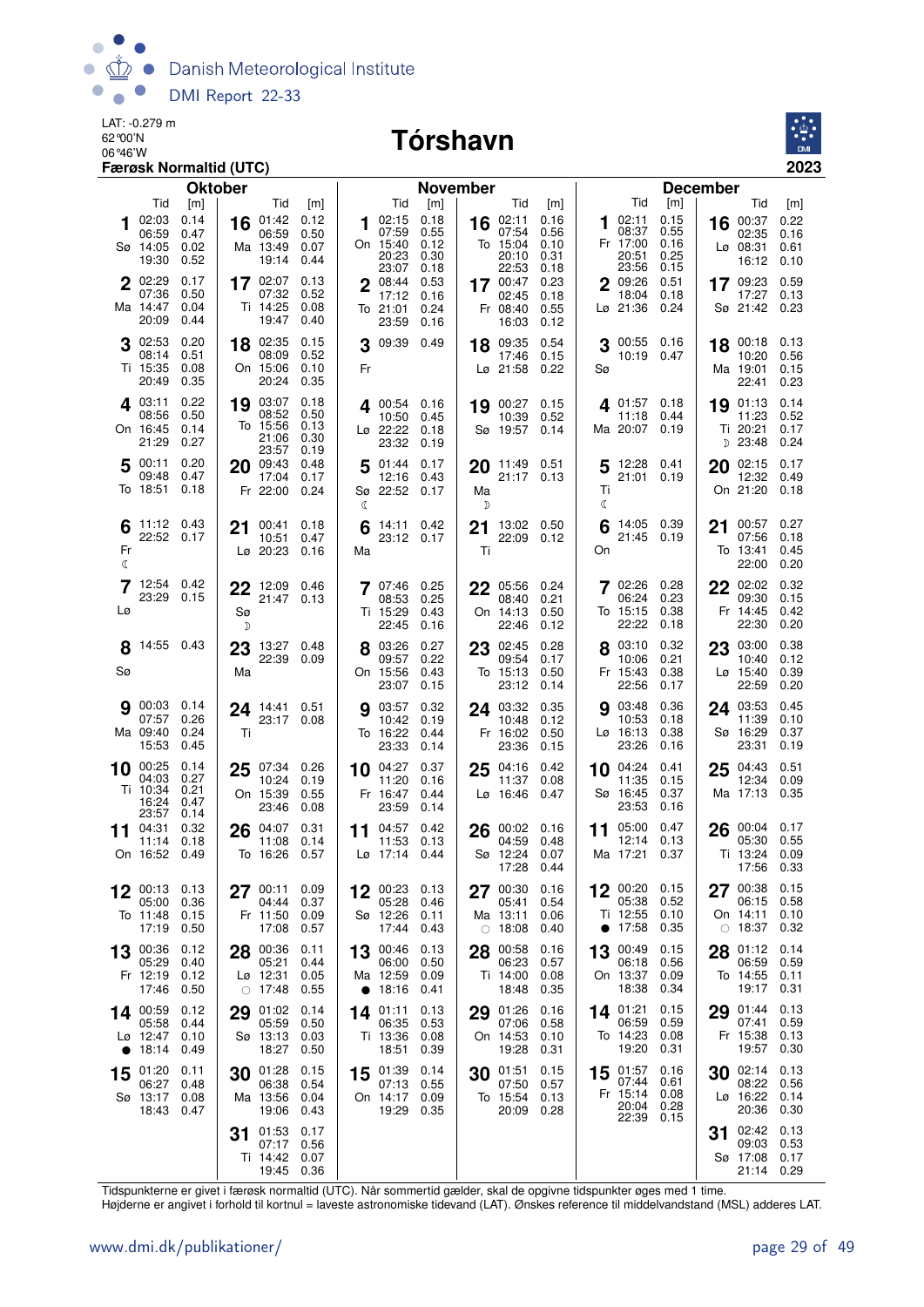

#### Gamlarætt



|    |                        | Januar       |    |                     |              |              |                           | Februar      |    |                               |              |    |                   |              | <b>Marts</b>  |                               |                |
|----|------------------------|--------------|----|---------------------|--------------|--------------|---------------------------|--------------|----|-------------------------------|--------------|----|-------------------|--------------|---------------|-------------------------------|----------------|
|    | Tid                    | [m]          |    | Tid                 | [m]          |              | Tid                       | [m]          |    | Tid                           | [m]          |    | Tid               | [m]          |               | Tid                           | [m]            |
| 1  | 01:28<br>08:50         | 0.93<br>0.44 |    | $16$ 00:37<br>06:45 | 0.92<br>0.47 |              | $103:16$ 1.00<br>10:53    | 0.46         |    | 16 02:30<br>10:19             | 1.00<br>0.43 |    | 101:36<br>09:00   | 0.92<br>0.51 |               | 16 00:40<br>08:39             | 0.97<br>0.47   |
|    | Sø 13:56               | 0.97         |    | Ma 12:40            | 0.96         |              | On 15:47                  | 0.83         |    | To 15:00                      | 0.85         |    | On 14:20          | 0.73         |               | To 13:15                      | 0.78           |
|    | 21:49                  | 0.37         |    | 21:06               | 0.42         |              | 22:55                     | 0.43         |    | 22:44                         | 0.42         |    | 21:07             | 0.52         |               | 21:02                         | 0.51           |
|    | 02:33                  | 0.99         |    | 17 $01:47$          | 0.95         |              | $2^{04:15}$               | 1.08         |    | 17 03:40                      | 1.11         |    | 2 03:06           | 0.96         |               | 17 02:13                      | 1.02           |
|    | 10:03<br>Ma 14:58      | 0.43<br>0.95 |    | 08:32<br>Ti 13:55   | 0.48<br>0.93 |              | 12:03<br>To 16:39         | 0.41<br>0.88 |    | 11:36<br>Fr 16:11             | 0.32<br>0.93 |    | 10:39<br>To 15:42 | 0.48<br>0.79 |               | 10:20<br>Fr 14:56             | 0.39<br>0.82   |
|    | 22:42                  | 0.36         |    | 22:08               | 0.39         |              | 23:43                     | 0.40         |    | 23:42                         | 0.36         |    | 22:19             | 0.48         |               | 22:24                         | 0.46           |
|    | 3 03:31                | 1.06         |    | 18 02:54            | 1.01         |              | 305:01                    | 1.15         |    | 18 04:35                      | 1.26         |    | 3 04:06           | 1.04         |               | 18 03:25                      | 1.14           |
|    | 11:09<br>Ti 15:54      | 0.41<br>0.94 |    | 10:19               | 0.44<br>0.94 |              | 12:52                     | 0.36         |    | 12:37<br>Lø 17:02             | 0.20         |    | 11:49             | 0.41<br>0.87 |               | 11:29<br>Lø 15:59             | 0.27<br>0.93   |
|    | 23:28                  | 0.35         |    | On 15:10<br>23:05   | 0.35         |              | Fr 17:21                  | 0.95         |    |                               | 1.03         |    | Fr 16:29<br>23:17 | 0.43         |               | 23:26                         | 0.38           |
|    | 4 04:22                | 1.14         |    | 19 03:54            | 1.12         |              | 4 00:24 0.37              |              |    | 19 00:33 0.29                 |              |    | $4^{04:48}$       | 1.13         | 19            | 04:18                         | 1.28           |
|    | 12:08                  | 0.38         |    | 11:35               | 0.36         |              | 05:40                     | 1.21         |    | 05:21                         | 1.39         |    | 12:30             | 0.34         |               | 12:24                         | 0.15           |
|    | On 16:43 0.96          |              |    | To 16:15<br>23:57   | 0.98<br>0.31 |              | Lø 13:29<br>17:58         | 0.31<br>1.01 |    | Sø 13:27<br>17:45             | 0.10<br>1.12 |    | Lø 17:05          | 0.96         |               | Sø 16:45                      | 1.05           |
|    | 5 00:09 0.34           |              |    | 20 04:46            | 1.24         |              | 500:58                    | 0.34         |    | 20 01:18                      | 0.24         |    | 5 00:01 0.38      |              |               | 20 00:17 0.29                 |                |
|    | 05:07                  | 1.20         |    | 12:39               | 0.26         |              | 06:14                     | 1.25         |    | 06:03                         | 1.49         |    | 05:22             | 1.19         |               | 05:02                         | 1.40           |
|    | To 12:57<br>17:27      | 0.36<br>0.98 |    | Fr 17:10 1.04       |              |              | Sø 14:01<br>$\circ$ 18:31 | 0.27<br>1.05 |    | Ma 14:11<br>• 18:26           | 0.03         |    | Sø 13:03<br>17:37 | 0.27<br>1.04 |               | Ma 13:09<br>17:25             | 0.06<br>1.17   |
|    |                        |              |    |                     |              |              |                           |              |    |                               | 1.19         |    |                   |              |               |                               |                |
|    | 00:44<br>05:49         | 0.34<br>1.24 | 21 | 00:44 0.28<br>05:33 | 1.36         | 6            | 01:28<br>06:45            | 0.31<br>1.27 | 21 | 02:00<br>06:44                | 0.19<br>1.54 |    | 00:38<br>05:52    | 0.33<br>1.24 | 21            | 01:02<br>05:42                | 0.22<br>1.48   |
|    | Fr 13:38               | 0.33         |    | Lø 13:33            | 0.16         |              | Ma 14:32                  | 0.24         |    | Ti 14:51                      | 0.02         |    | Ma 13:34          | 0.22         |               | Ti 13:50                      | 0.02           |
|    | $\circ$ 18:08          | 1.00         |    | $\bullet$ 17:57     | 1.09         |              | 19:03                     | 1.09         |    | 19:06                         | 1.23         |    | 18:07             | 1.11         |               | • 18:04                       | 1.26           |
|    | 7.01:13<br>06:27       | 0.33<br>1.26 |    | 22 01:29<br>06:18   | 0.25<br>1.45 |              | 701:53<br>07:15           | 0.29<br>1.28 |    | 22 02:38<br>07:24             | 0.17<br>1.52 |    | 7 01:09<br>06:19  | 0.29<br>1.28 |               | 22 01:43<br>06:21             | 0.17<br>1.50   |
|    | Lø 14:15               | 0.31         |    | Sø 14:23            | 0.09         |              | Ti 15:01                  | 0.23         |    | On 15:29                      | 0.05         |    | Ti 14:04          | 0.18         |               | On 14:27                      | 0.03           |
|    | 18:46                  | 1.01         |    | 18:42               | 1.12         |              | 19:34                     | 1.11         |    | 19:46                         | 1.24         |    | $\circ$ 18:36     | 1.16         |               | 18:42                         | 1.32           |
|    | 8 01:36                | 0.33         | 23 | 02:11               | 0.23         |              | 8 02:17 0.28              |              |    | 23 03:15                      | 0.18         |    | 8 01:38           | 0.26         |               | 23 02:21                      | 0.15           |
|    | 07:03<br>Sø 14:49      | 1.26<br>0.30 |    | 07:01<br>Ma 15:09   | 1.50<br>0.06 |              | 07:44<br>On 15:30         | 1.27<br>0.24 |    | 08:05<br>To 16:06             | 1.44<br>0.13 |    | 06:46<br>On 14:33 | 1.30<br>0.17 |               | 07:00<br>To 15:01             | 1.46<br>0.08   |
|    | 19:22                  | 1.02         |    | 19:25               | 1.14         |              | 20:05                     | 1.12         |    | 20:26                         | 1.22         |    | 19:05             | 1.20         |               | 19:20                         | 1.33           |
|    | <b>9</b> 01:53         | 0.33         |    | 24 02:51            | 0.23         |              | <b>g</b> 02:43 0.27       |              |    | 24 03:51                      | 0.21         |    | <b>9</b> 02:05    | 0.23         |               | 24 02:56                      | 0.16           |
|    | 07:36<br>Ma 15:21      | 1.25<br>0.30 |    | 07:44<br>Ti 15:52   | 1.50<br>0.08 |              | 08:14<br>To 15:58         | 1.25<br>0.27 |    | 08:46<br>Fr 16:41             | 1.31<br>0.23 |    | 07:14<br>To 15:01 | 1.30<br>0.18 |               | 07:38<br>Fr 15:32             | 1.37<br>0.17   |
|    | 19:57                  | 1.01         |    | 20:09               | 1.13         |              | 20:38                     | 1.11         |    | 21:09                         | 1.17         |    | 19:36             | 1.22         |               | 19:59                         | 1.31           |
|    | $10^{02:14}$           | 0.32         | 25 | 03:30               | 0.24         |              | 10 03:13                  | 0.28         | 25 | 04:28                         | 0.27         |    | 10 02:33          | 0.23         | 25            | 03:30                         | 0.20           |
|    | 08:09                  | 1.22         |    | 08:29               | 1.44         |              | 08:46<br>Fr 16:25         | 1.22         |    | 09:30<br>$L\varnothing$ 17:16 | 1.16         |    | 07:44             | 1.28         |               | 08:17                         | 1.24           |
|    | Ti 15:53<br>20:32      | 0.31<br>1.00 |    | On 16:36<br>20:53   | 0.13<br>1.10 |              | 21:15                     | 0.31<br>1.09 |    | 21:56                         | 0.33<br>1.10 |    | Fr 15:27<br>20:08 | 0.22<br>1.21 |               | $L\varnothing$ 16:00<br>20:39 | 0.26<br>1.25   |
|    | 11 02:44               | 0.32         |    | 26 04:09            | 0.26         |              | 11 03:47 0.31             |              |    | 26 05:09                      | 0.35         |    | 11 03:02 0.24     |              | 26            | 04:04                         | 0.27           |
|    | 08:42                  | 1.19         |    | 09:15               | 1.33         |              | 09:23                     | 1.17         |    | 10:17                         | 1.01         |    | 08:17             | 1.24         |               | 08:58                         | 1.09           |
|    | On 16:26<br>21:09 0.99 | 0.33         |    | To 17:19<br>21:41   | 0.22<br>1.05 |              | Lø 16:54<br>21:58         | 0.36<br>1.05 |    | Sø 17:53<br>22:51             | 0.42<br>1.02 |    | Lø 15:52<br>20:44 | 0.27<br>1.19 |               | Sø 16:21<br>21:22             | 0.35<br>- 1.16 |
| 12 | 03:19                  | 0.33         | 27 | 04:51               | 0.31         |              | 04:25                     | 0.35         | 27 | 06:06                         | 0.43         | 12 | 03:35             | 0.28         | 27            | 04:42                         | 0.35           |
|    | 09:17                  | 1.15         |    | 10:04               | 1.20         |              | 10:06                     | 1.10         |    | 11:12                         | 0.87         |    | 08:54             | 1.17         |               | 09:41                         | 0.95           |
|    | To 17:01<br>21:49      | 0.36<br>0.97 |    | Fr 18:06<br>22:33   | 0.31<br>1.01 |              | Sø 17:30<br>22:48         | 0.41<br>1.01 | D  | Ma 18:37                      | 0.49         |    | Sø 16:17<br>21:26 | 0.33<br>1.14 |               | Ma 16:26<br>22:12             | 0.42<br>1.06   |
|    |                        | 0.35         |    |                     | 0.37         |              | 13 05:14                  | 0.41         |    |                               | 0.95         |    |                   | 0.33         |               | 05:34                         | 0.44           |
|    | 13 03:59<br>09:57      | 1.11         |    | 28 05:41<br>10:58   | 1.07         |              | 10:56                     | 1.01         |    | $28^{00:02}$<br>07:27         | 0.49         |    | 13 04:14<br>09:37 | 1.08         | 28            | 10:31                         | 0.82           |
|    | Fr 17:44<br>22:37      | 0.40<br>0.95 |    | Lø 18:57<br>D 23:34 | 0.39<br>0.96 |              | Ma 18:26<br>23:50         | 0.46<br>0.96 |    | Ti 12:30<br>19:45             | 0.76<br>0.52 |    | Ma 16:46<br>22:15 | 0.40<br>1.07 |               | Ti 16:34<br>23:20             | 0.47<br>0.96   |
|    |                        |              |    |                     |              | $\mathbb{C}$ |                           |              |    |                               |              |    |                   |              |               |                               |                |
|    | 14 04:43<br>10:42      | 0.39<br>1.06 | 29 | 06:47<br>12:00      | 0.42<br>0.94 | 14           | 06:20<br>11:59            | 0.47<br>0.92 |    |                               |              |    | 14 05:04<br>10:28 | 0.40<br>0.97 | 29            | 06:55<br>11:52                | 0.50<br>0.73   |
|    | Lø 18:43               | 0.43         |    | Sø 19:54            | 0.44         |              | Ti 20:07                  | 0.48         |    |                               |              |    | Ti 17:24          | 0.46         |               | On 17:20                      | 0.52           |
|    | 23:32                  | 0.92         |    |                     |              |              |                           |              |    |                               |              |    | 23:17             | 1.01         | $\mathcal{D}$ |                               |                |
| 15 | 05:36<br>11:36         | 0.43<br>1.01 | 30 | 00:46<br>08:07      | 0.94<br>0.47 | 15           | 01:06 0.95<br>08:16       | 0.49         |    |                               |              |    | 15 06:17<br>11:36 | 0.46<br>0.86 | 30            | 01:03<br>08:32                | 0.91<br>0.52   |
|    | Sø 19:57 0.44          |              |    | Ma 13:14            | 0.85         |              | On 13:23 0.85             |              |    |                               |              |    | On 18:29 0.51     |              |               | To 13:54                      | 0.71           |
| €  |                        |              |    | 20:56               | 0.46         |              | 21:35 0.46                |              |    |                               |              | ℭ  |                   |              |               | 18:39                         | 0.54           |
|    |                        |              | 31 | 02:03               | 0.95         |              |                           |              |    |                               |              |    |                   |              | 31            | 02:43                         | 0.94           |
|    |                        |              |    | 09:30<br>Ti 14:35   | 0.48<br>0.81 |              |                           |              |    |                               |              |    |                   |              |               | 10:02<br>Fr 15:16             | 0.47<br>0.78   |
|    |                        |              |    | 21:58               | 0.46         |              |                           |              |    |                               |              |    |                   |              |               | 21:33                         | 0.51           |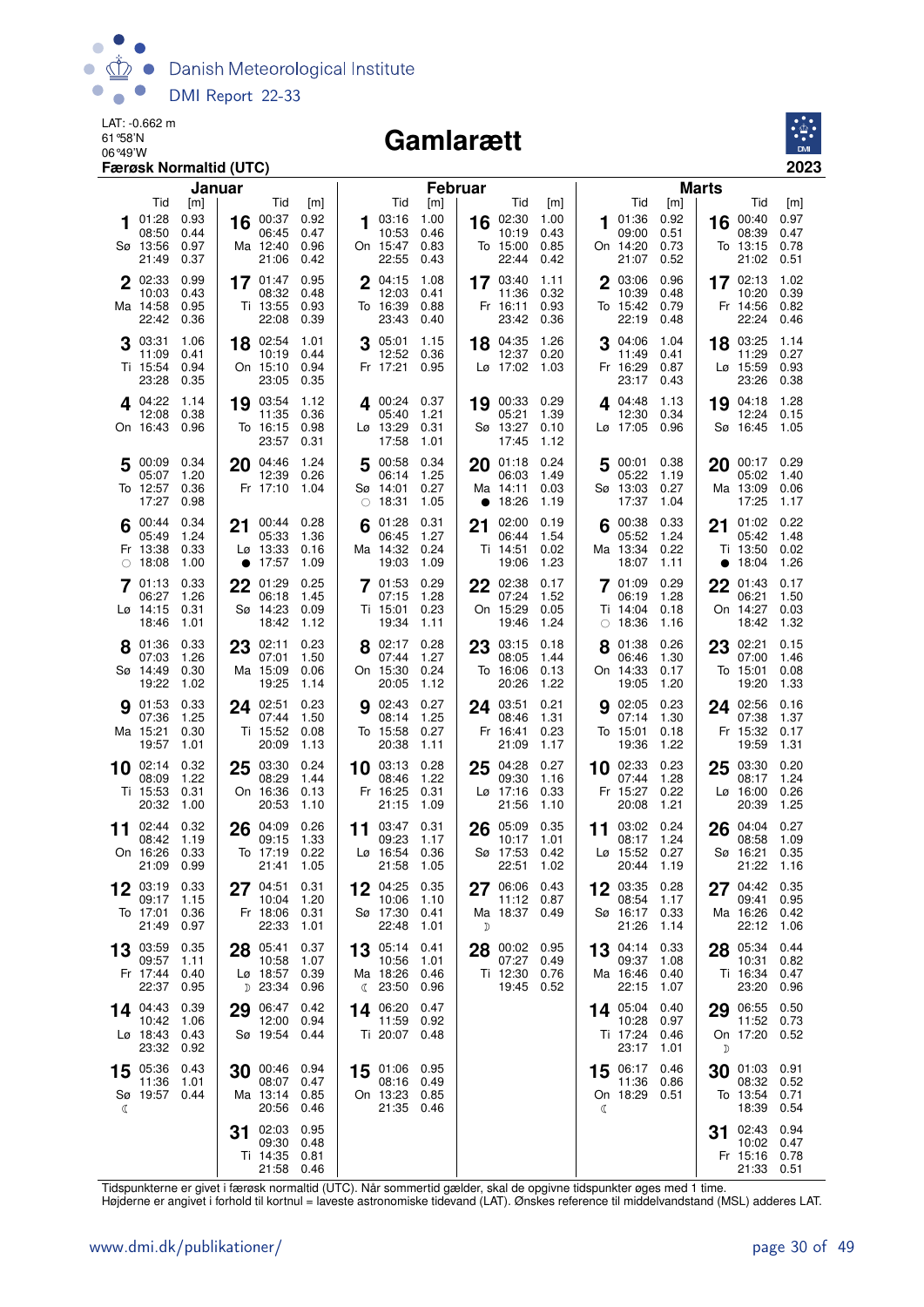

#### Gamlarætt



|         |                                                   | April                               |           |                                                       |                                     |         |                                                 | Maj                                 |         |                                                   |                                     |              |                                              |                                     | Juni |                                                        |                                     |
|---------|---------------------------------------------------|-------------------------------------|-----------|-------------------------------------------------------|-------------------------------------|---------|-------------------------------------------------|-------------------------------------|---------|---------------------------------------------------|-------------------------------------|--------------|----------------------------------------------|-------------------------------------|------|--------------------------------------------------------|-------------------------------------|
|         | Tid<br>03:42<br>11:06<br>Lø 16:01<br>22:38        | [m]<br>1.01<br>0.40<br>0.88<br>0.45 | 16        | Tid<br>03:01<br>11:09<br>Sø 15:35<br>23:03            | [m]<br>1.16<br>0.23<br>0.95<br>0.38 | 1       | Tid<br>03:39<br>11:00<br>Ma 15:57<br>22:39      | [m]<br>1.02<br>0.33<br>0.96<br>0.42 |         | Tid<br>16 03:24<br>11:29<br>Ti 15:52<br>23:29     | [m]<br>1.19<br>0.20<br>1.09<br>0.32 | 1            | Tid<br>03:56<br>11:43<br>To 16:26<br>23:37   | [m]<br>1.05<br>0.27<br>1.11<br>0.35 | 16   | Tid<br>00:03<br>04:33<br>Fr 12:23<br>16:58             | [m]<br>0.34<br>1.05<br>0.30<br>1.22 |
|         | $2^{04:21}$<br>11:49<br>Sø 16:36<br>23:26         | 1.09<br>0.32<br>0.98<br>0.39        |           | 17 03:54<br>12:00<br>Ma 16:20<br>23:55                | 1.27<br>0.15<br>1.08<br>0.30        |         | $2^{04:12}$<br>11:42<br>Ti 16:30<br>23:26       | 1.08<br>0.27<br>1.06<br>0.36        |         | 17 04:11<br>12:13<br>On 16:35                     | 1.23<br>0.18<br>1.20                |              | 2 04:35<br>12:24<br>Fr 17:04                 | 1.09<br>0.24<br>1.19                |      | $17^{00:55}$<br>05:18<br>$L\varnothing$ 13:00<br>17:41 | 0.32<br>1.05<br>0.31<br>1.26        |
|         | 04:52<br>12:25<br>Ma 17:07                        | 1.15<br>0.25<br>1.07                |           | 18 04:38<br>12:44<br>Ti 17:01                         | 1.35<br>0.09<br>1.20                | 3       | 04:41<br>12:21<br>On 17:02                      | 1.14<br>0.22<br>1.14                | 18      | 00:20<br>04:54<br>To 12:53<br>17:16               | 0.28<br>1.24<br>0.19<br>1.28        |              | $3^{00:28}$<br>05:14<br>Lø 13:02<br>17:42    | 0.31<br>1.12<br>0.23<br>1.26        | 18   | 01:41<br>06:00<br>Sø 13:32<br>18:22                    | 0.31<br>1.03<br>0.33<br>1.28        |
|         | 400:06<br>05:20<br>Ti 12:59<br>17:36              | 0.33<br>1.21<br>0.20<br>1.15        |           | 19 00:42 0.23<br>05:18<br>On 13:23<br>17:39           | 1.39<br>0.08<br>1.30                |         | 400:09<br>05:11<br>To 12:57<br>17:33            | 0.31<br>1.18<br>0.18<br>1.22        |         | 19 01:06<br>05:34<br>Fr 13:28<br>17:56            | 0.25<br>1.22<br>0.21<br>1.33        | $\circ$      | 4.01:17<br>05:55<br>Sø 13:39<br>18:21        | 0.27<br>1.13<br>0.24<br>1.32        |      | 19 02:21<br>06:42<br>Ma 13:58<br>19:02                 | 0.31<br>1.01<br>0.35<br>1.27        |
|         | 5 00:41<br>05:47<br>On 13:31<br>18:05             | 0.28<br>1.25<br>0.16<br>1.21        | $\bullet$ | 20 01:23 0.19<br>05:57<br>To 13:58<br>18:18           | 1.39<br>0.11<br>1.35                | 5       | 00:49<br>05:42<br>Fr 13:30<br>$\circ$ 18:06     | 0.27<br>1.21<br>0.18<br>1.28        | 20      | 01:47<br>06:14<br>$L\varnothing$ 13:58<br>18:35   | 0.25<br>1.17<br>0.25<br>1.34        | 5            | 02:06<br>06:38<br>Ma 14:14<br>19:03          | 0.23<br>1.11<br>0.26<br>1.34        | 20   | 02:59<br>07:23<br>Ti 14:12<br>19:42                    | 0.32<br>0.99<br>0.36<br>1.24        |
|         | $6^{01:14}$<br>06:14<br>To 14:02<br>$\circ$ 18:35 | 0.24<br>1.28<br>0.15<br>1.26        | 21        | 02:02 0.18<br>06:35<br>Fr 14:29<br>18:56              | 1.33<br>0.16<br>1.37                |         | 01:28<br>06:16<br>$L\varnothing$ 14:02<br>18:41 | 0.24<br>1.22<br>0.19<br>1.31        | 21      | 02:26<br>06:54<br>Sø 14:23<br>19:15               | 0.27<br>1.11<br>0.30<br>1.31        |              | $6^{02:55}$<br>07:24<br>Ti 14:49<br>19:48    | 0.22<br>1.07<br>0.29<br>1.34        | 21   | 03:35<br>08:03<br>On 14:15<br>20:20                    | 0.34<br>0.96<br>0.37<br>1.19        |
|         | 01:46<br>06:44<br>Fr 14:31<br>19:06               | 0.22<br>1.28<br>0.17<br>1.29        |           | 22 02:38<br>07:13<br>Lø 14:56<br>19:34                | 0.20<br>1.24<br>0.23<br>1.33        |         | 702:08<br>06:53<br>Sø 14:33<br>19:18            | 0.23<br>1.19<br>0.23<br>1.32        | 22      | 03:02<br>07:34<br>Ma 14:36<br>19:55               | 0.30<br>1.03<br>0.34<br>1.25        |              | 7 03:46<br>08:13<br>On 15:25<br>20:37        | 0.22<br>1.01<br>0.33<br>1.31        | 22   | 04:11<br>08:44<br>To 14:37<br>20:59                    | 0.36<br>0.94<br>0.37<br>1.13        |
|         | 8 02:18<br>07:16<br>$Lg$ 14:58<br>19:40           | 0.21<br>1.26<br>0.21<br>1.28        | 23        | 03:12 0.24<br>07:52<br>Sø 15:16<br>20:14              | 1.13<br>0.30<br>1.27                |         | 8 02:49<br>07:33<br>Ma 15:02<br>19:59           | 0.23<br>1.14<br>0.28<br>1.30        |         | 23 03:39<br>08:15<br>Ti 14:34<br>20:37            | 0.34<br>0.96<br>0.36<br>1.18        |              | 8 04:41<br>09:06<br>To 16:03<br>21:31        | 0.24<br>0.95<br>0.37<br>1.26        | 23   | 04:48<br>09:26<br>Fr 15:14<br>21:38                    | 0.39<br>0.91<br>0.38<br>1.08        |
| 9       | 02:52<br>07:51<br>Sø 15:24<br>20:18               | 0.23<br>1.21<br>0.26<br>1.25        |           | 24 03:47 0.31<br>08:32<br>Ma 15:21<br>20:56           | 1.01<br>0.36<br>1.18                |         | <b>9</b> 03:35<br>08:18<br>Ti 15:31<br>20:46    | 0.26<br>1.05<br>0.34<br>1.25        |         | 24 04:19<br>09:00<br>On 14:49<br>21:22            | 0.39<br>0.89<br>0.38<br>1.10        |              | <b>9</b> 05:41<br>10:04<br>Fr 16:48<br>22:31 | 0.28<br>0.90<br>0.41<br>1.20        | 24   | 05:30<br>10:11<br>Lø 15:58<br>22:19                    | 0.41<br>0.88<br>0.40<br>1.03        |
|         | 10 03:29<br>08:31<br>Ma 15:49<br>21:01            | 0.27<br>1.12<br>0.33<br>1.20        | 25        | 04:24<br>09:15<br>Ti 15:23<br>21:43                   | 0.38<br>0.90<br>0.40<br>1.08        |         | 10 04:29<br>09:10<br>On 16:03<br>21:41          | 0.31<br>0.96<br>0.39<br>1.18        |         | $25\degree^{05:06}$<br>09:50<br>To 15:25<br>22:12 | 0.43<br>0.84<br>0.41<br>1.02        | $\mathbb{C}$ | 10 06:46<br>11:08<br>Lø 17:48<br>23:37       | 0.30<br>0.86<br>0.44<br>1.14        | 25   | 06:21<br>11:01<br>Sø 16:48<br>23:05                    | 0.44<br>0.87<br>0.42<br>0.99        |
| 11      | 04:14<br>09:18<br>Ti 16:17<br>21:53               | 0.33<br>1.02<br>0.40<br>1.13        | 26        | 05:15<br>10:07<br>On 15:49<br>22:44 0.98              | 0.44<br>0.81<br>0.44                | 11      | 05:38<br>10:13<br>To 16:42<br>22:48             | 0.35<br>0.86<br>0.45<br>1.12        | 26      | 06:05<br>10:49<br>Fr 16:14<br>23:11               | 0.46<br>0.80<br>0.44<br>0.96        | 11           | 07:54<br>12:17<br>Sø 19:19 0.45              | 0.32<br>0.86                        | 26   | 07:21<br>11:59<br>Ma 17:45<br>D 23:59                  | 0.45<br>0.86<br>0.45<br>0.95        |
| 12      | 05:13<br>10:15<br>On 16:52<br>22:59               | 0.39<br>0.90<br>0.46<br>1.06        | D         | 06:31<br>11:23<br>To 16:39 0.48                       | 0.49<br>0.74                        | 12<br>ℭ | 07:01<br>11:29<br>Fr 17:39                      | 0.37<br>0.80<br>0.49                | 27<br>D | 07:13 0.47<br>11:59<br>Lø 17:14 0.47              | 0.78                                |              | $12^{00.47}$<br>08:59<br>Ma 13:27<br>20:46   | 1.09<br>0.32<br>0.90<br>0.43        |      | 08:23<br>13:03<br>Ti 18:53                             | 0.44<br>0.87<br>0.47                |
| 13<br>€ | 06:50<br>11:33<br>To 17:47                        | 0.44<br>0.80<br>0.51                | 28        | 00:13 0.92<br>07:57<br>Fr 13:03 0.73<br>17:47         | 0.50<br>0.51                        | 13      | 00:05<br>08:26<br>Lø 12:51<br>19:53             | 1.09<br>0.35<br>0.80<br>0.50        | 28      | 00:22<br>08:20<br>Sø 13:14<br>18:23               | 0.93<br>0.45<br>0.80<br>0.49        |              | 13 01:54<br>09:59<br>Ti 14:29<br>21:59       | 1.07<br>0.31<br>0.98<br>0.40        | 28   | 01:02<br>09:22<br>On 14:06<br>20:27                    | 0.93<br>0.42<br>0.91<br>0.47        |
|         | 14 00:24<br>08:43<br>Fr 13:12<br>20:29            | 1.02<br>0.41<br>0.77<br>0.52        | 29        | 01:49<br>09:13<br>Lø 14:25<br>19:19                   | 0.92<br>0.46<br>0.78<br>0.52        |         | 14 01:22<br>09:38<br>Sø 14:05<br>21:25          | 1.10<br>0.30<br>0.86<br>0.45        | 29      | 01:34<br>09:19<br>Ma 14:17<br>20:03               | 0.93<br>0.41<br>0.86<br>0.48        |              | 14 02:53<br>10:53<br>On 15:24<br>23:04       | 1.06<br>0.30<br>1.07<br>0.37        | 29   | 02:08<br>10:17<br>To 15:03<br>22:02                    | 0.93<br>0.39<br>0.97<br>0.45        |
|         | 15 01:52<br>10:06<br>Lø 14:37<br>21:59            | 1.06<br>0.33<br>0.83<br>0.46        |           | 30 02:56<br>10:12 0.40<br>Sø 15:18 0.87<br>21:42 0.47 | 0.97                                | 15      | 02:30<br>10:38<br>Ma 15:03<br>22:32             | 1.14<br>0.25<br>0.97<br>0.38        | 30      | 02:31<br>10:12<br>Ti 15:07<br>21:42               | 0.96<br>0.37<br>0.93<br>0.45        |              | 15 03:46<br>11:41<br>To 16:13 1.15           | 1.06<br>0.30                        | 30   | 03:10<br>11:07<br>Fr 15:54<br>23:15                    | 0.95<br>0.35<br>1.06<br>0.40        |
|         |                                                   |                                     |           |                                                       |                                     |         |                                                 |                                     | 31      | 03:16<br>10:59<br>On 15:48<br>22:43               | 1.00<br>0.32<br>1.02<br>0.40        |              |                                              |                                     |      |                                                        |                                     |

Tidspunkterne er givet i færøsk normaltid (UTC). Når sommertid gælder, skal de opgivne tidspunkter øges med 1 time.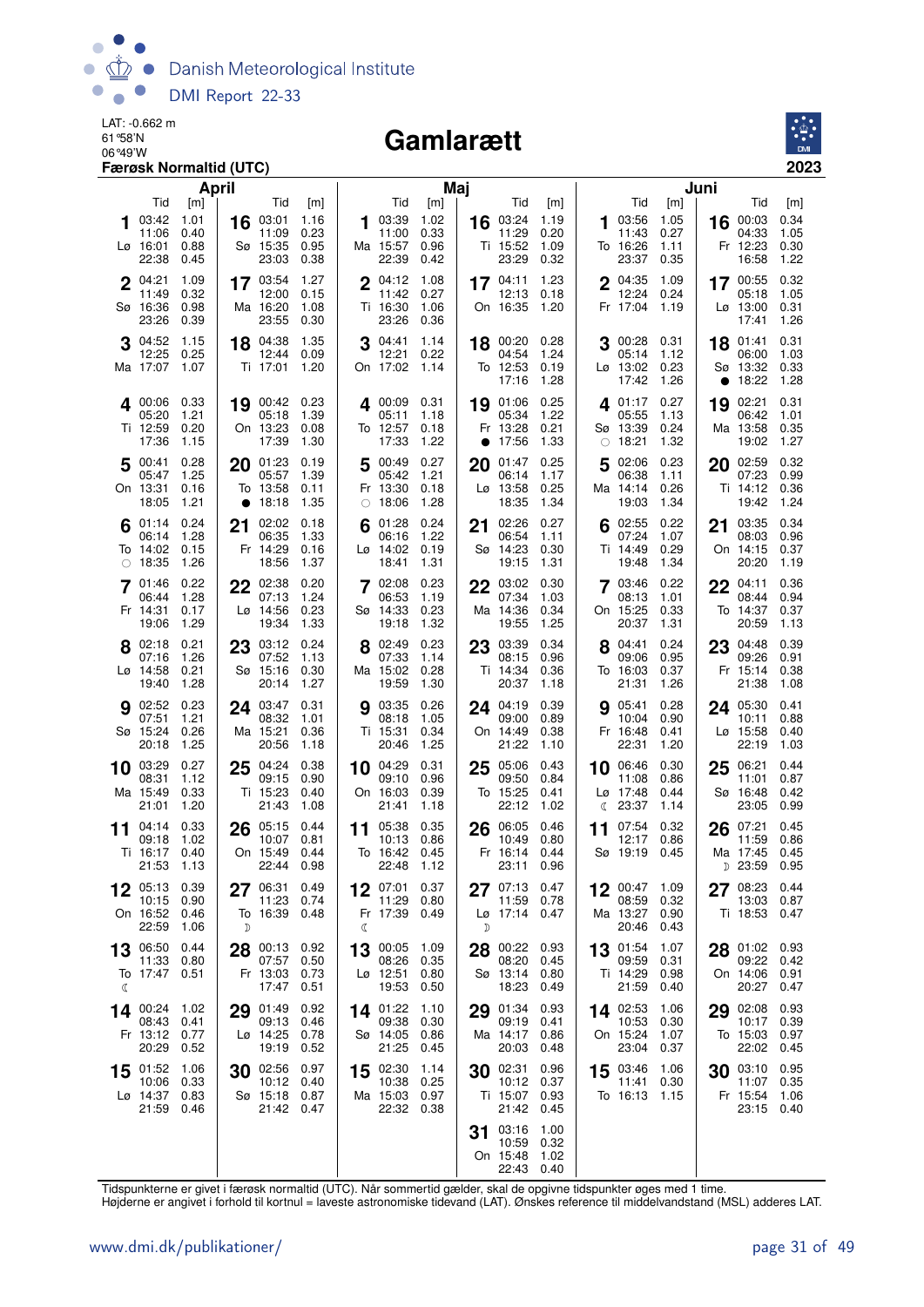

## 06°49'W **Gamlarætt**



|    |                                              | Juli                         |           |                                                  |                              |                       |                                                 | August                       |           |                                                    |                              |         |                                               | <b>September</b>             |         |                                                    |                              |
|----|----------------------------------------------|------------------------------|-----------|--------------------------------------------------|------------------------------|-----------------------|-------------------------------------------------|------------------------------|-----------|----------------------------------------------------|------------------------------|---------|-----------------------------------------------|------------------------------|---------|----------------------------------------------------|------------------------------|
|    | Tid                                          | [m]                          |           | Tid                                              | [m]                          |                       | Tid                                             | [m]                          |           | Tid                                                | [m]                          |         | Tid                                           | [m]                          |         | Tid                                                | [m]                          |
|    | 04:06<br>11:55<br>$L\varnothing$ 16:40       | 0.98<br>0.32<br>1.15         | 16        | 00:54<br>05:11<br>Sø 12:39<br>17:33              | 0.36<br>0.94<br>0.37<br>1.21 |                       | 01:14<br>05:38<br>Ti 13:10<br>$\circ$ 17:57     | 0.22<br>1.04<br>0.30<br>1.38 | $\bullet$ | 16 01:57<br>06:16<br>On 13:27<br>18:31             | 0.27<br>1.05<br>0.35<br>1.25 | 1       | 02:28<br>06:43<br>Fr 14:18<br>19:00           | 0.03<br>1.24<br>0.19<br>1.50 |         | 16 02:18<br>06:49<br>$L\varnothing$ 13:51<br>18:58 | 0.20<br>1.20<br>0.27<br>1.25 |
|    | $2^{00:18}$<br>04:57<br>Sø 12:40<br>17:25    | 0.34<br>1.02<br>0.30<br>1.25 | $\bullet$ | 17 01:39<br>05:54<br>Ma 13:14<br>18:13           | 0.33<br>0.97<br>0.37<br>1.24 | $\mathbf{2}$          | 02:03<br>06:22<br>On 13:53<br>18:39             | 0.13<br>1.10<br>0.27<br>1.45 |           | 17 02:26<br>06:48<br>To 13:51<br>19:01             | 0.25<br>1.09<br>0.33<br>1.26 |         | 2 03:07<br>07:22<br>Lø 14:56<br>19:40         | 0.05<br>1.27<br>0.18<br>1.44 |         | 17 02:44<br>07:18<br>Sø 14:16<br>19:25             | 0.22<br>1.21<br>0.26<br>1.23 |
|    | 01:16<br>05:45<br>Ma 13:23<br>$\circ$ 18:09  | 0.27<br>1.05<br>0.28<br>1.33 | 18        | 02:17<br>06:33<br>Ti 13:43<br>18:50              | 0.31<br>1.00<br>0.36<br>1.25 |                       | 02:48<br>07:04<br>To 14:34<br>19:21             | 0.08<br>1.14<br>0.24<br>1.48 |           | 18 02:53<br>07:19<br>Fr 14:11<br>19:29             | 0.24<br>1.11<br>0.31<br>1.24 |         | 03:44<br>08:01<br>Sø 15:34<br>20:21           | 0.12<br>1.26<br>0.20<br>1.33 | 18      | 03:08<br>07:48<br>Ma 14:44<br>19:55                | 0.25<br>1.21<br>0.27<br>1.19 |
|    | <b>4</b> 02:08<br>06:32<br>Ti 14:04<br>18:53 | 0.20<br>1.07<br>0.28<br>1.39 |           | 19 02:49<br>07:10<br>On 14:04<br>19:25           | 0.30<br>1.02<br>0.36<br>1.24 |                       | 403:31<br>07:45<br>Fr 15:13<br>20:04            | 0.08<br>1.15<br>0.23<br>1.44 |           | 19 03:19<br>07:50<br>$L\varnothing$ 14:32<br>19:58 | 0.26<br>1.12<br>0.30<br>1.22 |         | 4.04:19<br>08:43<br>Ma 16:13<br>21:04         | 0.21<br>1.22<br>0.25<br>1.18 |         | 19 03:29<br>08:21<br>Ti 15:16<br>20:29             | 0.30<br>1.19<br>0.30<br>1.13 |
|    | 502:57<br>07:17<br>On 14:43<br>19:37         | 0.16<br>1.07<br>0.28<br>1.41 | 20        | 03:20<br>07:45<br>To 14:19<br>19:58              | 0.30<br>1.03<br>0.35<br>1.21 | 5                     | 04:13<br>08:28<br>Lø 15:52<br>20:48             | 0.12<br>1.14<br>0.24<br>1.36 | 20        | 03:44<br>08:21<br>Sø 14:59<br>20:27                | 0.28<br>1.12<br>0.30<br>1.18 | 5       | 04:54<br>09:28<br>Ti 16:58<br>21:50           | 0.32<br>1.15<br>0.32<br>1.02 | 20      | 03:49<br>08:58<br>On 15:53<br>21:08                | 0.35<br>1.14<br>0.35<br>1.05 |
|    | $6^{03:45}$<br>08:04<br>To 15:23<br>20:24    | 0.15<br>1.05<br>0.30<br>1.39 | 21        | 03:50<br>08:20<br>Fr 14:39<br>20:30              | 0.31<br>1.02<br>0.34<br>1.18 |                       | 04:54<br>09:13<br>Sø 16:33<br>21:35             | 0.19<br>1.10<br>0.28<br>1.24 | 21        | 04:07<br>08:54<br>Ma 15:30<br>21:00                | 0.33<br>1.10<br>0.32<br>1.13 | 6<br>ℂ  | 05:28<br>10:20<br>On 17:55<br>22:43           | 0.42<br>1.06<br>0.40<br>0.87 | 21      | 04:13<br>09:42<br>To 16:39<br>21:55                | 0.41<br>1.08<br>0.41<br>0.95 |
|    | 7 04:34<br>08:51<br>Fr 16:03<br>21:13        | 0.17<br>1.02<br>0.31<br>1.33 | 22        | 04:19<br>08:54<br>$L\varnothing$ 15:09<br>21:02  | 0.33<br>1.01<br>0.34<br>1.14 |                       | 05:38<br>10:02<br>Ma 17:20<br>22:26             | 0.29<br>1.06<br>0.33<br>1.09 | 22        | 04:29<br>09:31<br>Ti 16:07<br>21:38                | 0.37<br>1.06<br>0.36<br>1.07 |         | 06:07<br>11:26<br>To 19:12<br>23:58           | 0.50<br>0.98<br>0.47<br>0.75 | 22<br>D | 04:42<br>10:38<br>Fr 17:44<br>22:56                | 0.47<br>1.01<br>0.47<br>0.84 |
|    | 8 05:23<br>09:42<br>Lø 16:47<br>22:05        | 0.21<br>0.99<br>0.34<br>1.24 |           | 23 04:49<br>09:31<br>Sø 15:45<br>21:37           | 0.37<br>0.99<br>0.35<br>1.09 | $\mathbb{\mathbb{C}}$ | 8 06:25<br>10:58<br>Ti 18:21<br>23:24           | 0.38<br>1.00<br>0.39<br>0.96 |           | 23 04:55<br>10:16<br>On 16:51<br>22:23             | 0.43<br>1.02<br>0.41<br>0.99 |         | 8 07:09<br>12:58<br>Fr 20:46                  | 0.54<br>0.93<br>0.49         | 23      | 05:28<br>11:54<br>$L\varnothing$ 19:54             | 0.52<br>0.96<br>0.49         |
|    | <b>9</b> 06:16<br>10:37<br>Sø 17:40<br>23:03 | 0.28<br>0.95<br>0.38<br>1.14 |           | 24 05:21<br>10:12<br>Ma 16:26<br>22:16           | 0.40<br>0.96<br>0.38<br>1.04 | g                     | 07:20<br>12:06<br>On 19:37 0.45                 | 0.45<br>0.96                 |           | 24 05:32<br>11:10<br>To 17:50<br>$D$ 23:18         | 0.48<br>0.96<br>0.47<br>0.90 | 9<br>Lø | 14:35 0.96<br>22:31 0.46                      |                              | 24      | 00:29<br>06:51<br>Sø 13:31<br>21:46                | 0.76<br>0.55<br>0.97<br>0.42 |
| ℂ  | $10^{-07:13}$<br>11:39<br>Ma 18:49           | 0.34<br>0.93<br>0.41         |           | 25 06:02<br>11:00<br>Ti 17:14<br>D 23:02         | 0.44<br>0.94<br>0.42<br>0.99 | 10                    | 00:35 0.84<br>08:23<br>To 13:25<br>21:04        | 0.49<br>0.95<br>0.47         |           | 25 06:35<br>12:21<br>Fr 19:18                      | 0.52<br>0.93<br>0.50         |         | 10 03:18 0.75<br>10:05<br>Sø 15:43<br>23:41   | 0.51<br>1.03<br>0.40         | 25      | 02:21<br>09:48<br>Ma 14:53<br>22:58                | 0.78<br>0.51<br>1.07<br>0.31 |
| 11 | 00:07<br>08:13<br>Ti 12:46<br>20:08          | 1.04<br>0.38<br>0.94<br>0.43 | 26        | 07:07<br>11:58<br>On 18:14<br>23:58              | 0.47<br>0.91<br>0.46<br>0.93 | 11                    | 02:00<br>09:31<br>Fr 14:46<br>22:38             | 0.78<br>0.50<br>0.98<br>0.46 | 26        | 00:34<br>08:49<br>$La$ 13:50<br>21:44              | 0.82<br>0.52<br>0.94<br>0.47 | 11      | 04:09<br>11:08<br>Ma 16:28                    | 0.85<br>0.46<br>1.11         | 26      | 03:32<br>10:54<br>Ti 15:50<br>23:54                | 0.88<br>0.43<br>1.21<br>0.19 |
| 12 | 01:15<br>09:15<br>On 13:56<br>21:28          | 0.96<br>0.41<br>0.97<br>0.44 |           | 08:25 0.48<br>13:07<br>To 19:35                  | 0.91<br>0.49                 | 12                    | 03:23 0.79<br>10:38<br>Lø 15:52<br>23:59        | 0.47<br>1.05<br>0.41         | 27        | 02:24 0.79<br>10:12<br>Sø 15:13<br>23:09           | 0.48<br>1.03<br>0.38         |         | 12 $00:22$ 0.33<br>04:47<br>Ti 11:54<br>17:04 | 0.95<br>0.41<br>1.17         | 27      | 04:20<br>11:48<br>On 16:36                         | 1.01<br>0.35<br>1.34         |
| 13 | 02:23<br>10:14<br>To 15:00<br>22:46          | 0.91<br>0.41<br>1.02<br>0.42 |           | 28 01:08 0.88<br>09:34 0.46<br>Fr 14:21<br>21:39 | 0.94<br>0.48                 |                       | 13 04:21<br>11:35 0.44<br>Sø 16:42 1.12         | 0.84                         | 28        | 03:48<br>11:15<br>Ma 16:11                         | 0.86<br>0.42<br>1.17         |         | 13 00:54<br>05:20<br>On 12:29 0.36<br>17:35   | 0.28<br>1.04<br>1.22         | 28      | 00:41<br>05:01<br>To 12:35<br>17:17                | 0.10<br>1.14<br>0.27<br>1.44 |
|    | 14 03:27<br>11:08<br>Fr 15:58<br>23:57       | 0.89<br>0.40<br>1.09<br>0.39 |           | 29 02:35<br>10:37<br>Lø 15:29<br>23:09           | 0.86<br>0.43<br>1.03<br>0.42 |                       | 14 00:50 0.35<br>05:04<br>Ma 12:21<br>17:23     | 0.92<br>0.40<br>1.19         |           | 29 00:11<br>04:40<br>Ti 12:08<br>16:58             | 0.26<br>0.97<br>0.35<br>1.31 |         | 14 01:23<br>05:51<br>To 12:59<br>18:04        | 0.24<br>1.11<br>0.33<br>1.24 |         | 29 01:23<br>05:40<br>Fr 13:18<br>$\circ$ 17:57     | 0.05<br>1.25<br>0.21<br>1.48 |
|    | 15 04:23<br>11:57<br>Lø 16:48                | 0.91<br>0.39<br>1.16         |           | 30 03:52<br>11:33<br>Sø 16:25                    | 0.90<br>0.39<br>1.14         |                       | $15^{01:27}$<br>05:42 0.99<br>Ti 12:58<br>17:59 | 0.31<br>0.37<br>1.23         |           | 30 01:03<br>05:24<br>On 12:55<br>17:40             | 0.15<br>1.08<br>0.29<br>1.43 |         | 15 01:51<br>06:21<br>Fr 13:26<br>• 18:31      | 0.21<br>1.16<br>0.29<br>1.25 | 30      | 02:02<br>06:18<br>Lø 13:58<br>18:35                | 0.05<br>1.32<br>0.17<br>1.45 |
|    |                                              |                              | 31        | 00:17<br>04:50<br>Ma 12:24<br>17:13              | 0.32<br>0.96<br>0.34<br>1.27 |                       |                                                 |                              | 31        | 01:48<br>06:04<br>To 13:38<br>$\circ$ 18:20        | 0.07<br>1.17<br>0.23<br>1.50 |         |                                               |                              |         |                                                    |                              |

Tidspunkterne er givet i færøsk normaltid (UTC). Når sommertid gælder, skal de opgivne tidspunkter øges med 1 time.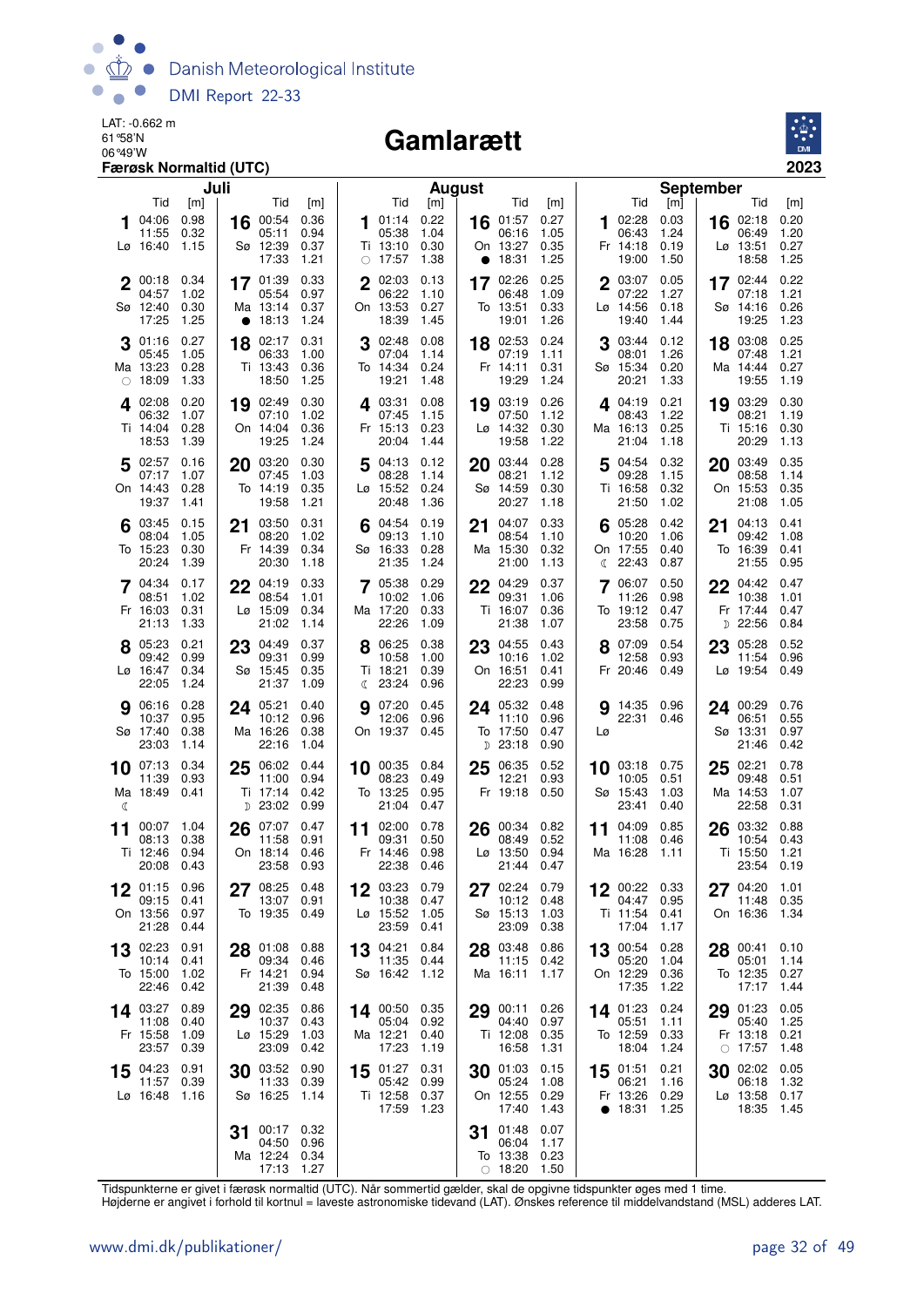

#### Gamlarætt



|          |                                | <b>Oktober</b> |         |                               |              |           |                          | <b>November</b> |    |                   |              |             |                      |              | <b>December</b> |                               |              |
|----------|--------------------------------|----------------|---------|-------------------------------|--------------|-----------|--------------------------|-----------------|----|-------------------|--------------|-------------|----------------------|--------------|-----------------|-------------------------------|--------------|
|          | Tid                            | [m]            |         | Tid                           | [m]          |           | Tid                      | [m]             |    | Tid               | [m]          |             | Tid                  | [m]          |                 | Tid                           | [m]          |
| 1        | 02:37<br>06:56                 | 0.09           | 16      | 02:09                         | 0.20         | 1         | 02:59                    | 0.30            |    | 16 02:35          | 0.29         | 1           | 02:23                | 0.36         |                 | 16 02:58                      | 0.31         |
|          | Sø 14:36                       | 1.36<br>0.16   |         | 06:48<br>Ma 13:59             | 1.27<br>0.25 |           | 07:53<br>On 15:39        | 1.32<br>0.29    |    | 07:37<br>To 15:13 | 1.29<br>0.28 |             | 08:21<br>Fr 16:16    | 1.24<br>0.36 |                 | 08:13<br>Lø 16:13             | 1.34<br>0.23 |
|          | 19:14                          | 1.37           |         | 18:55                         | 1.20         |           | 20:13                    | 1.02            |    | 19:54             | 1.04         |             | 20:46                | 0.91         |                 | 20:40                         | 0.99         |
|          | 03:10                          | 0.16           |         | 17 02:34                      | 0.24         |           | 03:08                    | 0.36            |    | 17 03:02          | 0.34         |             | 02:28                | 0.38         |                 | 17 03:33                      | 0.35         |
|          | 07:35                          | 1.35           |         | 07:20                         | 1.27         |           | 08:36                    | 1.23            |    | 08:21             | 1.26         |             | 09:07                | 1.16         |                 | 09:02                         | 1.30         |
|          | Ma 15:14                       | 0.19           |         | Ti 14:32                      | 0.26         |           | To 16:24                 | 0.36            |    | Fr 16:04          | 0.31         |             | Lø 17:02             | 0.40         |                 | Sø 17:08                      | 0.26         |
|          | 19:54                          | 1.25           |         | 19:28                         | 1.16         |           | 20:58                    | 0.90            |    | 20:43             | 0.96         |             | 21:35                | 0.86         |                 | 21:33                         | 0.94         |
|          | 03:39<br>08:15                 | 0.26<br>1.29   |         | 18 02:57<br>07:55             | 0.29<br>1.25 |           | 3 03:00<br>09:24         | 0.40<br>1.13    |    | 18 03:31<br>09:12 | 0.38<br>1.21 |             | 3 03:00<br>09:56     | 0.40<br>1.08 |                 | 18 04:13<br>09:56             | 0.38<br>1.25 |
|          | Ti 15:53                       | 0.26           |         | On 15:08                      | 0.29         |           | Fr 17:19                 | 0.43            |    | Lø 17:07          | 0.35         |             | Sø 17:55             | 0.43         |                 | Ma 18:08                      | 0.29         |
|          | 20:34                          | 1.10           |         | 20:06                         | 1.09         |           | 21:52                    | 0.81            |    | 21:42             | 0.88         |             | 22:31                | 0.82         |                 | 22:32                         | 0.90         |
|          | 4.04:03                        | 0.35           | 19      | 03:20                         | 0.34         |           | 403:17                   | 0.44            |    | 19 04:06          | 0.43         |             | 403:48               | 0.43         |                 | 19 05:02 0.41                 |              |
|          | 08:58                          | 1.21           |         | 08:34                         | 1.20         |           | 10:24                    | 1.03            |    | 10:12             | 1.15         |             | 10:50                | 1.00         |                 | 10:56                         | 1.18         |
|          | On 16:37<br>21:19              | 0.34<br>0.95   |         | To 15:50<br>20:49             | 0.34<br>1.00 |           | Lø 18:28<br>23:04        | 0.47<br>0.74    |    | Sø 18:24<br>22:51 | 0.37<br>0.82 |             | Ma 18:55<br>23:34    | 0.45<br>0.80 |                 | Ti 19:12<br>D 23:36           | 0.32<br>0.89 |
|          |                                |                |         |                               |              |           |                          |                 |    |                   |              |             |                      |              |                 |                               |              |
|          | $5^{04:11}$<br>09:47           | 0.43<br>1.10   |         | 20 03:44<br>09:21             | 0.40<br>1.14 | 5         | 04:04 0.48<br>11:44      | 0.96            |    | 20 04:54<br>11:22 | 0.47<br>1.11 | 5           | 04:47<br>11:54       | 0.46<br>0.95 | 20              | 06:12 0.44<br>12:02 1.12      |              |
|          | To 17:34                       | 0.42           |         | Fr 16:45                      | 0.40         |           | Sø 19:45 0.48            |                 |    | Ma 19:46          | 0.36         |             | Ti 19:56 0.44        |              |                 | On 20:18 0.33                 |              |
|          | 22:11                          | 0.81           |         | 21:42                         | 0.89         | a         |                          |                 | D  |                   |              | ℂ           |                      |              |                 |                               |              |
|          | 04:04                          | 0.48           | 21      | 04:13                         | 0.46         | 6         | 00:32 0.73               |                 | 21 | 00:09             | 0.81         | 6           | 00:46                | 0.81         | 21              | 00:46 0.90                    |              |
|          | 10:53                          | 1.00           |         | 10:21                         | 1.07         |           | 05:14                    | 0.52            |    | 06:09             | 0.50         |             | 05:57                | 0.49         |                 | 07:52                         | 0.44         |
|          | Fr 18:52<br>$\binom{23:29}{ }$ | 0.48<br>0.72   |         | $L\varnothing$ 18:11<br>22:54 | 0.44<br>0.80 |           | Ma 13:14<br>20:55        | 0.93<br>0.45    |    | Ti 12:38<br>20:59 | 1.10<br>0.32 |             | On 13:03<br>20:54    | 0.93<br>0.42 |                 | To 13:11<br>21:20             | 1.07<br>0.33 |
|          | 04:37                          | 0.52           |         |                               | 0.51         |           |                          | 0.78            |    |                   | 0.85         |             | 701:53               | 0.85         |                 |                               | 0.96         |
|          | 12:28                          | 0.93           |         | 22 04:58<br>11:39             | 1.02         |           | 701:55<br>06:44          | 0.53            |    | 22 01:25<br>08:35 | 0.48         |             | 07:31                | 0.49         |                 | 22 01:53<br>09:16             | 0.42         |
|          | Lø 20:23                       | 0.49           |         | Sø 20:04                      | 0.43         |           | Ti 14:28                 | 0.96            |    | On 13:49          | 1.12         |             | To 14:07             | 0.93         |                 | Fr 14:16                      | 1.05         |
|          |                                |                | D       |                               |              |           | 21:51                    | 0.40            |    | 22:01             | 0.27         |             | 21:46                | 0.38         |                 | 22:18                         | 0.32         |
|          | 8 14:09 0.94                   |                | 23      | 00:29                         | 0.76         |           | 8 02:55                  | 0.86            |    | 23 02:30          | 0.94         |             | 02:48                | 0.92         | 23              | 02:54                         | 1.04         |
| Sø       | 21:52 0.45                     |                |         | 06:13<br>Ma 13:08             | 0.54<br>1.04 |           | 09:19<br>On 15:17        | 0.49<br>1.00    |    | 09:51<br>To 14:50 | 0.42<br>1.16 |             | 09:13<br>Fr 14:58    | 0.46<br>0.95 |                 | 10:29<br>$L\varnothing$ 15:16 | 0.39<br>1.03 |
|          |                                |                |         | 21:29                         | 0.35         |           | 22:38                    | 0.34            |    | 22:54             | 0.23         |             | 22:33                | 0.34         |                 | 23:10                         | 0.31         |
|          | $9^{02:48}$                    | 0.76           |         | 24 02:00                      | 0.80         |           | <b>g</b> 03:39           | 0.96            |    | 24 03:23          | 1.06         |             | 903:33               | 1.00         |                 | 24 03:48                      | 1.14         |
|          | 09:16                          | 0.53           |         | 09:16                         | 0.50         |           | 10:15                    | 0.44            |    | 10:54             | 0.36         |             | 10:17                | 0.42         |                 | 11:35                         | 0.35         |
| Ma 15:17 |                                | 1.00           |         | Ti 14:25                      | 1.11         |           | To 15:54                 | 1.05            |    | Fr 15:42          | 1.20         |             | $L\varnothing$ 15:40 | 0.98         |                 | Sø 16:09                      | 1.03         |
|          | 22:51                          | 0.39           |         | 22:34                         | 0.26         |           | 23:19                    | 0.29            |    | 23:42             | 0.20         |             | 23:17                | 0.30         |                 | 23:57                         | 0.30         |
| 10 03:39 | 10:22                          | 0.86<br>0.48   | 25      | 03:04<br>10:26                | 0.92<br>0.43 | 10        | 04:14<br>11:03           | 1.05<br>0.39    |    | 25 04:09<br>11:49 | 1.18<br>0.30 | 10          | 04:12<br>11:13       | 1.08<br>0.38 | 25              | 04:36<br>12:33                | 1.22<br>0.31 |
|          | Ti 16:00                       | 1.07           |         | On 15:22                      | 1.21         |           | Fr 16:26                 | 1.09            |    | Lø 16:28          | 1.21         |             | Sø 16:20             | 1.02         |                 | Ma 16:57                      | 1.03         |
|          | 23:33                          | 0.33           |         | 23:27                         | 0.18         |           | 23:58                    | 0.25            |    |                   |              |             | 23:59                | 0.27         |                 |                               |              |
| 11 04:17 |                                | 0.97           |         | 26 03:53                      | 1.05         |           | 11 $04:47$               | 1.13            |    | 26 00:24          | 0.20         |             | 11 04:50             | 1.16         | 26              | 00:38                         | 0.30         |
|          | 11:10                          | 0.42           |         | 11:22<br>To 16:09             | 0.34         |           | 11:46<br>$L\sigma$ 16:56 | 0.34            |    | 04:53<br>Sø 12:40 | 1.28         |             | 12:06                | 0.34         |                 | 05:22                         | 1.29         |
|          | On 16:34                       | 1.13           |         |                               | 1.31         |           |                          | 1.12            |    | 17:11             | 0.26<br>1.20 |             | Ma 16:59             | 1.05         |                 | Ti 13:24<br>17:43 1.03        | 0.29         |
|          | 00:08                          | 0.27           |         | 00:13                         | 0.12         |           | 00:33                    | 0.22            |    | 01:03             | 0.21         | $\mathbf 2$ | 00:38                | 0.25         |                 | 01:14                         | 0.31         |
| 12       | 04:50                          | 1.06           | 27      | 04:35                         | 1.18         |           | 05:18                    | 1.20            | 27 | 05:34             | 1.34         |             | 05:27                | 1.23         |                 | 06:05                         | 1.32         |
|          | To 11:49                       | 0.36           |         | Fr 12:11                      | 0.27         |           | Sø 12:27                 | 0.30            |    | Ma 13:27          | 0.24         |             | Ti 12:57             | 0.29         |                 | On 14:09                      | 0.28         |
|          | 17:04                          | 1.17           |         | 16:52                         | 1.36         |           | 17:26                    | 1.15            |    | $\circ$ 17:53     | 1.17         | $\bullet$   | 17:39                | 1.07         |                 | $\circ$ 18:26                 | 1.03         |
| 13       | 00:40                          | 0.22           |         | 28 00:54                      | 0.10         |           | 13 01:07                 | 0.21            | 28 | 01:36             | 0.24         |             | 13 01:14             | 0.25         | 28              | 01:45                         | 0.32         |
|          | 05:20<br>Fr 12:23              | 1.14<br>0.32   |         | 05:15<br>Lø 12:57             | 1.29<br>0.22 |           | 05:50<br>Ma 13:07        | 1.25<br>0.27    |    | 06:15<br>Ti 14:10 | 1.37<br>0.25 |             | 06:05<br>On 13:45    | 1.29<br>0.26 |                 | 06:47<br>To 14:49             | 1.33<br>0.28 |
|          | 17:31                          | 1.20           | $\circ$ | 17:32                         | 1.37         | $\bullet$ | 17:58                    | 1.15            |    | 18:34             | 1.11         |             | 18:21                | 1.07         |                 | 19:08                         | 1.02         |
| 14 01:12 |                                | 0.20           | 29      | 01:32                         | 0.12         | 14        | 01:38                    | 0.22            | 29 | 02:05             | 0.29         | 14          | 01:50                | 0.26         | 29              | 02:07                         | 0.34         |
|          | 05:49                          | 1.20           |         | 05:54                         | 1.36         |           | 06:23                    | 1.29            |    | 06:57             | 1.36         |             | 06:45                | 1.33         |                 | 07:27                         | 1.31         |
|          | Lø 12:56<br>17:58              | 0.28<br>1.22   |         | Sø 13:39<br>18:12             | 0.19         |           | Ti 13:47<br>18:33        | 0.26            |    | On 14:52<br>19:17 | 0.27<br>1.05 |             | To 14:34<br>19:04    | 0.23<br>1.06 |                 | Fr 15:26<br>19:49             | 0.29<br>1.01 |
|          |                                |                |         |                               | 1.33         |           |                          | 1.14            |    |                   |              |             |                      |              |                 |                               |              |
| 15       | 01:41<br>06:18                 | 0.19<br>1.25   | 30      | 02:06<br>06:33                | 0.16<br>1.39 | 15        | 02:07<br>06:58           | 0.25<br>1.30    | 30 | 02:24<br>07:38    | 0.33<br>1.31 | 15          | 02:24<br>07:27       | 0.29<br>1.35 | 30              | 02:15<br>08:07                | 0.35<br>1.26 |
|          | Sø 13:27                       | 0.26           |         | Ma 14:19                      | 0.20         |           | On 14:28                 | 0.26            |    | To 15:33          | 0.31         |             | Fr 15:23             | 0.22         | Lø              | 16:01                         | 0.32         |
|          | 18:26                          | 1.22           |         | 18:51                         | 1.25         |           | 19:11                    | 1.10            |    | 20:00             | 0.98         |             | 19:51                | 1.03         |                 | 20:29                         | 0.98         |
|          |                                |                | 31      | 02:35                         | 0.23         |           |                          |                 |    |                   |              |             |                      |              | 31              | 02:26                         | 0.35         |
|          |                                |                |         | 07:12                         | 1.38         |           |                          |                 |    |                   |              |             |                      |              |                 | 08:45                         | 1.20         |
|          |                                |                |         | Ti 14:59<br>19:31             | 0.23<br>1.14 |           |                          |                 |    |                   |              |             |                      |              |                 | Sø 16:36<br>21:10             | 0.35<br>0.96 |
|          |                                |                |         |                               |              |           |                          |                 |    |                   |              |             |                      |              |                 |                               |              |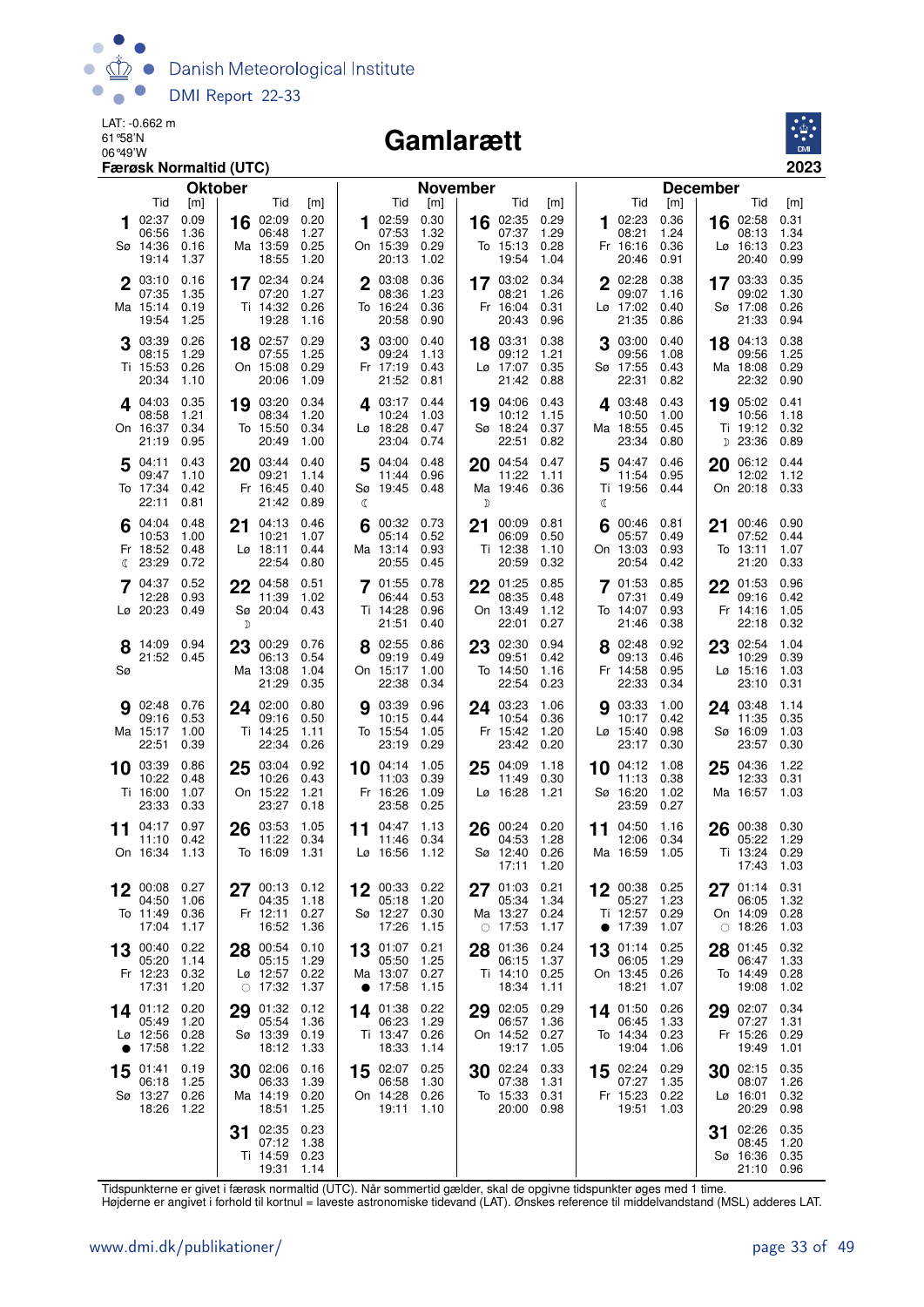

#### 06°48'W **Kirkjubøur**



|    |                   | Januar       |           |                               |              |    |                                | <b>Februar</b> |           |                    |              |    |                               |              | <b>Marts</b> |                               |              |
|----|-------------------|--------------|-----------|-------------------------------|--------------|----|--------------------------------|----------------|-----------|--------------------|--------------|----|-------------------------------|--------------|--------------|-------------------------------|--------------|
| 1  | Tid<br>01:21      | [m]<br>0.90  | 16        | Tid<br>00:24                  | [m]<br>0.92  | 1. | Tid<br>03:07                   | [m]<br>0.96    | 16        | Tid<br>02:33       | [m]<br>1.01  |    | Tid<br>101:33                 | [m]<br>0.88  |              | Tid<br>16 $00:37$             | [m]<br>0.97  |
|    | 09:27<br>Sø 14:01 | 0.45<br>0.97 |           | 07:55<br>Ma 12:59             | 0.46<br>0.89 |    | 11:51<br>On 16:04              | 0.41<br>0.84   |           | 10:56<br>To 15:27  | 0.42<br>0.83 |    | 11:01<br>On 15:11             | 0.51<br>0.75 |              | 09:05<br>To 14:02             | 0.49<br>0.73 |
|    | 21:56             | 0.36         |           | 20:47                         | 0.38         |    | 23:27                          | 0.45           |           | 22:44              | 0.37         |    | 19:39                         | 0.56         |              | 20:54                         | 0.46         |
|    | 2 02:25<br>10:44  | 0.95<br>0.42 |           | $17^{01:41}$<br>09:27         | 0.95<br>0.46 |    | 2 04:03<br>12:40               | 1.03<br>0.34   |           | 17 03:39<br>12:02  | 1.12<br>0.30 |    | $2^{02:57}$<br>11:53          | 0.94<br>0.40 |              | 17 02:19<br>10:54             | 1.03<br>0.38 |
|    | Ma 15:06          | 0.95         |           | Ti 14:24                      | 0.87         |    | To 16:50                       | 0.87           |           | Fr 16:19           | 0.91         |    | To 15:59                      | 0.80         |              | Fr 15:16                      | 0.81         |
|    | 22:54<br>3 03:22  | 0.35<br>1.01 |           | 21:55<br>18 02:52             | 0.35<br>1.03 |    | 3 00:19 0.41                   |                |           | 23:53<br>18 04:31  | 0.30<br>1.24 |    | 23:21<br>03:50                | 0.52<br>1.02 |              | 22:38<br>18 03:23             | 0.41<br>1.14 |
|    | 11:48             | 0.37         |           | 10:58                         | 0.41         |    | 04:49 1.10                     |                |           | 12:51              | 0.18         |    | 12:30                         | 0.32         |              | 11:49                         | 0.24         |
|    | Ti 16:02<br>23:45 | 0.94<br>0.34 |           | On 15:32<br>23:02             | 0.90<br>0.31 |    | Fr 13:19<br>17:29              | 0.29<br>0.89   |           | Lø 17:03           | 1.00         |    | Fr 16:38                      | 0.85         |              | Lø 16:02<br>23:44             | 0.91<br>0.32 |
|    | $4^{04:12}$       | 1.07         |           | 19 03:52<br>12:05             | 1.13         |    | 400:59<br>05:30                | 0.38           |           | 19 00:47<br>05:17  | 0.23<br>1.35 |    | 4 00:07 0.45<br>04:33         |              | 19           | 04:13<br>12:33                | 1.26         |
|    | 12:40<br>On 16:51 | 0.33<br>0.93 |           | To 16:27                      | 0.32<br>0.95 |    | Lø 13:53                       | 1.16<br>0.25   |           | Sø 13:35           | 0.09         |    | $L\varnothing$ 13:00          | 1.10<br>0.26 |              | Sø 16:43                      | 0.12<br>1.02 |
|    | 00:29             | 0.34         |           | 00:02 0.26                    |              |    | 18:04<br>01:33                 | 0.92<br>0.35   |           | 17:45              | 1.08<br>0.17 |    | 17:10<br>00:42                | 0.89<br>0.39 |              | 00:34                         | 0.23         |
| 5  | 04:58             | 1.13         | 20        | 04:44                         | 1.23         | 5  | 06:07                          | 1.21           | 20        | 01:35<br>06:01     | 1.43         | 5  | 05:11                         | 1.17         | 20           | 04:57                         | 1.36         |
|    | To 13:25<br>17:35 | 0.30<br>0.93 |           | Fr 12:59<br>17:15             | 0.23<br>1.00 |    | Sø 14:23<br>$\circ$ 18:34      | 0.24<br>0.94   | $\bullet$ | Ma 14:17<br>18:25  | 0.03<br>1.14 |    | Sø 13:28<br>17:39             | 0.22<br>0.94 |              | Ma 13:14<br>17:22             | 0.05<br>1.12 |
|    | 6 01:09           | 0.34         |           | 21 00:56                      | 0.21         | 6  | 02:04                          | 0.33           | 21        | 02:19              | 0.14         | 6  | 01:13                         | 0.34         | 21           | 01:19                         | 0.16         |
|    | 05:41<br>Fr 14:04 | 1.17<br>0.29 |           | 05:32<br>$L\varnothing$ 13:48 | 1.33<br>0.15 |    | 06:41<br>Ma 14:51              | 1.25<br>0.23   |           | 06:44<br>Ti 14:57  | 1.47<br>0.02 |    | 05:45<br>Ma 13:53             | 1.23<br>0.20 |              | 05:40<br>Ti 13:53             | 1.42<br>0.01 |
|    | $\circ$ 18:15     | 0.93         | $\bullet$ | 18:00                         | 1.05         |    | 19:02                          | 0.96           |           | 19:05              | 1.18         |    | 18:05                         | 0.98         | $\bullet$    | 18:01                         | 1.20         |
|    | 01:45<br>06:21    | 0.35<br>1.20 | 22        | 01:45<br>06:17                | 0.18<br>1.40 |    | 702:33<br>07:14                | 0.31<br>1.27   |           | 22 03:01<br>07:25  | 0.14<br>1.46 |    | 701:42<br>06:17               | 0.29<br>1.27 | 22           | 02:01<br>06:21                | 0.12<br>1.43 |
|    | Lø 14:39<br>18:51 | 0.28<br>0.91 |           | Sø 14:34<br>18:44             | 0.10<br>1.08 |    | Ti 15:19<br>19:29              | 0.24<br>0.99   |           | On 15:36<br>19:45  | 0.05<br>1.20 |    | Ti 14:19<br>$\circ$ 18:31     | 0.19<br>1.04 |              | On 14:30<br>18:39             | 0.03<br>1.26 |
| 8  | 02:17             | 0.35         |           | 23 02:32                      | 0.17         |    | 8 03:04                        | 0.30           | 23        | 03:42              | 0.17         |    | 8 02:12                       | 0.25         | 23           | 02:41                         | 0.12         |
|    | 06:58<br>Sø 15:11 | 1.22<br>0.29 |           | 07:02<br>Ma 15:18             | 1.45<br>0.07 |    | 07:46<br>On 15:48              | 1.28<br>0.25   |           | 08:07<br>To 16:14  | 1.40<br>0.11 |    | 06:47<br>On 14:47             | 1.29<br>0.19 |              | 07:01<br>To 15:07             | 1.40<br>0.07 |
|    | 19:24             | 0.90         |           | 19:27                         | 1.10         |    | 19:59                          | 1.02           |           | 20:25              | 1.19         |    | 18:59                         | 1.10         |              | 19:18                         | 1.28         |
|    | 02:46<br>07:34    | 0.36<br>1.23 |           | $24$ 03:17<br>07:47           | 0.18<br>1.45 |    | <b>9</b> 03:37<br>08:18        | 0.29<br>1.25   |           | 24 04:22<br>08:48  | 0.22<br>1.29 |    | 9 02:45<br>07:17              | 0.23<br>1.29 |              | 24 03:20<br>07:40             | 0.16<br>1.32 |
|    | Ma 15:42<br>19:55 | 0.30<br>0.90 |           | Ti 16:02<br>20:10             | 0.08<br>1.10 |    | To 16:21<br>20:31              | 0.27<br>1.05   |           | Fr 16:52<br>21:06  | 0.20<br>1.16 |    | To 15:17<br>19:29             | 0.20<br>1.16 |              | Fr 15:41<br>19:56             | 0.14<br>1.27 |
|    | 10 03:15          | 0.36         | 25        | 04:02                         | 0.21         |    | 10 04:13                       | 0.30           | 25        | 05:01              | 0.29         |    | 10 03:19                      | 0.23         | 25           | 03:57                         | 0.22         |
|    | 08:10<br>Ti 16:13 | 1.23<br>0.31 |           | 08:31<br>On 16:45             | 1.41<br>0.13 |    | 08:52<br>Fr 16:56              | 1.21<br>0.29   |           | 09:29<br>Lø 17:28  | 1.15<br>0.29 |    | 07:48<br>Fr 15:50             | 1.26<br>0.22 |              | 08:19<br>$L\varnothing$ 16:14 | 1.20<br>0.23 |
|    | 20:26             | 0.90<br>0.36 |           | 20:54                         | 1.08         |    | 21:07                          | 1.07<br>0.33   |           | 21:49              | 1.09         |    | 20:03                         | 1.19         |              | 20:35                         | 1.22         |
| 11 | 03:47<br>08:46    | 1.20         | 26        | 04:46<br>09:17                | 0.26<br>1.32 | 11 | 04:53<br>09:28                 | 1.14           | 26        | 05:39<br>10:13     | 0.38<br>0.99 | 11 | 03:56<br>08:21                | 0.25<br>1.21 | 26           | 04:33<br>08:56                | 0.30<br>1.06 |
|    | On 16:47<br>21:00 | 0.33<br>0.90 |           | To 17:28<br>21:39             | 0.19<br>1.05 |    | Lø 17:35<br>21:49              | 0.32<br>1.06   |           | Sø 18:03<br>22:37  | 0.37<br>1.00 |    | $L\varnothing$ 16:26<br>20:40 | 0.25<br>1.20 |              | Sø 16:45<br>21:15             | 0.32<br>1.14 |
| 12 | 04:23             | 0.37         |           | 27 05:30                      | 0.32         |    | 05:36                          | 0.37           | 27        | 06:17              | 0.47         |    | 12 04:36                      | 0.30         | 27           | 05:05 0.39                    |              |
|    | 09:23<br>To 17:25 | 1.16<br>0.35 |           | 10:04<br>Fr 18:12             | 1.20<br>0.27 |    | 10:07<br>Sø 18:18              | 1.05<br>0.35   |           | 11:07<br>Ma 18:36  | 0.83<br>0.45 |    | 08:56<br>Sø 17:04             | 1.13<br>0.29 |              | 09:34<br>Ma 17:12             | 0.91<br>0.40 |
|    | 21:38<br>05:04    | 0.91<br>0.38 |           | 22:28                         | 1.00<br>0.39 |    | 22:37                          | 1.03<br>0.42   |           | $D$ 23:42<br>06:54 | 0.92<br>0.54 |    | 21:21<br>05:19                | 1.17<br>0.36 |              | 21:59                         | 1.04<br>0.47 |
| 13 | 10:03             | 1.11         |           | 28 06:17<br>10:56             | 1.06         |    | 13 06:25<br>10:53              | 0.94           | 28        | 13:38              | 0.73         | 13 | 09:34                         | 1.02         |              | 28 05:32<br>10:14             | 0.76         |
|    | Fr 18:08<br>22:23 | 0.37<br>0.91 |           | Lø 18:57 0.34<br>D 23:23      | 0.95         |    | Ma 19:05<br>$\binom{23:37}{ }$ | 0.38<br>0.98   |           | Ti 19:07 0.51      |              |    | Ma 17:46<br>22:07             | 0.34<br>1.10 |              | Ti 17:36<br>22:56             | 0.47<br>0.93 |
|    | 14 05:51          | 0.40         | 29        | 07:12                         | 0.46         |    | 14 07:25                       | 0.47           |           |                    |              |    | 14 06:07                      | 0.43         | 29           | 18:00                         | 0.52         |
|    | 10:49<br>Lø 18:54 | 1.03<br>0.38 |           | 12:01<br>Sø 19:48             | 0.93<br>0.41 |    | 11:58<br>Ti 20:02              | 0.83<br>0.40   |           |                    |              |    | 10:18<br>Ti 18:31             | 0.90<br>0.39 | On           |                               |              |
|    | 23:17             | 0.91         |           |                               |              |    |                                | 0.96           |           |                    |              |    | 23:06                         | 1.02         | D            |                               |              |
| 15 | 06:46<br>11:45    | 0.43<br>0.95 |           | 30 00:33<br>08:37             | 0.91<br>0.51 |    | 15 01:01<br>09:00              | 0.49           |           |                    |              |    | 15 07:08<br>11:24             | 0.48<br>0.77 | 30           | 01:11<br>11:00                | 0.88<br>0.50 |
| ₫  | Sø 19:47 0.39     |              |           | Ma 13:35<br>20:52             | 0.84<br>0.46 |    | On 13:59<br>21:17              | 0.78<br>0.41   |           |                    |              | ℂ  | On 19:27 0.44                 |              |              | To 14:57<br>18:33             | 0.72<br>0.56 |
|    |                   |              | 31        | 01:55                         | 0.91         |    |                                |                |           |                    |              |    |                               |              | 31           | 02:36                         | 0.94         |
|    |                   |              |           | 10:37<br>Ti 15:04 0.82        | 0.49         |    |                                |                |           |                    |              |    |                               |              |              | 11:33<br>Fr 15:37             | 0.40<br>0.78 |
|    |                   |              |           | 22:16 0.47                    |              |    |                                |                |           |                    |              |    |                               |              |              | 22:58                         | 0.56         |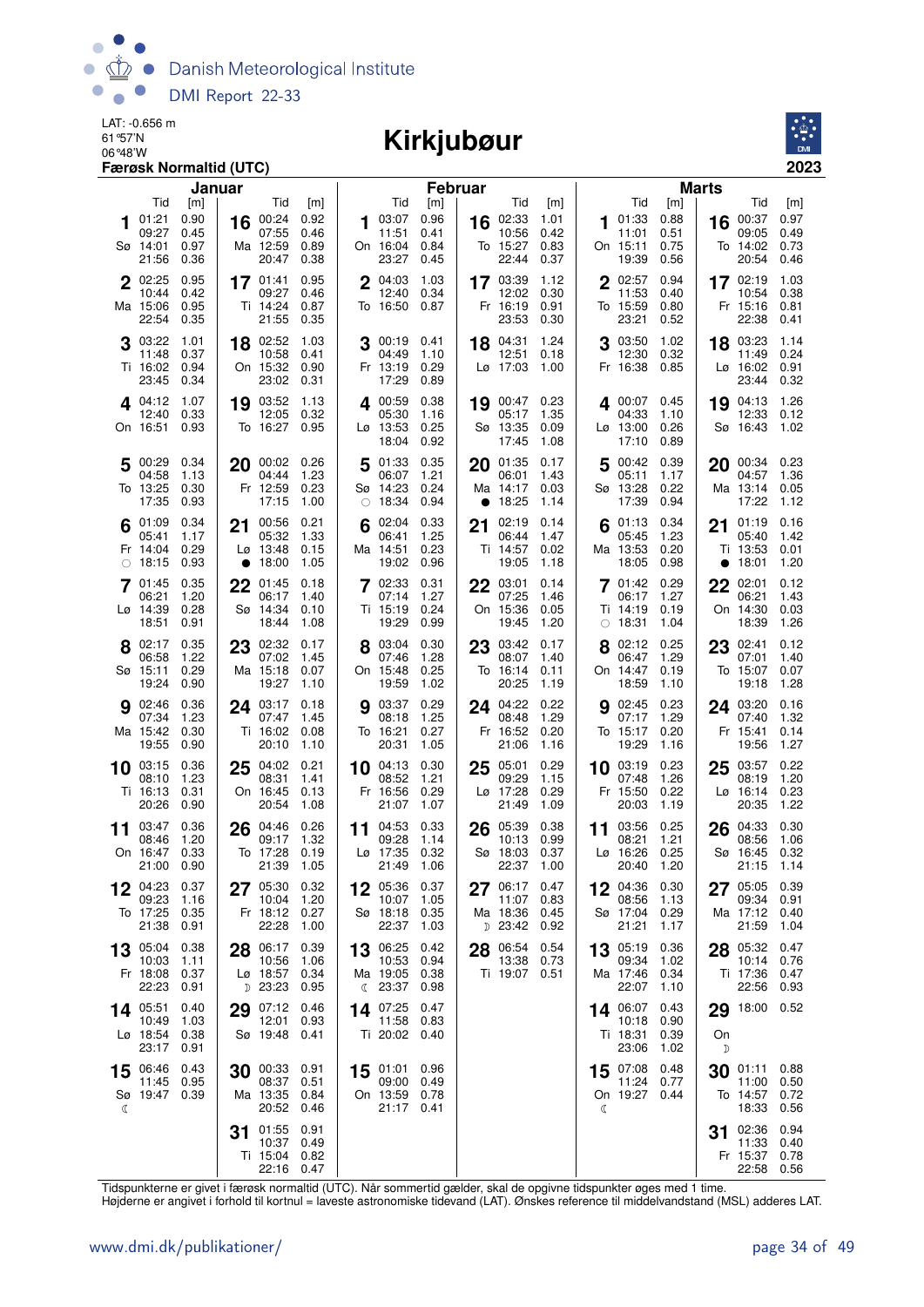

#### 06°48'W **Kirkjubøur**



| April                                                                                                                                                                        | Maj                                                                                                                                                                            | Juni                                                                                                                                                                 |
|------------------------------------------------------------------------------------------------------------------------------------------------------------------------------|--------------------------------------------------------------------------------------------------------------------------------------------------------------------------------|----------------------------------------------------------------------------------------------------------------------------------------------------------------------|
| Tid<br>Tid<br>[m]<br>[m]<br>1.02<br>02:59<br>03:27<br>1.15<br>16<br>0.32<br>11:22<br>0.20<br>12:01<br>0.83<br>0.93<br>Lø 16:10<br>Sø 15:34<br>23:25<br>23:39<br>0.32<br>0.48 | Tid<br>Tid<br>[m]<br>[m]<br>03:33<br>16 03:21<br>1.07<br>1.18<br>1<br>11:36<br>0.32<br>11:33<br>0.16<br>Ma 15:57<br>0.89<br>Ti 15:45<br>1.05<br>23:28<br>23:52<br>0.41<br>0.26 | Tid<br>Tid<br>[m]<br>[m]<br>0.28<br>1.05<br>00:25<br>04:08<br>16<br>1<br>0.27<br>04:37<br>1.04<br>11:46<br>Fr 12:29<br>To 16:19<br>1.10<br>0.25<br>16:51<br>1.18     |
| 17 03:48<br>1.24<br>2 04:08<br>1.10<br>12:26<br>0.27<br>12:06<br>0.11<br>0.89<br>Sø 16:39<br>Ma 16:16<br>1.04                                                                | 17 04:09<br>1.20<br>2 04:09<br>1.12<br>12:02<br>0.27<br>12:16<br>0.14<br>On 16:28<br>Ti 16:24<br>0.98<br>1.15                                                                  | 0.25<br>$2^{00:13}$<br>0.30<br>17 01:12<br>05:23<br>1.02<br>04:44<br>1.07<br>Fr 12:26<br>Lø 13:09<br>0.27<br>0.22<br>16:58<br>17:35<br>1.22<br>1.19                  |
| 00:12<br>0.40<br>18 00:14<br>0.23<br>3<br>04:33<br>1.31<br>04:43<br>1.17<br>Ma 12:50<br>0.23<br>Ti 12:46<br>0.06<br>17:05<br>0.96<br>16:55<br>1.15                           | 00:05<br>0.33<br>18 00:39<br>0.21<br>3<br>04:43<br>04:53<br>1.20<br>1.15<br>To 12:55<br>On 12:31<br>0.22<br>0.14<br>16:54<br>1.08<br>17:10<br>1.22                             | 00:59<br>0.25<br>01:56<br>0.25<br>3<br>18<br>05:22<br>0.99<br>1.08<br>06:06<br>$La$ 13:08<br>0.19<br>Sø 13:47<br>0.29<br>17:39<br>1.27<br>18:17<br>1.24<br>$\bullet$ |
| 0.17<br>$\Delta$ 00:42<br>0.32<br>19 00:59<br>1.22<br>1.34<br>05:16<br>05:16<br>Ti 13:15<br>0.20<br>On 13:24<br>0.06<br>17:30<br>1.04<br>17:34<br>1.23                       | 19 01:23<br>400:42<br>0.26<br>0.19<br>05:36<br>05:15<br>1.17<br>1.17<br>To 13:04<br>0.19<br>Fr 13:32<br>0.17<br>17:26<br>1.18<br>17:51<br>1.27<br>$\bullet$                    | 02:37<br>401:44<br>0.22<br>0.27<br>19<br>1.08<br>0.96<br>06:01<br>06:48<br>Sø 13:50<br>0.17<br>Ma 14:22<br>0.32<br>18:21<br>1.33<br>18:59<br>1.24<br>$\circ$         |
| 01:14<br>0.26<br>01:40<br>0.14<br>5<br>20<br>1.25<br>05:57<br>1.33<br>05:47<br>On 13:42<br>0.17<br>To 14:01<br>0.08<br>17:58<br>1.12<br>18:13<br>1.29<br>$\bullet$           | 01:21<br>0.22<br>02:04<br>0.20<br>20<br>5<br>05:47<br>1.18<br>1.12<br>06:17<br>Fr 13:38<br>0.17<br>$L\varnothing$ 14:08<br>0.21<br>$\circ$ 18:01<br>1.26<br>18:31<br>1.28      | 02:30<br>0.21<br>03:15<br>0.30<br>5<br>20<br>06:42<br>07:27<br>0.92<br>1.07<br>Ma 14:34<br>0.18<br>Ti 14:53<br>0.35<br>19:39<br>19:05<br>1.35<br>1.23                |
| 02:20<br>01:47<br>0.21<br>0.15<br>21<br>1.26<br>06:36<br>1.27<br>06:17<br>Fr 14:36<br>To 14:12<br>0.16<br>0.13<br>$\circ$ 18:28<br>1.20<br>18:52<br>1.31                     | 02:44<br>0.24<br>02:00<br>0.20<br>21<br>06:57<br>1.05<br>06:21<br>1.17<br>Sø 14:41<br>0.27<br>$L\varnothing$ 14:15<br>0.16<br>18:38<br>1.31<br>19:11<br>1.27                   | 0.32<br>03:16<br>0.21<br>03:50<br>21<br>6<br>07:26<br>0.88<br>1.04<br>08:05<br>Ti 15:18<br>0.22<br>On 15:21<br>0.39<br>19:51<br>1.34<br>20:18<br>1.20                |
| 02:59<br>02:22<br>0.19<br>22<br>0.19<br>1.25<br>07:15<br>1.19<br>06:48<br>Fr 14:45<br>0.17<br>$La$ 15:09<br>0.20<br>1.26<br>19:01<br>19:31<br>1.29                           | 0.29<br>$7^{02:41}$<br>0.21<br>03:21<br>22<br>06:57<br>07:36<br>1.14<br>0.97<br>Sø 14:54<br>0.33<br>0.18<br>Ma 15:10<br>19:51<br>1.23<br>19:18<br>1.33                         | 7<br>04:05<br>0.23<br>22<br>04:23<br>0.35<br>08:42<br>08:13<br>0.99<br>0.84<br>To 15:46<br>On 16:04<br>0.27<br>0.41<br>20:39<br>1.31<br>20:58<br>1.16                |
| 02:59<br>0.20<br>23<br>03:35<br>0.26<br>8<br>07:20<br>1.21<br>07:53<br>1.08<br>Lø 15:20<br>Sø 15:39<br>0.19<br>0.28<br>1.29<br>20:09<br>19:37<br>1.24                        | 23 03:56<br>0.35<br>8 03:24<br>0.24<br>07:35<br>08:15<br>1.09<br>0.89<br>Ma 15:34<br>0.22<br>Ti 15:36<br>0.38<br>20:32<br>20:00<br>1.31<br>1.16                                | 8 04:57<br>0.25<br>23<br>04:57<br>0.38<br>09:04<br>0.93<br>09:19<br>0.81<br>To 16:52<br>Fr 16:13<br>0.33<br>0.43<br>21:31<br>21:39<br>1.26<br>1.11                   |
| 03:38<br>0.24<br>24 04:09<br>0.33<br>1.16<br>07:54<br>08:30<br>0.96<br>0.22<br>Sø 15:58<br>Ma 16:06<br>0.35<br>20:17<br>1.28<br>20:49<br>1.16                                | 0.40<br><b>9</b> 04:10<br>0.28<br>24 04:29<br>0.81<br>08:17<br>1.01<br>08:55<br>On 15:59<br>Ti 16:17<br>0.27<br>0.43<br>20:47<br>1.26<br>21:15<br>1.10                         | 05:52<br>0.27<br>24 05:34<br>0.40<br>9<br>0.79<br>10:01<br>0.88<br>09:59<br>Lø 16:47<br>Fr 17:45<br>0.38<br>0.44<br>22:30<br>22:24<br>1.19<br>1.05                   |
| 0.29<br>04:39<br>04:20<br>0.40<br>25<br>10<br>08:31<br>1.07<br>09:07<br>0.84<br>0.28<br>Ti 16:29<br>Ma 16:37<br>0.42<br>21:32<br>20:59<br>1.22<br>1.06                       | 0.32<br>05:04<br>05:00<br>0.44<br>25<br>10<br>09:41<br>0.73<br>09:05<br>0.92<br>On 17:02<br>0.34<br>To 16:21<br>0.46<br>21:39<br>1.19<br>22:06<br>1.03                         | 0.41<br>10 06:54<br>0.29<br>06:17<br>25<br>11:06<br>0.84<br>10:46<br>0.78<br>Lø 18:47<br>Sø 17:31<br>0.43<br>0.45<br>23:36<br>1.13<br>23:17<br>0.99<br>ℂ             |
| 05:07<br>05:05<br>0.36<br>0.47<br>26<br>11<br>09:12<br>0.97<br>09:47<br>0.72<br>Ti 17:20<br>0.34<br>On 16:51<br>0.47<br>21:48<br>1.14<br>22:27<br>0.96                       | 05:59<br>0.36<br>05:47<br>0.46<br>11<br>26<br>10:05<br>0.82<br>10:52<br>0.68<br>To 17:53<br>0.41<br>Fr 16:52<br>0.49<br>22:44<br>1.11<br>23:16<br>0.97                         | 07:07<br>07:59<br>0.30<br>0.43<br>26<br>11<br>12:17<br>0.84<br>11:46<br>0.79<br>Sø 20:02<br>Ma 18:27<br>0.45<br>0.46<br>D                                            |
| 05:58<br>0.42<br>27 05:40 0.51<br>10:02<br>0.84<br>On 18:06<br>0.41<br>To<br>22:52<br>1.05<br>D                                                                              | 07:13 0.38<br>06:50<br>0.48<br>11:31<br>0.75<br>12:45<br>0.67<br>Fr 18:59 0.47<br>Lø 17:34 0.50<br>D<br>ℭ                                                                      | 12 00:47<br>1.09<br>00:24<br>0.94<br>27<br>09:05<br>0.29<br>08:03<br>0.42<br>Ti 12:55<br>Ma 13:25 0.88<br>0.82<br>21:22<br>0.43<br>19:42<br>0.47                     |
| 00:24<br>07:11<br>0.46<br>0.91<br>28<br>13<br>0.51<br>11:28<br>0.72<br>10:14<br>Fr 14:19 0.69<br>To 19:06<br>0.47<br>17:57<br>0.54<br>ℭ                                      | 00:06<br>1.07<br>28<br>00:47<br>0.96<br>13<br>08:29<br>08:40<br>0.35<br>0.47<br>Lø 13:04 0.77<br>Sø 13:46<br>0.72<br>20:33<br>0.48<br>18:29<br>0.51                            | 13 01:54<br>1.07<br>01:38<br>0.91<br>28<br>10:05<br>0.28<br>09:04<br>0.41<br>Ti 14:24 0.95<br>On 14:01<br>0.89<br>22:33<br>0.38<br>21:21<br>0.46                     |
| 01:57<br>14 00:25<br>1.01<br>0.95<br>29<br>10:47<br>09:08<br>0.43<br>0.43<br>Lø 14:58<br>0.75<br>Fr 13:45<br>0.73<br>20:49<br>18:44<br>0.56<br>0.49                          | 14 01:25<br>1.09<br>01:57<br>0.97<br>29<br>09:52<br>0.28<br>09:39<br>0.43<br>Sø 14:10<br>0.85<br>Ma 14:28<br>0.79<br>21:58<br>0.42<br>20:51<br>0.51                            | 14 02:55<br>1.06<br>02:42<br>0.91<br>29<br>10:58<br>10:04<br>0.37<br>0.26<br>On 15:16<br>To 14:59<br>0.99<br>1.03<br>23:32<br>22:47<br>0.42<br>0.32                  |
| 02:51<br>15 01:57<br>1.06<br>1.01<br>30<br>11:12<br>0.37<br>10:30<br>0.31<br>Lø 14:49<br>Sø 15:29<br>0.81<br>0.82<br>22:24<br>22:47 0.51<br>0.42                             | 02:28<br>1.14<br>30 02:47<br>1.00<br>15<br>10:25<br>10:47<br>0.21<br>0.38<br>Ma 15:00<br>Ti 15:04<br>0.95<br>0.88<br>23:00<br>22:29<br>0.34<br>0.44                            | 03:48<br>30 03:35<br>0.93<br>1.05<br>15<br>11:45<br>0.32<br>0.25<br>11:02<br>To 16:05 1.11<br>Fr 15:51<br>1.09<br>23:52 0.35                                         |
|                                                                                                                                                                              | 03:29<br>1.03<br>31<br>11:06<br>0.32<br>On 15:41<br>0.99<br>23:25<br>0.36                                                                                                      |                                                                                                                                                                      |

Tidspunkterne er givet i færøsk normaltid (UTC). Når sommertid gælder, skal de opgivne tidspunkter øges med 1 time.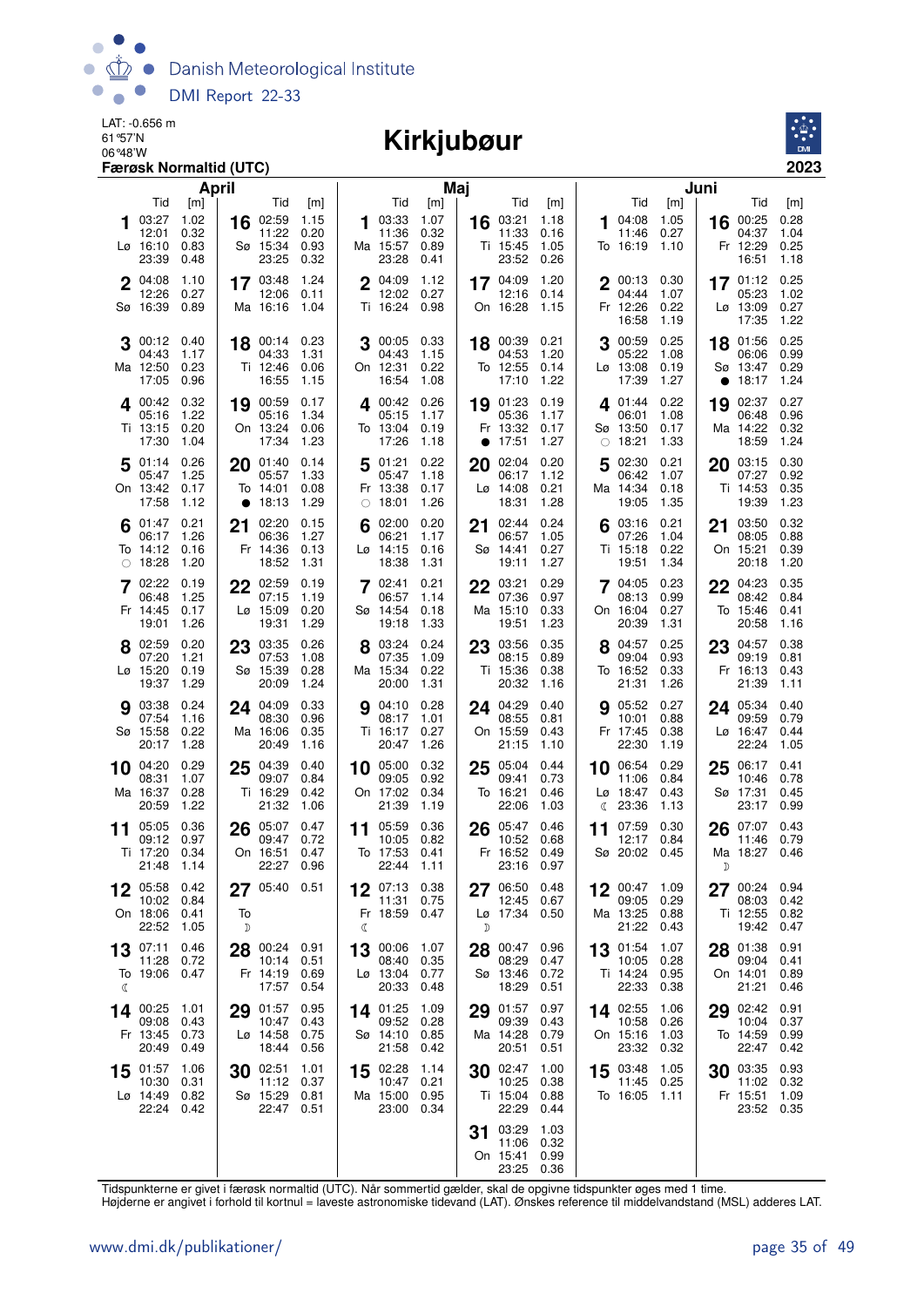

## 06°48'W **Kirkjubøur**



|            |                                       | Juli                         |    |                                               |                              |              |                                             | <b>August</b>                |         |                                                 |                              |           |                                             |                              | <b>September</b> |                                                    |                              |
|------------|---------------------------------------|------------------------------|----|-----------------------------------------------|------------------------------|--------------|---------------------------------------------|------------------------------|---------|-------------------------------------------------|------------------------------|-----------|---------------------------------------------|------------------------------|------------------|----------------------------------------------------|------------------------------|
|            | Tid                                   | [m]                          |    | Tid                                           | [m]                          |              | Tid                                         | [m]                          |         | Tid                                             | [m]                          |           | Tid                                         | [m]                          |                  | Tid                                                | [m]                          |
|            | 04:22<br>11:55<br>Lø 16:39            | 0.96<br>0.26<br>1.19         | 16 | 01:11<br>05:19<br>Sø 12:57<br>17:25           | 0.28<br>0.92<br>0.34<br>1.18 | 1.           | 01:28<br>05:41<br>Ti 13:24<br>$\circ$ 17:58 | 0.18<br>1.02<br>0.20<br>1.37 | 16<br>٠ | 02:11<br>06:20<br>On 13:58<br>18:28             | 0.20<br>0.96<br>0.32<br>1.26 | 1         | 02:33<br>06:42<br>Fr 14:39<br>19:02         | 0.01<br>1.21<br>0.12<br>1.47 |                  | 16 02:31<br>06:44<br>$L\varnothing$ 14:30<br>19:02 | 0.19<br>1.10<br>0.24<br>1.26 |
|            | 00:46<br>05:07<br>Sø 12:45<br>17:25   | 0.28<br>0.99<br>0.22<br>1.27 |    | 17 01:53<br>06:01<br>Ma 13:37<br>18:08        | 0.25<br>0.93<br>0.33<br>1.22 | $\mathbf 2$  | 02:13<br>06:23<br>On 14:11<br>18:41         | 0.11<br>1.08<br>0.17<br>1.44 | 17      | 02:40<br>06:50<br>To 14:26<br>19:01             | 0.20<br>0.98<br>0.31<br>1.28 |           | $2^{03:12}$<br>07:22<br>Lø 15:20<br>19:43   | 0.02<br>1.24<br>0.13<br>1.43 |                  | 17 02:59<br>07:13<br>Sø 15:01<br>19:31             | 0.20<br>1.15<br>0.24<br>1.23 |
| $\bigcirc$ | 01:35<br>05:51<br>Ma 13:34<br>18:10   | 0.22<br>1.02<br>0.19<br>1.34 | 18 | 02:30<br>06:39<br>Ti 14:12<br>18:47           | 0.25<br>0.94<br>0.34<br>1.24 | 3            | 02:55<br>07:05<br>To 14:56<br>19:24         | 0.07<br>1.12<br>0.16<br>1.46 |         | 18 03:06<br>07:17<br>Fr 14:54<br>19:32          | 0.21<br>1.01<br>0.30<br>1.27 | 3         | 03:51<br>08:01<br>Sø 16:01<br>20:24         | 0.07<br>1.25<br>0.18<br>1.33 | 18               | 03:29<br>07:44<br>Ma 15:35<br>20:01                | 0.23<br>1.19<br>0.26<br>1.18 |
|            | 402:23<br>06:35<br>Ti 14:21<br>18:55  | 0.18<br>1.04<br>0.18<br>1.39 |    | 19 03:04<br>07:14<br>On 14:43<br>19:24        | 0.25<br>0.93<br>0.35<br>1.25 |              | 4 03:38<br>07:46<br>Fr 15:40<br>20:07       | 0.06<br>1.14<br>0.18<br>1.44 |         | 19 03:33<br>07:45<br>$Lø$ 15:23<br>20:03        | 0.23<br>1.04<br>0.29<br>1.25 |           | 4.04:29<br>08:42<br>Ma 16:41<br>21:05       | 0.15<br>1.22<br>0.25<br>1.20 |                  | 19 04:02<br>08:18<br>Ti 16:13<br>20:33             | 0.26<br>1.21<br>0.29<br>1.11 |
|            | 5 03:10<br>07:19<br>On 15:08<br>19:41 | 0.15<br>1.05<br>0.20<br>1.40 | 20 | 03:34 0.27<br>07:46<br>To 15:11<br>19:59      | 0.93<br>0.35<br>1.24         | 5            | 04:20<br>08:29<br>Lø 16:23<br>20:51         | 0.09<br>1.14<br>0.21<br>1.37 | 20      | 04:02<br>08:14<br>Sø 15:55<br>20:33             | 0.26<br>1.07<br>0.30<br>1.20 | 5         | 05:05<br>09:24<br>Ti 17:21<br>21:47         | 0.25<br>1.16<br>0.33<br>1.03 | 20               | 04:38<br>08:56<br>On 16:53<br>21:07                | 0.29<br>1.19<br>0.35<br>1.02 |
| 6          | 03:56<br>08:05<br>To 15:54<br>20:27   | 0.14<br>1.04<br>0.23<br>1.38 | 21 | 04:03<br>08:17<br>Fr 15:39<br>20:33           | 0.29<br>0.93<br>0.36<br>1.22 |              | 05:02<br>09:12<br>Sø 17:07<br>21:36         | 0.14<br>1.12<br>0.27<br>1.26 | 21      | 04:34<br>08:47<br>Ma 16:30<br>21:05             | 0.29<br>1.09<br>0.32<br>1.14 | 6<br>ℂ    | 05:41<br>10:10<br>On 18:03<br>22:36         | 0.34<br>1.07<br>0.42<br>0.87 | 21               | 05:17<br>09:39<br>To 17:38<br>21:46                | 0.34<br>1.13<br>0.42<br>0.91 |
|            | 04:43<br>08:51<br>Fr 16:41<br>21:15   | 0.15<br>1.02<br>0.27<br>1.33 |    | $22^{04:33}$<br>08:47<br>Lø 16:09<br>21:07    | 0.31<br>0.93<br>0.36<br>1.18 |              | 7 05:44<br>09:57<br>Ma 17:52<br>22:23       | 0.22<br>1.07<br>0.34<br>1.11 | 22      | 05:09<br>09:24<br>Ti 17:10<br>21:39             | 0.32<br>1.09<br>0.36<br>1.05 |           | 06:16<br>11:08<br>To 18:53                  | 0.43<br>0.97<br>0.51         | 22<br>D          | 05:59<br>10:31<br>Fr 18:33<br>22:37                | 0.39<br>1.05<br>0.48<br>0.78 |
|            | 8 05:32<br>09:40<br>Lø 17:30<br>22:05 | 0.19<br>0.99<br>0.33<br>1.25 | 23 | 05:06<br>09:20<br>Sø 16:44<br>21:42           | 0.33<br>0.94<br>0.37<br>1.11 | $\mathbb{C}$ | 8 06:28<br>10:48<br>Ti 18:42<br>23:19       | 0.31<br>1.01<br>0.42<br>0.96 |         | 23 05:48<br>10:06<br>On 17:54<br>22:18          | 0.35<br>1.06<br>0.41<br>0.94 |           | 8 00:21<br>06:48<br>Fr 12:48<br>22:23       | 0.72<br>0.50<br>0.91<br>0.51 | 23               | 06:48<br>11:49<br>Lø 20:01                         | 0.44<br>0.97<br>0.51         |
|            | 06:22<br>10:33<br>Sø 18:22<br>23:00   | 0.24<br>0.95<br>0.38<br>1.15 | 24 | 05:43<br>09:59<br>Ma 17:25<br>22:20           | 0.36<br>0.94<br>0.39<br>1.04 | q            | 07:14<br>11:50<br>On 19:50                  | 0.39<br>0.95<br>0.49         |         | 24 06:31<br>10:58<br>To 18:46<br>D 23:06        | 0.39<br>1.01<br>0.47<br>0.82 | 9         | 02:44<br>07:15<br>Lø 14:29<br>23:30         | 0.73<br>0.56<br>0.94<br>0.40 |                  | 24 00:59<br>07:57<br>Sø 13:44<br>22:21             | 0.68<br>0.47<br>0.99<br>0.43 |
| €          | $10^{-07:14}$<br>11:31<br>Ma 19:23    | 0.29<br>0.93<br>0.43         | 25 | 06:24<br>10:44<br>Ti 18:13<br>$D$ 23:05       | 0.38<br>0.93<br>0.42<br>0.95 | 10           | 00:44<br>08:09<br>To 13:14<br>21:57         | 0.83<br>0.46<br>0.92<br>0.50 |         | $25^{07:21}_{0.12}$<br>12:13<br>Fr 20:00        | 0.42<br>0.95<br>0.51         |           | 10 03:37<br>11:00<br>Sø 15:29               | 0.78<br>0.52<br>1.02         | 25               | 02:52<br>09:56<br>Ma 14:58<br>23:23                | 0.76<br>0.45<br>1.09<br>0.29 |
| 11         | 00:04<br>08:12<br>Ti 12:37<br>20:40   | 1.04<br>0.34<br>0.92<br>0.45 | 26 | 07:10<br>11:42<br>On 19:10                    | 0.40<br>0.92<br>0.46         | 11           | 02:34<br>09:36<br>Fr 14:39<br>23:30         | 0.79<br>0.49<br>0.96<br>0.41 | 26      | 00:53<br>08:25<br>$L\varnothing$ 14:01<br>22:23 | 0.72<br>0.44<br>0.97<br>0.48 | 11        | 00:10<br>04:17<br>Ma 11:53<br>16:15         | 0.30<br>0.84<br>0.44<br>1.10 | 26               | 03:39<br>11:15<br>Ti 15:49                         | 0.87<br>0.36<br>1.21         |
| 12         | 01:19<br>09:14<br>On 13:47<br>22:07   | 0.96<br>0.37<br>0.94<br>0.44 |    | 00:06 0.86<br>08:04<br>To 12:58<br>20:29      | 0.41<br>0.92<br>0.49         | 12           | 03:43 0.81<br>11:05 0.46<br>Lø 15:42 1.03   |                              | 27      | 03:10<br>10:02<br>Sø 15:18<br>23:41             | 0.77<br>0.42<br>1.07<br>0.35 |           | 12 00:44 0.24<br>04:52<br>Ti 12:32<br>16:54 | 0.90<br>0.38<br>1.17         | 27               | 00:08<br>04:19<br>On 12:09<br>16:34                | 0.17<br>0.99<br>0.26<br>1.31 |
| 13         | 02:35<br>10:19<br>To 14:52<br>23:23   | 0.91<br>0.38<br>1.00<br>0.39 | 28 | 01:45<br>09:09<br>Fr 14:23<br>22:22           | 0.80<br>0.40<br>0.97<br>0.46 | 13           | 00:23<br>04:32 0.85<br>Sø 12:04<br>16:31    | 0.33<br>0.41<br>1.10         | 28      | 04:02<br>11:25<br>Ma 16:11                      | 0.86<br>0.35<br>1.19         | 13        | 01:13<br>05:23<br>On 13:04<br>17:30         | 0.20<br>0.95<br>0.33<br>1.22 | 28               | 00:48<br>04:59<br>To 12:54<br>17:16                | 0.07<br>1.10<br>0.18<br>1.39 |
|            | 14 03:39<br>11:19<br>Fr 15:50         | 0.90<br>0.37<br>1.06         | 29 | 03:15<br>10:24<br>Lø 15:32<br>23:44           | 0.82<br>0.37<br>1.07<br>0.38 |              | 14 01:05<br>05:12<br>Ma 12:49<br>17:14      | 0.26<br>0.90<br>0.37<br>1.17 |         | 29 00:30<br>04:44<br>Ti 12:24<br>16:57          | 0.22<br>0.96<br>0.26<br>1.31 |           | 14 01:40<br>05:51<br>To 13:33<br>18:02      | 0.18<br>1.00<br>0.29<br>1.26 | 29<br>$\circ$    | 01:28<br>05:37<br>Fr 13:37<br>17:57                | 0.02<br>1.20<br>0.13<br>1.42 |
| 15         | 00:22<br>04:33<br>$LØ$ 12:11<br>16:40 | 0.33<br>0.91<br>0.35<br>1.13 |    | 30 04:12<br>11:34<br>Sø 16:26                 | 0.88<br>0.31<br>1.18         | 15           | 01:40<br>05:48<br>Ti 13:26<br>17:53         | 0.22<br>0.93<br>0.34<br>1.22 | 30      | 01:13<br>05:24<br>On 13:12<br>17:40             | 0.11<br>1.06<br>0.19<br>1.40 | $\bullet$ | 15 02:06<br>06:18<br>Fr 14:01<br>18:33      | 0.18<br>1.05<br>0.26<br>1.27 | 30               | 02:06<br>06:16<br>Lø 14:19<br>18:38                | 0.02<br>1.27<br>0.11<br>1.40 |
|            |                                       |                              | 31 | 00:41<br>04:58<br>Ma 12:33 0.25<br>17:13 1.29 | 0.28<br>0.95                 |              |                                             |                              | 31      | 01:53<br>06:03<br>To 13:57<br>$\circ$ 18:21     | 0.04<br>1.14<br>0.14<br>1.46 |           |                                             |                              |                  |                                                    |                              |

Tidspunkterne er givet i færøsk normaltid (UTC). Når sommertid gælder, skal de opgivne tidspunkter øges med 1 time.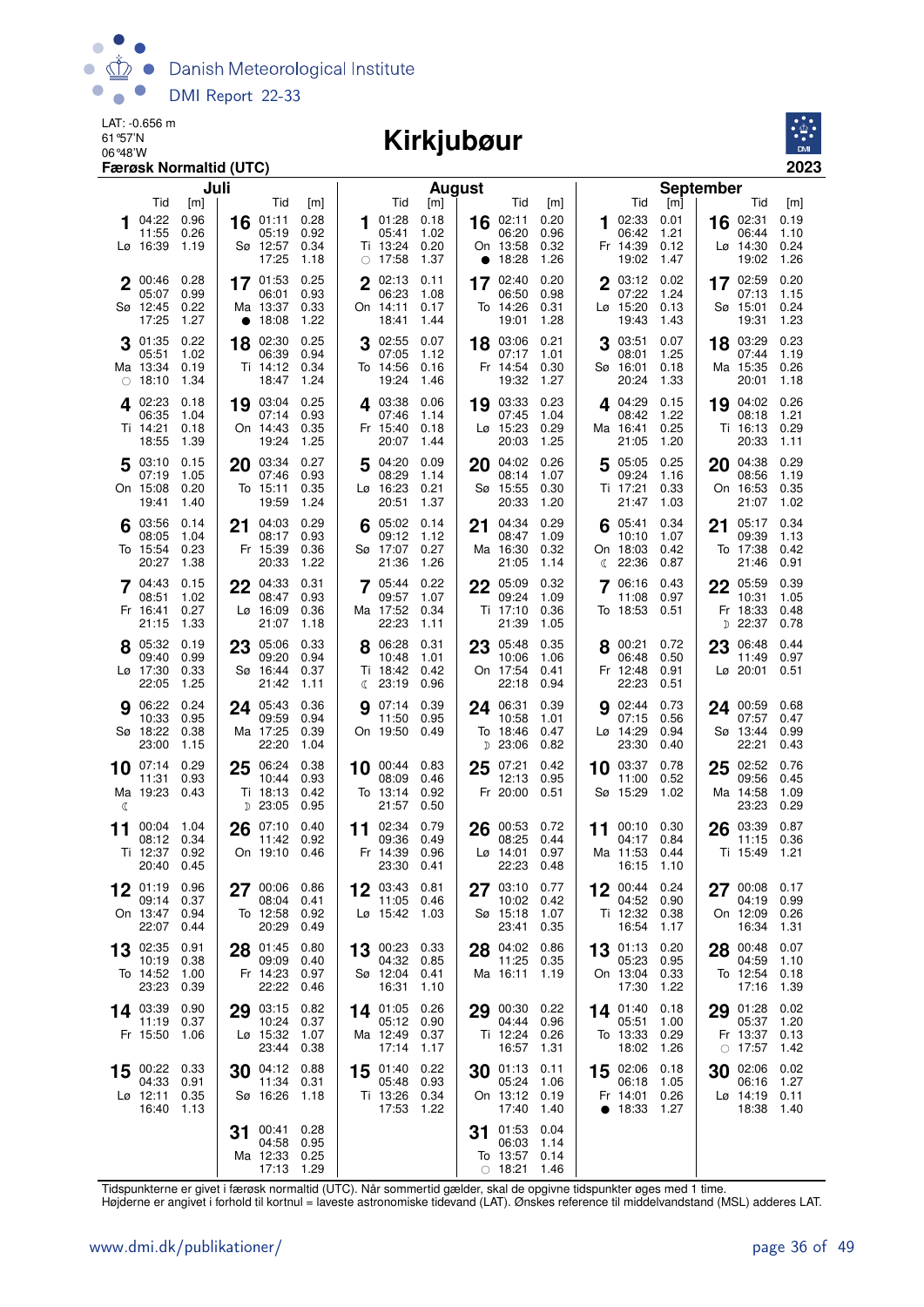

#### 06°48'W **Kirkjubøur**



| Tid<br>Tid<br>Tid<br>Tid<br>Tid<br>[m]<br>[m]<br>Tid<br>[m]<br>[m]<br>[m]<br>103:23<br>0.25<br>0.23<br>02:43<br>0.05<br>16 $02:24$<br>0.20<br>16 03:11<br>03:31<br>0.36<br>16 03:42<br>1<br>1<br>1.29<br>06:55<br>1.31<br>06:43<br>1.23<br>07:52<br>1.30<br>1.22<br>08:18<br>07:40<br>08:21<br>Sø 14:59<br>On 15:59<br>0.29<br>To 15:49<br>0.28<br>Fr 16:29<br>0.36<br>0.13<br>Ma 14:40<br>0.22<br>Lø 16:33<br>1.34<br>19:18<br>19:02<br>20:15<br>0.98<br>19:56<br>0.99<br>20:49<br>0.85<br>20:40<br>1.16<br>0.27<br>03:19<br>17 02:58<br>0.21<br>2 03:54<br>0.33<br>17 03:53<br>2 03:57<br>17 04:29<br>0.11<br>0.41<br>07:34<br>1.32<br>07:18<br>1.27<br>08:35<br>1.21<br>08:25<br>1.27<br>09:07<br>09:07<br>1.15<br>Ti 15:17<br>To 16:37<br>0.37<br>Fr 16:38<br>0.32<br>Lø 17:09<br>Sø 17:25<br>Ma 15:38<br>0.18<br>0.25<br>0.40<br>19:34<br>21:32<br>19:57<br>1.23<br>1.12<br>20:58<br>0.86<br>20:42<br>0.92<br>21:37<br>0.78<br>18 03:33<br>18 04:37<br>0.33<br>3 04:18<br>18 05:19<br>$3^{03:54}$<br>0.19<br>0.24<br>3 04:21<br>0.40<br>0.45<br>1.28<br>07:55<br>1.28<br>09:21<br>1.21<br>09:57<br>08:14<br>1.12<br>09:15<br>1.07<br>09:59<br>0.26<br>On 15:58<br>Lø 17:32<br>Sø 17:52<br>Ti 16:17<br>0.29<br>Fr 17:16<br>0.44<br>0.35<br>0.43<br>Ma 18:20<br>0.73<br>20:36<br>1.09<br>20:08<br>1.05<br>21:49<br>0.75<br>21:36<br>0.85<br>22:38<br>22:29<br>0.28<br>0.39<br>06:15<br>4 04:27<br>04:12<br>0.28<br>4 04:42<br>0.46<br>05:26<br>404:40<br>0.48<br>19<br>19<br>19<br>08:56<br>1.21<br>08:36<br>1.24<br>10:18<br>10:13<br>10:57<br>10:58<br>1.02<br>1.15<br>1.01<br>On 16:54<br>0.35<br>To 16:42<br>0.35<br>$L\varnothing$ 18:02<br>0.49<br>Sø 18:37<br>0.37<br>Ma 18:44<br>0.45<br>Ti 19:19<br>20:47<br>0.96<br>22:47<br>23:56<br>D 23:33<br>21:17<br>0.94<br>23:46<br>0.67<br>0.79<br>0.71<br>0.37<br>20 06:25 0.44<br>5 05:14 0.50<br>20 07:19<br>5 04:58<br>20 04:52 0.33<br>505:02<br>0.51<br>09:23<br>11:24<br>1.09<br>12:13<br>0.97<br>09:41<br>1.10<br>1.17<br>11:49<br>0.95<br>12:03<br>Fr 17:32<br>Ma 19:53 0.36<br>Ti 19:53 0.46<br>On 20:21<br>To 17:32<br>0.44<br>0.41<br>Sø 20:56 0.50<br>22:02<br>0.79<br>21:33<br>0.85<br>ℂ<br>D<br>ℂ<br>05:24 0.45<br>0.39<br>05:37<br>13:24 0.96<br>00:13 0.78<br>01:09 0.73<br>00:40<br>21<br>21<br>6<br>21<br>22:11 0.44<br>10:37 0.99<br>10:19<br>07:44<br>06:03<br>08:35<br>1.09<br>0.47<br>0.51<br>$Lg$ 18:35<br>Ti 12:43<br>1.08<br>On 13:27<br>0.96<br>To 13:13<br>Fr<br>0.45<br>Ma<br>22:40<br>0.74<br>21:08<br>0.31<br>21:02<br>0.44<br>21:23<br>ℂ<br>7 05:44 0.51<br>22 06:29<br>7 02:29 0.75<br>22 01:29<br>702:02<br>22 01:45<br>0.45<br>0.83<br>0.78<br>12:27<br>0.92<br>11:41<br>1.02<br>06:17<br>0.56<br>09:13<br>0.45<br>07:20<br>0.52<br>09:53<br>Lø 22:17 0.50<br>Ti 14:26<br>1.00<br>On 13:52<br>To 14:27<br>0.97<br>Fr 14:20<br>Sø 20:13<br>0.45<br>1.11<br>22:48<br>0.38<br>22:10<br>0.25<br>21:55<br>22:22<br>0.41<br>D |                                                                                                                 | [m]<br>0.25<br>1.32<br>0.24<br>0.96<br>0.30<br>1.29<br>0.25<br>0.92<br>0.35<br>1.23<br>0.27<br>0.89<br>0.40<br>1.17<br>0.29<br>0.87<br>0.43<br>1.10<br>0.30<br>0.89 | <b>Oktober</b>                 | <b>November</b>                | <b>December</b>                                                |
|-----------------------------------------------------------------------------------------------------------------------------------------------------------------------------------------------------------------------------------------------------------------------------------------------------------------------------------------------------------------------------------------------------------------------------------------------------------------------------------------------------------------------------------------------------------------------------------------------------------------------------------------------------------------------------------------------------------------------------------------------------------------------------------------------------------------------------------------------------------------------------------------------------------------------------------------------------------------------------------------------------------------------------------------------------------------------------------------------------------------------------------------------------------------------------------------------------------------------------------------------------------------------------------------------------------------------------------------------------------------------------------------------------------------------------------------------------------------------------------------------------------------------------------------------------------------------------------------------------------------------------------------------------------------------------------------------------------------------------------------------------------------------------------------------------------------------------------------------------------------------------------------------------------------------------------------------------------------------------------------------------------------------------------------------------------------------------------------------------------------------------------------------------------------------------------------------------------------------------------------------------------------------------------------------------------------------------------------------------------------------------------------------------------------------------------------------------------------------------------------------------------------------------------------------------------------------------------------------------------------------------------------------------------------------------------------------------------------------------------------------------------------------------------------------------------------------------------------------------------------------------------------------------------------|-----------------------------------------------------------------------------------------------------------------|---------------------------------------------------------------------------------------------------------------------------------------------------------------------|--------------------------------|--------------------------------|----------------------------------------------------------------|
|                                                                                                                                                                                                                                                                                                                                                                                                                                                                                                                                                                                                                                                                                                                                                                                                                                                                                                                                                                                                                                                                                                                                                                                                                                                                                                                                                                                                                                                                                                                                                                                                                                                                                                                                                                                                                                                                                                                                                                                                                                                                                                                                                                                                                                                                                                                                                                                                                                                                                                                                                                                                                                                                                                                                                                                                                                                                                                                 |                                                                                                                 |                                                                                                                                                                     |                                |                                |                                                                |
|                                                                                                                                                                                                                                                                                                                                                                                                                                                                                                                                                                                                                                                                                                                                                                                                                                                                                                                                                                                                                                                                                                                                                                                                                                                                                                                                                                                                                                                                                                                                                                                                                                                                                                                                                                                                                                                                                                                                                                                                                                                                                                                                                                                                                                                                                                                                                                                                                                                                                                                                                                                                                                                                                                                                                                                                                                                                                                                 |                                                                                                                 |                                                                                                                                                                     |                                |                                |                                                                |
|                                                                                                                                                                                                                                                                                                                                                                                                                                                                                                                                                                                                                                                                                                                                                                                                                                                                                                                                                                                                                                                                                                                                                                                                                                                                                                                                                                                                                                                                                                                                                                                                                                                                                                                                                                                                                                                                                                                                                                                                                                                                                                                                                                                                                                                                                                                                                                                                                                                                                                                                                                                                                                                                                                                                                                                                                                                                                                                 |                                                                                                                 |                                                                                                                                                                     |                                |                                |                                                                |
|                                                                                                                                                                                                                                                                                                                                                                                                                                                                                                                                                                                                                                                                                                                                                                                                                                                                                                                                                                                                                                                                                                                                                                                                                                                                                                                                                                                                                                                                                                                                                                                                                                                                                                                                                                                                                                                                                                                                                                                                                                                                                                                                                                                                                                                                                                                                                                                                                                                                                                                                                                                                                                                                                                                                                                                                                                                                                                                 |                                                                                                                 |                                                                                                                                                                     |                                |                                |                                                                |
|                                                                                                                                                                                                                                                                                                                                                                                                                                                                                                                                                                                                                                                                                                                                                                                                                                                                                                                                                                                                                                                                                                                                                                                                                                                                                                                                                                                                                                                                                                                                                                                                                                                                                                                                                                                                                                                                                                                                                                                                                                                                                                                                                                                                                                                                                                                                                                                                                                                                                                                                                                                                                                                                                                                                                                                                                                                                                                                 |                                                                                                                 |                                                                                                                                                                     |                                |                                |                                                                |
|                                                                                                                                                                                                                                                                                                                                                                                                                                                                                                                                                                                                                                                                                                                                                                                                                                                                                                                                                                                                                                                                                                                                                                                                                                                                                                                                                                                                                                                                                                                                                                                                                                                                                                                                                                                                                                                                                                                                                                                                                                                                                                                                                                                                                                                                                                                                                                                                                                                                                                                                                                                                                                                                                                                                                                                                                                                                                                                 |                                                                                                                 |                                                                                                                                                                     |                                |                                |                                                                |
|                                                                                                                                                                                                                                                                                                                                                                                                                                                                                                                                                                                                                                                                                                                                                                                                                                                                                                                                                                                                                                                                                                                                                                                                                                                                                                                                                                                                                                                                                                                                                                                                                                                                                                                                                                                                                                                                                                                                                                                                                                                                                                                                                                                                                                                                                                                                                                                                                                                                                                                                                                                                                                                                                                                                                                                                                                                                                                                 |                                                                                                                 |                                                                                                                                                                     |                                |                                |                                                                |
|                                                                                                                                                                                                                                                                                                                                                                                                                                                                                                                                                                                                                                                                                                                                                                                                                                                                                                                                                                                                                                                                                                                                                                                                                                                                                                                                                                                                                                                                                                                                                                                                                                                                                                                                                                                                                                                                                                                                                                                                                                                                                                                                                                                                                                                                                                                                                                                                                                                                                                                                                                                                                                                                                                                                                                                                                                                                                                                 |                                                                                                                 |                                                                                                                                                                     |                                |                                |                                                                |
|                                                                                                                                                                                                                                                                                                                                                                                                                                                                                                                                                                                                                                                                                                                                                                                                                                                                                                                                                                                                                                                                                                                                                                                                                                                                                                                                                                                                                                                                                                                                                                                                                                                                                                                                                                                                                                                                                                                                                                                                                                                                                                                                                                                                                                                                                                                                                                                                                                                                                                                                                                                                                                                                                                                                                                                                                                                                                                                 |                                                                                                                 |                                                                                                                                                                     |                                |                                |                                                                |
|                                                                                                                                                                                                                                                                                                                                                                                                                                                                                                                                                                                                                                                                                                                                                                                                                                                                                                                                                                                                                                                                                                                                                                                                                                                                                                                                                                                                                                                                                                                                                                                                                                                                                                                                                                                                                                                                                                                                                                                                                                                                                                                                                                                                                                                                                                                                                                                                                                                                                                                                                                                                                                                                                                                                                                                                                                                                                                                 |                                                                                                                 |                                                                                                                                                                     |                                |                                |                                                                |
|                                                                                                                                                                                                                                                                                                                                                                                                                                                                                                                                                                                                                                                                                                                                                                                                                                                                                                                                                                                                                                                                                                                                                                                                                                                                                                                                                                                                                                                                                                                                                                                                                                                                                                                                                                                                                                                                                                                                                                                                                                                                                                                                                                                                                                                                                                                                                                                                                                                                                                                                                                                                                                                                                                                                                                                                                                                                                                                 |                                                                                                                 |                                                                                                                                                                     |                                |                                |                                                                |
|                                                                                                                                                                                                                                                                                                                                                                                                                                                                                                                                                                                                                                                                                                                                                                                                                                                                                                                                                                                                                                                                                                                                                                                                                                                                                                                                                                                                                                                                                                                                                                                                                                                                                                                                                                                                                                                                                                                                                                                                                                                                                                                                                                                                                                                                                                                                                                                                                                                                                                                                                                                                                                                                                                                                                                                                                                                                                                                 |                                                                                                                 |                                                                                                                                                                     |                                |                                |                                                                |
|                                                                                                                                                                                                                                                                                                                                                                                                                                                                                                                                                                                                                                                                                                                                                                                                                                                                                                                                                                                                                                                                                                                                                                                                                                                                                                                                                                                                                                                                                                                                                                                                                                                                                                                                                                                                                                                                                                                                                                                                                                                                                                                                                                                                                                                                                                                                                                                                                                                                                                                                                                                                                                                                                                                                                                                                                                                                                                                 |                                                                                                                 |                                                                                                                                                                     |                                |                                |                                                                |
|                                                                                                                                                                                                                                                                                                                                                                                                                                                                                                                                                                                                                                                                                                                                                                                                                                                                                                                                                                                                                                                                                                                                                                                                                                                                                                                                                                                                                                                                                                                                                                                                                                                                                                                                                                                                                                                                                                                                                                                                                                                                                                                                                                                                                                                                                                                                                                                                                                                                                                                                                                                                                                                                                                                                                                                                                                                                                                                 |                                                                                                                 |                                                                                                                                                                     |                                |                                |                                                                |
|                                                                                                                                                                                                                                                                                                                                                                                                                                                                                                                                                                                                                                                                                                                                                                                                                                                                                                                                                                                                                                                                                                                                                                                                                                                                                                                                                                                                                                                                                                                                                                                                                                                                                                                                                                                                                                                                                                                                                                                                                                                                                                                                                                                                                                                                                                                                                                                                                                                                                                                                                                                                                                                                                                                                                                                                                                                                                                                 |                                                                                                                 |                                                                                                                                                                     |                                |                                |                                                                |
|                                                                                                                                                                                                                                                                                                                                                                                                                                                                                                                                                                                                                                                                                                                                                                                                                                                                                                                                                                                                                                                                                                                                                                                                                                                                                                                                                                                                                                                                                                                                                                                                                                                                                                                                                                                                                                                                                                                                                                                                                                                                                                                                                                                                                                                                                                                                                                                                                                                                                                                                                                                                                                                                                                                                                                                                                                                                                                                 |                                                                                                                 |                                                                                                                                                                     |                                |                                |                                                                |
|                                                                                                                                                                                                                                                                                                                                                                                                                                                                                                                                                                                                                                                                                                                                                                                                                                                                                                                                                                                                                                                                                                                                                                                                                                                                                                                                                                                                                                                                                                                                                                                                                                                                                                                                                                                                                                                                                                                                                                                                                                                                                                                                                                                                                                                                                                                                                                                                                                                                                                                                                                                                                                                                                                                                                                                                                                                                                                                 |                                                                                                                 |                                                                                                                                                                     |                                |                                |                                                                |
|                                                                                                                                                                                                                                                                                                                                                                                                                                                                                                                                                                                                                                                                                                                                                                                                                                                                                                                                                                                                                                                                                                                                                                                                                                                                                                                                                                                                                                                                                                                                                                                                                                                                                                                                                                                                                                                                                                                                                                                                                                                                                                                                                                                                                                                                                                                                                                                                                                                                                                                                                                                                                                                                                                                                                                                                                                                                                                                 |                                                                                                                 |                                                                                                                                                                     |                                |                                |                                                                |
|                                                                                                                                                                                                                                                                                                                                                                                                                                                                                                                                                                                                                                                                                                                                                                                                                                                                                                                                                                                                                                                                                                                                                                                                                                                                                                                                                                                                                                                                                                                                                                                                                                                                                                                                                                                                                                                                                                                                                                                                                                                                                                                                                                                                                                                                                                                                                                                                                                                                                                                                                                                                                                                                                                                                                                                                                                                                                                                 |                                                                                                                 |                                                                                                                                                                     |                                |                                |                                                                |
|                                                                                                                                                                                                                                                                                                                                                                                                                                                                                                                                                                                                                                                                                                                                                                                                                                                                                                                                                                                                                                                                                                                                                                                                                                                                                                                                                                                                                                                                                                                                                                                                                                                                                                                                                                                                                                                                                                                                                                                                                                                                                                                                                                                                                                                                                                                                                                                                                                                                                                                                                                                                                                                                                                                                                                                                                                                                                                                 |                                                                                                                 |                                                                                                                                                                     |                                |                                |                                                                |
|                                                                                                                                                                                                                                                                                                                                                                                                                                                                                                                                                                                                                                                                                                                                                                                                                                                                                                                                                                                                                                                                                                                                                                                                                                                                                                                                                                                                                                                                                                                                                                                                                                                                                                                                                                                                                                                                                                                                                                                                                                                                                                                                                                                                                                                                                                                                                                                                                                                                                                                                                                                                                                                                                                                                                                                                                                                                                                                 |                                                                                                                 | 1.06                                                                                                                                                                |                                |                                |                                                                |
|                                                                                                                                                                                                                                                                                                                                                                                                                                                                                                                                                                                                                                                                                                                                                                                                                                                                                                                                                                                                                                                                                                                                                                                                                                                                                                                                                                                                                                                                                                                                                                                                                                                                                                                                                                                                                                                                                                                                                                                                                                                                                                                                                                                                                                                                                                                                                                                                                                                                                                                                                                                                                                                                                                                                                                                                                                                                                                                 |                                                                                                                 | 0.30                                                                                                                                                                |                                |                                |                                                                |
|                                                                                                                                                                                                                                                                                                                                                                                                                                                                                                                                                                                                                                                                                                                                                                                                                                                                                                                                                                                                                                                                                                                                                                                                                                                                                                                                                                                                                                                                                                                                                                                                                                                                                                                                                                                                                                                                                                                                                                                                                                                                                                                                                                                                                                                                                                                                                                                                                                                                                                                                                                                                                                                                                                                                                                                                                                                                                                                 |                                                                                                                 |                                                                                                                                                                     |                                |                                | 0.93                                                           |
|                                                                                                                                                                                                                                                                                                                                                                                                                                                                                                                                                                                                                                                                                                                                                                                                                                                                                                                                                                                                                                                                                                                                                                                                                                                                                                                                                                                                                                                                                                                                                                                                                                                                                                                                                                                                                                                                                                                                                                                                                                                                                                                                                                                                                                                                                                                                                                                                                                                                                                                                                                                                                                                                                                                                                                                                                                                                                                                 |                                                                                                                 |                                                                                                                                                                     |                                |                                | 0.41                                                           |
|                                                                                                                                                                                                                                                                                                                                                                                                                                                                                                                                                                                                                                                                                                                                                                                                                                                                                                                                                                                                                                                                                                                                                                                                                                                                                                                                                                                                                                                                                                                                                                                                                                                                                                                                                                                                                                                                                                                                                                                                                                                                                                                                                                                                                                                                                                                                                                                                                                                                                                                                                                                                                                                                                                                                                                                                                                                                                                                 |                                                                                                                 |                                                                                                                                                                     |                                |                                |                                                                |
|                                                                                                                                                                                                                                                                                                                                                                                                                                                                                                                                                                                                                                                                                                                                                                                                                                                                                                                                                                                                                                                                                                                                                                                                                                                                                                                                                                                                                                                                                                                                                                                                                                                                                                                                                                                                                                                                                                                                                                                                                                                                                                                                                                                                                                                                                                                                                                                                                                                                                                                                                                                                                                                                                                                                                                                                                                                                                                                 |                                                                                                                 | 1.03                                                                                                                                                                |                                |                                |                                                                |
| 14:06 0.95                                                                                                                                                                                                                                                                                                                                                                                                                                                                                                                                                                                                                                                                                                                                                                                                                                                                                                                                                                                                                                                                                                                                                                                                                                                                                                                                                                                                                                                                                                                                                                                                                                                                                                                                                                                                                                                                                                                                                                                                                                                                                                                                                                                                                                                                                                                                                                                                                                                                                                                                                                                                                                                                                                                                                                                                                                                                                                      |                                                                                                                 | 0.29                                                                                                                                                                |                                |                                |                                                                |
| 23:05 0.40<br>Sø                                                                                                                                                                                                                                                                                                                                                                                                                                                                                                                                                                                                                                                                                                                                                                                                                                                                                                                                                                                                                                                                                                                                                                                                                                                                                                                                                                                                                                                                                                                                                                                                                                                                                                                                                                                                                                                                                                                                                                                                                                                                                                                                                                                                                                                                                                                                                                                                                                                                                                                                                                                                                                                                                                                                                                                                                                                                                                |                                                                                                                 | 02:27<br>0.92<br>23 02:44<br>23<br>00:50 0.71<br>8 03:07<br>0.81<br>23<br>8 02:45<br>0.85<br>1.01                                                                   |                                |                                |                                                                |
| 21:51<br>23:18<br>23:01<br>0.20<br>22:40<br>23:16<br>0.36<br>0.33<br>0.37                                                                                                                                                                                                                                                                                                                                                                                                                                                                                                                                                                                                                                                                                                                                                                                                                                                                                                                                                                                                                                                                                                                                                                                                                                                                                                                                                                                                                                                                                                                                                                                                                                                                                                                                                                                                                                                                                                                                                                                                                                                                                                                                                                                                                                                                                                                                                                                                                                                                                                                                                                                                                                                                                                                                                                                                                                       |                                                                                                                 | 07:52<br>10:31<br>10:25<br>0.38<br>09:58<br>11:01<br>0.49<br>0.52<br>0.48<br>0.36                                                                                   |                                |                                | 0.28                                                           |
|                                                                                                                                                                                                                                                                                                                                                                                                                                                                                                                                                                                                                                                                                                                                                                                                                                                                                                                                                                                                                                                                                                                                                                                                                                                                                                                                                                                                                                                                                                                                                                                                                                                                                                                                                                                                                                                                                                                                                                                                                                                                                                                                                                                                                                                                                                                                                                                                                                                                                                                                                                                                                                                                                                                                                                                                                                                                                                                 |                                                                                                                 | On 15:13<br>Fr 15:14<br>0.98<br>Ma 13:18<br>1.04<br>1.05<br>To 14:50<br>1.14<br>Lø 15:20<br>1.01                                                                    |                                |                                |                                                                |
| 0.56<br>11:14<br>10:37<br>09:42<br>0.46<br>0.45<br>11:22<br>0.30<br>11:03<br>0.42<br>12:00                                                                                                                                                                                                                                                                                                                                                                                                                                                                                                                                                                                                                                                                                                                                                                                                                                                                                                                                                                                                                                                                                                                                                                                                                                                                                                                                                                                                                                                                                                                                                                                                                                                                                                                                                                                                                                                                                                                                                                                                                                                                                                                                                                                                                                                                                                                                                                                                                                                                                                                                                                                                                                                                                                                                                                                                                      |                                                                                                                 |                                                                                                                                                                     |                                |                                | 0.30                                                           |
| Ma 15:04<br>Ti 14:28<br>To 15:53<br>Fr 15:41<br>Lø 15:55<br>0.99<br>1.02<br>1.11<br>1.08<br>1.16                                                                                                                                                                                                                                                                                                                                                                                                                                                                                                                                                                                                                                                                                                                                                                                                                                                                                                                                                                                                                                                                                                                                                                                                                                                                                                                                                                                                                                                                                                                                                                                                                                                                                                                                                                                                                                                                                                                                                                                                                                                                                                                                                                                                                                                                                                                                                                                                                                                                                                                                                                                                                                                                                                                                                                                                                | 0.77<br>24 02:15<br>0.79<br>903:39<br>0.87<br>1.02<br>903:24<br>0.94<br>903:11<br>24 03:16                      | 24 03:38<br>1.09                                                                                                                                                    |                                |                                | Sø 16:14 1.00                                                  |
|                                                                                                                                                                                                                                                                                                                                                                                                                                                                                                                                                                                                                                                                                                                                                                                                                                                                                                                                                                                                                                                                                                                                                                                                                                                                                                                                                                                                                                                                                                                                                                                                                                                                                                                                                                                                                                                                                                                                                                                                                                                                                                                                                                                                                                                                                                                                                                                                                                                                                                                                                                                                                                                                                                                                                                                                                                                                                                                 |                                                                                                                 |                                                                                                                                                                     |                                |                                |                                                                |
| 03:06<br>0.90<br>04:09<br>04:02<br>1.12<br>04:02<br>1.04<br>00:04<br>25<br>10<br>10                                                                                                                                                                                                                                                                                                                                                                                                                                                                                                                                                                                                                                                                                                                                                                                                                                                                                                                                                                                                                                                                                                                                                                                                                                                                                                                                                                                                                                                                                                                                                                                                                                                                                                                                                                                                                                                                                                                                                                                                                                                                                                                                                                                                                                                                                                                                                                                                                                                                                                                                                                                                                                                                                                                                                                                                                             | 23:39<br>22:50<br>23:47<br>23:22<br>0.33<br>0.32<br>0.25<br>23:45<br>0.29<br>0.17                               |                                                                                                                                                                     |                                |                                | 0.27                                                           |
|                                                                                                                                                                                                                                                                                                                                                                                                                                                                                                                                                                                                                                                                                                                                                                                                                                                                                                                                                                                                                                                                                                                                                                                                                                                                                                                                                                                                                                                                                                                                                                                                                                                                                                                                                                                                                                                                                                                                                                                                                                                                                                                                                                                                                                                                                                                                                                                                                                                                                                                                                                                                                                                                                                                                                                                                                                                                                                                 | 0.83<br>0.95<br>10 03:48<br>25<br>25                                                                            |                                                                                                                                                                     |                                |                                |                                                                |
| 23:37<br>0.15<br>17:03                                                                                                                                                                                                                                                                                                                                                                                                                                                                                                                                                                                                                                                                                                                                                                                                                                                                                                                                                                                                                                                                                                                                                                                                                                                                                                                                                                                                                                                                                                                                                                                                                                                                                                                                                                                                                                                                                                                                                                                                                                                                                                                                                                                                                                                                                                                                                                                                                                                                                                                                                                                                                                                                                                                                                                                                                                                                                          | 11:25<br>10:53<br>11:51<br>12:13<br>11:54<br>04:28<br>0.48<br>0.36<br>0.37<br>0.24<br>0.35                      | 1.16                                                                                                                                                                |                                |                                | 1.00                                                           |
|                                                                                                                                                                                                                                                                                                                                                                                                                                                                                                                                                                                                                                                                                                                                                                                                                                                                                                                                                                                                                                                                                                                                                                                                                                                                                                                                                                                                                                                                                                                                                                                                                                                                                                                                                                                                                                                                                                                                                                                                                                                                                                                                                                                                                                                                                                                                                                                                                                                                                                                                                                                                                                                                                                                                                                                                                                                                                                                 | Lø 16:29<br>Ti 15:48<br>1.09<br>On 15:21<br>1.20<br>Fr 16:28<br>1.11<br>1.17<br>Sø 16:32 0.99                   | 0.26<br>Ma 12:53                                                                                                                                                    |                                |                                |                                                                |
| 04:20<br>0.90<br>11:47<br>0.27<br>04:39<br>1.04<br>04:46<br>1.21<br>04:42<br>1.14<br>05:15                                                                                                                                                                                                                                                                                                                                                                                                                                                                                                                                                                                                                                                                                                                                                                                                                                                                                                                                                                                                                                                                                                                                                                                                                                                                                                                                                                                                                                                                                                                                                                                                                                                                                                                                                                                                                                                                                                                                                                                                                                                                                                                                                                                                                                                                                                                                                                                                                                                                                                                                                                                                                                                                                                                                                                                                                      |                                                                                                                 |                                                                                                                                                                     |                                |                                | 1.23                                                           |
| Sø 13:00<br>0.20<br>Ma 12:41<br>On 12:01<br>0.40<br>To 16:08<br>1.27<br>Lø 12:27<br>0.31<br>0.30<br>Ti 13:40                                                                                                                                                                                                                                                                                                                                                                                                                                                                                                                                                                                                                                                                                                                                                                                                                                                                                                                                                                                                                                                                                                                                                                                                                                                                                                                                                                                                                                                                                                                                                                                                                                                                                                                                                                                                                                                                                                                                                                                                                                                                                                                                                                                                                                                                                                                                                                                                                                                                                                                                                                                                                                                                                                                                                                                                    | 0.26<br>26 03:49<br>00:29<br>00:09<br>1.01<br>00:14<br>0.26<br>11 00:03<br>0.28<br>26<br>0.16<br>26<br>11<br>11 | 00:49<br>0.27                                                                                                                                                       |                                |                                | 0.23                                                           |
|                                                                                                                                                                                                                                                                                                                                                                                                                                                                                                                                                                                                                                                                                                                                                                                                                                                                                                                                                                                                                                                                                                                                                                                                                                                                                                                                                                                                                                                                                                                                                                                                                                                                                                                                                                                                                                                                                                                                                                                                                                                                                                                                                                                                                                                                                                                                                                                                                                                                                                                                                                                                                                                                                                                                                                                                                                                                                                                 |                                                                                                                 |                                                                                                                                                                     |                                |                                |                                                                |
| 16:26<br>1.15<br>17:01<br>1.12<br>17:14 1.15<br>17:09<br>1.00                                                                                                                                                                                                                                                                                                                                                                                                                                                                                                                                                                                                                                                                                                                                                                                                                                                                                                                                                                                                                                                                                                                                                                                                                                                                                                                                                                                                                                                                                                                                                                                                                                                                                                                                                                                                                                                                                                                                                                                                                                                                                                                                                                                                                                                                                                                                                                                                                                                                                                                                                                                                                                                                                                                                                                                                                                                   |                                                                                                                 | 17:49 0.98                                                                                                                                                          | 00:35<br>00:19<br>0.09<br>27   | 00:44<br>0.23<br>27<br>12      | 00:45<br>0.24<br>01:32<br>0.28<br>12<br>27                     |
| 0.22<br>01:10<br>0.18                                                                                                                                                                                                                                                                                                                                                                                                                                                                                                                                                                                                                                                                                                                                                                                                                                                                                                                                                                                                                                                                                                                                                                                                                                                                                                                                                                                                                                                                                                                                                                                                                                                                                                                                                                                                                                                                                                                                                                                                                                                                                                                                                                                                                                                                                                                                                                                                                                                                                                                                                                                                                                                                                                                                                                                                                                                                                           |                                                                                                                 |                                                                                                                                                                     |                                |                                |                                                                |
| 05:29<br>05:22<br>04:49<br>0.96<br>04:30<br>1.12<br>05:10<br>1.13<br>1.27<br>1.22<br>06:01                                                                                                                                                                                                                                                                                                                                                                                                                                                                                                                                                                                                                                                                                                                                                                                                                                                                                                                                                                                                                                                                                                                                                                                                                                                                                                                                                                                                                                                                                                                                                                                                                                                                                                                                                                                                                                                                                                                                                                                                                                                                                                                                                                                                                                                                                                                                                                                                                                                                                                                                                                                                                                                                                                                                                                                                                      |                                                                                                                 | 1.26                                                                                                                                                                | 17:01<br>16:51<br>1.31<br>1.19 | 17:32<br>1.11<br>$\circ$ 17:57 | 17:46<br>1.01<br>18:32<br>0.97<br>1.11<br>$\circ$<br>$\bullet$ |
| To 12:31<br>Fr 12:33<br>Sø 13:03<br>Ti 13:26<br>0.26<br>On 14:24<br>0.34<br>0.19<br>0.26<br>Ma 13:45<br>0.19                                                                                                                                                                                                                                                                                                                                                                                                                                                                                                                                                                                                                                                                                                                                                                                                                                                                                                                                                                                                                                                                                                                                                                                                                                                                                                                                                                                                                                                                                                                                                                                                                                                                                                                                                                                                                                                                                                                                                                                                                                                                                                                                                                                                                                                                                                                                                                                                                                                                                                                                                                                                                                                                                                                                                                                                    |                                                                                                                 | 0.23                                                                                                                                                                |                                |                                |                                                                |
|                                                                                                                                                                                                                                                                                                                                                                                                                                                                                                                                                                                                                                                                                                                                                                                                                                                                                                                                                                                                                                                                                                                                                                                                                                                                                                                                                                                                                                                                                                                                                                                                                                                                                                                                                                                                                                                                                                                                                                                                                                                                                                                                                                                                                                                                                                                                                                                                                                                                                                                                                                                                                                                                                                                                                                                                                                                                                                                 |                                                                                                                 |                                                                                                                                                                     | 05:10<br>1.22<br>05:16<br>1.02 | 05:43<br>1.21<br>06:12         | 1.29<br>1.28<br>06:04<br>06:44                                 |
| 0.20<br>28 00:59<br>0.07<br>0.21<br>01:28<br>0.22<br>02:11<br>01:00<br>01:17<br>28<br>01:48<br>0.21<br>13<br>28<br>13<br>13<br>1.30                                                                                                                                                                                                                                                                                                                                                                                                                                                                                                                                                                                                                                                                                                                                                                                                                                                                                                                                                                                                                                                                                                                                                                                                                                                                                                                                                                                                                                                                                                                                                                                                                                                                                                                                                                                                                                                                                                                                                                                                                                                                                                                                                                                                                                                                                                                                                                                                                                                                                                                                                                                                                                                                                                                                                                             |                                                                                                                 | 0.30                                                                                                                                                                | 0.29<br>Lø 13:17<br>0.15       | 0.23<br>Ma 13:42<br>Ti 14:28   | 0.25<br>On 14:12<br>0.24<br>To 15:05                           |
| Fr 13:01<br>0.21                                                                                                                                                                                                                                                                                                                                                                                                                                                                                                                                                                                                                                                                                                                                                                                                                                                                                                                                                                                                                                                                                                                                                                                                                                                                                                                                                                                                                                                                                                                                                                                                                                                                                                                                                                                                                                                                                                                                                                                                                                                                                                                                                                                                                                                                                                                                                                                                                                                                                                                                                                                                                                                                                                                                                                                                                                                                                                |                                                                                                                 |                                                                                                                                                                     |                                |                                |                                                                |
| 17:32<br>1.21<br>17:33<br>1.31<br>18:04<br>18:26<br>19:14<br>1.10<br>18:40<br>1.06<br>1.01<br>$\circ$<br>$\bullet$                                                                                                                                                                                                                                                                                                                                                                                                                                                                                                                                                                                                                                                                                                                                                                                                                                                                                                                                                                                                                                                                                                                                                                                                                                                                                                                                                                                                                                                                                                                                                                                                                                                                                                                                                                                                                                                                                                                                                                                                                                                                                                                                                                                                                                                                                                                                                                                                                                                                                                                                                                                                                                                                                                                                                                                              |                                                                                                                 | 0.95                                                                                                                                                                | 0.19<br>01:37<br>0.08<br>29    |                                |                                                                |
| 02:25<br>0.25<br>02:47<br>14 01:26<br>01:53<br>0.20<br>02:11<br>0.21<br>29<br>29<br>14<br>14                                                                                                                                                                                                                                                                                                                                                                                                                                                                                                                                                                                                                                                                                                                                                                                                                                                                                                                                                                                                                                                                                                                                                                                                                                                                                                                                                                                                                                                                                                                                                                                                                                                                                                                                                                                                                                                                                                                                                                                                                                                                                                                                                                                                                                                                                                                                                                                                                                                                                                                                                                                                                                                                                                                                                                                                                    |                                                                                                                 | 0.33                                                                                                                                                                |                                |                                |                                                                |
| 05:50<br>1.29<br>06:20<br>06:55<br>1.30<br>07:26<br>05:43<br>1.10<br>1.27<br>06:47<br>1.33                                                                                                                                                                                                                                                                                                                                                                                                                                                                                                                                                                                                                                                                                                                                                                                                                                                                                                                                                                                                                                                                                                                                                                                                                                                                                                                                                                                                                                                                                                                                                                                                                                                                                                                                                                                                                                                                                                                                                                                                                                                                                                                                                                                                                                                                                                                                                                                                                                                                                                                                                                                                                                                                                                                                                                                                                      |                                                                                                                 | 1.27                                                                                                                                                                |                                |                                |                                                                |
| Lø 13:32<br>0.24<br>Sø 13:59<br>0.14<br>Ti 14:22<br>0.23<br>On 15:10<br>0.25<br>To 14:58<br>0.23<br>Fr 15:43<br>1.21<br>18:14<br>1.27<br>18:39<br>19:22<br>0.99<br>19:08<br>19:54<br>18:02<br>1.08<br>1.01                                                                                                                                                                                                                                                                                                                                                                                                                                                                                                                                                                                                                                                                                                                                                                                                                                                                                                                                                                                                                                                                                                                                                                                                                                                                                                                                                                                                                                                                                                                                                                                                                                                                                                                                                                                                                                                                                                                                                                                                                                                                                                                                                                                                                                                                                                                                                                                                                                                                                                                                                                                                                                                                                                      |                                                                                                                 | 0.28<br>0.92                                                                                                                                                        |                                |                                |                                                                |
|                                                                                                                                                                                                                                                                                                                                                                                                                                                                                                                                                                                                                                                                                                                                                                                                                                                                                                                                                                                                                                                                                                                                                                                                                                                                                                                                                                                                                                                                                                                                                                                                                                                                                                                                                                                                                                                                                                                                                                                                                                                                                                                                                                                                                                                                                                                                                                                                                                                                                                                                                                                                                                                                                                                                                                                                                                                                                                                 |                                                                                                                 |                                                                                                                                                                     |                                |                                |                                                                |
| 02:59<br>03:19<br>01:54<br>02:31<br>0.21<br>0.30<br>15 02:56<br>0.19<br>02:14<br>0.12<br>0.22<br>15<br>30<br>30<br>15<br>30<br>07:38<br>1.27<br>07:31<br>1.34<br>06:12<br>1.17<br>06:31<br>1.33<br>06:59<br>1.31<br>08:07                                                                                                                                                                                                                                                                                                                                                                                                                                                                                                                                                                                                                                                                                                                                                                                                                                                                                                                                                                                                                                                                                                                                                                                                                                                                                                                                                                                                                                                                                                                                                                                                                                                                                                                                                                                                                                                                                                                                                                                                                                                                                                                                                                                                                                                                                                                                                                                                                                                                                                                                                                                                                                                                                       |                                                                                                                 | 0.36<br>1.24                                                                                                                                                        |                                |                                |                                                                |
| Fr 15:45<br>Sø 14:04<br>0.22<br>Ma 14:40<br>0.17<br>On 15:04<br>0.25<br>To 15:50<br>0.30<br>0.23<br>Lø 16:17                                                                                                                                                                                                                                                                                                                                                                                                                                                                                                                                                                                                                                                                                                                                                                                                                                                                                                                                                                                                                                                                                                                                                                                                                                                                                                                                                                                                                                                                                                                                                                                                                                                                                                                                                                                                                                                                                                                                                                                                                                                                                                                                                                                                                                                                                                                                                                                                                                                                                                                                                                                                                                                                                                                                                                                                    |                                                                                                                 | 0.31                                                                                                                                                                |                                |                                |                                                                |
| 18:55<br>20:04<br>19:52<br>18:31<br>1.20<br>1.20<br>19:15<br>1.04<br>0.92<br>0.99<br>20:32                                                                                                                                                                                                                                                                                                                                                                                                                                                                                                                                                                                                                                                                                                                                                                                                                                                                                                                                                                                                                                                                                                                                                                                                                                                                                                                                                                                                                                                                                                                                                                                                                                                                                                                                                                                                                                                                                                                                                                                                                                                                                                                                                                                                                                                                                                                                                                                                                                                                                                                                                                                                                                                                                                                                                                                                                      |                                                                                                                 | 0.89                                                                                                                                                                |                                |                                |                                                                |
| 02:49<br>03:48<br>0.18<br>31<br>31                                                                                                                                                                                                                                                                                                                                                                                                                                                                                                                                                                                                                                                                                                                                                                                                                                                                                                                                                                                                                                                                                                                                                                                                                                                                                                                                                                                                                                                                                                                                                                                                                                                                                                                                                                                                                                                                                                                                                                                                                                                                                                                                                                                                                                                                                                                                                                                                                                                                                                                                                                                                                                                                                                                                                                                                                                                                              |                                                                                                                 | 0.39                                                                                                                                                                |                                |                                |                                                                |
| 07:11<br>1.33<br>08:47<br>Ti 15:20<br>0.22<br>Sø 16:50                                                                                                                                                                                                                                                                                                                                                                                                                                                                                                                                                                                                                                                                                                                                                                                                                                                                                                                                                                                                                                                                                                                                                                                                                                                                                                                                                                                                                                                                                                                                                                                                                                                                                                                                                                                                                                                                                                                                                                                                                                                                                                                                                                                                                                                                                                                                                                                                                                                                                                                                                                                                                                                                                                                                                                                                                                                          |                                                                                                                 | 1.20<br>0.34                                                                                                                                                        |                                |                                |                                                                |
|                                                                                                                                                                                                                                                                                                                                                                                                                                                                                                                                                                                                                                                                                                                                                                                                                                                                                                                                                                                                                                                                                                                                                                                                                                                                                                                                                                                                                                                                                                                                                                                                                                                                                                                                                                                                                                                                                                                                                                                                                                                                                                                                                                                                                                                                                                                                                                                                                                                                                                                                                                                                                                                                                                                                                                                                                                                                                                                 |                                                                                                                 |                                                                                                                                                                     |                                |                                | 0.44                                                           |
|                                                                                                                                                                                                                                                                                                                                                                                                                                                                                                                                                                                                                                                                                                                                                                                                                                                                                                                                                                                                                                                                                                                                                                                                                                                                                                                                                                                                                                                                                                                                                                                                                                                                                                                                                                                                                                                                                                                                                                                                                                                                                                                                                                                                                                                                                                                                                                                                                                                                                                                                                                                                                                                                                                                                                                                                                                                                                                                 |                                                                                                                 |                                                                                                                                                                     |                                |                                |                                                                |
|                                                                                                                                                                                                                                                                                                                                                                                                                                                                                                                                                                                                                                                                                                                                                                                                                                                                                                                                                                                                                                                                                                                                                                                                                                                                                                                                                                                                                                                                                                                                                                                                                                                                                                                                                                                                                                                                                                                                                                                                                                                                                                                                                                                                                                                                                                                                                                                                                                                                                                                                                                                                                                                                                                                                                                                                                                                                                                                 |                                                                                                                 |                                                                                                                                                                     |                                |                                |                                                                |
|                                                                                                                                                                                                                                                                                                                                                                                                                                                                                                                                                                                                                                                                                                                                                                                                                                                                                                                                                                                                                                                                                                                                                                                                                                                                                                                                                                                                                                                                                                                                                                                                                                                                                                                                                                                                                                                                                                                                                                                                                                                                                                                                                                                                                                                                                                                                                                                                                                                                                                                                                                                                                                                                                                                                                                                                                                                                                                                 |                                                                                                                 |                                                                                                                                                                     |                                |                                |                                                                |
|                                                                                                                                                                                                                                                                                                                                                                                                                                                                                                                                                                                                                                                                                                                                                                                                                                                                                                                                                                                                                                                                                                                                                                                                                                                                                                                                                                                                                                                                                                                                                                                                                                                                                                                                                                                                                                                                                                                                                                                                                                                                                                                                                                                                                                                                                                                                                                                                                                                                                                                                                                                                                                                                                                                                                                                                                                                                                                                 |                                                                                                                 |                                                                                                                                                                     |                                |                                |                                                                |
|                                                                                                                                                                                                                                                                                                                                                                                                                                                                                                                                                                                                                                                                                                                                                                                                                                                                                                                                                                                                                                                                                                                                                                                                                                                                                                                                                                                                                                                                                                                                                                                                                                                                                                                                                                                                                                                                                                                                                                                                                                                                                                                                                                                                                                                                                                                                                                                                                                                                                                                                                                                                                                                                                                                                                                                                                                                                                                                 |                                                                                                                 |                                                                                                                                                                     |                                |                                |                                                                |
|                                                                                                                                                                                                                                                                                                                                                                                                                                                                                                                                                                                                                                                                                                                                                                                                                                                                                                                                                                                                                                                                                                                                                                                                                                                                                                                                                                                                                                                                                                                                                                                                                                                                                                                                                                                                                                                                                                                                                                                                                                                                                                                                                                                                                                                                                                                                                                                                                                                                                                                                                                                                                                                                                                                                                                                                                                                                                                                 |                                                                                                                 |                                                                                                                                                                     |                                |                                |                                                                |
|                                                                                                                                                                                                                                                                                                                                                                                                                                                                                                                                                                                                                                                                                                                                                                                                                                                                                                                                                                                                                                                                                                                                                                                                                                                                                                                                                                                                                                                                                                                                                                                                                                                                                                                                                                                                                                                                                                                                                                                                                                                                                                                                                                                                                                                                                                                                                                                                                                                                                                                                                                                                                                                                                                                                                                                                                                                                                                                 |                                                                                                                 |                                                                                                                                                                     |                                |                                |                                                                |
|                                                                                                                                                                                                                                                                                                                                                                                                                                                                                                                                                                                                                                                                                                                                                                                                                                                                                                                                                                                                                                                                                                                                                                                                                                                                                                                                                                                                                                                                                                                                                                                                                                                                                                                                                                                                                                                                                                                                                                                                                                                                                                                                                                                                                                                                                                                                                                                                                                                                                                                                                                                                                                                                                                                                                                                                                                                                                                                 |                                                                                                                 |                                                                                                                                                                     |                                |                                |                                                                |
|                                                                                                                                                                                                                                                                                                                                                                                                                                                                                                                                                                                                                                                                                                                                                                                                                                                                                                                                                                                                                                                                                                                                                                                                                                                                                                                                                                                                                                                                                                                                                                                                                                                                                                                                                                                                                                                                                                                                                                                                                                                                                                                                                                                                                                                                                                                                                                                                                                                                                                                                                                                                                                                                                                                                                                                                                                                                                                                 |                                                                                                                 |                                                                                                                                                                     |                                |                                |                                                                |
|                                                                                                                                                                                                                                                                                                                                                                                                                                                                                                                                                                                                                                                                                                                                                                                                                                                                                                                                                                                                                                                                                                                                                                                                                                                                                                                                                                                                                                                                                                                                                                                                                                                                                                                                                                                                                                                                                                                                                                                                                                                                                                                                                                                                                                                                                                                                                                                                                                                                                                                                                                                                                                                                                                                                                                                                                                                                                                                 |                                                                                                                 |                                                                                                                                                                     |                                |                                |                                                                |
|                                                                                                                                                                                                                                                                                                                                                                                                                                                                                                                                                                                                                                                                                                                                                                                                                                                                                                                                                                                                                                                                                                                                                                                                                                                                                                                                                                                                                                                                                                                                                                                                                                                                                                                                                                                                                                                                                                                                                                                                                                                                                                                                                                                                                                                                                                                                                                                                                                                                                                                                                                                                                                                                                                                                                                                                                                                                                                                 |                                                                                                                 |                                                                                                                                                                     |                                |                                |                                                                |
|                                                                                                                                                                                                                                                                                                                                                                                                                                                                                                                                                                                                                                                                                                                                                                                                                                                                                                                                                                                                                                                                                                                                                                                                                                                                                                                                                                                                                                                                                                                                                                                                                                                                                                                                                                                                                                                                                                                                                                                                                                                                                                                                                                                                                                                                                                                                                                                                                                                                                                                                                                                                                                                                                                                                                                                                                                                                                                                 |                                                                                                                 |                                                                                                                                                                     |                                |                                |                                                                |
|                                                                                                                                                                                                                                                                                                                                                                                                                                                                                                                                                                                                                                                                                                                                                                                                                                                                                                                                                                                                                                                                                                                                                                                                                                                                                                                                                                                                                                                                                                                                                                                                                                                                                                                                                                                                                                                                                                                                                                                                                                                                                                                                                                                                                                                                                                                                                                                                                                                                                                                                                                                                                                                                                                                                                                                                                                                                                                                 |                                                                                                                 |                                                                                                                                                                     |                                |                                |                                                                |
|                                                                                                                                                                                                                                                                                                                                                                                                                                                                                                                                                                                                                                                                                                                                                                                                                                                                                                                                                                                                                                                                                                                                                                                                                                                                                                                                                                                                                                                                                                                                                                                                                                                                                                                                                                                                                                                                                                                                                                                                                                                                                                                                                                                                                                                                                                                                                                                                                                                                                                                                                                                                                                                                                                                                                                                                                                                                                                                 |                                                                                                                 |                                                                                                                                                                     |                                |                                |                                                                |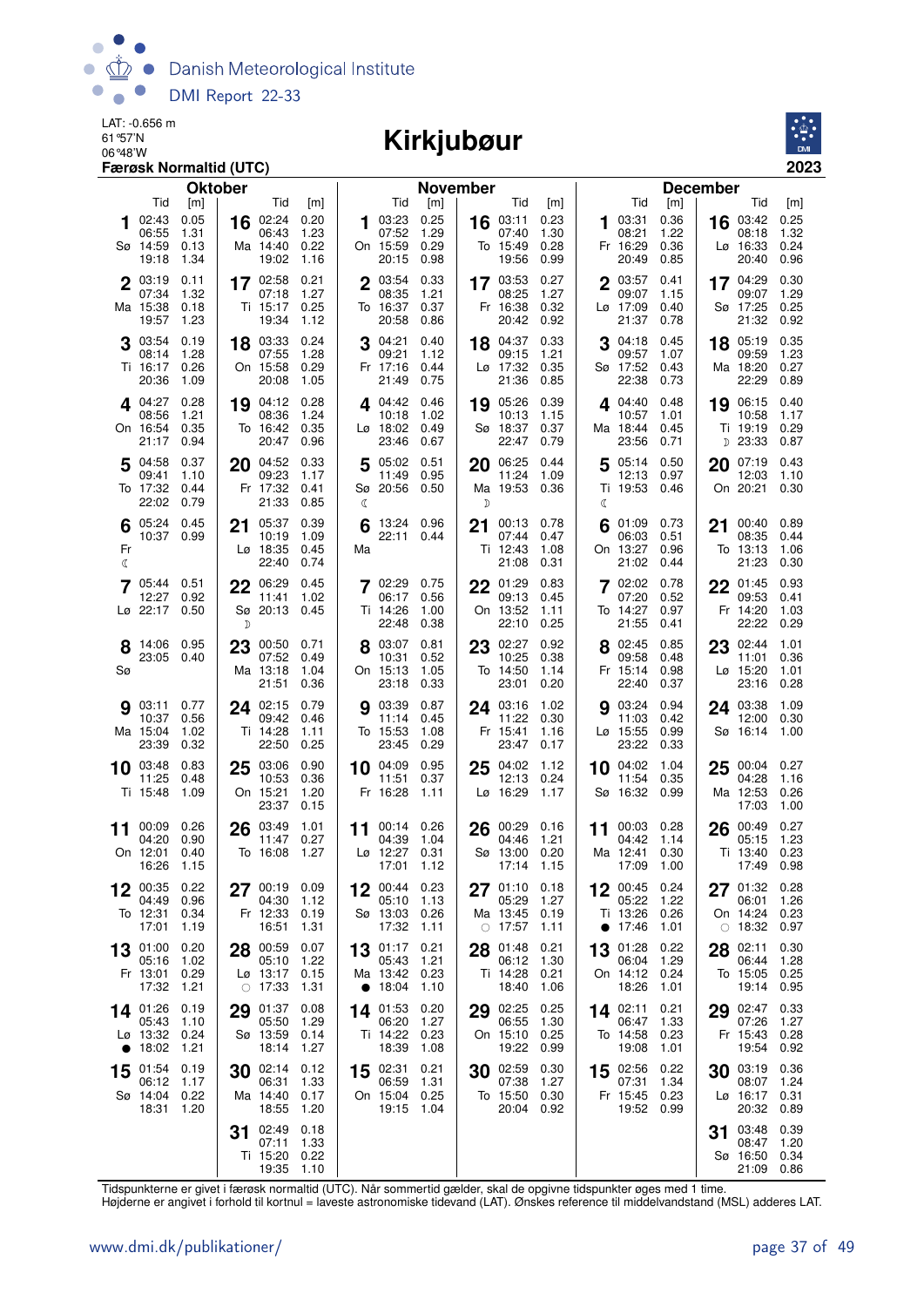

#### Sandur



|             |                                               | Færøsk Normaltid (UTC)              |        |                                                  |                                     |   |                                                            |                                     |                |                                               |                                     |    |                                               |                                     |                       |                                               | 2023                                |
|-------------|-----------------------------------------------|-------------------------------------|--------|--------------------------------------------------|-------------------------------------|---|------------------------------------------------------------|-------------------------------------|----------------|-----------------------------------------------|-------------------------------------|----|-----------------------------------------------|-------------------------------------|-----------------------|-----------------------------------------------|-------------------------------------|
|             |                                               |                                     | Januar |                                                  |                                     |   |                                                            |                                     | <b>Februar</b> |                                               |                                     |    |                                               |                                     | <b>Marts</b>          |                                               |                                     |
|             | Tid<br>02:02<br>08:29<br>Sø 14:21<br>21:20    | [m]<br>1.19<br>0.57<br>1.31<br>0.45 |        | Tid<br>16 01:04<br>07:04<br>Ma 13:29<br>20:01    | [m]<br>1.21<br>0.56<br>1.29<br>0.51 | 1 | Tid<br>03:44<br>10:41<br>On 16:16<br>22:53                 | [m]<br>1.20<br>0.57<br>1.13<br>0.54 | 16             | Tid<br>02:59<br>09:57<br>To 15:38<br>22:07    | [m]<br>1.30<br>0.52<br>1.19<br>0.48 |    | Tid<br>01:31<br>09:07<br>On 14:26<br>21:27    | [m]<br>1.13<br>0.67<br>1.01<br>0.69 | 16                    | Tid<br>01:05<br>08:10<br>To 13:57<br>20:24    | [m]<br>1.26<br>0.60<br>1.09<br>0.62 |
| $\mathbf 2$ | 03:11<br>09:45<br>Ma 15:28<br>22:18           | 1.22<br>0.54<br>1.28<br>0.44        |        | 17 02:16<br>08:41<br>Ti 14:42<br>21:17           | 1.25<br>0.55<br>1.27<br>0.47        | 2 | 04:49<br>11:39<br>To 17:17<br>23:40                        | 1.28<br>0.49<br>1.16<br>0.50        |                | 17 04:14<br>11:05<br>Fr 16:47<br>23:08        | 1.42<br>0.39<br>1.28<br>0.37        | 2  | 03:14<br>10:36<br>To 16:16<br>22:39           | 1.15<br>0.59<br>1.04<br>0.63        | 17 02:40              | 09:54<br>Fr 15:32<br>21:58                    | 1.30<br>0.50<br>1.15<br>0.52        |
| 3           | 04:12<br>10:48<br>Ti 16:29<br>23:07           | 1.28<br>0.49<br>1.27<br>0.42        |        | 18 03:26<br>10:04<br>On 15:52<br>22:22           | 1.34<br>0.48<br>1.29<br>0.40        | 3 | 05:37<br>12:24 0.42<br>Fr 18:02                            | 1.36<br>1.20                        | 18             | 05:13<br>11:57<br>Lø 17:42<br>23:57           | 1.55<br>0.26<br>1.38<br>0.26        |    | 3 04:32<br>11:29<br>Fr 17:16<br>23:25         | 1.24<br>0.49<br>1.11<br>0.55        | 18 03:59              | 10:55<br>Lø 16:40<br>22:57                    | 1.41<br>0.36<br>1.27<br>0.39        |
|             | 405:03<br>11:41<br>On 17:20<br>23:49          | 1.34<br>0.44<br>1.27<br>0.41        | 19     | 04:29<br>11:09<br>To 16:55<br>23:17              | 1.45<br>0.38<br>1.34<br>0.32        |   | 4 00:17 0.45<br>06:14<br>$L\varnothing$ 13:00<br>18:36     | 1.44<br>0.36<br>1.24                | 19             | 06:03<br>12:41<br>Sø 18:28                    | 1.68<br>0.15<br>1.48                |    | 405:19<br>12:08<br>Lø 17:51<br>23:59          | 1.35<br>0.40<br>1.19<br>0.47        | 19                    | 04:58<br>11:42<br>Sø 17:30<br>23:44           | 1.55<br>0.22<br>1.40<br>0.26        |
| 5           | 05:46<br>12:27<br>To 18:04                    | 1.41<br>0.40<br>1.27                |        | 20 05:25<br>12:03<br>Fr 17:49                    | 1.57<br>0.28<br>1.40                | 5 | 00:48<br>06:47<br>Sø 13:31<br>$\circ$ 19:07                | 0.41<br>1.52<br>0.32<br>1.27        |                | $20^{00:40}$<br>06:47<br>Ma 13:21<br>• 19:10  | 0.17<br>1.77<br>0.08<br>1.55        |    | 5 05:55<br>12:39<br>Sø 18:19 1.26             | 1.45<br>0.33                        | 20 05:45              | 12:22<br>Ma 18:12                             | 1.67<br>0.12<br>- 1.51              |
|             | 00:25<br>06:24<br>Fr 13:07<br>$\circ$ 18:42   | 0.40<br>1.46<br>0.37<br>1.27        | 21     | 00:05<br>06:15<br>Lø 12:51<br>• 18:39            | 0.24<br>1.67<br>0.19<br>1.46        |   | 01:14<br>07:18<br>Ma 13:58<br>19:35                        | 0.37<br>1.57<br>0.30<br>1.31        | 21             | 01:20<br>07:28<br>Ti 13:59<br>19:50           | 0.11<br>1.83<br>0.05<br>1.58        |    | 00:29<br>06:25<br>Ma 13:06<br>18:46           | 0.39<br>1.54<br>0.28<br>1.34        | 21 00:24<br>$\bullet$ | 06:26<br>Ti 12:58<br>18:50                    | 0.16<br>1.76<br>0.06<br>1.59        |
|             | 7 00:56<br>06:59<br>Lø 13:42<br>19:17         | 0.40<br>1.51<br>0.36<br>1.26        | 22     | 00:50<br>07:01<br>Sø 13:36<br>19:24              | 0.18<br>1.76<br>0.13<br>1.50        |   | 7 01:39<br>07:48<br>Ti 14:22<br>20:04                      | 0.33<br>1.61<br>0.29<br>1.35        |                | 22 01:58<br>08:07<br>On 14:35<br>20:28        | 0.09<br>1.83<br>0.06<br>1.58        |    | 700:54<br>06:54<br>Ti 13:29<br>$\circ$ 19:12  | 0.33<br>1.60<br>0.24<br>1.40        | 22 01:02              | 07:05<br>On 13:33<br>19:26                    | 0.10<br>1.80<br>0.04<br>1.63        |
|             | 8 01:24<br>07:33<br>Sø 14:14<br>19:50         | 0.39<br>1.54<br>0.36<br>1.26        | 23     | 01:33<br>07:45<br>Ma 14:19<br>20:08              | 0.15<br>1.80<br>0.10<br>1.51        |   | 02:03<br>08:19<br>On 14:46<br>20:35                        | 0.30<br>1.63<br>0.29<br>1.37        | 23             | 02:36<br>08:46<br>To 15:11<br>21:06           | 0.11<br>1.79<br>0.12<br>1.55        |    | 01:19<br>07:24<br>On 13:51<br>19:39           | 0.27<br>1.65<br>0.22<br>1.46        | 23                    | 01:38<br>07:42<br>To 14:05<br>20:01           | 0.08<br>1.79<br>0.07<br>1.64        |
|             | <b>9</b> 01:49<br>08:06<br>Ma 14:44<br>20:23  | 0.39<br>1.56<br>0.36<br>1.25        |        | 24 02:14<br>08:28<br>Ti 15:01<br>20:51           | 0.14<br>1.81<br>0.11<br>1.50        |   | <b>9</b> 02:29<br>08:51<br>To 15:10<br>21:08               | 0.29<br>1.62<br>0.30<br>1.38        |                | 24 03:13<br>09:24<br>Fr 15:47<br>21:45        | 0.17<br>1.69<br>0.21<br>1.48        |    | 01:43<br>07:54<br>To 14:13<br>20:09           | 0.23<br>1.66<br>0.22<br>1.50        | 24 02:13              | 08:18<br>Fr 14:37<br>20:36                    | 0.10<br>1.73<br>0.13<br>1.60        |
|             | $10$ 02:15<br>08:39<br>Ti 15:12<br>20:57      | 0.38<br>1.57<br>0.38<br>1.25        | 25     | 02:56<br>09:10<br>On 15:43<br>21:34              | 0.17<br>1.77<br>0.16<br>1.45        |   | 10 02:59<br>09:26<br>Fr 15:38<br>21:44                     | 0.29<br>1.59<br>0.32<br>1.38        | 25             | 03:50<br>10:04<br>Lø 16:23<br>22:26           | 0.27<br>1.56<br>0.33<br>1.39        | 10 | 02:10<br>08:25<br>Fr 14:37<br>20:40           | 0.21<br>1.65<br>0.23<br>1.52        | 25                    | 02:47<br>08:54<br>Lø 15:08<br>21:11           | 0.17<br>1.62<br>0.23<br>1.54        |
| 11          | 02:43<br>09:15<br>On 15:43 0.39<br>21:34 1.24 | 0.38<br>1.56                        |        | 26 03:37<br>09:54<br>To 16:26 0.23<br>22:19 1.39 | 0.23<br>1.69                        |   | 11 03:34 0.32<br>10:04<br>Lø 16:11 0.36<br>22:25 1.35      | 1.52                                | 26             | 04:31<br>10:47<br>Sø 17:03 0.46<br>23:12 1.29 | 0.39<br>1.40                        | 11 | 02:39<br>08:58<br>Lø 15:03 0.26<br>21:15 1.50 | 0.22<br>1.60                        | 26                    | 03:22<br>09:30<br>Sø 15:37 0.35<br>21:49 1.44 | 0.27<br>1.48                        |
|             | 03:16<br>09:54<br>To 16:16<br>22:15           | 0.40<br>1.53<br>0.42<br>1.23        |        | 27 04:21<br>10:39<br>Fr 17:12 0.33<br>23:07      | 0.32<br>1.58<br>1.32                |   | 12 04:14 0.38<br>10:47 1.43<br>Sø 16:50<br>23:14 1.31      | 0.42                                | D              | 27 05:21<br>11:37<br>Ma 17:53                 | 0.53<br>1.24<br>0.59                |    | $12^{03:13}$<br>09:34<br>Sø 15:33<br>21:54    | 0.26<br>1.51<br>0.31<br>1.46        | 27 03:59              | 10:10<br>Ma 16:07<br>22:31                    | 0.40<br>1.32<br>0.48<br>1.33        |
|             | 13 03:56<br>10:36<br>Fr 16:56<br>23:02        | 0.42<br>1.47<br>0.45<br>1.22        | D      | 28 05:10<br>11:27<br>Lø 18:05 0.43               | 0.42<br>1.45                        | ℭ | 13 05:05<br>11:39<br>Ma 17:41 0.49                         | 0.47<br>1.32                        |                | 28 00:09<br>06:47<br>Ti 12:44<br>19:28 0.69   | 1.19<br>0.65<br>1.09                |    | 13 03:52<br>10:16<br>Ma 16:09<br>22:41        | 0.34<br>1.40<br>0.40<br>1.39        | 28 04:45              | 10:56<br>Ti 16:39<br>23:23                    | 0.54<br>1.16<br>0.61<br>1.22        |
|             | 14 04:43<br>11:25<br>Lø 17:45<br>23:58        | 0.47<br>1.41<br>0.48<br>1.21        | 29     | 00:01<br>06:12<br>Sø 12:24<br>19:11              | 1.24<br>0.53<br>1.31<br>0.52        |   | 14 00:15 1.27<br>06:17 0.56<br>Ti 12:47 1.22<br>18:56 0.55 |                                     |                |                                               |                                     |    | 14 04:41<br>11:08<br>Ti 16:56<br>23:42        | 0.45<br>1.26<br>0.50<br>1.31        | 29 06:08<br>D         | 12:02<br>On 17:32 0.73                        | 0.66<br>1.01                        |
| ℂ           | $15^{05:43}$<br>12:23<br>Sø 18:47 0.50        | 0.52<br>1.34                        |        | 30 01:05<br>07:39<br>Ma 13:32<br>20:33           | 1.18<br>0.61<br>1.20<br>0.58        |   | 15 01:34 1.25<br>08:12 0.59<br>On 14:12 1.17<br>20:41 0.56 |                                     |                |                                               |                                     | €  | 15 05:55 0.56<br>12:19<br>On 18:11 0.60       | 1.14                                | To                    | 30 00:42 1.14<br>08:48 0.68                   |                                     |
|             |                                               |                                     |        | 02:23<br>09:21<br>Ti 14:54<br>21:52 0.58         | 1.16<br>0.62<br>1.13                |   |                                                            |                                     |                |                                               |                                     |    |                                               |                                     | 31                    | 02:29 1.15<br>10:14<br>Fr 16:00<br>22:09      | 0.58<br>1.00<br>0.68                |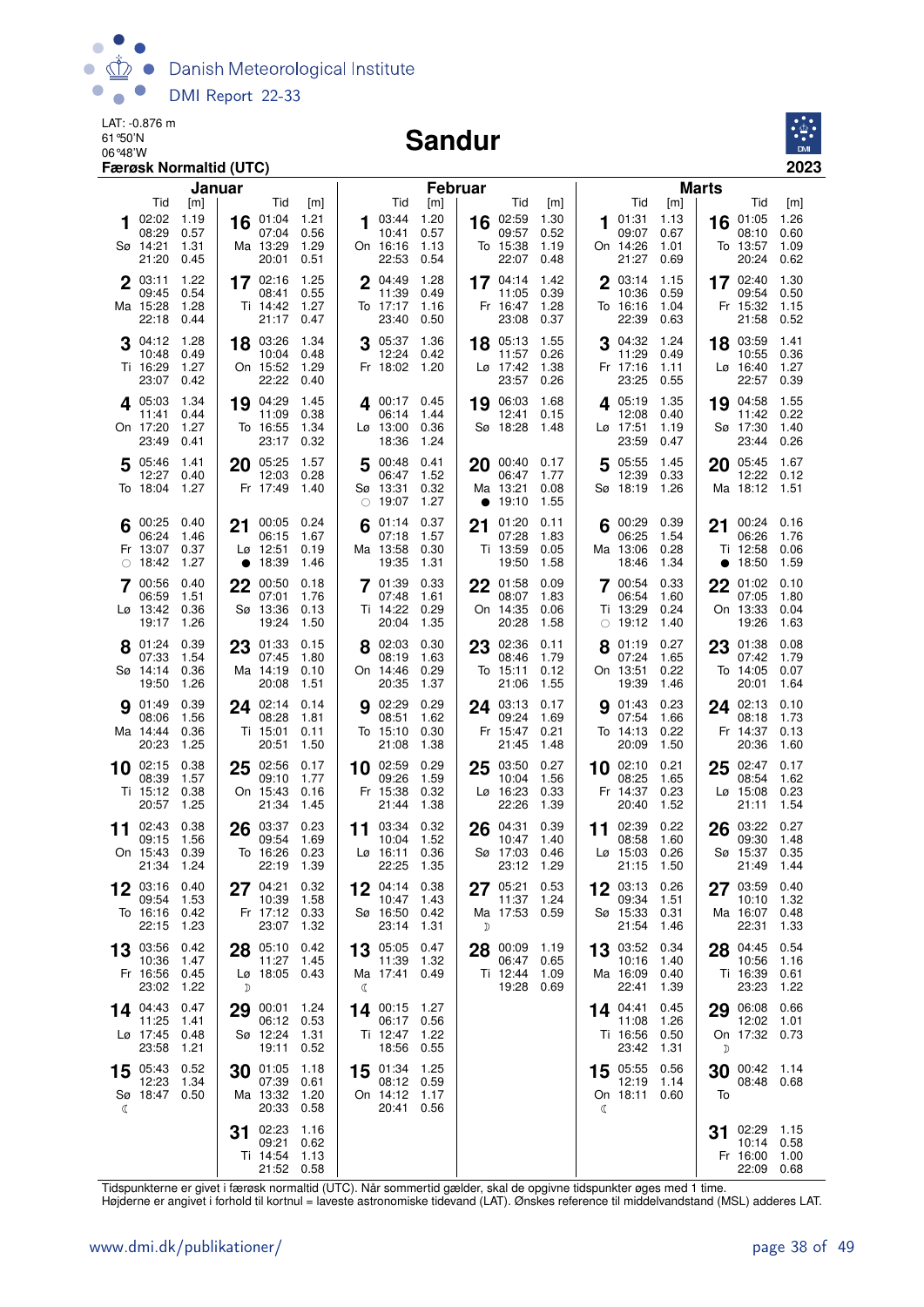

#### Sandur



|            |                                                   | April                        |                 |                                                    |                              |         |                                                  | Maj                          |    |                                                 |                              |            |                                                       |                              | Juni    |                                            |                              |
|------------|---------------------------------------------------|------------------------------|-----------------|----------------------------------------------------|------------------------------|---------|--------------------------------------------------|------------------------------|----|-------------------------------------------------|------------------------------|------------|-------------------------------------------------------|------------------------------|---------|--------------------------------------------|------------------------------|
|            | Tid                                               | [m]                          |                 | Tid                                                | [m]                          |         | Tid                                              | [m]                          |    | Tid                                             | [m]                          |            | Tid                                                   | [m]                          |         | Tid                                        | [m]                          |
|            | 03:54<br>11:02<br>$L\varnothing$ 16:50<br>22:55   | 1.23<br>0.48<br>1.10<br>0.58 | 16              | 03:37<br>10:33<br>Sø 16:23<br>22:37                | 1.42<br>0.32<br>1.28<br>0.40 | 1       | 03:52<br>10:50<br>Ma 16:33<br>22:47              | 1.33<br>0.41<br>1.20<br>0.50 |    | 16 04:03<br>10:48<br>Ti 16:41<br>22:59          | 1.48<br>0.25<br>1.39<br>0.34 | 1          | 04:32<br>11:05<br>To 17:02<br>23:24                   | 1.42<br>0.32<br>1.44<br>0.35 | 16      | 05:13<br>11:43<br>Fr 17:42                 | 1.40<br>0.31<br>1.47         |
|            | $2^{04:44}$<br>11:36<br>Sø 17:21<br>23:30         | 1.34<br>0.38<br>1.20<br>0.48 |                 | 17 04:34<br>11:18<br>Ma 17:09<br>23:23             | 1.54<br>0.21<br>1.41<br>0.28 |         | 2 04:36<br>11:20<br>Ti 17:07<br>23:22            | 1.42<br>0.33<br>1.32<br>0.40 |    | 17 04:52<br>11:28<br>On 17:23<br>23:43          | 1.54<br>0.20<br>1.48<br>0.27 |            | 2 05:16<br>11:40<br>Fr 17:43                          | 1.47<br>0.26<br>1.54         |         | $17^{00:13}$<br>05:57<br>Lø 12:21<br>18:21 | 0.34<br>1.39<br>0.31<br>1.52 |
|            | 05:21<br>12:04<br>Ma 17:48<br>23:59               | 1.45<br>0.31<br>1.30<br>0.38 |                 | 18 05:20<br>11:56<br>Ti 17:49                      | 1.63<br>0.13<br>1.52         |         | 05:14<br>11:48<br>On 17:39<br>23:54              | 1.50<br>0.26<br>1.44<br>0.31 |    | 18 05:35<br>12:05<br>To 18:01                   | 1.56<br>0.18<br>1.55         | З          | 00:05<br>05:58<br>Lø 12:15<br>18:23                   | 0.28<br>1.50<br>0.22<br>1.63 | 18      | 00:55<br>06:38<br>Sø 12:54<br>18:58        | 0.32<br>1.36<br>0.33<br>1.55 |
|            | 405:53<br>12:30<br>Ti 18:15                       | 1.53<br>0.25<br>1.40         |                 | 19 00:04<br>06:01<br>On 12:31<br>18:25             | 0.19<br>1.69<br>0.09<br>1.59 |         | 405:49<br>12:15<br>To 18:11                      | 1.55<br>0.22<br>1.54         |    | 19 00:23<br>06:15<br>Fr 12:38<br>18:37          | 0.23<br>1.55<br>0.19<br>1.59 | $\bigcirc$ | 400:46<br>06:40<br>Sø 12:50<br>19:03                  | 0.23<br>1.50<br>0.20<br>1.68 |         | 19 01:35<br>07:16<br>Ma 13:25<br>19:34     | 0.32<br>1.33<br>0.35<br>1.56 |
|            | 5 00:26<br>06:24<br>On 12:53<br>18:42             | 0.30<br>1.60<br>0.21<br>1.49 | 20<br>$\bullet$ | 00:41<br>06:39<br>To 13:04<br>19:00                | 0.14<br>1.70<br>0.09<br>1.64 | 5       | 00:27 0.24<br>06:24<br>Fr 12:42<br>$\circ$ 18:45 | 1.59<br>0.18<br>1.61         | 20 | 01:01<br>06:52<br>$L\varnothing$ 13:10<br>19:12 | 0.23<br>1.52<br>0.22<br>1.60 | 5          | 01:28<br>07:23<br>Ma 13:27<br>19:45                   | 0.21<br>1.48<br>0.20<br>1.71 | 20      | 02:12<br>07:52<br>Ti 13:54<br>20:10        | 0.34<br>1.29<br>0.38<br>1.55 |
| $\bigcirc$ | $6^{00:53}$<br>06:54<br>To 13:16<br>19:12         | 0.23<br>1.64<br>0.18<br>1.56 |                 | 21 01:17<br>07:15<br>Fr 13:35<br>19:34             | 0.13<br>1.67<br>0.12<br>1.64 |         | 01:00<br>07:00<br>$L\varnothing$ 13:11<br>19:20  | 0.19<br>1.59<br>0.17<br>1.66 | 21 | 01:38<br>07:29<br>Sø 13:39<br>19:47             | 0.25<br>1.46<br>0.28<br>1.59 |            | $6^{02:12}$<br>08:07<br>Ti 14:07<br>20:29             | 0.21<br>1.44<br>0.23<br>1.70 | 21      | 02:48<br>08:29<br>On 14:22<br>20:46        | 0.37<br>1.24<br>0.41<br>1.54 |
|            | 01:21<br>07:26<br>Fr 13:40<br>19:42               | 0.19<br>1.65<br>0.18<br>1.60 |                 | 22 01:51<br>07:51<br>$L\varnothing$ 14:04<br>20:08 | 0.16<br>1.61<br>0.19<br>1.61 |         | 7 01:35<br>07:37<br>Sø 13:41<br>19:57            | 0.19<br>1.55<br>0.19<br>1.67 | 22 | 02:14<br>08:05<br>Ma 14:07<br>20:23             | 0.30<br>1.37<br>0.34<br>1.55 |            | 7 02:58<br>08:53<br>On 14:49<br>21:16                 | 0.24<br>1.38<br>0.28<br>1.65 | 22      | 03:24<br>09:06<br>To 14:50<br>21:24        | 0.41<br>1.20<br>0.45<br>1.50 |
|            | 8 01:50<br>07:59<br>$L\varnothing$ 14:05<br>20:16 | 0.18<br>1.62<br>0.19<br>1.61 |                 | 23 02:26<br>08:26<br>Sø 14:32<br>20:43             | 0.22<br>1.50<br>0.28<br>1.55 |         | 8 02:13<br>08:16<br>Ma 14:14<br>20:37            | 0.21<br>1.49<br>0.24<br>1.64 |    | 23 02:51<br>08:42<br>Ti 14:33<br>21:00          | 0.36<br>1.28<br>0.41<br>1.50 |            | 8 03:49<br>09:43<br>To 15:36<br>22:07                 | 0.29<br>1.31<br>0.36<br>1.59 |         | 23 04:01<br>09:46<br>Fr 15:22<br>22:05     | 0.45<br>1.16<br>0.48<br>1.46 |
|            | 9 02:22<br>08:34<br>Sø 14:34<br>20:52             | 0.20<br>1.56<br>0.23<br>1.59 |                 | 24 03:01<br>09:02<br>Ma 14:59<br>21:20             | 0.32<br>1.38<br>0.38<br>1.47 |         | 902:55<br>08:59<br>Ti 14:51<br>21:22             | 0.27<br>1.40<br>0.31<br>1.58 |    | 24 03:31<br>09:21<br>On 15:01<br>21:41          | 0.44<br>1.19<br>0.49<br>1.43 | 9          | 04:48<br>10:40<br>Fr 16:32<br>23:04                   | 0.35<br>1.24<br>0.44<br>1.52 |         | 24 04:42<br>10:30<br>Lø 16:02<br>22:50     | 0.49<br>1.13<br>0.52<br>1.41 |
|            | 10 02:59<br>09:12<br>Ma 15:06<br>21:33            | 0.26<br>1.46<br>0.30<br>1.53 |                 | 25 03:39<br>09:41<br>Ti 15:24<br>22:01             | 0.43<br>1.24<br>0.49<br>1.38 |         | $10^{03:44}$<br>09:48<br>On 15:34<br>22:14       | 0.35<br>1.29<br>0.40<br>1.50 |    | $25^{04:18}$<br>10:06<br>To 15:33<br>22:28      | 0.51<br>1.10<br>0.56<br>1.36 | ℂ          | 10 05:55<br>11:44<br>Lø 17:42 0.51                    | 0.40<br>1.19                 | 25      | 05:29<br>11:22<br>Sø 16:53<br>23:43        | 0.52<br>1.11<br>0.57<br>1.36 |
| 11         | 03:41<br>09:56<br>Ti 15:43<br>22:22               | 0.35<br>1.33<br>0.40<br>1.44 | 26              | 04:26<br>10:27<br>On 15:53<br>22:52                | 0.54<br>1.10<br>0.60<br>1.28 | 11      | 04:47 0.43<br>10:47<br>To 16:31<br>23:17         | 1.18<br>0.51<br>1.42         | 26 | 05:20<br>11:02<br>Fr 16:18<br>23:26             | 0.58<br>1.03<br>0.63<br>1.30 | 11         | 00:07 1.45<br>07:08<br>Sø 12:55<br>19:05              | 0.42<br>1.17<br>0.55         | 26<br>D | 06:26<br>12:21<br>Ma 18:01                 | 0.54<br>1.11<br>0.60         |
| 12         | 04:36<br>10:52<br>On 16:32<br>23:25               | 0.46<br>1.20<br>0.51<br>1.35 | 27<br>D         | 05:47 0.64<br>11:30<br>To 16:34 0.71               | 0.99                         | 12<br>ℭ | 06:12 0.49<br>12:03<br>Fr 17:56 0.59             | 1.11                         | D  | 06:43 0.60<br>12:12<br>Lø 17:35                 | 0.99<br>0.69                 |            | $12^{01:15}$<br>08:20<br>Ma 14:08<br>20:27            | 1.41<br>0.41<br>1.20<br>0.54 | 27      | 00:42 1.31<br>07:30<br>Ti 13:27<br>19:28   | 0.54<br>1.14<br>0.61         |
| 13<br>ℭ    | 06:03<br>12:09<br>To 17:55                        | 0.56<br>1.09<br>0.62         | Fr              | 28 00:00<br>08:01 0.65                             | 1.21                         | 13      | 00:32 1.37<br>07:49 0.48<br>Lø 13:30<br>19:45    | 1.11<br>0.60                 | 28 | 00:34<br>08:05<br>Sø 13:31<br>19:33             | 1.27<br>0.58<br>1.02<br>0.69 |            | 13 02:24<br>09:22 0.38<br>Ti 15:14<br>21:37           | 1.39<br>1.26<br>0.49         | 28      | 01:47<br>08:35<br>On 14:33<br>20:54        | 1.29<br>0.51<br>1.20<br>0.58 |
|            | 14 00:49<br>08:11<br>Fr 13:50<br>20:12            | 1.30<br>0.55<br>1.07<br>0.63 |                 | 29 01:32 1.19<br>09:25<br>Lø 14:53<br>21:10        | 0.58<br>0.98<br>0.71         |         | 14 01:53<br>09:04<br>Sø 14:51<br>21:09           | 1.37<br>0.41<br>1.18<br>0.53 |    | 29 01:45<br>09:05<br>Ma 14:40<br>20:56          | 1.27<br>0.53<br>1.09<br>0.63 |            | 14 03:28<br>10:16 0.34<br>On 16:10<br>22:36           | 1.39<br>1.33<br>0.43         | 29      | 02:52<br>09:34<br>To 15:34<br>22:04        | 1.29<br>0.46<br>1.30<br>0.50 |
| 15         | 02:21<br>09:37<br>Lø 15:20<br>21:40               | 1.33<br>0.45<br>1.15<br>0.53 | 30              | 02:54<br>10:14<br>Sø 15:54<br>22:06 0.61           | 1.24<br>0.49<br>1.08         | 15      | 03:05<br>10:01<br>Ma 15:53<br>22:09              | 1.42<br>0.32<br>1.28<br>0.43 |    | 30 02:50<br>09:51<br>Ti 15:35<br>21:54          | 1.31<br>0.46<br>1.20<br>0.54 |            | 15 04:24 1.40<br>11:02 0.32<br>To 16:59<br>23:27 0.38 | 1.41                         | 30      | 03:53<br>10:25<br>Fr 16:29<br>23:01        | 1.32<br>0.40<br>1.41<br>0.41 |
|            |                                                   |                              |                 |                                                    |                              |         |                                                  |                              | 31 | 03:44<br>10:29<br>On 16:21<br>22:42 0.44        | 1.37<br>0.38<br>1.32         |            |                                                       |                              |         |                                            |                              |

Tidspunkterne er givet i færøsk normaltid (UTC). Når sommertid gælder, skal de opgivne tidspunkter øges med 1 time.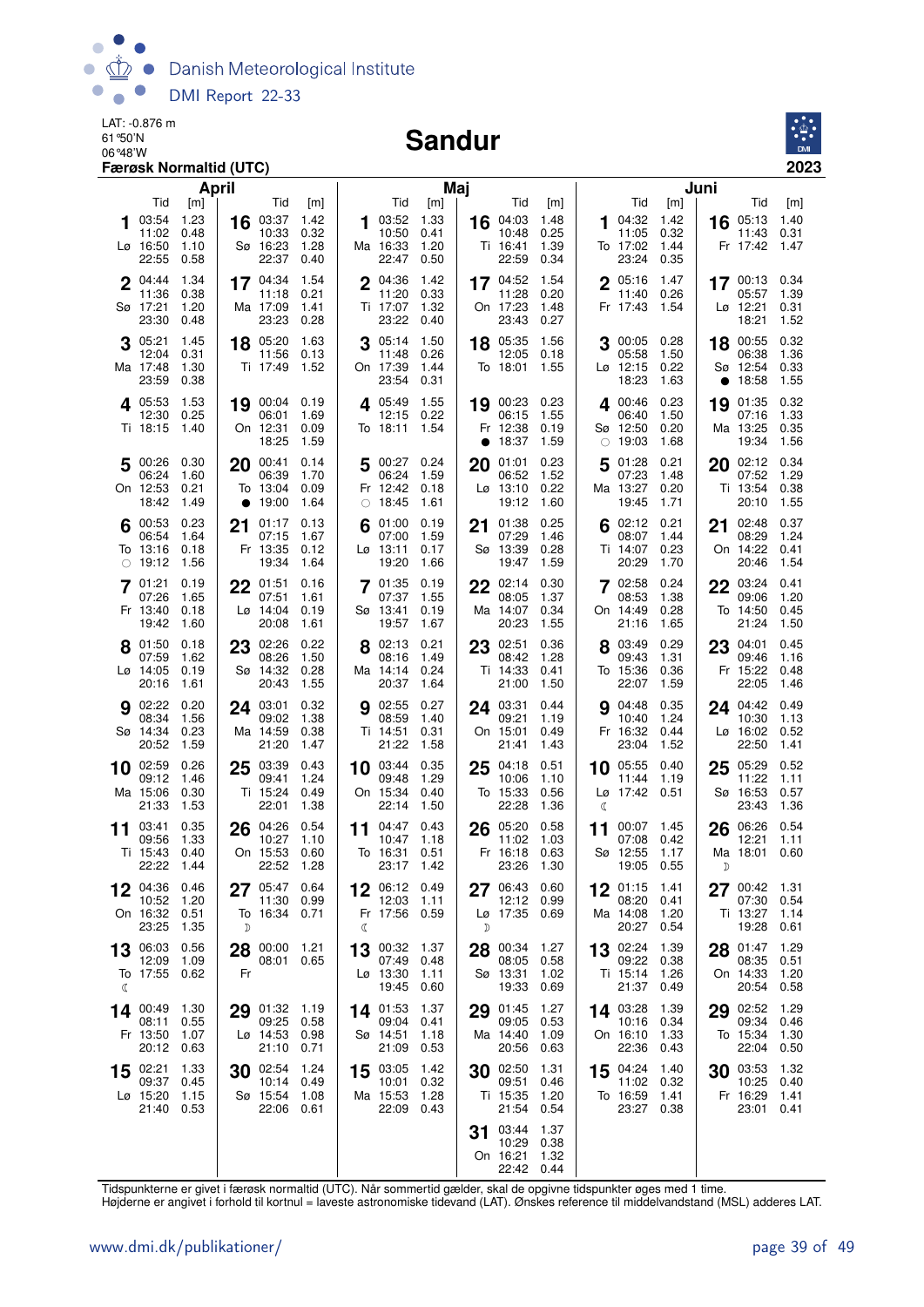

#### Sandur



| Juli                                                                                                                |                                                                                                                    | August                                                                             | <b>September</b>                                                                                                                        |                              |
|---------------------------------------------------------------------------------------------------------------------|--------------------------------------------------------------------------------------------------------------------|------------------------------------------------------------------------------------|-----------------------------------------------------------------------------------------------------------------------------------------|------------------------------|
| Tid<br>Tid<br>$\lceil m \rceil$                                                                                     | [m]<br>Tid<br>[m]                                                                                                  | Tid<br>[m]                                                                         | Tid<br>Tid<br>[m]                                                                                                                       | [m]                          |
| 1.36<br>$16$ 00:13<br>04:49<br>05:52<br>11:12<br>0.33<br>Lø 17:20<br>1.52<br>Sø 12:13<br>23:52<br>0.32<br>18:12     | 0.23<br>0.40<br>100:34<br>1.26<br>1.42<br>06:19<br>0.41<br>Ti 12:31<br>0.22<br>1.46<br>$\circ$ 18:41<br>1.73       | 16 01:21<br>0.30<br>1.29<br>06:59<br>0.36<br>On 13:08<br>• 19:08<br>1.58           | 01:36<br>0.04<br>16 01:38<br>1.<br>07:28<br>1.61<br>07:26<br>Fr 13:37<br>Lø 13:32<br>0.06<br>19:45<br>1.85<br>19:38                     | 0.23<br>1.46<br>0.24<br>1.64 |
| 1.40<br>$2^{05:40}$<br>17 00:56<br>11:56<br>0.27<br>06:33<br>1.62<br>Ma 12:48<br>Sø 18:07<br>$\bullet$ 18:50        | 0.36<br>01:17<br>0.14<br>$\mathbf 2$<br>07:05<br>1.27<br>1.49<br>0.39<br>On 13:14<br>0.15<br>1.52<br>19:24<br>1.80 | 0.28<br>17 01:48<br>07:27<br>1.33<br>To 13:32<br>0.32<br>19:37<br>1.61             | $2^{02:12}$<br>0.03<br>17 01:58<br>08:06<br>07:52<br>1.63<br>Sø 13:56<br>Lø 14:14<br>0.07<br>20:23<br>1.82<br>20:07                     | 0.23<br>1.50<br>0.23<br>1.62 |
| 00:40 0.25<br>18 01:34<br>1.44<br>06:28<br>07:10<br>Ma 12:39<br>0.22<br>Ti 13:19<br>$\circ$ 18:52<br>1.70<br>19:24  | 0.09<br>0.33<br>3 01:58<br>1.27<br>07:47<br>1.53<br>0.38<br>To 13:54<br>0.12<br>1.56<br>1.83<br>20:06              | 0.27<br>18 02:12<br>1.36<br>07:53<br>Fr 13:55<br>0.30<br>1.63<br>20:06             | 302:47<br>18 02:18<br>0.07<br>08:43<br>1.61<br>08:21<br>0.11<br>Ma 14:23<br>Sø 14:51<br>21:02<br>1.74<br>20:38                          | 0.24<br>1.52<br>0.23<br>1.57 |
| 401:25<br>19 02:07<br>0.19<br>07:43<br>07:14<br>1.46<br>Ti 13:21<br>0.19<br>On 13:47<br>19:37<br>1.75<br>19:57      | 0.32<br>4 02:38<br>0.08<br>1.28<br>08:29<br>1.54<br>0.37<br>Fr 14:34<br>0.12<br>1.58<br>20:48<br>1.81              | 19 02:34<br>0.28<br>08:21<br>1.39<br>$L\varnothing$ 14:19<br>0.28<br>20:36<br>1.62 | 403:22<br>19 02:41<br>0.15<br>09:21<br>1.56<br>08:53<br>Ma 15:29<br>0.20<br>Ti 14:52<br>21:41<br>21:11<br>1.61                          | 0.27<br>1.51<br>0.27<br>1.50 |
| 20 02:37<br>502:10<br>0.17<br>07:59<br>1.46<br>08:15<br>On 14:03<br>0.19<br>To 14:12<br>20:21<br>20:29<br>1.76      | 0.33<br>$5^{03:17}$<br>0.11<br>1.28<br>1.52<br>09:10<br>0.37<br>Lø 15:14<br>0.17<br>1.59<br>21:29<br>1.75          | 20 02:55<br>0.29<br>08:50<br>1.40<br>0.28<br>Sø 14:45<br>1.58<br>21:07             | 5 03:57<br>0.27<br>20<br>03:07<br>1.47<br>09:29<br>10:01<br>On 15:28<br>Ti 16:09<br>0.32<br>22:23<br>1.45<br>21:49                      | 0.31<br>1.48<br>0.34<br>1.39 |
| 02:54<br>0.17<br>21 03:04<br>08:45<br>1.44<br>08:47<br>Fr 14:38<br>To 14:46<br>0.21<br>21:06<br>1.74<br>21:02       | 0.35<br>03:57<br>0.18<br>1.28<br>09:52<br>1.47<br>Sø 15:56<br>0.24<br>0.37<br>1.57<br>22:12<br>1.64                | 0.32<br>03:18<br>21<br>09:23<br>1.40<br>0.31<br>Ma 15:14<br>1.52<br>21:41          | 04:35<br>0.40<br>03:39<br>21<br>10:46<br>1.36<br>10:12<br>To 16:11<br>On 16:57<br>0.47<br>22:35<br>23:11<br>1.28<br>$\mathbb{C}$        | 0.38<br>1.42<br>0.43<br>1.26 |
| 0.20<br>22 03:31<br>7 03:40<br>1.40<br>09:20<br>09:32<br>Fr 15:31<br>0.26<br>Lø 15:06<br>21:52<br>1.69<br>21:37     | 7 04:39<br>0.27<br>0.37<br>1.27<br>10:37<br>1.39<br>0.38<br>Ma 16:41<br>0.35<br>1.54<br>22:58<br>1.51              | 22 03:45<br>0.35<br>09:59<br>1.38<br>Ti 15:49<br>0.36<br>22:19<br>1.43             | 22 04:19<br>$7^{05:19}$<br>0.54<br>11:40<br>1.25<br>11:06<br>Fr 17:13<br>To 18:11<br>0.60<br>D 23:39                                    | 0.47<br>1.34<br>0.55<br>1.14 |
| 8 04:28<br>0.25<br>03:59<br>23<br>10:20<br>1.35<br>09:56<br>Lø 16:19<br>0.33<br>Sø 15:39<br>22:41<br>1.60<br>22:15  | 0.38<br>0.40<br>8 05:26<br>1.26<br>11:27<br>1.31<br>Ti 17:34<br>0.40<br>0.47<br>$\binom{23:50}{ }$<br>1.49<br>1.36 | 0.41<br>$23^{04:17}$<br>10:42<br>1.34<br>On 16:32<br>0.45<br>23:05<br>1.32         | 23<br>05:17<br>$8^{00:14}$<br>1.12<br>06:35<br>12:22<br>0.67<br>Fr 12:56<br>1.16<br>Lø 19:13<br>20:28<br>0.66                           | 0.58<br>1.27<br>0.62         |
| 905:21<br>0.32<br>24 04:31<br>1.29<br>11:13<br>10:37<br>Sø 17:13<br>0.42<br>Ma 16:19<br>23:34<br>1.50<br>22:58      | 06:24<br>0.50<br>0.43<br>9<br>1.25<br>12:26<br>1.23<br>0.45<br>On 18:51<br>0.58<br>1.42                            | 24 04:59<br>0.48<br>11:37<br>1.28<br>To 17:31<br>0.55<br>D                         | <b>9</b> 01:52<br>1.01<br>24 01:12 1.06<br>08:52<br>0.71<br>07:16<br>$L\varnothing$ 14:40<br>1.16<br>Sø 13:59<br>22:12<br>21:21<br>0.58 | 0.65<br>1.27<br>0.55         |
| 0.39<br>06:19<br>05:10<br>25<br>10<br>11:25<br>12:12<br>1.24<br>Ma 18:19 0.50<br>Ti 17:08<br>D 23:48<br>ℭ           | 10 00:54 1.22<br>0.47<br>1.22<br>07:44<br>0.58<br>0.51<br>To 13:41<br>1.18<br>1.33<br>20:41<br>0.63                | 1.20<br>00:06<br>25<br>05:59<br>0.56<br>Fr 12:50<br>1.24<br>19:15<br>0.62          | 10 03:56<br>02:56<br>1.03<br>25<br>10:17<br>09:22<br>0.65<br>Sø 16:11<br>Ma 15:26<br>1.24<br>23:12<br>22:29<br>0.48                     | 1.09<br>0.58<br>1.36<br>0.41 |
| 26 06:00<br>00:33 1.40<br>11<br>07:26<br>12:24<br>0.44<br>1.21<br>Ti 13:17<br>On 18:15<br>19:40 0.56                | 0.51<br>11 02:18<br>1.12<br>1.21<br>09:17<br>0.60<br>Fr 15:10<br>0.57<br>1.19<br>22:17 0.58                        | 01:30<br>1.12<br>26<br>0.61<br>07:44<br>Lø 14:21<br>1.26<br>21:27<br>0.58          | 11 05:05<br>1.11<br>26<br>04:12<br>11:10<br>0.56<br>10:29<br>1.34<br>Ma 17:05<br>Ti 16:29<br>23:53 0.38<br>23:17 0.27                   | 1.21<br>0.45<br>1.50         |
| 1.32<br>01:40<br>00:51<br>08:37<br>07:09<br>0.47<br>On 14:29<br>1.21<br>To 13:36<br>21:06<br>19:54<br>0.56          | 1.26<br>03:52<br>1.11<br>0.55<br>10:31<br>0.57<br>Lø 16:28<br>1.26<br>1.22<br>0.60<br>23:22 0.49                   | 03:05<br>1.13<br>27<br>09:35<br>0.56<br>Sø 15:44<br>1.35<br>22:44<br>0.45          | 12 05:43<br>1.19<br>05:05<br>11:48 0.47<br>11:19<br>Ti 17:43<br>1.44<br>On 17:19<br>23:57                                               | 1.36<br>0.31<br>1.63<br>0.15 |
| 1.26<br>28 02:05<br>13 02:51<br>08:35<br>09:44<br>0.47<br>To 15:39<br>1.26<br>Fr 14:53<br>21:36<br>22:21<br>0.52    | 1.21<br>13 05:05<br>1.14<br>0.54<br>11:25<br>0.51<br>Sø 17:23<br>1.27<br>1.36<br>0.56                              | 28 04:23<br>1.21<br>10:45<br>0.44<br>Ma 16:49<br>1.49<br>23:37<br>0.31             | 28 05:48<br>13 00:26 0.31<br>1.27<br>12:01<br>06:11<br>On 12:19 0.40<br>To 18:02<br>18:14<br>1.52                                       | 1.49<br>0.19<br>1.73         |
| 1.24<br>03:22<br>14 04:01<br>29<br>09:54<br>10:43<br>0.45<br>1.32<br>Lø 16:03<br>Fr 16:40<br>23:22<br>22:50<br>0.46 | 1.21<br>14 00:10 0.40<br>1.20<br>0.49<br>05:53<br>1.37<br>Ma 12:06<br>0.45<br>0.45<br>18:04<br>1.45                | 29 05:21<br>1.33<br>11:36<br>0.31<br>Ti 17:40<br>1.63                              | 14 00:54<br>0.27<br>00:34<br>29<br>06:36<br>06:27<br>1.34<br>To 12:45<br>0.33<br>Fr 12:39<br>18:42<br>1.58<br>$\circ$ 18:42             | 0.07<br>1.59<br>0.10<br>1.79 |
| 1.24<br>30 04:32<br>15 05:02<br>10:55<br>11:31 0.43<br>Lø 17:30 1.40<br>Sø 17:03<br>23:46                           | 0.34<br>1.26<br>15 00:49<br>1.25<br>0.40<br>06:29<br>1.50<br>Ti 12:39<br>0.40<br>0.34<br>18:38<br>1.52             | 30 00:20<br>0.18<br>06:07<br>1.45<br>On 12:19<br>0.19<br>18:25<br>1.75             | 30 01:09<br>$15^{01:17}$<br>0.24<br>07:00<br>1.40<br>07:03<br>Fr 13:09 0.28<br>$L\varnothing$ 13:16<br>$\bullet$ 19:10 1.62<br>19:19    | 0.03<br>1.66<br>0.06<br>1.79 |
| 05:29<br>31<br>11:46<br>Ma 17:55                                                                                    | 1.34<br>0.30<br>1.62                                                                                               | 00:59<br>0.09<br>31<br>06:49<br>1.55<br>To 12:59<br>0.11<br>$\circ$ 19:06<br>1.82  |                                                                                                                                         |                              |

Tidspunkterne er givet i færøsk normaltid (UTC). Når sommertid gælder, skal de opgivne tidspunkter øges med 1 time.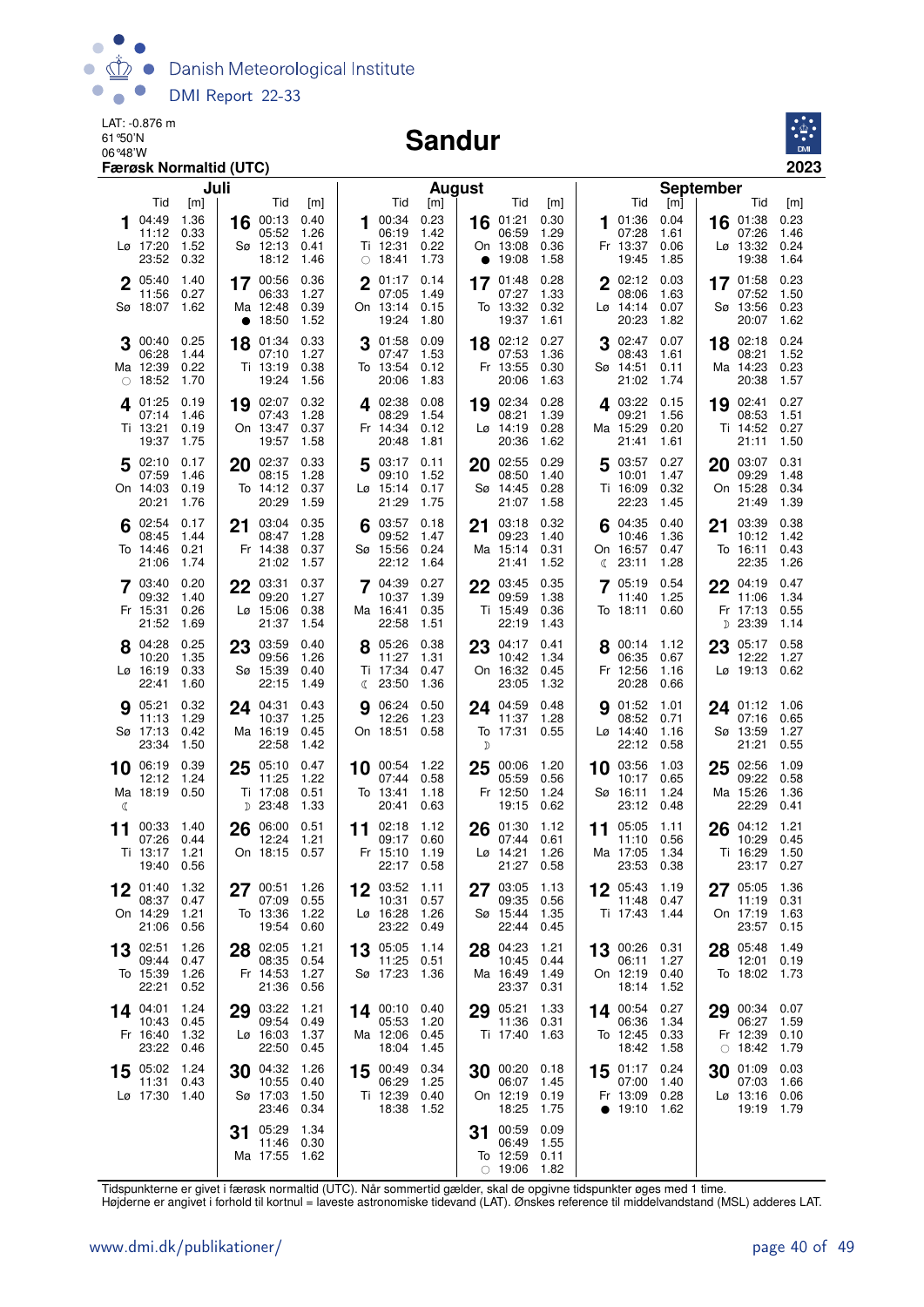

#### Sandur



|           |                                               | Færøsk Normaltid (UTC)              |    |                                                       |                                     |           |                                                            |                                     |    |                                                     |                                     |    |                                                       |                                     |                                                                 | 2023                                |
|-----------|-----------------------------------------------|-------------------------------------|----|-------------------------------------------------------|-------------------------------------|-----------|------------------------------------------------------------|-------------------------------------|----|-----------------------------------------------------|-------------------------------------|----|-------------------------------------------------------|-------------------------------------|-----------------------------------------------------------------|-------------------------------------|
|           |                                               | <b>Oktober</b>                      |    |                                                       |                                     |           |                                                            | <b>November</b>                     |    |                                                     |                                     |    |                                                       |                                     | <b>December</b>                                                 |                                     |
| 1         | Tid<br>01:42<br>07:39<br>Sø 13:52<br>19:56    | [m]<br>0.04<br>1.68<br>0.07<br>1.75 |    | Tid<br>16 01:23<br>07:25<br>Ma 13:35<br>19:40         | [m]<br>0.21<br>1.58<br>0.21<br>1.57 | 1         | Tid<br>02:17<br>08:27<br>On 14:49<br>20:47                 | [m]<br>0.24<br>1.61<br>0.27<br>1.40 | 16 | Tid<br>01:54<br>08:18<br>To 14:37<br>20:38          | [m]<br>0.25<br>1.64<br>0.28<br>1.38 |    | Tid<br>02:29<br>08:50<br>Fr 15:27<br>21:12            | [m]<br>0.38<br>1.55<br>0.39<br>1.22 | Tid<br>02:29<br>16<br>08:55<br>Lø 15:27<br>21:20                | [m]<br>0.27<br>1.68<br>0.27<br>1.33 |
|           | 02:15<br>08:15<br>Ma 14:28<br>20:33           | 0.09<br>1.66<br>0.12<br>1.65        |    | 17 01:46<br>07:57<br>Ti 14:05<br>20:13                | 0.22<br>1.60<br>0.23<br>1.52        | 2         | 02:47<br>09:06<br>To 15:31<br>21:28                        | 0.34<br>1.53<br>0.38<br>1.27        |    | 17 02:29<br>09:01<br>Fr 15:23<br>21:24              | 0.30<br>1.60<br>0.34<br>1.29        |    | 03:01<br>09:32<br>Lø 16:14<br>21:57                   | 0.45<br>1.49<br>0.46<br>1.14        | 17 03:13<br>09:43<br>Sø 16:19<br>22:11                          | 0.32<br>1.63<br>0.32<br>1.28        |
|           | $3^{02:47}$<br>08:52<br>Ti 15:05<br>21:11     | 0.18<br>1.60<br>0.22<br>1.52        |    | 18 02:12<br>08:31<br>On 14:39<br>20:49                | 0.25<br>1.59<br>0.27<br>1.43        |           | 3 03:18<br>09:49<br>Fr 16:22<br>22:15                      | 0.45<br>1.44<br>0.49<br>1.14        |    | 18 03:10<br>09:49<br>$L\varnothing$ 16:19<br>22:19  | 0.38<br>1.54<br>0.41<br>1.20        |    | 3 03:36<br>10:17<br>Sø 17:10<br>22:49                 | 0.53<br>1.42<br>0.52<br>1.07        | 18 04:03<br>10:34<br>Ma 17:16<br>23:08                          | 0.38<br>1.57<br>0.36<br>1.23        |
|           | 4 03:18<br>09:30<br>On 15:45<br>21:52         | 0.30<br>1.51<br>0.34<br>1.36        | 19 | 02:41<br>09:10<br>To 15:18<br>21:31                   | 0.30<br>1.54<br>0.35<br>1.33        | 4         | 03:52 0.57<br>10:39<br>Lø 17:36<br>23:17                   | 1.34<br>0.58<br>1.02                | 19 | 04:01<br>10:46<br>Sø 17:31<br>23:25                 | 0.46<br>1.47<br>0.47<br>1.14        | 4  | 04:19<br>11:10<br>Ma 18:18<br>23:51                   | 0.60<br>1.35<br>0.56<br>1.03        | 19 05:02<br>11:31<br>Ti 18:21<br>D                              | 0.45<br>1.50<br>0.40                |
|           | 5 03:50<br>10:12<br>To 16:32<br>22:38         | 0.43<br>1.40<br>0.48<br>1.19        |    | 20 03:16<br>09:55<br>Fr 16:08<br>22:22                | 0.38<br>1.47<br>0.44<br>1.21        | 5<br>ℂ    | 04:40<br>11:43<br>Sø 19:26                                 | 0.67<br>1.26<br>0.62                | D  | 20 05:10<br>11:54<br>Ma 18:59                       | 0.55<br>1.41<br>0.48                | ℂ  | 505:22<br>12:10<br>Ti 19:32 0.57                      | 0.66<br>1.30                        | 20 00:12<br>06:13<br>On 12:34<br>19:30                          | 1.20<br>0.51<br>1.44<br>0.42        |
|           | 04:26<br>11:04<br>Fr 17:49<br>(23:42)         | 0.57<br>1.29<br>0.61<br>1.04        | 21 | 03:59<br>10:52<br>Lø 17:21<br>23:30                   | 0.48<br>1.39<br>0.54<br>1.10        | 6<br>Ma   | 13:05 1.22<br>20:54 0.57                                   |                                     | 21 | 00:44<br>06:46<br>Ti 13:09<br>20:20                 | 1.11<br>0.59<br>1.39<br>0.44        |    | 01:01<br>06:56<br>On 13:16<br>20:36                   | 1.03<br>0.69<br>1.27<br>0.54        | 01:21<br>21<br>07:35<br>To 13:41<br>20:38                       | 1.20<br>0.53<br>1.39<br>0.41        |
|           | 05:20<br>12:17<br>$L\varnothing$ 20:11        | 0.70<br>1.19<br>0.65                | D  | $22^{05:04}$<br>12:08<br>Sø 19:19 0.57                | 0.59<br>1.32                        |           | 7 02:23 0.99<br>08:41<br>Ti 14:27<br>21:51                 | 0.72<br>1.24<br>0.50                |    | 22 02:05<br>08:20<br>On 14:23<br>21:23              | 1.16<br>0.55<br>1.41<br>0.37        |    | 702:10<br>08:26<br>To 14:21<br>21:27                  | 1.07<br>0.66<br>1.28<br>0.50        | 22 02:30<br>08:54<br>Fr 14:48<br>21:39                          | 1.24<br>0.52<br>1.36<br>0.39        |
| 8<br>Sø   | 13:59 1.17<br>21:47 0.57                      |                                     | 23 | 01:04<br>07:07<br>Ma 13:38<br>20:59                   | 1.06<br>0.64<br>1.32<br>0.49        |           | 03:33<br>09:45<br>On 15:29<br>22:32                        | 1.07<br>0.63<br>1.30<br>0.43        | 23 | 03:13<br>09:31<br>To 15:26<br>22:15                 | 1.25<br>0.47<br>1.45<br>0.30        |    | 8 03:10<br>09:31<br>Fr 15:19<br>22:10                 | 1.16<br>0.59<br>1.31<br>0.44        | 03:34<br>23<br>10:03<br>Lø 15:51<br>22:32                       | 1.30<br>0.47<br>1.36<br>0.36        |
|           | <b>9</b> 03:36<br>09:44<br>Ma 15:31<br>22:41  | 1.00<br>0.69<br>1.23<br>0.47        |    | 24 02:39<br>08:58<br>Ti 14:59<br>22:01                | 1.11<br>0.58<br>1.39<br>0.37        |           | <b>9</b> 04:16<br>10:30<br>To 16:16<br>23:04               | 1.17<br>0.54<br>1.37<br>0.36        |    | 24 04:08<br>10:28<br>Fr 16:21<br>22:59              | 1.35<br>0.38<br>1.50<br>0.24        |    | $Q$ 03:59<br>10:24<br>$L\varnothing$ 16:10<br>22:47   | 1.26<br>0.51<br>1.34<br>0.39        | 24 04:30<br>11:02<br>Sø 16:47<br>23:19                          | 1.38<br>0.41<br>1.36<br>0.33        |
| 10        | 04:37<br>10:38<br>Ti 16:27<br>23:19           | 1.09<br>0.59<br>1.33<br>0.38        | 25 | 03:48<br>10:04<br>On 16:01<br>22:49                   | 1.24<br>0.45<br>1.49<br>0.26        | 10        | 04:51<br>11:08<br>Fr 16:56<br>23:33                        | 1.28<br>0.45<br>1.44<br>0.31        | 25 | 04:55<br>11:16<br>Lø 17:09<br>23:39                 | 1.45<br>0.31<br>1.53<br>0.20        | 10 | 04:43<br>11:09<br>Sø 16:57<br>23:23                   | 1.37<br>0.43<br>1.38<br>0.33        | 05:19<br>25<br>11:53<br>Ma 17:37 1.37                           | 1.45<br>0.35                        |
| 11        | 05:09<br>11:16<br>On 17:06 1.42<br>23:50 0.32 | 1.19<br>0.49                        |    | 26 04:40<br>10:55 0.33<br>To 16:52 1.59<br>23:29 0.17 | 1.37                                |           | 11 $05:23$<br>11:41 0.36<br>Lø 17:32 1.48                  | 1.39                                |    | 26 05:37<br>12:01<br>Sø 17:52 1.53                  | 1.53<br>0.25                        | 11 | 05:25<br>11:52 0.35<br>Ma 17:40 1.41<br>23:58 0.29    | 1.47                                | $26\frac{00:02}{00:02}$<br>06:03<br>Ti 12:40 0.32<br>18:22 1.36 | 0.32<br>1.51                        |
|           | 12 05:36<br>11:47<br>To 17:39                 | 1.29<br>0.41<br>1.50                |    | 27 05:22<br>11:38<br>Fr 17:35                         | 1.49<br>0.23<br>1.66                |           | 12 00:00 0.27<br>05:55 1.48<br>Sø 12:14 0.30<br>18:07 1.51 |                                     |    | 27 00:16 0.20<br>06:17<br>Ma 12:43<br>$\circ$ 18:33 | 1.59<br>0.23<br>1.51                |    | 12 06:05<br>12:33 0.29<br>Ti 18:22                    | 1.56<br>- 1.43                      | 27 00:40<br>06:44<br>On 13:22<br>$\circ$ 19:04                  | 0.32<br>1.56<br>0.30<br>1.34        |
|           | 13 00:16 0.27<br>06:02<br>Fr 12:15<br>18:09   | 1.38<br>0.33<br>1.55                |    | 28 00:06 0.11<br>06:01<br>Lø 12:18<br>$\circ$ 18:16   | 1.59<br>0.16<br>1.69                | $\bullet$ | 13 00:26 0.24<br>06:28<br>Ma 12:46 0.26<br>18:42           | 1.56<br>1.52                        |    | 28 00:52<br>06:55<br>Ti 13:23<br>19:13              | 0.21<br>1.62<br>0.23<br>1.46        |    | 13 00:33 0.26<br>06:46<br>On 13:14 0.26<br>19:05      | 1.63<br>1.43                        | 28 01:16<br>07:22<br>To 14:03<br>19:43                          | 0.33<br>1.59<br>0.30<br>1.31        |
| $\bullet$ | 14 00:39<br>06:28<br>Lø 12:41<br>18:38        | 0.24<br>1.46<br>0.27<br>1.59        | 29 | 00:41<br>06:38<br>Sø 12:56<br>18:54                   | 0.09<br>1.65<br>0.13<br>1.67        |           | 14 00:53 0.23<br>07:02 1.62<br>Ti 13:20 0.24<br>19:18      | 1.49                                |    | 29 01:25<br>07:33<br>On 14:03<br>19:52              | 0.25<br>1.62<br>0.27<br>1.39        |    | 14 01:10 0.24<br>07:27<br>To 13:56<br>19:48           | 1.68<br>0.24<br>1.41                | 01:48<br>29<br>08:00<br>Fr 14:40<br>20:20                       | 0.35<br>1.59<br>0.32<br>1.28        |
| 15        | 01:01<br>06:56<br>Sø 13:07 0.23<br>19:09      | 0.22<br>1.53<br>1.59                |    | 30 $^{01:14}$ 0.11<br>07:14<br>Ma 13:33<br>19:31      | 1.67<br>0.14<br>1.61                |           | 15 $01:22$ 0.23<br>07:38<br>On 13:57 0.25<br>19:56         | 1.64<br>- 1.45                      |    | $30^{01:57}$<br>08:11<br>To 14:44 0.32<br>20:31     | 0.31<br>1.59<br>1.31                |    | 15 01:48 0.24<br>08:10<br>Fr 14:40 0.25<br>20:33 1.38 | 1.69                                | 30 02:19<br>08:37<br>Lø 15:17<br>20:57                          | 0.38<br>1.58<br>0.35<br>1.24        |
|           |                                               |                                     | 31 | 01:46<br>07:51<br>Ti 14:11 0.19<br>20:09 1.52         | 0.16<br>1.66                        |           |                                                            |                                     |    |                                                     |                                     |    |                                                       |                                     | 02:49<br>31<br>09:14<br>Sø 15:53 0.40<br>21:35                  | 0.41<br>1.55<br>1.20                |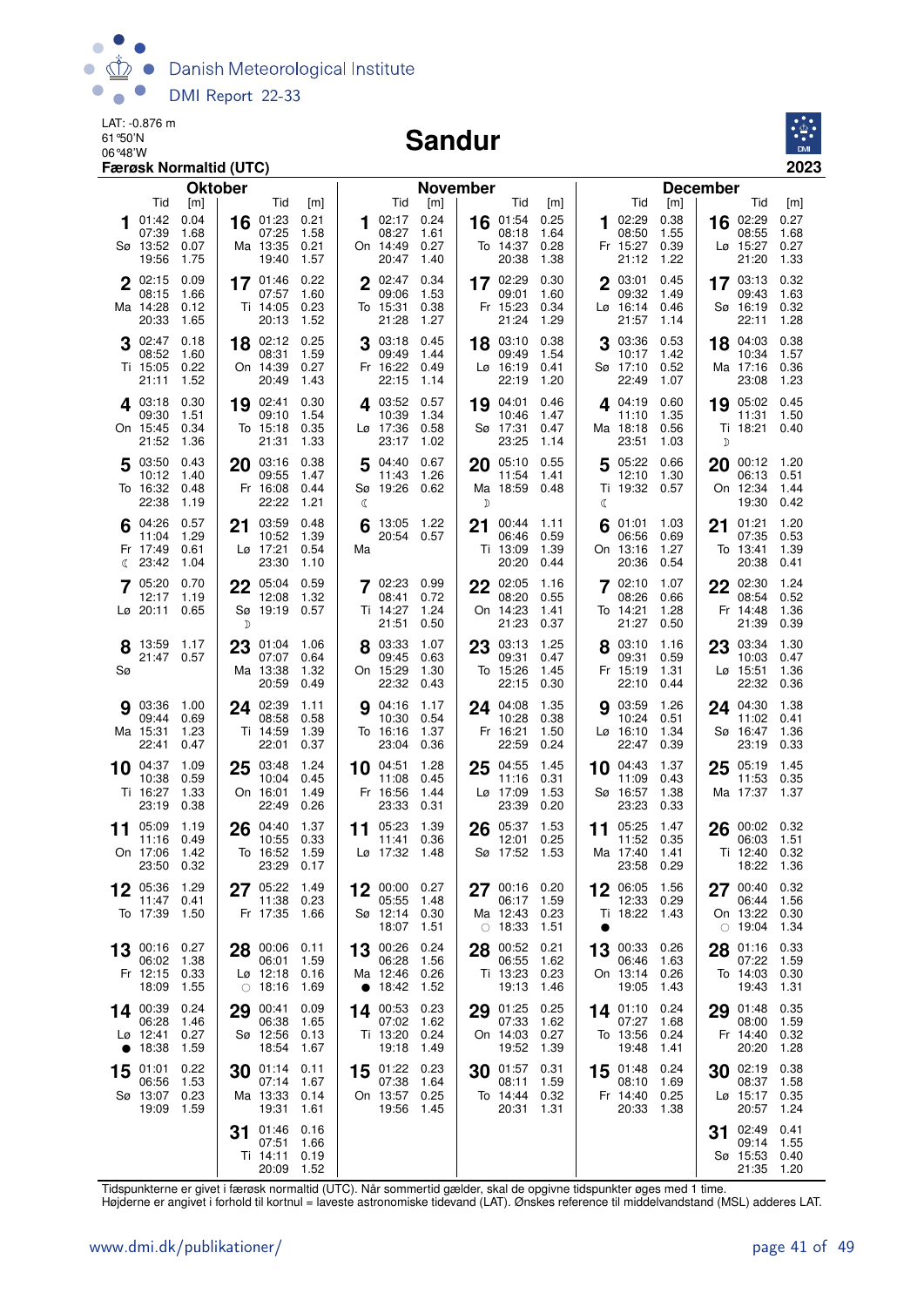

#### 06°49'W **Krambatangi**



|                    | Januar<br>Tid<br>Tid<br>[m]                 |                              |                 |                                             |                              |   | <b>Februar</b><br>Tid<br>Tid                           |                              |    |                                                          |                              |    | Marts<br>Tid<br>Tid                              |                              |               |                                                       |                              |
|--------------------|---------------------------------------------|------------------------------|-----------------|---------------------------------------------|------------------------------|---|--------------------------------------------------------|------------------------------|----|----------------------------------------------------------|------------------------------|----|--------------------------------------------------|------------------------------|---------------|-------------------------------------------------------|------------------------------|
|                    |                                             |                              |                 |                                             | [m]                          |   |                                                        | [m]                          |    |                                                          | [m]                          |    |                                                  | [m]                          |               |                                                       | [m]                          |
|                    | 02:49<br>09:12<br>Sø 15:06                  | 0.73<br>0.35<br>0.82         | 16              | 01:40<br>07:30<br>Ma 13:59                  | 0.73<br>0.40<br>0.78         |   | 1 $04:42$<br>11:25<br>On 17:03                         | 0.82<br>0.33<br>0.69         |    | 16 $03:27$<br>10:28<br>To 16:21                          | 0.84<br>0.33<br>0.72         |    | <b>1</b> 02:44<br>10:14<br>On 15:53              | 0.74<br>0.40<br>0.61         |               | 16 01:37<br>09:04<br>To 14:59                         | 0.80<br>0.38<br>0.64         |
|                    | 21:51                                       | 0.35                         |                 | 20:32                                       | 0.35                         |   | 22:56                                                  | 0.37                         |    | 22:17                                                    | 0.36                         |    | 21:39                                            | 0.46                         |               | 20:47                                                 | 0.44                         |
| 2                  | 03:58<br>10:25<br>Ma 16:11<br>22:34         | 0.78<br>0.33<br>0.79<br>0.34 |                 | 17 02:48<br>08:59<br>Ti 15:14<br>21:34      | 0.77<br>0.38<br>0.77<br>0.33 |   | 2 05:32<br>12:14<br>To 17:49<br>23:35                  | 0.88<br>0.29<br>0.71<br>0.33 |    | 17 04:34<br>11:31<br>Fr 17:22<br>23:11                   | 0.94<br>0.24<br>0.77<br>0.29 |    | 2 04:33<br>11:22<br>To 17:10<br>22:43            | 0.80<br>0.34<br>0.65<br>0.41 |               | 17 03:10<br>10:34<br>Fr 16:29<br>22:10                | 0.86<br>0.29<br>0.69<br>0.38 |
|                    | $3^{04:52}$<br>11:24<br>Ti 17:04<br>23:10   | 0.85<br>0.30<br>0.77<br>0.32 |                 | 18 03:52<br>10:21<br>On 16:22<br>22:28      | 0.84<br>0.33<br>0.78<br>0.30 |   | 3 06:09<br>12:50<br>Fr 18:23                           | 0.94<br>0.25<br>0.75         |    | 18 05:26<br>12:18<br>Lø 18:08<br>23:56                   | 1.05<br>0.15<br>0.83<br>0.22 |    | 305:23<br>12:03<br>Fr 17:46<br>23:25             | 0.87<br>0.29<br>0.70<br>0.34 |               | 18 04:21<br>11:27<br>Lø 17:20<br>23:04                | 0.96<br>0.20<br>0.77<br>0.30 |
|                    | $4^{05:35}$<br>12:12<br>On 17:48<br>23:41   | 0.91<br>0.27<br>0.77<br>0.29 |                 | 19 04:47<br>11:24<br>To 17:20<br>23:16      | 0.93<br>0.25<br>0.81<br>0.26 |   | 4 00:09 0.28<br>06:40<br>$L\varnothing$ 13:20<br>18:54 | 1.00<br>0.22<br>0.78         |    | 19 06:13<br>12:59<br>Sø 18:49                            | 1.15<br>0.08<br>0.88         |    | 405:55<br>12:32<br>Lø 18:12<br>23:58             | 0.94<br>0.24<br>0.76<br>0.28 | 19            | 05:14<br>12:07<br>Sø 17:58<br>23:47                   | 1.06<br>0.13<br>0.84<br>0.21 |
|                    | $5^{06:12}$<br>12:52<br>To 18:26 0.77       | 0.96<br>0.25                 |                 | 20 05:37<br>12:17<br>Fr 18:11 0.84          | 1.04<br>0.17                 |   | 500:40<br>07:09<br>Sø 13:47<br>$\circ$ 19:24           | 0.23<br>1.04<br>0.20<br>0.82 |    | 20 $^{00:37}_{0.2}$ 0.15<br>06:57<br>Ma 13:36<br>• 19:28 | 1.23<br>0.05<br>0.92         |    | 5 06:22<br>12:58<br>Sø 18:36 0.81                | 0.99<br>0.21                 |               | 20 05:59<br>12:42<br>Ma 18:33 0.91                    | 1.15<br>0.08                 |
|                    | 00:12<br>06:47<br>Fr 13:27<br>$\circ$ 19:02 | 0.26<br>1.00<br>0.23<br>0.78 | 21<br>$\bullet$ | 00:01<br>06:23<br>Lø 13:04<br>18:57         | 0.21<br>1.13<br>0.11<br>0.87 |   | 01:12<br>07:39<br>Ma 14:13<br>19:55                    | 0.19<br>1.07<br>0.18<br>0.86 | 21 | 01:18<br>07:40<br>Ti 14:12<br>20:06                      | 0.09<br>1.26<br>0.04<br>0.95 |    | 00:28<br>06:48<br>Ma 13:21<br>19:02              | 0.22<br>1.04<br>0.18<br>0.87 |               | 21 00:26 0.13<br>06:40<br>Ti 13:13<br>$\bullet$ 19:07 | 1.21<br>0.06<br>0.97         |
|                    | 00:44<br>07:21<br>Lø 14:00<br>19:37         | 0.23<br>1.03<br>0.22<br>0.79 |                 | $22^{00:44}$<br>07:08<br>Sø 13:49<br>19:42  | 0.17<br>1.21<br>0.07<br>0.89 |   | 7 01:44<br>08:09<br>Ti 14:39<br>20:26                  | 0.16<br>1.08<br>0.17<br>0.88 |    | 22 01:58<br>08:22<br>On 14:46<br>20:44                   | 0.06<br>1.25<br>0.08<br>0.96 |    | 7 00:56<br>07:14<br>Ti 13:43<br>$\circ$ 19:29    | 0.17<br>1.07<br>0.15<br>0.92 |               | 22 01:04<br>07:21<br>On 13:42<br>19:41                | 0.07<br>1.22<br>0.07<br>1.01 |
|                    | $8^{01:19}$<br>07:54<br>Sø 14:33<br>20:13   | 0.21<br>1.04<br>0.21<br>0.80 | 23              | 01:27 0.14<br>07:54<br>Ma 14:33<br>20:25    | 1.25<br>0.06<br>0.89         |   | 8 02:16<br>08:41<br>On 15:06<br>20:58                  | 0.15<br>1.07<br>0.17<br>0.89 |    | 23 02:39<br>09:05<br>To 15:19<br>21:22                   | 0.06<br>1.19<br>0.13<br>0.94 |    | 8 01:25<br>07:43<br>On 14:05<br>19:57            | 0.13<br>1.08<br>0.14<br>0.95 | 23            | 01:42<br>08:00<br>To 14:10<br>20:16                   | 0.04<br>1.19<br>0.10<br>1.03 |
|                    | 901:54<br>08:29<br>Ma 15:05<br>20:49        | 0.20<br>1.05<br>0.21<br>0.80 |                 | 24 02:10<br>08:40<br>Ti 15:16<br>21:09      | 0.12<br>1.25<br>0.08<br>0.87 |   | 902:49<br>09:13<br>To 15:35<br>21:31                   | 0.15<br>1.05<br>0.19<br>0.88 |    | 24 03:21<br>09:49<br>Fr 15:53<br>22:03                   | 0.09<br>1.10<br>0.20<br>0.91 |    | <b>9</b> 01:55<br>08:12<br>To 14:29<br>20:27     | 0.11<br>1.08<br>0.14<br>0.97 |               | 24 02:21<br>08:40<br>Fr 14:39<br>20:52                | 0.04<br>1.12<br>0.14<br>1.02 |
|                    | 10 02:31<br>09:04<br>Ti 15:39<br>21:27      | 0.20<br>1.03<br>0.22<br>0.79 | 25              | 02:55<br>09:28<br>On 15:59<br>21:54         | 0.12<br>1.21<br>0.13<br>0.85 |   | 10 03:24<br>09:47<br>Fr 16:07<br>22:07                 | 0.18<br>1.01<br>0.22<br>0.85 | 25 | 04:06<br>10:35<br>$L\sigma$ 16:27<br>22:47               | 0.16<br>0.97<br>0.28<br>0.86 |    | 10 02:26<br>08:43<br>Fr 14:56<br>20:58           | 0.11<br>1.05<br>0.16<br>0.97 | 25            | 03:00<br>09:20<br>$Lg$ 15:08<br>21:29                 | 0.09<br>1.02<br>0.20<br>0.98 |
|                    | 11 03:09<br>09:42<br>On 16:15<br>22:07 0.77 | 0.22<br>1.01<br>0.25         |                 | 26 03:41<br>10:17<br>To 16:43<br>22:41 0.82 | 0.15<br>1.13<br>0.21         |   | 11 04:01<br>10:24<br>Lø 16:42<br>22:48                 | 0.22<br>0.95<br>0.27<br>0.82 |    | 26 04:57<br>11:25<br>Sø 17:05<br>23:40 0.80              | 0.26<br>0.84<br>0.36         |    | 11 02:59<br>09:16<br>$Lg$ 15:25<br>21:33 0.94    | 0.14<br>1.01<br>0.19         | 26            | 03:42<br>10:02<br>Sø 15:39<br>22:09 0.92              | 0.17<br>0.90<br>0.27         |
|                    | 03:48<br>10:21<br>To 16:55<br>22:50         | 0.25<br>0.97<br>0.28<br>0.75 |                 | 04:32<br>11:09<br>Fr 17:30<br>23:34         | 0.20<br>1.02<br>0.29<br>0.78 |   | 04:42 0.28<br>11:07<br>Sø 17:24<br>23:37               | 0.87<br>0.32<br>0.79         | D  | 06:10 0.36<br>12:26<br>Ma 17:54 0.43                     | 0.72                         | 12 | 03:36<br>09:52<br>Sø 15:59<br>22:11              | 0.18<br>0.93<br>0.25<br>0.90 | 27            | 04:30<br>10:48<br>Ma 16:13<br>22:58                   | 0.27<br>0.77<br>0.34<br>0.84 |
|                    | 13 04:30<br>11:04<br>Fr 17:38<br>23:38      | 0.29<br>0.92<br>0.31<br>0.73 | D               | 28 05:32<br>12:06<br>Lø 18:24               | 0.28<br>0.91<br>0.36         | ℭ | 13 05:34<br>12:00<br>Ma 18:18 0.37                     | 0.34<br>0.79                 |    | 28 00:54<br>08:21<br>Ti 13:49<br>19:26                   | 0.75<br>0.42<br>0.63<br>0.48 |    | 13 04:17<br>10:34<br>Ma 16:37<br>22:59           | 0.25<br>0.84<br>0.31<br>0.85 |               | 28 05:38<br>11:47<br>Ti 16:55                         | 0.37<br>0.66<br>0.42         |
|                    | 14 05:17<br>11:53<br>Lø 18:29               | 0.33<br>0.87<br>0.34         | 29              | 00:34<br>06:55<br>Sø 13:11<br>19:33         | 0.75<br>0.35<br>0.80<br>0.41 |   | 14 00:42<br>06:49<br>Ti 13:17<br>19:31                 | 0.76<br>0.39<br>0.72<br>0.40 |    |                                                          |                              |    | 14 05:11<br>11:29<br>Ti 17:28                    | 0.32<br>0.74<br>0.38         | 29<br>On<br>D | 00:10 0.77<br>07:58 0.43                              |                              |
| 15<br>$\mathbb{C}$ | 00:35<br>06:16<br>Sø 12:51<br>19:27         | 0.72<br>0.37<br>0.82<br>0.35 |                 | 30 01:49<br>08:44<br>Ma 14:27<br>20:55      | 0.73<br>0.38<br>0.72<br>0.43 |   | 15 02:05<br>08:44<br>On 14:55<br>21:02 0.40            | 0.77<br>0.39<br>0.69         |    |                                                          |                              |    | 15 00:05<br>06:36<br>On 12:59<br>$\sqrt{}$ 18:49 | 0.81<br>0.38<br>0.66<br>0.44 | 30<br>To      | 02:01 0.74<br>09:54                                   | 0.40                         |
|                    |                                             |                              | 31              | 03:21<br>10:17<br>Ti 15:54<br>22:05 0.41    | 0.76<br>0.37<br>0.68         |   |                                                        |                              |    |                                                          |                              |    |                                                  |                              | 31            | 03:58<br>10:57<br>Fr 16:52<br>22:15 0.43              | 0.79<br>0.34<br>0.65         |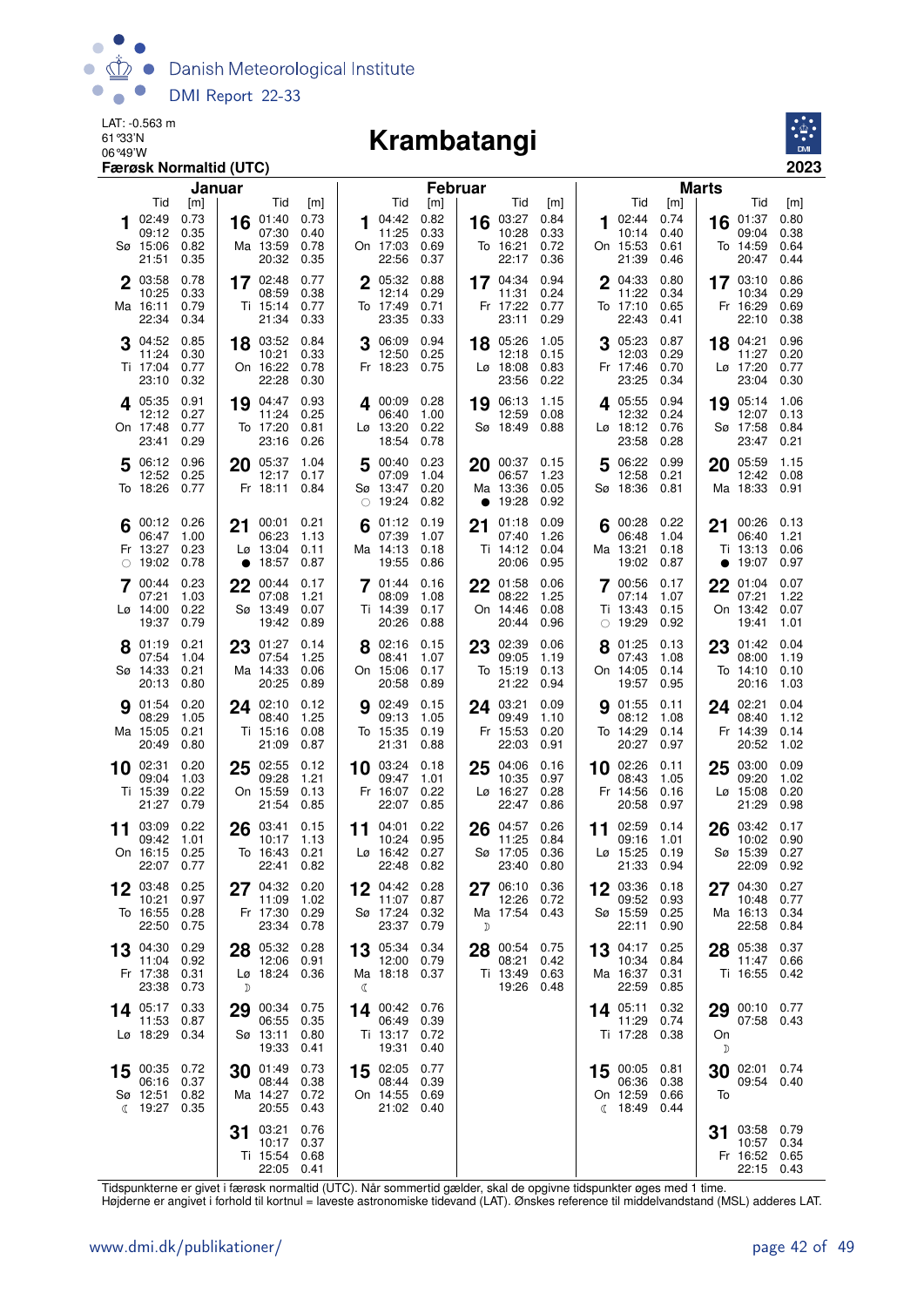

#### 06°49'W **Krambatangi**



|    |                                             | April                               |         |                                                  |                              |    |                                                    |                                     | Maj<br><b>Tid</b><br>[m] |                                                  |                              | Juni<br>Tid<br>Tid<br>[m] |                                                 |                              |           |                                                        |                              |
|----|---------------------------------------------|-------------------------------------|---------|--------------------------------------------------|------------------------------|----|----------------------------------------------------|-------------------------------------|--------------------------|--------------------------------------------------|------------------------------|---------------------------|-------------------------------------------------|------------------------------|-----------|--------------------------------------------------------|------------------------------|
| 1  | Tid<br>04:52<br>11:33<br>Lø 17:22<br>23:00  | [m]<br>0.86<br>0.29<br>0.71<br>0.36 | 16      | Tid<br>04:02 0.97<br>11:08<br>Sø 17:03<br>22:48  | [m]<br>0.19<br>0.77<br>0.29  |    | Tid<br>104:35<br>11:16<br>Ma 17:03<br>22:56        | [m]<br>0.88<br>0.27<br>0.76<br>0.32 |                          | 16 04:30<br>11:15<br>Ti 17:10<br>23:15           | 0.99<br>0.21<br>0.85<br>0.22 | 1                         | 04:56<br>11:19<br>To 17:20<br>23:31             | 0.87<br>0.26<br>0.89<br>0.26 | 16        | 05:42<br>11:44<br>Fr 18:05                             | [m]<br>0.85<br>0.28<br>0.95  |
|    | 2 05:24<br>12:00<br>Sø 17:45<br>23:33       | 0.92<br>0.24<br>0.77<br>0.29        |         | 17 04:55<br>11:45<br>Ma 17:37<br>23:32           | 1.05<br>0.15<br>0.85<br>0.20 |    | $2^{05:07}$<br>11:42<br>Ti 17:29<br>23:30          | 0.92<br>0.24<br>0.83<br>0.26        |                          | 17 05:17<br>11:45<br>On 17:46<br>23:59           | 1.00<br>0.20<br>0.92<br>0.18 |                           | 2 05:35<br>11:47<br>Fr 17:56                    | 0.89<br>0.23<br>0.96         |           | $17^{00:39}$<br>06:23<br>$L\varnothing$ 12:12<br>18:43 | 0.23<br>0.83<br>0.26<br>0.99 |
|    | 3 05:50<br>12:24<br>Ma 18:07                | 0.97<br>0.21<br>0.83                |         | 18 05:39<br>12:16 0.13<br>Ti 18:10 0.92          | 1.10                         |    | $3^{05:37}$<br>12:04<br>On 17:56                   | 0.95<br>0.21<br>0.91                |                          | 18 05:59<br>12:11<br>To 18:20                    | 0.99<br>0.20<br>0.98         |                           | 300:11<br>06:14<br>Lø 12:17<br>18:33            | 0.21<br>0.90<br>0.20<br>1.03 | $\bullet$ | 18 01:20<br>07:01<br>Sø 12:43<br>19:20                 | 0.22<br>0.81<br>0.24<br>1.02 |
|    | 400:03<br>06:16<br>Ti 12:46<br>18:31        | 0.23<br>1.01<br>0.18<br>0.90        |         | 19 00:11 0.13<br>06:20<br>On 12:43<br>18:43      | 1.12<br>0.12<br>0.99         |    | <b>4</b> 00:01<br>06:08<br>To 12:26<br>18:25       | 0.21<br>0.98<br>0.18<br>0.97        |                          | 19 00:39<br>06:38<br>Fr 12:36<br>$\bullet$ 18:55 | 0.15<br>0.97<br>0.20<br>1.02 |                           | 400:52<br>06:55<br>Sø 12:52<br>$\circ$ 19:12    | 0.17<br>0.90<br>0.19<br>1.08 |           | 19 01:59<br>07:39<br>Ma 13:17<br>19:57                 | 0.23<br>0.79<br>0.23<br>1.02 |
|    | 5 00:31<br>06:43<br>On 13:06<br>18:58       | 0.17<br>1.04<br>0.15<br>0.96        |         | 20 00:49 0.09<br>06:59<br>To 13:08<br>• 19:16    | 1.11<br>0.13<br>1.03         | 5  | 00:33<br>06:41<br>Fr 12:50<br>$\circ$ 18:57        | 0.16<br>0.99<br>0.16<br>1.03        | 20                       | 01:18<br>07:16<br>$L\varnothing$ 13:03<br>19:31  | 0.15<br>0.93<br>0.20<br>1.04 | 5                         | 01:36<br>07:38<br>Ma 13:29<br>19:54             | 0.15<br>0.88<br>0.19<br>1.11 | 20        | 02:36<br>08:18<br>Ti 13:53<br>20:35                    | 0.24<br>0.78<br>0.23<br>1.01 |
|    | 01:00<br>07:12<br>To 13:28<br>$\circ$ 19:26 | 0.13<br>1.05<br>0.14<br>1.01        |         | $21^{01:27}$<br>07:37<br>Fr 13:34<br>19:50       | 0.07<br>1.07<br>0.14<br>1.05 |    | 01:08<br>07:15<br>$L\varnothing$ 13:18<br>19:31    | 0.14<br>0.98<br>0.16<br>1.06        | 21                       | 01:57<br>07:53<br>Sø 13:33<br>20:08              | 0.16<br>0.88<br>0.20<br>1.04 | 6                         | 02:23<br>08:23<br>Ti 14:10<br>20:40             | 0.15<br>0.85<br>0.21<br>1.11 | 21        | 03:14<br>08:58<br>On 14:32<br>21:15                    | 0.25<br>0.76<br>0.24<br>0.99 |
|    | 7 01:30<br>07:42<br>Fr 13:52<br>19:57       | 0.11<br>1.05<br>0.13<br>1.03        |         | 22 02:05<br>08:15<br>Lø 14:02<br>20:26           | 0.09<br>1.00<br>0.17<br>1.05 |    | 701:45<br>07:52<br>Sø 13:50<br>20:08               | 0.13<br>0.95<br>0.17<br>1.07        |                          | 22 02:36<br>08:32<br>Ma 14:07<br>20:46           | 0.20<br>0.82<br>0.22<br>1.01 |                           | 703:14<br>09:13<br>On 14:55<br>21:30            | 0.16<br>0.80<br>0.24<br>1.09 |           | 22 03:54<br>09:40<br>To 15:12<br>21:57                 | 0.28<br>0.74<br>0.26<br>0.96 |
|    | 8 02:03<br>08:15<br>Lø 14:20<br>20:30       | 0.10<br>1.02<br>0.15<br>1.03        |         | 23 $02:44$ 0.13<br>08:53<br>Sø 14:32<br>21:03    | 0.91<br>0.21<br>1.01         |    | 8 02:26<br>08:33<br>Ma 14:26<br>20:49              | 0.14<br>0.90<br>0.20<br>1.06        |                          | 23 03:19<br>09:13<br>Ti 14:44<br>21:28           | 0.24<br>0.77<br>0.26<br>0.97 |                           | 8 04:13<br>10:09<br>To 15:44<br>22:27           | 0.20<br>0.74<br>0.28<br>1.05 |           | 23 04:39<br>10:25<br>Fr 15:55<br>22:43                 | 0.30<br>0.71<br>0.30<br>0.92 |
|    | 9 02:39<br>08:50<br>Sø 14:51<br>21:06       | 0.13<br>0.96<br>0.19<br>1.01        |         | 24 03:26<br>09:33<br>Ma 15:05<br>21:43           | 0.20<br>0.82<br>0.26<br>0.95 |    | 903:12<br>09:18<br>Ti 15:05<br>21:36               | 0.18<br>0.83<br>0.25<br>1.02        |                          | 24 04:07<br>09:59<br>On 15:24<br>22:16           | 0.29<br>0.71<br>0.30<br>0.91 |                           | 905:22<br>11:13<br>Fr 16:44<br>23:32            | 0.24<br>0.69<br>0.32<br>1.01 |           | 24 05:28<br>11:14<br>Lø 16:41<br>23:32                 | 0.33<br>0.68<br>0.34<br>0.87 |
|    | 10 03:18<br>09:30<br>Ma 15:26<br>21:48      | 0.17<br>0.89<br>0.25<br>0.97        | 25      | 04:14<br>10:19<br>Ti 15:41<br>22:32              | 0.29<br>0.72<br>0.33<br>0.88 |    | 10 04:07<br>10:12<br>On 15:51<br>22:33             | 0.23<br>0.74<br>0.32<br>0.98        | 25                       | 05:09<br>10:55<br>To 16:11<br>23:14              | 0.34<br>0.66<br>0.35<br>0.86 | €                         | 10 06:41<br>12:24<br>Lø 17:58                   | 0.27<br>0.66<br>0.36         | 25        | 06:22<br>12:09<br>Sø 17:33                             | 0.36<br>0.66<br>0.37         |
| 11 | 04:05<br>10:16<br>Ti 16:06<br>22:39         | 0.24<br>0.79<br>0.32<br>0.91        | 26      | 05:24<br>11:18<br>On 16:26<br>23:40 0.81         | 0.37<br>0.64<br>0.39         |    | 11 $05:22$<br>11:23<br>To 16:51<br>23:44 0.93      | 0.28<br>0.66<br>0.38                |                          | 26 06:28<br>12:04<br>Fr 17:09                    | 0.38<br>0.62<br>0.40         | 11                        | 00:41<br>07:59<br>Sø 13:39<br>19:29             | 0.97<br>0.29<br>0.67<br>0.37 | 26        | 00:25<br>07:21<br>Ma 13:08<br>ກ 18:35                  | 0.84<br>0.38<br>0.66<br>0.40 |
| 12 | 05:08<br>11:21<br>On 16:59<br>23:50         | 0.31<br>0.69<br>0.40<br>0.86        | To<br>D | 27 07:21 0.41                                    |                              | ℭ  | 07:07 0.31<br>12:54<br>Fr 18:19 0.42               | 0.62                                |                          | 00:23<br>07:49<br>Lø 13:19<br>D 18:26            | 0.82<br>0.38<br>0.61<br>0.43 |                           | $12^{01:52}$<br>09:06<br>Ma 14:51<br>20:55      | 0.93<br>0.30<br>0.70<br>0.35 | 27        | 01:22 0.81<br>08:19<br>Ti 14:08<br>19:47               | 0.38<br>0.68<br>0.41         |
| ℂ  | 13 06:56<br>13:02<br>To 18:29               | 0.36<br>0.62<br>0.45                | Fr      | 28 01:14 0.77<br>09:02 0.40                      |                              | 13 | 01:05 0.92<br>08:42 0.29<br>Lø 14:30 0.64<br>20:07 | 0.41                                | 28                       | 01:34<br>08:55<br>Sø 14:30<br>19:57              | 0.81<br>0.37<br>0.64<br>0.43 |                           | 13 03:01<br>09:59<br>Ti 15:53<br>22:05          | 0.91<br>0.30<br>0.76<br>0.31 | 28        | 02:23<br>09:11<br>On 15:07<br>21:04                    | 0.79<br>0.37<br>0.72<br>0.40 |
|    | 14 01:22<br>09:07<br>Fr 15:02<br>20:34      | 0.85<br>0.33<br>0.63<br>0.44        | 29      | 02:48 0.79<br>10:05<br>Lø 15:56 0.64<br>21:23    | 0.35<br>0.44                 |    | 14 02:25<br>09:49<br>Sø 15:44<br>21:27             | 0.93<br>0.26<br>0.70<br>0.35        | 29                       | 02:38<br>09:45<br>Ma 15:26<br>21:12              | 0.81<br>0.34<br>0.68<br>0.40 |                           | 14 04:04<br>10:42<br>On 16:44<br>23:04          | 0.89<br>0.30<br>0.83<br>0.27 | 29        | 03:22<br>09:55<br>To 16:00<br>22:13                    | 0.78<br>0.35<br>0.78<br>0.36 |
|    | 15 02:52<br>10:20<br>Lø 16:20<br>21:54      | 0.90<br>0.26<br>0.70<br>0.37        |         | 30 03:53<br>10:46<br>Sø 16:35 0.70<br>22:17 0.38 | 0.83<br>0.31                 |    | 15 03:34<br>10:38<br>Ma 16:32<br>22:26             | 0.96<br>0.23<br>0.77<br>0.29        |                          | 30 03:32<br>10:22<br>Ti 16:09<br>22:06           | 0.83<br>0.32<br>0.74<br>0.36 |                           | $15^{04:57}$<br>11:15<br>To 17:26<br>23:55 0.25 | 0.87<br>0.29<br>0.89         |           | 30 04:19<br>10:35<br>Fr 16:47<br>23:10                 | 0.79<br>0.32<br>0.86<br>0.31 |
|    |                                             |                                     |         |                                                  |                              |    |                                                    |                                     | 31                       | 04:16<br>10:53<br>On 16:45<br>22:51 0.31         | 0.85<br>0.29<br>0.81         |                           |                                                 |                              |           |                                                        |                              |

Tidspunkterne er givet i færøsk normaltid (UTC). Når sommertid gælder, skal de opgivne tidspunkter øges med 1 time.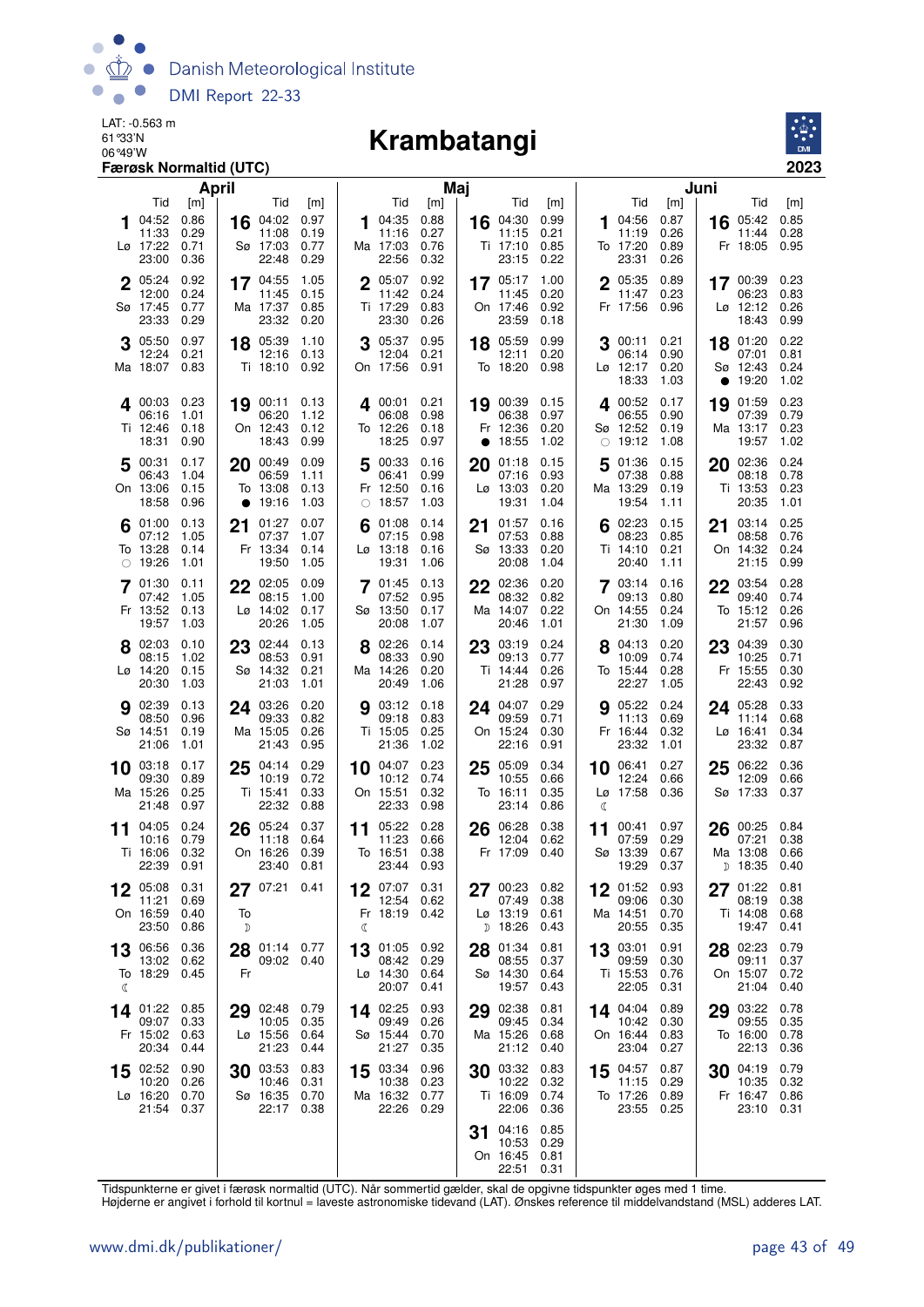

#### 06°49'W **Krambatangi**



| Juli                                                                               |                                                                                     | <b>August</b>                                                                      |                                                                                       | September<br>Tid<br>Tid                                                             |                                                                                    |  |  |  |
|------------------------------------------------------------------------------------|-------------------------------------------------------------------------------------|------------------------------------------------------------------------------------|---------------------------------------------------------------------------------------|-------------------------------------------------------------------------------------|------------------------------------------------------------------------------------|--|--|--|
| Tid<br>[m]                                                                         | Tid<br>[m]                                                                          | Tid<br>[m]                                                                         | Tid<br>[m]                                                                            | [m]                                                                                 | [m]                                                                                |  |  |  |
| 0.81<br>05:10<br>0.28<br>11:14<br>0.94<br>Lø 17:32                                 | 0.28<br>00:48<br>16<br>06:19<br>0.74<br>Sø 12:04<br>0.31<br>18:39<br>0.97           | 00:49<br>0.18<br>1<br>06:38<br>0.82<br>0.23<br>Ti 12:25<br>$\circ$ 18:48<br>1.13   | 0.23<br>16 01:41<br>07:14<br>0.79<br>0.22<br>On 13:01<br>• 19:29<br>1.02              | 01:47<br>0.08<br>1<br>07:41<br>0.93<br>Fr 13:34<br>0.08<br>19:58<br>1.22            | 16 01:47<br>0.18<br>07:39<br>0.92<br>Lø 13:37<br>0.15<br>19:54<br>1.02             |  |  |  |
| $2^{00:01}$<br>0.25<br>05:58<br>0.82<br>0.25<br>Sø 11:54<br>18:15<br>1.03          | 0.26<br>17 01:26<br>06:55<br>0.75<br>Ma 12:37<br>0.27<br>19:14<br>1.00<br>$\bullet$ | 01:31<br>0.12<br>$\mathbf 2$<br>07:21<br>0.85<br>On 13:07<br>0.17<br>19:32<br>1.19 | 0.22<br>17 02:04<br>0.83<br>07:42<br>To 13:31<br>0.19<br>19:58<br>1.04                | 2 02:20<br>0.10<br>08:18<br>0.95<br>Lø 14:14<br>0.07<br>20:40<br>1.18               | 17 02:08<br>0.18<br>08:07<br>0.95<br>Sø 14:07<br>0.15<br>20:23<br>1.00             |  |  |  |
| 00:49<br>0.19<br>06:44<br>0.84<br>0.22<br>Ma 12:35<br>18:59<br>1.10<br>$\bigcirc$  | 01:58<br>0.24<br>18<br>07:29<br>0.77<br>Ti 13:10<br>0.24<br>19:48<br>1.02           | 02:12<br>0.09<br>08:03<br>0.87<br>To 13:50<br>0.14<br>1.22<br>20:17                | 0.21<br>18 02:26<br>08:11<br>0.86<br>Fr 14:01<br>0.17<br>20:27<br>1.03                | 02:52<br>0.14<br>3<br>08:56<br>0.95<br>Sø 14:56<br>0.09<br>21:24<br>1.09            | 02:31<br>0.19<br>18<br>08:35<br>0.95<br>Ma 14:38<br>0.17<br>20:53<br>0.95          |  |  |  |
| 401:35<br>0.15<br>07:30<br>0.84<br>Ti 13:17<br>0.20<br>19:44<br>1.15               | 19 02:28<br>0.24<br>08:04<br>0.79<br>0.22<br>On 13:44<br>20:21<br>1.03              | 4 02:52 0.10<br>08:44<br>0.88<br>Fr 14:33<br>0.12<br>21:03<br>1.20                 | 19 02:49<br>0.21<br>08:40<br>0.87<br>Lø 14:32<br>0.17<br>20:57<br>1.01                | 4 03:24<br>0.20<br>09:35<br>0.93<br>Ma 15:40<br>0.14<br>22:09<br>0.97               | 19 02:58<br>0.22<br>0.93<br>09:06<br>Ti 15:12<br>0.21<br>21:25<br>0.89             |  |  |  |
| 502:23<br>0.13<br>0.84<br>08:16<br>On 14:01<br>0.19<br>20:31<br>1.17               | 02:57<br>0.23<br>20<br>08:38<br>0.80<br>To 14:20<br>0.21<br>20:55<br>1.02           | 03:32<br>0.14<br>5<br>09:26<br>0.87<br>Lø 15:17<br>0.13<br>21:51<br>1.14           | 03:14<br>0.22<br>20<br>09:10<br>0.87<br>Sø 15:04<br>0.19<br>21:27<br>0.97             | 03:57<br>0.28<br>5<br>10:17<br>0.89<br>Ti 16:30<br>0.24<br>22:58<br>0.84            | 0.27<br>03:28<br>20<br>09:41<br>0.90<br>On 15:49<br>0.27<br>22:01<br>0.81          |  |  |  |
| $6^{03:11}$<br>0.13<br>09:04<br>0.82<br>To 14:46<br>0.19<br>21:21<br>1.16          | 03:27<br>0.24<br>21<br>09:13<br>0.80<br>Fr 14:55<br>0.21<br>21:30<br>0.99           | 04:12 0.20<br>10:10<br>0.84<br>Sø 16:04<br>0.17<br>22:41<br>1.04                   | 03:41<br>0.25<br>21<br>09:41<br>0.85<br>Ma 15:38<br>0.23<br>0.92<br>21:59             | $6^{04:32}$<br>0.36<br>11:06<br>0.82<br>On 17:38<br>0.34<br>23:57<br>0.71<br>ℂ      | 0.33<br>04:00<br>21<br>10:22<br>0.85<br>To 16:36<br>0.34<br>22:46<br>0.72          |  |  |  |
| 7 04:02<br>0.16<br>0.79<br>09:53<br>Fr 15:34<br>0.21<br>22:13<br>1.12              | 03:58<br>0.26<br>22<br>09:48<br>0.78<br>Lø 15:32<br>0.23<br>22:06<br>0.96           | $7^{04:54}$<br>0.28<br>10:57<br>0.81<br>Ma 16:58<br>0.24<br>23:34<br>0.92          | 0.29<br>04:12<br>22<br>0.82<br>10:15<br>Ti 16:14<br>0.28<br>22:35<br>0.85             | 05:12<br>0.43<br>12:15<br>0.76<br>To 19:54<br>0.41                                  | 0.39<br>22<br>04:39<br>11:18<br>0.80<br>Fr 17:48 0.40<br>D                         |  |  |  |
| 0.21<br>8 04:55<br>0.76<br>10:45<br>Lø 16:27<br>0.24<br>23:09<br>1.05              | 23 04:31<br>0.29<br>10:25<br>0.76<br>Sø 16:09<br>0.27<br>22:43<br>0.91              | 0.36<br>8 05:39<br>11:52<br>0.77<br>Ti 18:09<br>0.32<br>ℭ                          | 0.34<br>23 04:46<br>0.78<br>10:56<br>On 16:57<br>0.34<br>23:18<br>0.77                | 8 14:02 0.74<br>22:03 0.40<br>Fr                                                    | 23<br>00:03 0.63<br>05:45<br>0.46<br>$L\varnothing$ 12:48<br>0.77<br>20:26<br>0.42 |  |  |  |
| 0.27<br>05:53<br>0.73<br>11:42<br>Sø 17:29<br>0.29                                 | 24 05:08<br>0.32<br>0.74<br>11:05<br>Ma 16:49<br>0.32<br>23:24<br>0.85              | 00:36 0.80<br>q<br>06:35<br>0.42<br>On 13:01<br>0.74<br>20:01<br>0.39              | 0.39<br>24 05:29<br>11:51<br>0.75<br>To 17:59<br>0.41<br>D                            | 16:17 0.78<br>9<br>23:19 0.34<br>Lø                                                 | 24 14:31 0.81<br>22:12<br>0.34<br>Sø                                               |  |  |  |
| 0.97<br>10 00:10<br>0.33<br>06:57<br>Ma 12:44<br>0.71<br>0.33<br>18:48<br>ℂ        | 05:49<br>0.36<br>25<br>11:52<br>0.72<br>Ti 17:37<br>0.37<br>D                       | 0.70<br>10 01:50<br>08:02<br>0.46<br>To 14:33<br>0.73<br>21:55<br>0.39             | $25^{00:21}$<br>0.69<br>06:31<br>0.44<br>0.73<br>Fr 13:13<br>19:44<br>0.44            | 10 05:13 0.63<br>10:33<br>0.44<br>Sø 17:15<br>0.85                                  | 04:10<br>0.64<br>25<br>09:39<br>0.44<br>Ma 15:49<br>0.89<br>23:04<br>0.25          |  |  |  |
| 0.88<br>01:15<br>11<br>0.37<br>08:05<br>Ti 13:55<br>0.71<br>20:24<br>0.36          | 00:12<br>0.80<br>26<br>06:39<br>0.39<br>On 12:51<br>0.70<br>18:40<br>0.41           | 03:27<br>0.65<br>11<br>09:40<br>0.46<br>Fr 16:21<br>0.78<br>23:18<br>0.35          | 02:10<br>0.64<br>26<br>08:07<br>0.46<br>$L\varnothing$ 14:49<br>0.77<br>22:09<br>0.39 | 00:00<br>0.30<br>11<br>05:45<br>0.68<br>Ma 11:16<br>0.38<br>17:48<br>0.91           | 0.72<br>04:59<br>26<br>10:37<br>0.35<br>Ti 16:45<br>1.00<br>23:43<br>0.18          |  |  |  |
| 0.81<br>02:25<br>12<br>0.39<br>09:12<br>On 15:12<br>0.74<br>21:53<br>0.35          | 0.74<br>01:15<br>27<br>07:41<br>0.41<br>To 14:04<br>0.72<br>20:07<br>0.43           | 12<br>04:59 0.65<br>10:44<br>0.42<br>Lø 17:24<br>0.85                              | 03:56<br>0.65<br>27<br>09:48<br>0.42<br>Sø 16:06<br>0.85<br>23:15<br>0.30             | 12 00:27 0.26<br>06:06<br>0.73<br>Ti 11:48<br>0.32<br>18:13<br>0.96                 | 05:35<br>0.80<br>0.26<br>11:21<br>On 17:31<br>1.09                                 |  |  |  |
| 0.76<br>03:39<br>13<br>0.39<br>10:08<br>To 16:24<br>0.80<br>23:05<br>0.33          | 02:34<br>0.71<br>28<br>08:54<br>0.41<br>Fr 15:18<br>0.76<br>21:54<br>0.40           | 00:12 0.31<br>13<br>05:48<br>0.68<br>Sø 11:28<br>0.37<br>0.91<br>18:04             | 05:03<br>0.71<br>28<br>0.36<br>10:49<br>Ma 17:03<br>0.97                              | 00:49<br>0.24<br>13<br>06:27<br>0.78<br>On 12:16<br>0.26<br>18:37<br>0.99           | 00:16 0.12<br>28<br>06:08<br>0.87<br>To 12:00<br>0.18<br>18:14<br>1.16             |  |  |  |
| 0.74<br>14 04:46<br>10:53<br>0.37<br>Fr 17:19<br>0.86                              | 03:55<br>0.71<br>29<br>10:02<br>0.38<br>Lø 16:23<br>0.84<br>23:10<br>0.33           | 0.28<br>14 00:49<br>06:20<br>0.71<br>Ma 12:02<br>0.32<br>18:34<br>0.96             | 29 00:01<br>0.21<br>05:48<br>0.77<br>Ti 11:34<br>0.28<br>17:49<br>1.07                | 14 01:09<br>0.21<br>06:49<br>0.84<br>To 12:43<br>0.21<br>19:01<br>1.02              | 29 00:46<br>0.10<br>06:42<br>0.94<br>Fr 12:38<br>0.11<br>$\circ$ 18:54<br>1.18     |  |  |  |
| 0.30<br>00:03<br>15<br>0.73<br>05:37<br>$L\varnothing$ 11:31<br>0.34<br>18:02 0.92 | 05:00<br>0.74<br>30<br>10:56<br>0.34<br>Sø 17:16 0.94                               | 0.25<br>$15^{01:17}$<br>06:47<br>0.75<br>Ti 12:32<br>0.27<br>19:02 1.00            | 00:39<br>0.14<br>30<br>06:27<br>0.84<br>On 12:15<br>0.20<br>18:33<br>1.16             | 15 01:28<br>0.20<br>07:13<br>0.89<br>Fr 13:09<br>0.17<br>19:27<br>1.03<br>$\bullet$ | 0.09<br>30<br>01:14<br>07:16<br>0.99<br>Lø 13:17<br>0.06<br>19:35<br>1.16          |  |  |  |
|                                                                                    | 00:03<br>0.25<br>31<br>05:52<br>0.78<br>Ma 11:42 0.28<br>18:03<br>1.04              |                                                                                    | 01:14<br>0.10<br>31<br>07:04<br>0.89<br>To 12:54<br>0.13<br>$\circ$ 19:15<br>1.22     |                                                                                     |                                                                                    |  |  |  |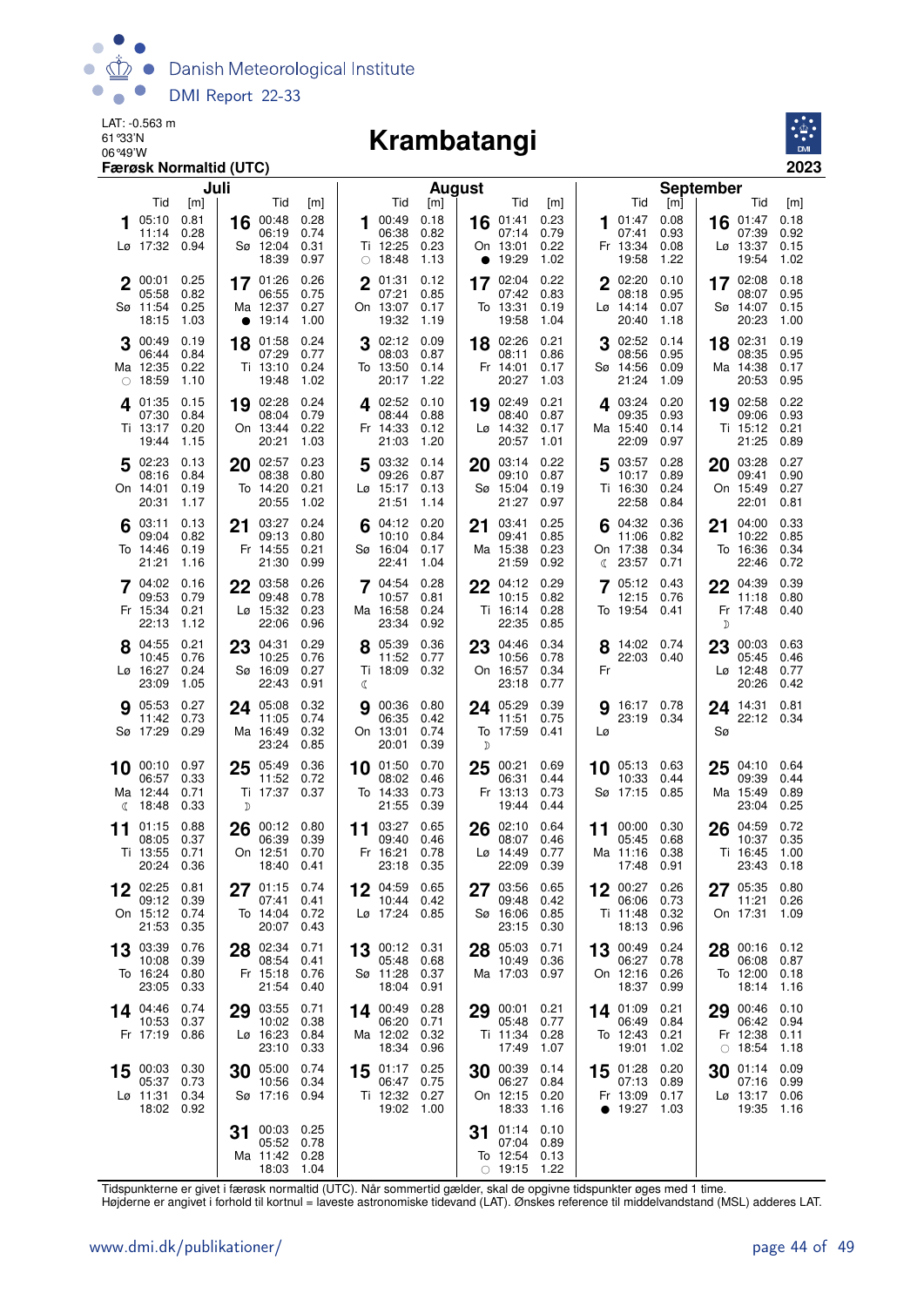

#### 06°49'W **Krambatangi**



| Færøsk Normaltid (UTC)<br><b>Oktober</b> |                                                      |                                     |          |                                                      |                                     |              |                                                            |                                     |    |                                                |                                     |              |                                                  | 2023                                |                                                  |                                     |
|------------------------------------------|------------------------------------------------------|-------------------------------------|----------|------------------------------------------------------|-------------------------------------|--------------|------------------------------------------------------------|-------------------------------------|----|------------------------------------------------|-------------------------------------|--------------|--------------------------------------------------|-------------------------------------|--------------------------------------------------|-------------------------------------|
|                                          |                                                      |                                     |          |                                                      |                                     |              |                                                            | <b>November</b>                     |    |                                                |                                     |              |                                                  |                                     | <b>December</b>                                  |                                     |
|                                          | Tid<br>01:42<br>07:50<br>Sø 13:56<br>20:15           | [m]<br>0.12<br>1.02<br>0.06<br>1.10 | 16       | Tid<br>01:29<br>07:36<br>Ma 13:44<br>19:52           | [m]<br>0.17<br>1.01<br>0.15<br>0.96 | 1            | Tid<br>02:07<br>08:42<br>On 15:09<br>21:13                 | [m]<br>0.21<br>1.04<br>0.20<br>0.80 | 16 | Tid<br>02:01<br>08:27<br>To 14:52<br>20:52     | [m]<br>0.21<br>1.06<br>0.20<br>0.80 |              | Tid<br>02:24<br>09:12<br>Fr 15:55<br>21:43       | [m]<br>0.24<br>1.02<br>0.27<br>0.71 | Tid<br>02:32<br>16<br>09:06<br>Lø 15:45<br>21:40 | [m]<br>0.22<br>1.12<br>0.17<br>0.76 |
| $\mathbf 2$                              | 02:11<br>08:26<br>Ma 14:37<br>20:56                  | 0.15<br>1.03<br>0.09<br>1.00        |          | 17 01:54<br>08:07<br>Ti 14:18<br>20:25               | 0.18<br>1.01<br>0.17<br>0.91        |              | 02:40<br>09:24<br>To 16:01<br>22:00                        | 0.25<br>0.99<br>0.27<br>0.71        |    | 17 02:39<br>09:11<br>Fr 15:43<br>21:43         | 0.25<br>1.03<br>0.24<br>0.73        |              | 2 03:05<br>10:00<br>Lø 16:53<br>22:37            | 0.28<br>0.96<br>0.31<br>0.67        | 17 03:19<br>09:58<br>Sø 16:44<br>22:38           | 0.25<br>1.09<br>0.21<br>0.72        |
|                                          | 02:41<br>09:04<br>Ti 15:21<br>21:38                  | 0.21<br>1.00<br>0.16<br>0.88        |          | 18 02:24<br>08:42<br>On 14:56<br>21:01               | 0.21<br>1.00<br>0.21<br>0.84        |              | $3^{03:17}$<br>10:14<br>Fr 17:14 0.35<br>23:00             | 0.31<br>0.92<br>0.63                | 18 | 03:22<br>10:04<br>$L\sigma$ 16:49<br>22:48     | 0.31<br>0.99<br>0.28<br>0.67        |              | 03:52<br>10:55<br>Sø 18:03<br>23:41              | 0.33<br>0.91<br>0.35<br>0.63        | 18 04:12<br>10:56<br>Ma 17:50<br>23:42           | 0.29<br>1.05<br>0.24<br>0.69        |
|                                          | $4^{03:12}$<br>09:44<br>On 16:10<br>22:25            | 0.27<br>0.95<br>0.26<br>0.76        |          | 19 02:56<br>09:20<br>To 15:39<br>21:44               | 0.26<br>0.96<br>0.26<br>0.76        |              | 4 04:01<br>11:20<br>Lø 19:04                               | 0.38<br>0.84<br>0.39                |    | 19 04:16<br>11:08<br>Sø 18:19                  | 0.36<br>0.95<br>0.31                |              | 4.04:47<br>11:58<br>Ma 19:18 0.37                | 0.38<br>0.86                        | 19 05:16<br>12:00<br>Ti 19:02 0.27<br>D          | 0.33<br>1.00                        |
|                                          | $5^{03:45}$<br>10:33<br>To 17:22<br>23:24            | 0.34<br>0.87<br>0.36<br>0.65        |          | 20 03:32<br>10:07<br>Fr 16:37<br>22:41               | 0.32<br>0.91<br>0.32<br>0.67        | 5<br>Sø<br>€ | 12:47 0.80<br>20:40 0.38                                   |                                     | 20 | 00:12<br>05:31<br>Ma 12:24<br>D 19:55          | 0.63<br>0.41<br>0.93<br>0.30        | $\mathbb{C}$ | 00:52<br>05:58<br>Ti 13:05<br>20:24              | 0.62<br>0.42<br>0.83<br>0.36        | 00:52 0.69<br>20<br>06:36<br>On 13:08<br>20:12   | 0.35<br>0.95<br>0.29                |
| ℂ                                        | 04:22<br>11:42<br>Fr 19:44                           | 0.41<br>0.80<br>0.42                | 21       | 04:17<br>11:11<br>$L\varnothing$ 18:10               | 0.39<br>0.86<br>0.37                | 6<br>Ma      | 14:18 0.80<br>21:45 0.35                                   |                                     | 21 | 01:42<br>07:11<br>Ti 13:42<br>21:07            | 0.63<br>0.42<br>0.93<br>0.27        |              | 02:02<br>07:27<br>On 14:10<br>21:18              | 0.64<br>0.43<br>0.81<br>0.35        | 02:03<br>21<br>08:06<br>To 14:18<br>21:13        | 0.71<br>0.35<br>0.91<br>0.30        |
| Lø                                       | 13:29 0.76<br>21:43 0.39                             |                                     | Sø<br>D  | $22$ $12:39$ 0.84<br>20:30 0.35                      |                                     |              | 7 03:35 0.63<br>08:58<br>Ti 15:29<br>22:27                 | 0.45<br>0.83<br>0.31                |    | 22 03:00<br>08:43<br>On 14:53<br>22:00         | 0.68<br>0.38<br>0.94<br>0.24        |              | 7 03:03<br>08:49<br>To 15:08<br>22:00            | 0.68<br>0.42<br>0.81<br>0.32        | $22^{03:11}$<br>09:27<br>Fr 15:25<br>22:03       | 0.76<br>0.32<br>0.88<br>0.30        |
| Sø                                       | 15:34 0.79<br>22:47 0.34                             |                                     | 23<br>Ma | 14:10 0.87<br>21:48 0.29                             |                                     |              | 04:19<br>09:58<br>On 16:15<br>22:58                        | 0.69<br>0.40<br>0.86<br>0.28        | 23 | 03:56<br>09:50<br>To 15:54<br>22:41            | 0.75<br>0.32<br>0.97<br>0.22        |              | 8 03:51<br>09:51<br>Fr 15:57<br>22:33            | 0.74<br>0.38<br>0.82<br>0.30        | 04:09<br>23<br>10:35<br>Lø 16:26<br>22:44        | 0.83<br>0.28<br>0.86<br>0.29        |
|                                          | <b>g</b> 04:45 0.63<br>09:59<br>Ma 16:36<br>23:22    | 0.45<br>0.84<br>0.29                |          | 24 03:50<br>09:17<br>Ti 15:24<br>22:37               | 0.66<br>0.42<br>0.93<br>0.22        |              | <b>9</b> 04:48<br>10:40<br>To 16:50<br>23:24               | 0.75<br>0.34<br>0.88<br>0.26        |    | 24 04:40<br>10:45<br>Fr 16:45<br>23:14         | 0.83<br>0.25<br>0.98<br>0.21        |              | 904:30<br>10:40<br>$L\varnothing$ 16:40<br>23:02 | 0.80<br>0.34<br>0.83<br>0.27        | 24 04:59 0.90<br>11:32<br>Sø 17:18<br>23:19      | 0.24<br>0.84<br>0.27                |
| 10                                       | 05:13<br>10:45<br>Ti 17:10<br>23:48                  | 0.69<br>0.38<br>0.89<br>0.26        | 25       | 04:35<br>10:16<br>On 16:21<br>23:15                  | 0.74<br>0.33<br>1.01<br>0.17        |              | $10^{-05:14}$<br>11:16<br>Fr 17:21<br>23:46                | 0.82<br>0.29<br>0.91<br>0.23        | 25 | 05:18<br>11:32<br>Lø 17:31<br>23:42            | 0.91<br>0.20<br>0.97<br>0.20        | 10           | 05:06<br>11:23<br>Sø 17:19<br>23:30              | 0.87<br>0.29<br>0.84<br>0.25        | 05:43<br>25<br>12:21<br>Ma 18:03<br>23:52        | 0.97<br>0.21<br>0.82<br>0.25        |
|                                          | 11 $05:34$<br>11:20<br>On 17:37 0.93                 | 0.75<br>0.32                        |          | $26^{05:10}$<br>11:02<br>To 17:09 1.06<br>23:46 0.15 | 0.82<br>0.25                        |              | 11 05:41<br>11:48<br>Lø 17:51 0.92                         | 0.89<br>0.25                        | 26 | 05:56<br>12:17<br>Sø 18:14 0.95                | 0.98<br>0.16                        |              | 11 05:41<br>12:03<br>Ma 17:58 0.85<br>23:59 0.22 | 0.95<br>0.25                        | $26^{06:24}$<br>13:05<br>Ti 18:44 0.81           | 1.03<br>0.20                        |
|                                          | 12 00:09<br>05:54<br>To 11:49<br>18:01               | 0.23<br>0.81<br>0.26<br>0.96        |          | 27 05:43<br>11:44<br>Fr 17:52                        | 0.90<br>0.17<br>1.09                |              | 12 00:07 0.21<br>06:09 0.95<br>Sø 12:19 0.21<br>18:22 0.93 |                                     |    | 27 00:10<br>06:33<br>Ma 12:59<br>$\circ$ 18:54 | 0.19<br>1.04<br>0.14<br>0.92        |              | 12 06:17<br>12:42<br>Ti 18:38                    | 1.02<br>0.21<br>0.86                | 27 00:25<br>07:03<br>On 13:45<br>$\circ$ 19:24   | 0.23<br>1.07<br>0.19<br>0.80        |
|                                          | 13 00:29<br>06:16 0.87<br>Fr 12:16<br>18:27          | 0.21<br>0.21<br>0.98                |          | 28 00:14<br>06:17<br>Lø 12:24<br>$\circ$ 18:32       | 0.13<br>0.97<br>0.12<br>1.09        | $\bullet$    | 13 00:29<br>06:39<br>Ma 12:53<br>18:55                     | 0.19<br>1.01<br>0.18<br>0.92        |    | 28 00:39<br>07:10<br>Ti 13:41<br>19:34         | 0.19<br>1.07<br>0.15<br>0.87        |              | 13 00:33<br>06:55<br>On 13:23<br>19:19           | 0.20<br>1.07<br>0.17<br>0.85        | 28 01:01<br>07:42<br>To 14:23<br>20:03           | 0.21<br>1.08<br>0.19<br>0.80        |
| $\bullet$                                | 14 00:47 0.19<br>06:41<br>Lø 12:44<br>18:53          | 0.93<br>0.18<br>0.99                | 29       | 00:40<br>06:51<br>Sø 13:03<br>19:12                  | 0.14<br>1.03<br>0.09<br>1.05        | 14           | 00:56<br>07:12<br>Ti 13:28<br>19:30                        | 0.18<br>1.04<br>0.17<br>0.90        |    | 29 01:11<br>07:49<br>On 14:23<br>20:14         | 0.19<br>1.08<br>0.18<br>0.82        |              | 14 01:10<br>07:36<br>To 14:07<br>20:02           | 0.19<br>1.11<br>0.16<br>0.84        | 01:38<br>29<br>08:20<br>Fr 15:00<br>20:43        | 0.20<br>1.08<br>0.21<br>0.79        |
|                                          | $15^{01:06}$<br>07:08<br>Sø 13:13 0.15<br>19:22 0.98 | 0.18<br>0.98                        |          | 30 01:07<br>07:27<br>Ma 13:43<br>19:51               | 0.15<br>1.07<br>0.09<br>0.98        |              | 15 01:26<br>07:48<br>On 14:08<br>20:09                     | 0.19<br>1.06<br>0.17<br>0.86        |    | 30 01:46<br>08:29<br>To 15:07<br>20:57         | 0.21<br>1.06<br>0.22<br>0.77        |              | 15 01:50<br>08:19<br>Fr 14:54<br>20:49 0.80      | 0.20<br>1.12<br>0.16                | 30 02:17<br>09:00<br>Lø 15:38<br>21:24           | 0.20<br>1.05<br>0.23<br>0.77        |
|                                          |                                                      |                                     | 31       | 01:36<br>08:03<br>Ti 14:25<br>20:31                  | 0.17<br>1.07<br>0.13<br>0.90        |              |                                                            |                                     |    |                                                |                                     |              |                                                  |                                     | 02:57<br>31<br>09:41<br>Sø 16:17<br>22:07 0.75   | 0.22<br>1.01<br>0.26                |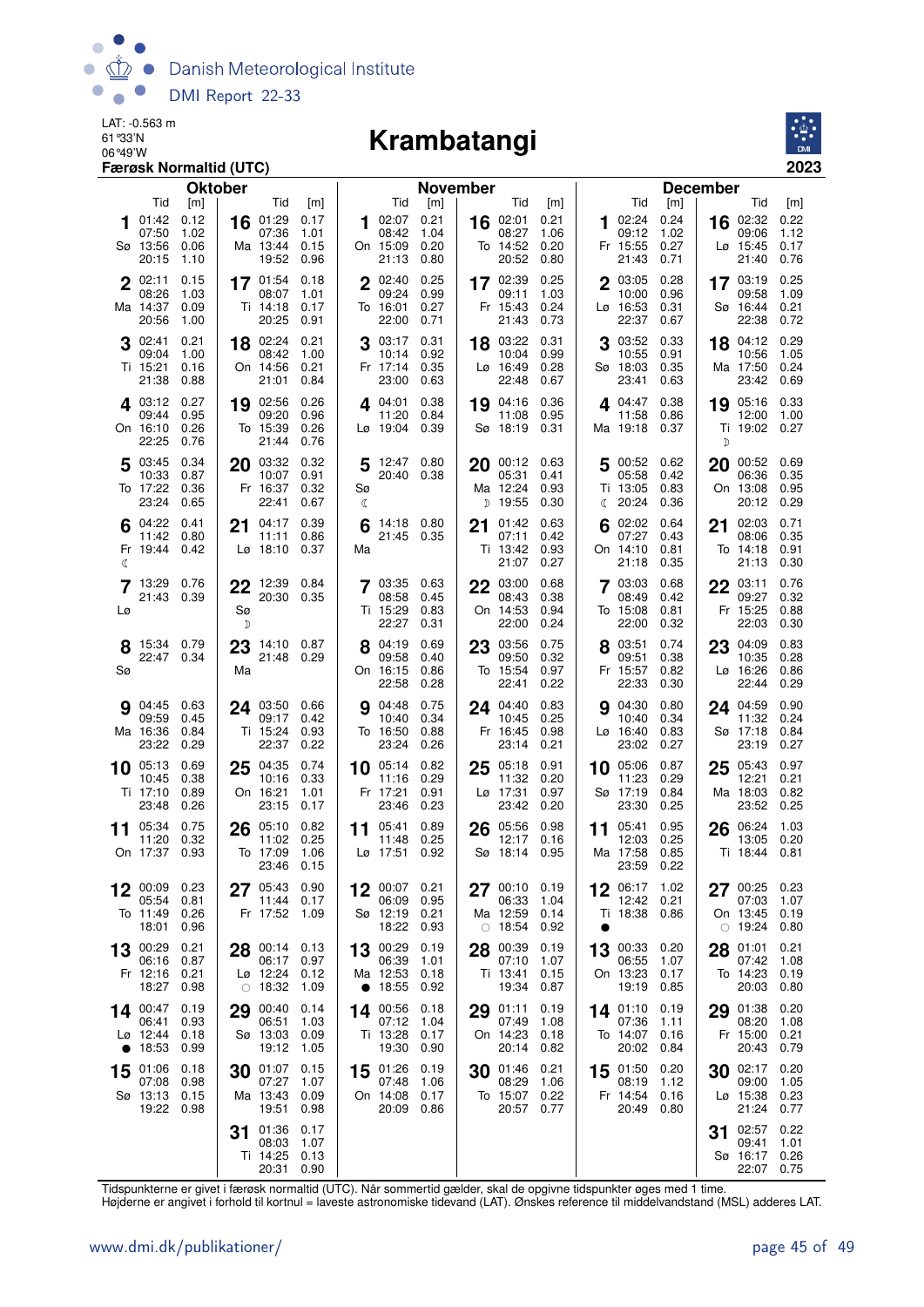

LAT: -0.466 m 61°28'N

#### 06°48'W **Vágur**



|              |                                                           | Færøsk Normaltid (UTC)               |        |                                                      |                                      |   |                                                       |                                      |                |                                                 |                                      |    |                                                           |                                      |              |                                                   | 2023                                 |
|--------------|-----------------------------------------------------------|--------------------------------------|--------|------------------------------------------------------|--------------------------------------|---|-------------------------------------------------------|--------------------------------------|----------------|-------------------------------------------------|--------------------------------------|----|-----------------------------------------------------------|--------------------------------------|--------------|---------------------------------------------------|--------------------------------------|
|              |                                                           |                                      | Januar |                                                      |                                      |   |                                                       |                                      | <b>Februar</b> |                                                 |                                      |    |                                                           |                                      | <b>Marts</b> |                                                   |                                      |
|              | Tid<br>02:30<br>08:57<br>Sø 15:04                         | [m]<br>0.57<br>0.28<br>0.68          | 16     | Tid<br>01:28<br>07:27<br>Ma 13:51                    | [m]<br>0.60<br>0.34<br>0.62          | 1 | Tid<br>03:58<br>11:00<br>On 16:27                     | [m]<br>0.72<br>0.22<br>0.59          | 16             | Tid<br>03:11<br>10:06<br>To 15:48               | [m]<br>0.77<br>0.23<br>0.62          |    | Tid<br>02:14<br>09:41<br>On 15:01                         | [m]<br>0.68<br>0.29<br>0.50          | 16           | Tid<br>01:27<br>08:25<br>To 14:12                 | [m]<br>0.75<br>0.27<br>0.55          |
| $\mathbf{2}$ | 21:47<br>03:39<br>10:16<br>Ma 16:05<br>22:35              | 0.30<br>0.63<br>0.24<br>0.67<br>0.28 |        | 20:41<br>17 02:43<br>09:08<br>Ti 15:08<br>21:43      | 0.30<br>0.65<br>0.31<br>0.64<br>0.27 |   | 22:32<br>2 04:39<br>11:43<br>To 17:02<br>23:08        | 0.29<br>0.78<br>0.18<br>0.61<br>0.24 |                | 21:59<br>17 04:08<br>11:04<br>Fr 16:41<br>22:51 | 0.24<br>0.85<br>0.15<br>0.67<br>0.18 |    | 20:39<br>2 03:23<br>10:43<br>To 15:57<br>21:45            | 0.35<br>0.72<br>0.25<br>0.52<br>0.32 |              | 20:09<br>17 $02:44$<br>09:51<br>Fr 15:30<br>21:28 | 0.29<br>0.80<br>0.22<br>0.58<br>0.25 |
| 3            | 04:26<br>11:12<br>Ti 16:50<br>23:11                       | 0.70<br>0.19<br>0.67<br>0.25         |        | 18 03:41<br>10:21<br>On 16:06<br>22:32               | 0.74<br>0.24<br>0.68<br>0.21         | 3 | 05:15<br>12:19<br>Fr 17:33<br>23:41                   | 0.84<br>0.15<br>0.63<br>0.20         |                | 18 04:57<br>11:52<br>Lø 17:27<br>23:38          | 0.94<br>0.09<br>0.71<br>0.12         |    | $3^{04:11}$<br>11:25<br>Fr 16:36<br>22:34                 | 0.77<br>0.21<br>0.56<br>0.27         |              | 18 03:47<br>10:52<br>Lø 16:27<br>22:31            | 0.87<br>0.15<br>0.63<br>0.20         |
|              | 405:04<br>11:57<br>On 17:25<br>23:42                      | 0.78<br>0.15<br>0.68<br>0.21         |        | 19 04:30<br>11:15<br>To 16:56<br>23:15               | 0.83<br>0.16<br>0.72<br>0.16         |   | 4 05:48<br>12:51<br>Lø 18:04                          | 0.89<br>0.13<br>0.67                 | 19             | 05:43<br>12:36<br>Sø 18:09                      | 1.00<br>0.04<br>0.74                 |    | 4.04:50<br>11:59<br>Lø 17:09<br>23:14                     | 0.82<br>0.18<br>0.60<br>0.23         | 19           | 04:40<br>11:41<br>Sø 17:14<br>23:24               | 0.93<br>0.10<br>0.68<br>0.14         |
| 5            | 05:38<br>12:35<br>To 17:56                                | 0.84<br>0.13<br>0.69                 |        | 20 05:15<br>12:02<br>Fr 17:40<br>23:57               | 0.92<br>0.09<br>0.75<br>0.11         | 5 | 00:13 0.16<br>06:21<br>Sø 13:21<br>$\circ$ 18:36      | 0.92<br>0.12<br>0.70                 |                | $20^{00:23}$<br>06:27<br>Ma 13:18<br>• 18:50    | 0.08<br>1.04<br>0.03<br>0.76         | 5  | 05:24<br>12:29<br>Sø 17:42<br>23:50                       | 0.86<br>0.15<br>0.65<br>0.19         | 20           | 05:28<br>12:23<br>Ma 17:56                        | 0.98<br>0.06<br>0.72                 |
|              | 00:10<br>06:11<br>Fr 13:09<br>$\circ$ 18:27               | 0.18<br>0.89<br>0.11<br>0.70         | 21     | 05:59<br>12:46<br>Lø 18:22 0.77                      | 0.99<br>0.04                         |   | 00:44<br>06:53<br>Ma 13:51<br>19:09                   | 0.13<br>0.94<br>0.11<br>0.72         | 21             | 01:06<br>07:11<br>Ti 13:58<br>19:29             | 0.05<br>1.05<br>0.03<br>0.77         |    | 05:56<br>12:57<br>Ma 18:14 0.70                           | 0.89<br>0.13                         | $\bullet$    | 21 00:12<br>06:13<br>Ti 13:03<br>18:35            | 0.09<br>1.00<br>0.05<br>0.76         |
|              | 00:38<br>06:44<br>Lø 13:43<br>18:58                       | 0.14<br>0.93<br>0.11<br>0.71         |        | 22 00:37<br>06:42<br>Sø 13:29<br>19:04               | 0.07<br>1.05<br>0.02<br>0.78         |   | 7.01:17<br>07:26<br>Ti 14:21<br>19:43                 | 0.12<br>0.94<br>0.12<br>0.74         |                | 22 01:50<br>07:53<br>On 14:38<br>20:09          | 0.04<br>1.02<br>0.07<br>0.77         |    | 700:24<br>06:29<br>Ti 13:25<br>$\circ$ 18:48              | 0.15<br>0.91<br>0.11<br>0.74         |              | 22 00:57<br>06:55<br>On 13:40<br>19:13            | 0.06<br>1.00<br>0.06<br>0.79         |
|              | 01:08<br>07:17<br>Sø 14:15<br>19:31                       | 0.12<br>0.95<br>0.12<br>0.71         | 23     | 01:19<br>07:26<br>Ma 14:13<br>19:45                  | 0.05<br>1.06<br>0.02<br>0.77         |   | 01:49<br>07:59<br>On 14:51<br>20:19                   | 0.12<br>0.92<br>0.14<br>0.73         | 23             | 02:34<br>08:37<br>To 15:18<br>20:49             | 0.06<br>0.95<br>0.12<br>0.75         |    | 00:57<br>07:01<br>On 13:52<br>19:22                       | 0.13<br>0.92<br>0.11<br>0.77         | 23           | 01:41<br>07:36<br>To 14:15<br>19:51               | 0.05<br>0.96<br>0.09<br>0.81         |
|              | <b>9</b> 01:38<br>07:51<br>Ma 14:48<br>20:05              | 0.11<br>0.94<br>0.14<br>0.71         |        | 24 02:01<br>08:10<br>Ti 14:57<br>20:26               | 0.05<br>1.04<br>0.06<br>0.74         |   | <b>9</b> 02:23<br>08:34<br>To 15:22<br>20:57          | 0.14<br>0.88<br>0.16<br>0.72         |                | 24 03:21<br>09:20<br>Fr 15:57<br>21:31          | 0.11<br>0.86<br>0.18<br>0.73         |    | 01:31<br>07:35<br>To 14:21<br>19:58                       | 0.13<br>0.91<br>0.11<br>0.79         |              | 24 02:25<br>08:16<br>Fr 14:49<br>20:29            | 0.06<br>0.90<br>0.12<br>0.81         |
|              | 10 02:09<br>08:25<br>Ti 15:21<br>20:40                    | 0.12<br>0.91<br>0.17<br>0.69         | 25     | 02:45<br>08:55<br>On 15:42<br>21:09                  | 0.07<br>0.99<br>0.11<br>0.70         |   | 10 02:59<br>09:09<br>Fr 15:55<br>21:38                | 0.18<br>0.83<br>0.20<br>0.70         | 25             | 04:13<br>10:06<br>Lø 16:37<br>22:18             | 0.17<br>0.76<br>0.24<br>0.70         | 10 | 02:07<br>08:09<br>Fr 14:51<br>20:35                       | 0.13<br>0.88<br>0.12<br>0.79         | 25           | 03:11<br>08:56<br>$Lø$ 15:22<br>21:08             | 0.10<br>0.81<br>0.17<br>0.80         |
| 11           | 02:41<br>09:00<br>On 15:56 0.21<br>21:18 0.66             | 0.15<br>0.87                         |        | 26 03:32<br>09:43<br>To 16:29 0.18<br>21:55 0.66     | 0.12<br>0.90                         |   | 11 03:39<br>09:49<br>Lø 16:33 0.23<br>22:25 0.67      | 0.22<br>0.77                         | 26             | 05:13<br>10:58<br>Sø 17:19 0.30<br>23:17 0.67   | 0.23<br>0.66                         | 11 | 02:44<br>08:46 0.84<br>Lø 15:22 0.15<br>21:16 0.78        | 0.15                                 |              | 26 03:59<br>09:36<br>Sø 15:54 0.22<br>21:51       | 0.16<br>0.72<br>0.77                 |
|              | 03:15<br>09:37<br>To 16:34<br>22:01                       | 0.19<br>0.82<br>0.24<br>0.63         |        | 27 04:25<br>10:36<br>Fr 17:20<br>22:48               | 0.18<br>0.80<br>0.25<br>0.62         |   | 12 04:28<br>10:37 0.70<br>Sø 17:18 0.27<br>23:25 0.65 | 0.26                                 | D              | 27 06:31<br>12:05<br>Ma 18:10                   | 0.29<br>0.57<br>0.34                 |    | $12$ 03:27<br>09:26<br>Sø 15:57<br>22:01                  | 0.18<br>0.78<br>0.19<br>0.76         |              | 27 04:54<br>10:18<br>Ma 16:26<br>22:41            | 0.23<br>0.62<br>0.26<br>0.74         |
|              | 13 03:54<br>10:19<br>Fr 17:17<br>22:53                    | 0.24<br>0.75<br>0.28<br>0.60         |        | 28 05:29<br>11:39<br>$L\varnothing$ 18:18<br>D 23:59 | 0.24<br>0.70<br>0.31<br>0.60         | ℂ | 13 05:33 0.30<br>11:40<br>Ma 18:18 0.30               | 0.64                                 |                | 28 00:40<br>08:09<br>Ti 13:36<br>19:18 0.36     | 0.65<br>0.31<br>0.51                 |    | $13^{04:17}$<br>10:12<br>Ma 16:39<br>22:56                | 0.22<br>0.70<br>0.23<br>0.74         |              | 28 06:01<br>11:09<br>Ti 17:02<br>23:46            | 0.29<br>0.54<br>0.30<br>0.71         |
|              | 14 $04:42$<br>11:10<br>Lø 18:13 0.31                      | 0.29<br>0.69                         | 29     | 06:55<br>13:01<br>Sø 19:29                           | 0.29<br>0.62<br>0.35                 |   | 14 00:42 0.66<br>07:02<br>Ti 13:09<br>19:35           | 0.32<br>0.59<br>0.31                 |                |                                                 |                                      |    | 14 05:21<br>11:10 0.63<br>Ti 17:32 0.27                   | 0.26                                 | D            | 29 07:29<br>12:21<br>On 17:52                     | 0.32<br>0.48<br>0.34                 |
|              | 15 00:02 0.58<br>05:50<br>Sø 12:22 0.64<br>$(19:25)$ 0.32 | 0.33                                 |        | $30$ 01:39<br>08:37<br>Ma 14:31<br>20:46             | 0.61<br>0.29<br>0.58<br>0.35         |   | 15 02:03 0.70<br>08:46<br>On 14:39 0.59<br>20:54 0.28 | 0.29                                 |                |                                                 |                                      |    | 15 00:06 0.73<br>06:45<br>On 12:33 0.57<br>$(18:43)$ 0.29 | 0.29                                 | To           | 30 01:13 0.69<br>09:06 0.32                       |                                      |
|              |                                                           |                                      |        | 03:02<br>10:02 0.26<br>Ti 15:40<br>21:48 0.33        | 0.66<br>0.58                         |   |                                                       |                                      |                |                                                 |                                      |    |                                                           |                                      | 31           | 02:37<br>10:15<br>Fr 15:17<br>20:47 0.34          | 0.71<br>0.28<br>0.48                 |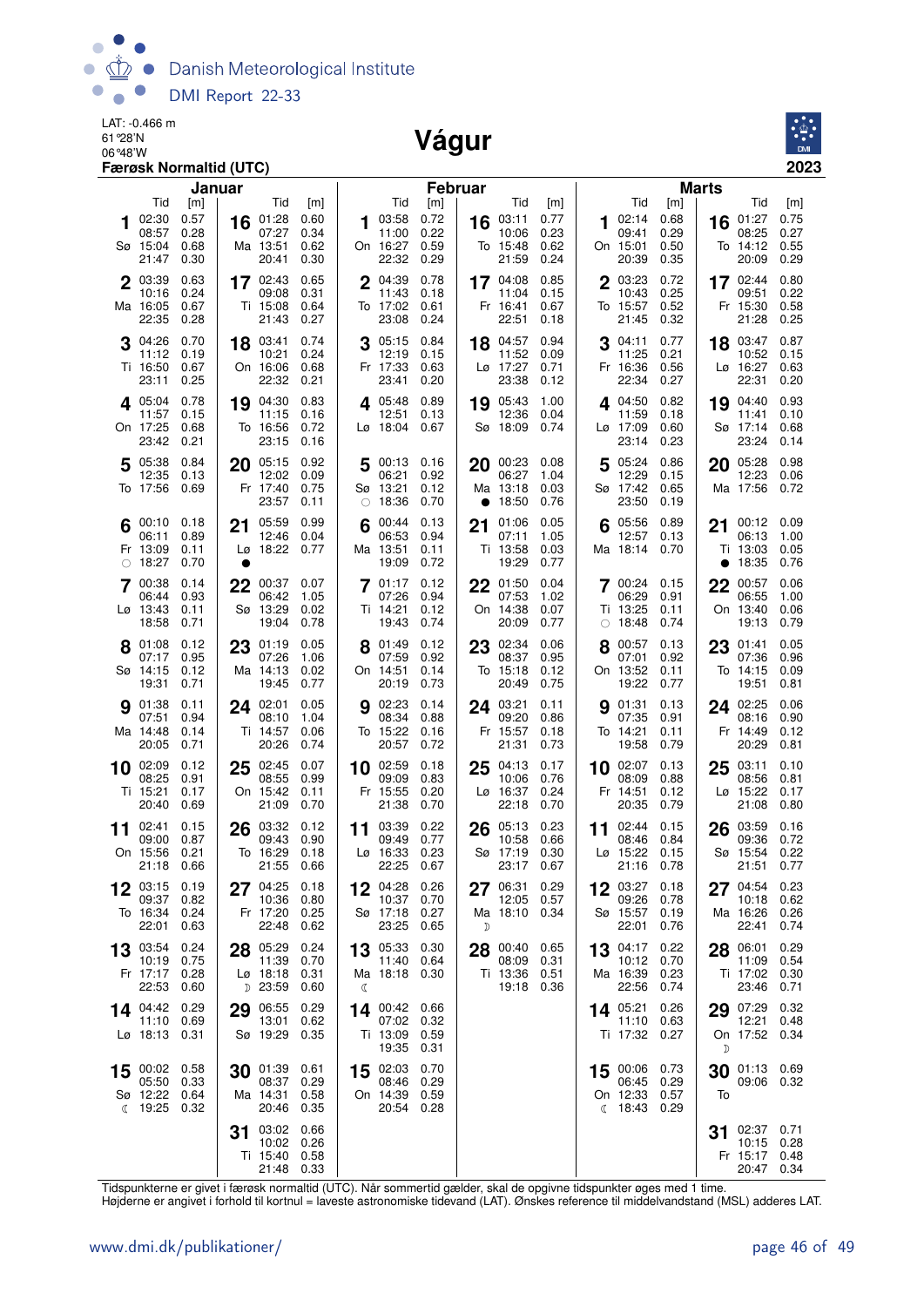

LAT: -0.466 m 61°28'N LAI: -0.466 m<br>61 28'N<br>06 <sup>248'W</sup> 2001



| April                                                                                   |                                                                                        | Maj                                                                                    |                                                                                       | Juni<br>Tid<br>Tid<br>[m]<br>[m]                                                   |                                                                                        |  |  |  |  |
|-----------------------------------------------------------------------------------------|----------------------------------------------------------------------------------------|----------------------------------------------------------------------------------------|---------------------------------------------------------------------------------------|------------------------------------------------------------------------------------|----------------------------------------------------------------------------------------|--|--|--|--|
| Tid<br>[m]<br>03:37<br>0.74<br>0.25<br>11:00<br>0.53<br>Lø 16:07<br>21:58<br>0.31       | Tid<br>[m]<br>03:27 0.85<br>16<br>10:37<br>0.17<br>0.60<br>Sø 16:13<br>22:16<br>0.21   | Tid<br>[m]<br>0.73<br>03:46<br>1<br>11:02<br>0.24<br>0.58<br>Ma 16:17<br>22:21<br>0.30 | Tid<br>[m]<br>0.84<br>16 04:11<br>11:06<br>0.18<br>0.67<br>Ti 16:44<br>23:05<br>0.16  | 04:37<br>0.74<br>1<br>11:27<br>0.19<br>To 17:04<br>0.74<br>23:29<br>0.21           | 05:29<br>0.75<br>16<br>11:54<br>0.18<br>Fr 17:43<br>0.83                               |  |  |  |  |
| $2^{04:21}$<br>0.78<br>11:34<br>0.21<br>0.58<br>Sø 16:45<br>22:48<br>0.26               | 17 04:25 0.90<br>11:26<br>0.13<br>Ma 17:00<br>0.66<br>23:13<br>0.15                    | 0.76<br>2 04:27<br>11:33<br>0.20<br>Ti 16:54<br>0.65<br>23:08<br>0.25                  | 0.85<br>17 05:01<br>0.15<br>11:47<br>On 17:25<br>0.74<br>23:56<br>0.11                | 2 05:15<br>0.77<br>11:56<br>0.15<br>Fr 17:40<br>0.82                               | 17 00:32 0.10<br>06:04<br>0.74<br>Lø 12:24<br>0.16<br>18:17<br>0.89                    |  |  |  |  |
| 04:57<br>0.81<br>12:03<br>0.18<br>Ma 17:19<br>0.65<br>23:28<br>0.22                     | 18 05:15<br>0.93<br>12:07<br>0.10<br>Ti 17:41<br>0.72                                  | 05:04<br>0.79<br>3<br>12:00<br>0.16<br>On 17:29<br>0.72<br>23:47<br>0.20               | 18 05:44<br>0.85<br>12:21<br>0.14<br>To 18:02<br>0.80                                 | 300:09<br>0.15<br>05:54<br>0.80<br>Lø 12:26<br>0.11<br>18:18<br>0.89               | 0.08<br>01:12<br>18<br>06:37<br>0.73<br>Sø 12:52<br>0.14<br>18:52<br>0.93<br>$\bullet$ |  |  |  |  |
| 405:31<br>0.85<br>12:30<br>0.14<br>Ti 17:53<br>0.71                                     | 19 00:03 0.10<br>0.94<br>05:59<br>On 12:44<br>0.09<br>18:19<br>0.78                    | 405:39<br>0.82<br>12:27<br>0.13<br>To 18:04<br>0.79                                    | 19 00:41<br>0.08<br>0.83<br>06:23<br>Fr 12:52<br>0.13<br>18:37<br>0.86                | 400:48<br>0.10<br>06:32<br>0.82<br>Sø 12:57<br>0.08<br>18:56<br>0.95<br>$\bigcirc$ | 0.09<br>19 01:49<br>0.72<br>07:08<br>Ma 13:20<br>0.12<br>19:26<br>0.95                 |  |  |  |  |
| 500:05<br>0.18<br>06:04<br>0.87<br>On 12:57<br>0.12<br>18:27<br>0.76                    | 00:49<br>0.07<br>20<br>06:40<br>0.92<br>0.09<br>To 13:18<br>18:55<br>0.83<br>$\bullet$ | 00:24 0.16<br>5<br>06:14<br>0.85<br>Fr 12:54<br>0.10<br>$\circ$ 18:39<br>0.85          | 0.07<br>01:23<br>20<br>06:58<br>0.80<br>$L\varnothing$ 13:21<br>0.12<br>19:12<br>0.90 | 5<br>01:29<br>0.07<br>0.82<br>07:11<br>Ma 13:31<br>0.07<br>19:36<br>0.99           | 02:25<br>0.11<br>20<br>07:40<br>0.70<br>Ti 13:49<br>0.12<br>20:01<br>0.94              |  |  |  |  |
| 0.15<br>$6^{00:40}$<br>06:37<br>0.89<br>To 13:24<br>0.10<br>19:01<br>0.81<br>$\bigcirc$ | 01:32 0.05<br>21<br>07:18<br>0.88<br>Fr 13:49<br>0.11<br>19:32<br>0.86                 | 01:01<br>0.12<br>06:51<br>0.86<br>Lø 13:24<br>0.08<br>19:16<br>0.90                    | 02:03<br>0.07<br>21<br>07:32<br>0.77<br>Sø 13:48<br>0.12<br>0.92<br>19:47             | 02:12<br>0.06<br>6<br>07:52<br>0.80<br>Ti 14:08<br>0.07<br>20:18<br>1.00           | 0.14<br>03:01<br>21<br>08:13<br>0.68<br>On 14:19<br>0.13<br>20:36<br>0.92              |  |  |  |  |
| 0.13<br>01:15<br>0.89<br>07:12<br>Fr 13:52<br>0.09<br>19:37<br>0.84                     | 02:15<br>0.07<br>22<br>07:55<br>0.83<br>Lø 14:19<br>0.13<br>20:08<br>0.87              | 701:40<br>0.09<br>07:28<br>0.85<br>Sø 13:55<br>0.08<br>19:55<br>0.93                   | 02:43<br>0.10<br>22<br>08:05<br>0.72<br>Ma 14:16<br>0.13<br>20:23<br>0.92             | 7 02:58<br>0.07<br>08:34<br>0.76<br>On 14:47<br>0.09<br>21:03<br>0.99              | 03:37<br>22<br>0.18<br>08:48<br>0.66<br>To 14:50<br>0.15<br>21:13<br>0.87              |  |  |  |  |
| 8 01:53<br>0.12<br>07:47<br>0.87<br>Lø 14:22<br>0.10<br>20:15<br>0.86                   | 23 02:58<br>0.10<br>08:30<br>0.76<br>Sø 14:48<br>0.15<br>20:46<br>0.86                 | 0.09<br>8 02:22<br>08:08<br>0.82<br>Ma 14:29<br>0.09<br>20:36<br>0.94                  | 23 03:23<br>0.15<br>08:38<br>0.68<br>Ti 14:44<br>0.15<br>0.89<br>21:01                | 8 03:47<br>0.11<br>09:19<br>0.70<br>To 15:30<br>0.13<br>21:53<br>0.94              | 0.23<br>23 04:16<br>09:25<br>0.62<br>Fr 15:23<br>0.20<br>21:52<br>0.81                 |  |  |  |  |
| <b>9</b> 02:33<br>0.12<br>08:25<br>0.83<br>Sø 14:54<br>0.12<br>20:55<br>0.86            | 24 03:43 0.15<br>09:06<br>0.69<br>Ma 15:16<br>0.18<br>21:26<br>0.84                    | <b>9</b> 03:08<br>0.11<br>08:49<br>0.76<br>Ti 15:06<br>0.11<br>21:21<br>0.93           | 0.20<br>24 04:05<br>09:13<br>0.63<br>On 15:14<br>0.18<br>21:41<br>0.84                | <b>9</b> 04:43<br>0.16<br>10:09<br>0.63<br>Fr 16:20<br>0.18<br>22:51<br>0.88       | 0.28<br>24 04:59<br>0.58<br>10:08<br>$L\varnothing$ 16:00<br>0.25<br>22:35<br>0.74     |  |  |  |  |
| 10 03:17<br>0.15<br>09:06<br>0.77<br>Ma 15:29<br>0.15<br>21:40<br>0.85                  | $25\frac{04:31}{20}$<br>0.22<br>09:43<br>0.61<br>Ti 15:45<br>0.22<br>22:10<br>0.80     | 10 03:59<br>0.14<br>09:35<br>0.70<br>On 15:47<br>0.15<br>22:12<br>0.89                 | 0.26<br>$25^{04:52}_{02}$<br>09:51<br>0.58<br>To 15:46<br>0.22<br>22:25<br>0.79       | 0.22<br>$10^{-05:47}$<br>11:11<br>0.57<br>Lø 17:23<br>0.23<br>ℂ                    | 0.31<br>05:50<br>25<br>0.55<br>11:01<br>Sø 16:46<br>0.30<br>23:29<br>0.68              |  |  |  |  |
| 04:09<br>0.18<br>11<br>09:52<br>0.70<br>Ti 16:09<br>0.19<br>22:32<br>0.82               | 05:27<br>0.28<br>26<br>10:24<br>0.55<br>On 16:16<br>0.26<br>23:02 0.75                 | 04:58<br>0.19<br>11<br>10:28<br>0.62<br>To 16:36<br>0.20<br>23:13 0.85                 | 05:46<br>0.31<br>26<br>10:37<br>0.53<br>Fr 16:23<br>0.27<br>23:19<br>0.73             | 00:02<br>0.81<br>11<br>07:04<br>0.26<br>Sø 12:37<br>0.54<br>18:47<br>0.27          | 0.34<br>06:55<br>26<br>12:18<br>0.53<br>Ma 17:53<br>0.35<br>D                          |  |  |  |  |
| 0.22<br>05:10<br>12<br>0.62<br>10:47<br>On 16:59<br>0.23<br>23:37<br>0.80               | 06:38 0.32<br>27<br>11:18 0.49<br>To 16:57 0.30<br>D                                   | 12<br>06:10 0.23<br>11:37 0.55<br>Fr 17:40 0.25<br>ℭ                                   | 06:56<br>0.34<br>11:42<br>0.49<br>Lø 17:15<br>0.32<br>D                               | 0.77<br>01:27<br>12<br>08:31<br>0.27<br>Ma 14:17<br>0.55<br>20:28<br>0.27          | 27<br>00:45 0.64<br>0.34<br>08:14<br>Ti 13:50<br>0.55<br>19:35<br>0.37                 |  |  |  |  |
| 0.25<br>06:28<br>13<br>0.55<br>12:03<br>To 18:06<br>0.27<br>ℂ                           | 00:11 0.71<br>28<br>17:58 0.34<br>Fr                                                   | 00:28 0.81<br>13<br>07:37 0.25<br>Lø 13:12 0.52<br>19:06<br>0.28                       | 00:29<br>0.68<br>28<br>08:21<br>0.34<br>Sø                                            | 13 02:49<br>0.75<br>09:46<br>0.26<br>Ti 15:32<br>0.61<br>21:54<br>0.23             | 02:11<br>0.62<br>28<br>09:22<br>0.31<br>On 15:02<br>0.60<br>21:19<br>0.34              |  |  |  |  |
| 14 00:56<br>0.79<br>0.26<br>08:03<br>Fr 13:43<br>0.53<br>19:33<br>0.29                  | 29 01:38 0.69<br>09:31 0.32<br>Lø                                                      | 0.80<br>14 01:53<br>09:07<br>0.24<br>Sø 14:48<br>0.54<br>20:44<br>0.27                 | 29 01:54<br>0.66<br>09:33<br>0.32<br>Ma 14:46<br>0.52<br>20:28<br>0.36                | 14 03:55<br>0.75<br>10:40<br>0.24<br>On 16:25<br>0.68<br>22:58<br>0.18             | 03:18<br>0.64<br>29<br>10:10<br>0.27<br>To 15:54<br>0.68<br>22:25<br>0.28              |  |  |  |  |
| 0.81<br>02:18<br>15<br>0.22<br>09:32<br>Lø 15:11<br>0.55<br>21:03<br>0.26               | 30 02:53 0.70<br>0.28<br>10:25<br>Sø 15:31 0.52<br>21:17 0.34                          | 0.82<br>15 03:09<br>10:16<br>0.21<br>Ma 15:55<br>0.60<br>22:04<br>0.22                 | 03:03<br>0.67<br>30<br>0.28<br>10:21<br>Ti 15:44<br>0.58<br>21:52<br>0.33             | 15<br>04:47<br>0.75<br>11:20<br>0.21<br>To 17:06<br>0.76<br>23:49<br>0.13          | 30 04:09<br>0.68<br>0.23<br>10:49<br>Fr 16:37<br>0.76<br>23:13<br>0.21                 |  |  |  |  |
|                                                                                         |                                                                                        |                                                                                        | 03:54<br>0.70<br>31<br>10:56<br>0.24<br>On 16:26<br>0.66<br>22:47 0.27                |                                                                                    |                                                                                        |  |  |  |  |

Tidspunkterne er givet i færøsk normaltid (UTC). Når sommertid gælder, skal de opgivne tidspunkter øges med 1 time.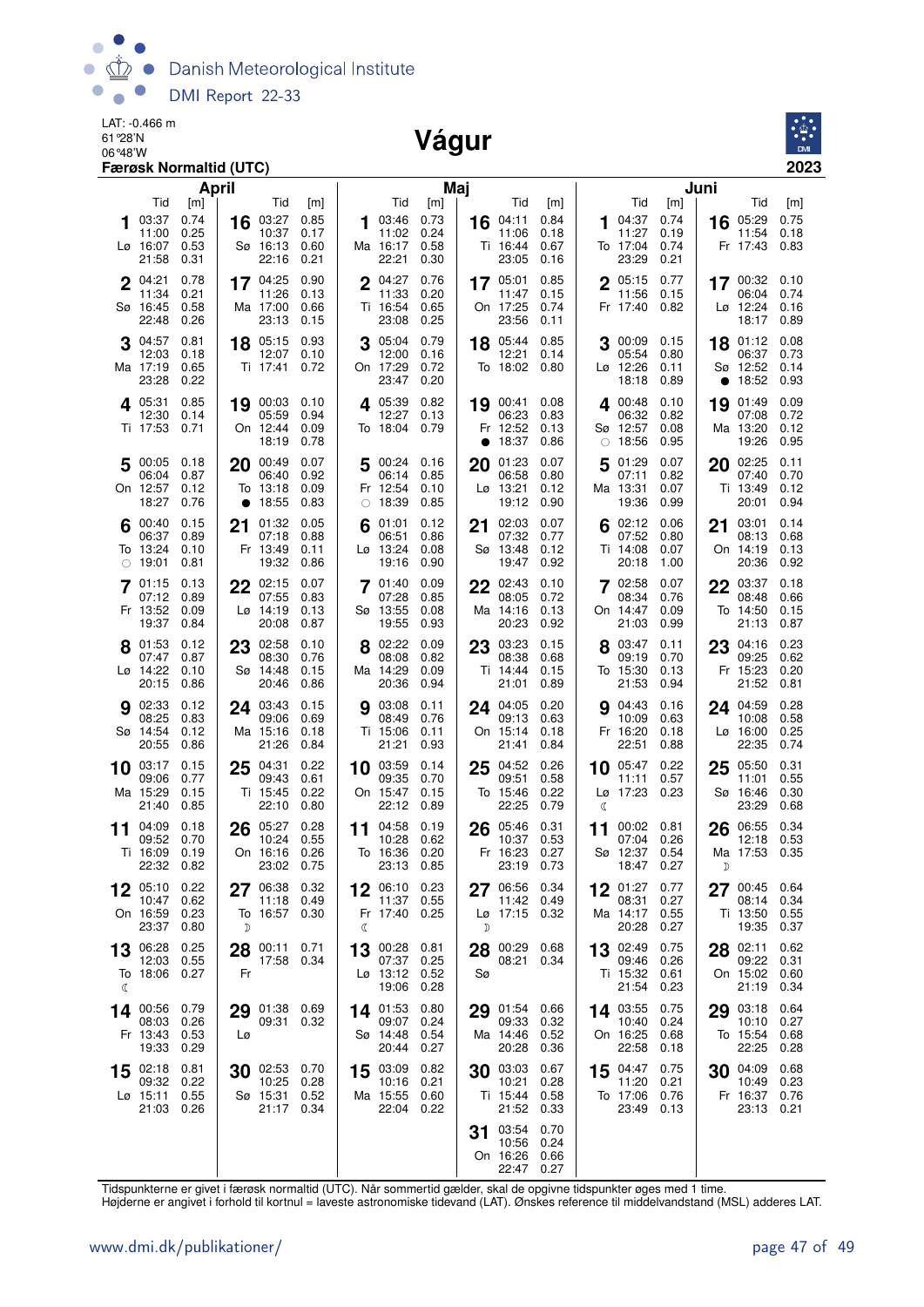

LAT: -0.466 m 61°28'N

#### 06°48'W **Vágur**



| Færøsk Normaltid (UTC)<br>Juli |                                               |                              |    |                                                       |                                     |             |                                                      |                              |                 |                                                    |                                     |         |                                                                 |                              |                                                                    | 2023                                |
|--------------------------------|-----------------------------------------------|------------------------------|----|-------------------------------------------------------|-------------------------------------|-------------|------------------------------------------------------|------------------------------|-----------------|----------------------------------------------------|-------------------------------------|---------|-----------------------------------------------------------------|------------------------------|--------------------------------------------------------------------|-------------------------------------|
|                                | Tid                                           | [m]                          |    | Tid                                                   |                                     |             | Tid                                                  | [m]                          | August          | Tid                                                |                                     |         | Tid                                                             | [m]                          | <b>September</b><br>Tid                                            |                                     |
|                                | 04:54<br>11:24<br>Lø 17:17<br>23:56           | 0.72<br>0.18<br>0.85<br>0.14 | 16 | 00:21<br>05:44<br>Sø 11:54<br>17:57                   | [m]<br>0.12<br>0.67<br>0.19<br>0.90 | 1           | 00:25<br>06:01<br>Ti 12:14<br>$\circ$ 18:19          | 0.07<br>0.75<br>0.10<br>1.02 | 16<br>$\bullet$ | 01:10<br>06:23<br>On 12:32<br>18:41                | [m]<br>0.12<br>0.68<br>0.14<br>0.93 |         | 01:34<br>07:07<br>Fr 13:27<br>19:30                             | 0.03<br>0.79<br>0.04<br>1.03 | 01:40<br>16<br>07:09<br>Lø 13:22<br>19:21                          | [m]<br>0.11<br>0.77<br>0.13<br>0.89 |
| $\mathbf{2}$                   | 05:35<br>11:58<br>Sø 17:56                    | 0.76<br>0.13<br>0.93         |    | 17 00:57<br>06:14<br>Ma 12:24<br>• 18:30              | 0.11<br>0.68<br>0.15<br>0.93        | $\mathbf 2$ | 01:07<br>06:42<br>On 12:55<br>19:02                  | 0.03<br>0.77<br>0.06<br>1.06 |                 | 17 01:39<br>06:56<br>To 13:05<br>19:13             | 0.12<br>0.71<br>0.12<br>0.93        |         | $2^{02:13}$<br>07:48<br>Lø 14:12<br>20:14                       | 0.05<br>0.80<br>0.04<br>0.98 | 17 02:08<br>07:44<br>Sø 13:57<br>19:55                             | 0.11<br>0.79<br>0.14<br>0.87        |
|                                | 00:37<br>06:15<br>Ma 12:34<br>$\circ$ 18:37   | 0.09<br>0.78<br>0.09<br>1.00 | 18 | 01:31<br>06:45<br>Ti 12:54<br>19:04                   | 0.10<br>0.69<br>0.12<br>0.95        |             | 01:49<br>07:22<br>To 13:37<br>19:46                  | 0.02<br>0.78<br>0.05<br>1.05 | 18              | 02:08<br>07:29<br>Fr 13:39<br>19:46                | 0.12<br>0.74<br>0.12<br>0.91        |         | 02:53<br>08:28<br>Sø 14:59<br>20:58                             | 0.08<br>0.79<br>0.07<br>0.90 | 18 02:36<br>08:20<br>Ma 14:34<br>20:29                             | 0.12<br>0.80<br>0.16<br>0.83        |
|                                | 4 01:18<br>06:56<br>Ti 13:11<br>19:18         | 0.05<br>0.79<br>0.06<br>1.04 |    | 19 02:03<br>07:17<br>On 13:25<br>19:37                | 0.11<br>0.70<br>0.11<br>0.95        |             | 4 02:31<br>08:04<br>Fr 14:21<br>20:30                | 0.04<br>0.77<br>0.05<br>1.01 |                 | 19 02:38<br>08:05<br>$L\varnothing$ 14:13<br>20:19 | 0.13<br>0.74<br>0.14<br>0.88        |         | 4 03:32<br>09:11<br>Ma 15:50<br>21:43                           | 0.14<br>0.78<br>0.13<br>0.80 | 03:05<br>19<br>08:58<br>Ti 15:13<br>21:06                          | 0.15<br>0.79<br>0.19<br>0.77        |
|                                | 5 02:01<br>07:37<br>On 13:51<br>20:02         | 0.03<br>0.78<br>0.05<br>1.04 | 20 | 02:35<br>07:50<br>To 13:57<br>20:11                   | 0.13<br>0.71<br>0.12<br>0.92        | 5           | 03:14 0.08<br>08:46<br>$L\varnothing$ 15:08<br>21:17 | 0.75<br>0.09<br>0.94         | 20              | 03:08<br>08:41<br>Sø 14:48<br>20:54                | 0.16<br>0.74<br>0.17<br>0.83        |         | 5 04:11<br>09:57<br>Ti 16:48<br>22:33                           | 0.20<br>0.75<br>0.19<br>0.69 | 03:36<br>20<br>09:40<br>On 15:58<br>21:47                          | 0.18<br>0.78<br>0.22<br>0.70        |
| 6                              | 02:46<br>08:19<br>To 14:32<br>20:47           | 0.05<br>0.76<br>0.07<br>1.02 | 21 | 03:08<br>08:26<br>Fr 14:30<br>20:46                   | 0.16<br>0.70<br>0.14<br>0.88        |             | 03:59<br>09:31<br>Sø 15:59<br>22:07                  | 0.14<br>0.71<br>0.14<br>0.84 | 21              | 03:39<br>09:21<br>Ma 15:27<br>21:31                | 0.19<br>0.72<br>0.21<br>0.77        |         | 04:52<br>10:51<br>On 17:59<br>(23:32)                           | 0.26<br>0.72<br>0.25<br>0.59 | 04:11<br>21<br>10:29<br>To 16:54<br>22:36                          | 0.22<br>0.76<br>0.26<br>0.63        |
|                                | 7 03:33<br>09:03<br>Fr 15:17<br>21:35         | 0.09<br>0.71<br>0.10<br>0.96 |    | 22 03:41<br>09:03<br>$L\varnothing$ 15:05<br>21:22    | 0.19<br>0.68<br>0.18<br>0.82        |             | $7^{04:47}$<br>10:21<br>Ma 17:00<br>23:05            | 0.21<br>0.68<br>0.20<br>0.74 | 22              | 04:12<br>10:04<br>Ti 16:11<br>22:12                | 0.22<br>0.69<br>0.26<br>0.70        |         | 7 05:38<br>12:02<br>To 19:30 0.29                               | 0.31<br>0.69                 | 22 04:55<br>11:29<br>Fr 18:06<br>D 23:45                           | 0.26<br>0.74<br>0.29<br>0.57        |
|                                | 04:23<br>09:50<br>Lø 16:09<br>22:30           | 0.15<br>0.66<br>0.16<br>0.87 | 23 | 04:16<br>09:43<br>Sø 15:42<br>22:00                   | 0.23<br>0.65<br>0.23<br>0.76        | ℭ           | 05:39<br>11:24<br>Ti 18:17 0.26                      | 0.27<br>0.64                 | 23              | 04:50<br>10:57<br>On 17:08<br>23:05                | 0.26<br>0.67<br>0.30<br>0.63        |         | 8 00:54<br>06:36<br>Fr 13:34<br>21:09                           | 0.52<br>0.35<br>0.69<br>0.29 | 05:54<br>23<br>12:46<br>Lø 19:40                                   | 0.29<br>0.74<br>0.29                |
|                                | <b>9</b> 05:19<br>10:46<br>Sø 17:11<br>23:35  | 0.21<br>0.61<br>0.21<br>0.78 |    | 24 04:55<br>10:31<br>Ma 16:26<br>22:45                | 0.27<br>0.62<br>0.29<br>0.69        | 9           | 00:18 0.64<br>06:41<br>On 12:49<br>19:55             | 0.32<br>0.63<br>0.28         | D               | 24 05:39<br>12:05<br>To 18:27                      | 0.30<br>0.66<br>0.33                | 9<br>Lø | 14:55 0.72<br>22:22 0.25                                        |                              | 24 01:22<br>07:16<br>Sø 14:06<br>21:15                             | 0.53<br>0.31<br>0.77<br>0.26        |
| 10<br>ℭ                        | 06:24<br>11:59<br>Ma 18:32 0.26               | 0.27<br>0.58                 | 25 | 05:43<br>11:32<br>Ti 17:26<br>D 23:46                 | 0.31<br>0.59<br>0.33<br>0.63        | 10          | 01:49<br>07:57<br>To 14:23<br>21:31                  | 0.58<br>0.35<br>0.67<br>0.26 | 25              | 00:22<br>06:47<br>Fr 13:27<br>20:09                | 0.57<br>0.32<br>0.68<br>0.32        | 10      | 03:39<br>09:14<br>Sø 15:53<br>23:11                             | 0.50<br>0.33<br>0.77<br>0.22 | 02:53<br>25<br>08:45<br>Ma 15:15<br>22:23                          | 0.55<br>0.29<br>0.83<br>0.19        |
| 11                             | 00:56<br>07:42<br>Ti 13:37 0.59<br>20:13 0.28 | 0.71<br>0.31                 | 26 | 06:45<br>12:53<br>On 18:55 0.36                       | 0.33<br>0.59                        |             | 11 $03:12$<br>09:10<br>Fr 15:32 0.72<br>22:39 0.22   | 0.56<br>0.34                 | 26              | 02:00<br>08:10<br>Lø 14:41 0.74<br>21:39 0.27      | 0.56<br>0.31                        | 11      | 04:23<br>10:13 0.29<br>Ma 16:35 0.81<br>23:47 0.19              | 0.53                         | $26\;\;{}^{03:58}_{03:58}$<br>09:58<br>Ti 16:12 0.89<br>23:15 0.13 | 0.59<br>0.24                        |
|                                | 02:25<br>09:02<br>On 15:02 0.64<br>21:44      | 0.67<br>0.31<br>0.24         |    | 27 01:13 0.59<br>08:03 0.33<br>To 14:14 0.63<br>20:43 | 0.34                                |             | 12 04:09<br>10:06 0.30<br>Lø 16:21<br>23:28          | 0.57<br>0.78<br>0.18         |                 | 27 03:18<br>09:24<br>Sø 15:41<br>22:41             | 0.58<br>0.28<br>0.81<br>0.20        |         | 12 04:57<br>10:58<br>Ti 17:11                                   | 0.58<br>0.24<br>0.85         | 27 04:48<br>10:56<br>On 17:03<br>23:58                             | 0.65<br>0.17<br>0.95<br>0.09        |
|                                | 13 03:37<br>10:03<br>To 16:01<br>22:50        | 0.66<br>0.29<br>0.71<br>0.19 |    | 28 02:39<br>09:13<br>Fr 15:18<br>22:03                | 0.60<br>0.30<br>0.70<br>0.28        |             | 13 04:49<br>10:49<br>Sø 17:00                        | 0.58<br>0.26<br>0.84         |                 | 28 04:16<br>10:23<br>Ma 16:32<br>23:30             | 0.62<br>0.22<br>0.90<br>0.13        |         | 13 00:18 0.16<br>05:29<br>On 11:37 0.20<br>17:44                | 0.63<br>0.88                 | 28 05:32<br>11:47<br>To 17:49                                      | 0.71<br>0.11<br>0.99                |
|                                | 14 04:31<br>10:47<br>Fr 16:45<br>23:40        | 0.65<br>0.26<br>0.78<br>0.15 |    | 29 03:44<br>10:07<br>$L\varnothing$ 16:08<br>22:57    | 0.63<br>0.26<br>0.79<br>0.20        |             | 14 00:07 0.15<br>05:21<br>Ma 11:25<br>17:35          | 0.61<br>0.21<br>0.88         |                 | 29 05:03<br>11:12<br>Ti 17:19 0.97                 | 0.67<br>0.16                        |         | 14 00:46 0.14<br>06:02 0.68<br>To 12:13 0.16<br>18:17 0.89      |                              | 29 00:38<br>06:13<br>Fr 12:34<br>$\circ$ 18:33                     | 0.06<br>0.76<br>0.06<br>0.99        |
|                                | $15^{05:10}$<br>11:23<br>Lø 17:23 0.84        | 0.66<br>0.23                 |    | 30 04:34<br>10:52<br>Sø 16:54<br>23:43                | 0.67<br>0.20<br>0.88<br>0.13        |             | 15 00:39 0.13<br>05:52<br>Ti 11:59<br>18:08 0.92     | 0.64<br>0.17                 |                 | $30^{00:13}$<br>05:46<br>On 11:58<br>18:03         | 0.07<br>0.72<br>0.10<br>1.02        |         | 15 01:13 0.12<br>06:35<br>Fr 12:48 0.14<br>$\bullet$ 18:49 0.90 | 0.73                         | 30 01:16 0.05<br>06:52<br>$L\varnothing$ 13:19<br>19:15            | 0.81<br>0.04<br>0.97                |
|                                |                                               |                              | 31 | 05:19<br>11:33<br>Ma 17:37 0.96                       | 0.71<br>0.15                        |             |                                                      |                              | 31              | 00:54<br>06:27<br>To 12:43<br>$\circ$ 18:47 1.04   | 0.04<br>0.76<br>0.06                |         |                                                                 |                              |                                                                    |                                     |